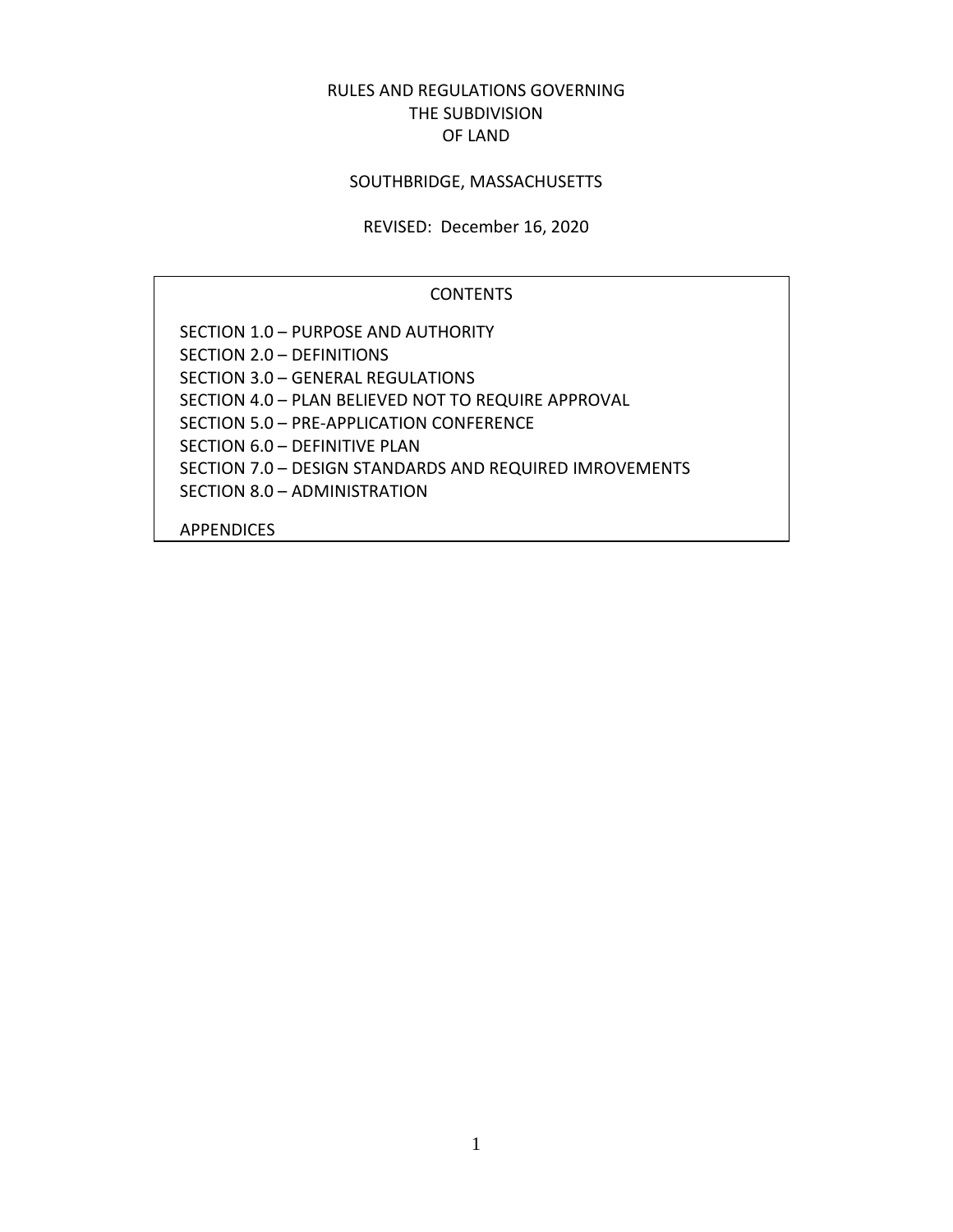# SECTION 1.0 - PURPOSE AND AUTHORITY

#### 1.1 - PURPOSE

These Rules and Regulations have been enacted for the purpose of protecting the safety, convenience and welfare of the inhabitants of the Town of Southbridge by regulating the layout and construction of ways in subdivisions providing access to the several lots therein, but which have not become public ways; and ensuring sanitary conditions in subdivisions and in proper cases parks and open areas. The powers of the Planning Board and the Board of Appeals shall be exercised with due regard for:

- The provision of adequate access to all of the lots in a subdivision by ways that will be safe and convenient for travel;
- **EXECTE:** Lessening congestion in such ways and in the adjacent public ways;
- Reducing danger to life and limb in the operation of motor vehicles;
- Securing safety in the case of fire, flood, panic and other emergencies;
- Ensuring compliance with the applicable zoning of the Town of Southbridge;
- Securing adequate provision for water, sewage, drainage, underground utility services, fire, police and other municipal equipment, street lighting and other requirements where necessary in a subdivision;
- Coordinating the ways in a subdivision with each other, with the public ways in the Town of Southbridge, and the ways in neighboring subdivisions; and
- Ensuring conformance to the recommendations of the Board of Health.
- The Planning Board may regulate for all of the purposes set forth in the Subdivision Control Law, particularly M.G.L. c. 41, §81M and 81Q, without limitation, and the following additional purposes:
- To implement the Planning Board's development objectives, policy decisions, and design standards.
- To provide the Planning Board with information reasonably necessary to perform its duties pursuant to statute.
- To regulate the submittal, review, and certification of plans believed not to require subdivision approval.

#### 1.2 - AUTHORITY

These Rules and Regulations governing the subdivision of land have been adopted by the Planning Board of the Town of Southbridge, pursuant to authority vested in said Board by: M.G.L. c. 41, §81Q; Section 3-214 of Southbridge Code of By-Laws; the Southbridge Zoning By-Law; and other enabling laws. They may be referred to as "These Rules and Regulations" or the "Subdivision Regulations".

#### 1.3 - AMENDMENT

Section 1 – Purpose and Authority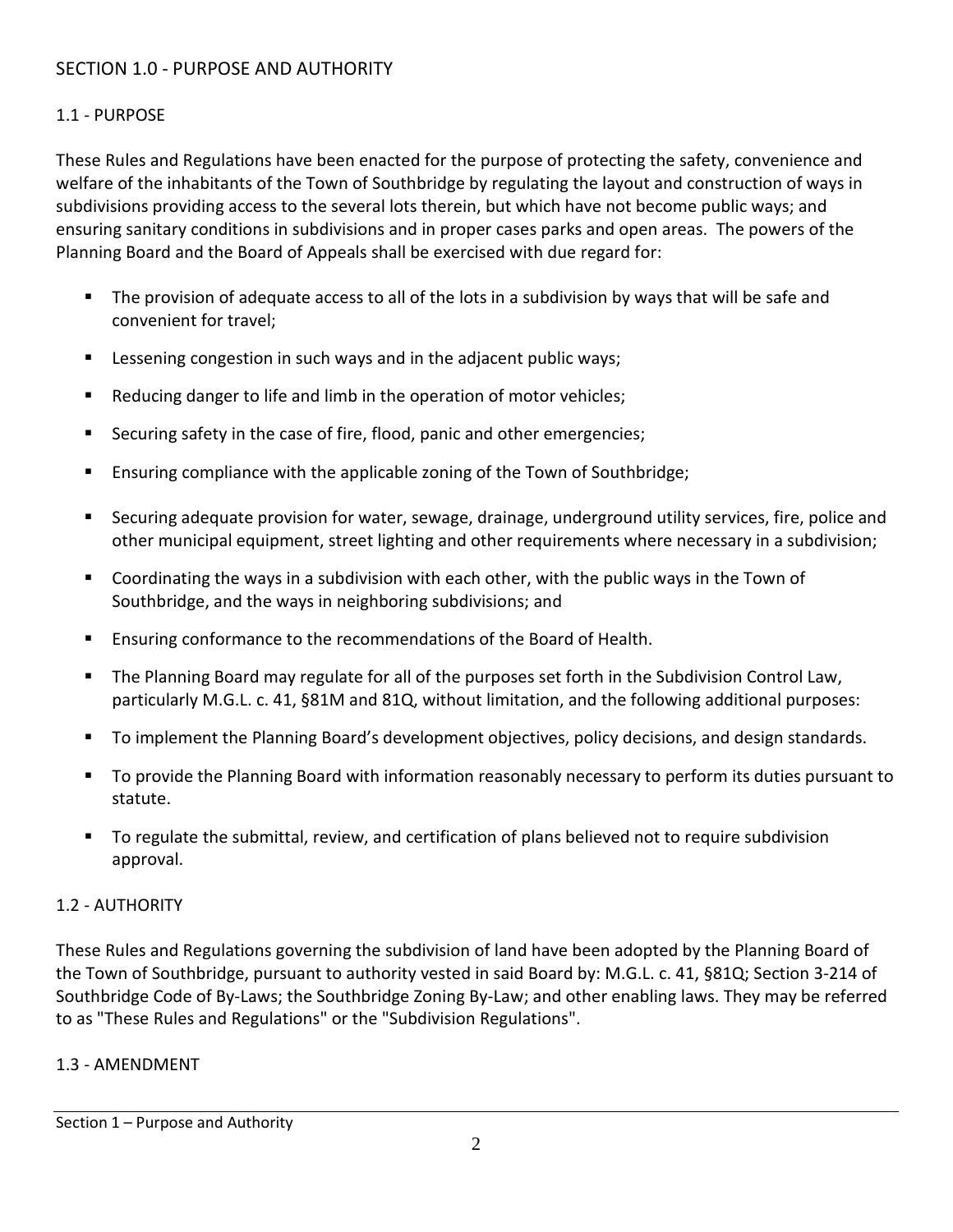These Rules and Regulations or any portion thereof may be amended, supplemented, or repealed from time to time by the Board, after a public hearing, on its own motion or by petition, all pursuant to M.G.L. c. 41, §81Q.

### 1.4 - SEVERABILITY

The invalidity of any section, subsection or provision of these Rules and Regulations shall not invalidate any other section, subsection or provision thereof. If any provision of these Regulations is held by any court of competent jurisdiction to be invalidly applied to any particular case, all other applications of such provisions to other cases shall not be affected thereby.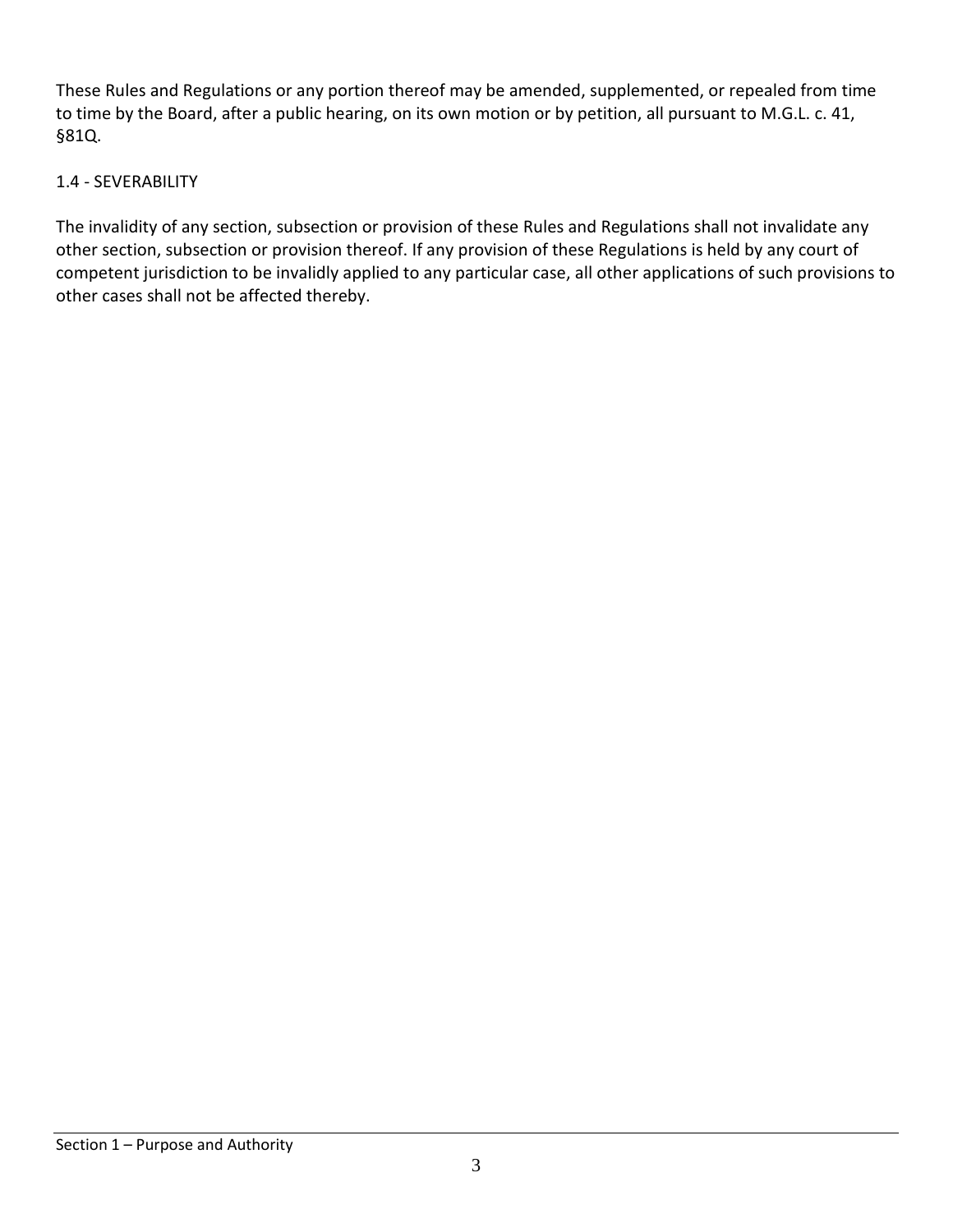### SECTION 2.0 - DEFINITIONS

For the purposes of these Rules and Regulations the following words and terms used herein are hereby defined or the meaning thereof explained, extended, or limited as stated in M.G.L. c. 41, as amended. Where a term is defined in the Subdivision Control Law or the Southbridge Zoning By-Law and not herein, such definition shall be incorporated by reference herein. Other terms or words or phrases shall be construed according to the common and approved usage of the language, but technical words and phrases and such other terms or phrases as may have acquired a particular and appropriate meaning in law shall be construed and understood according to such meaning.

*Applicant*: The owner or all the owners where title is held jointly, of the land described in the application for subdivision, in common, or in tenancy by the entirety, including corporations. An agent, representative or his/her assignee may act for an owner, provided written evidence of the owner's authority is submitted with the application. Evidence in the form of a list of their officers and designated authority to sign legal documents pursuant to a valid corporate vote shall be required for a corporation.

*Board*: The Planning Board of the Town of Southbridge.

*Board's Engineer*: A registered professional engineer or a registered professional land surveyor, as appropriate licensed in the Commonwealth of Massachusetts, engaged by the Board as a consultant or employed by the Town of Southbridge to review plans, subdivisions, and other development proposals, and/or to inspect the progress of work and compliance with Board's requirements and applicable technical standards.

*Bridge*: The term "bridge" shall apply to any structure whether of single or multiple span construction that spans a body of water, depression, highway or railway, and affords passage for pedestrians, or vehicles of all kinds, or any combination thereof having a total length of ten (10') feet or more or a height greater than five (5') feet.

*Bridge Height*: The "height" of a bridge shall be considered the maximum vertical distance from the highest road centerline finish grade to either the lowest finish grade below the bridge or the ordinary mean water level, whichever is greater.

*Bridge Length*: In general, the "length" of a bridge is that distance measured horizontally along the centerline of roadway between extreme centerlines of bridge shoes or bearings, or when shoes or bearings are not used the distance between vertical faces of abutments, or spring lines of arches, or extreme ends of openings for multiple reinforced concrete boxes.

*Cluster Box Unit (CBU):* A facility utilized by the United States Postal Service to deliver mail.

*Culvert:* A structure not classified as a bridge which provides an opening under the roadway.

*Consultant*: A specialist in a professional or technical field, including, but not limited to, an architect, biologist, economist, engineer, geologist or hydro-geologist, land surveyor, landscape architect, lawyer, planner, or soil scientist, who is not an employee of the Town of Southbridge and who is engaged by the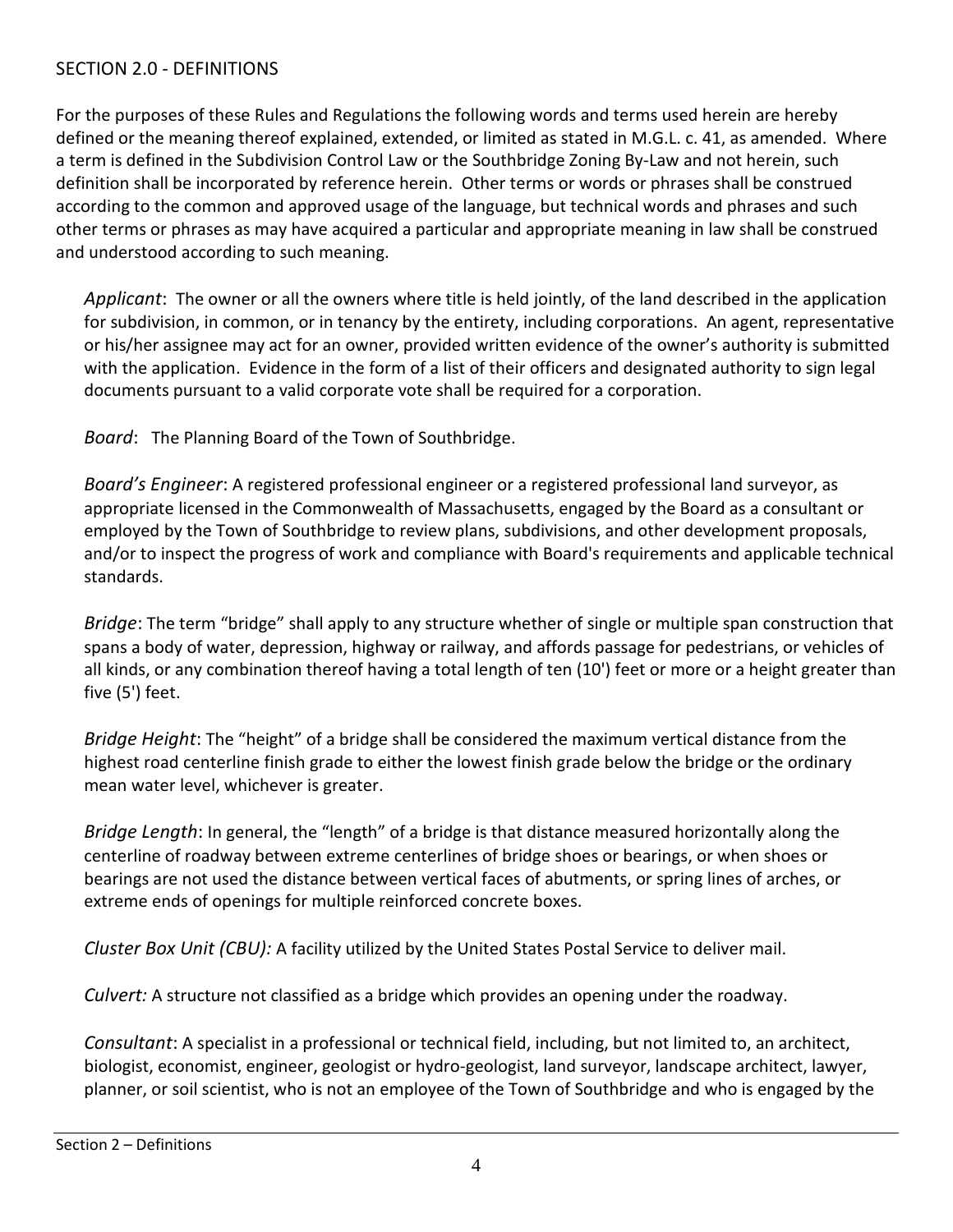Board or by another Town agency to review, inspect, and advise the Board on specific projects or matters in such consultant's area of competence.

*Director of Public Works*: The Director of the Southbridge Department of Public Works or his/her designee.

*Easement:* A right acquired by a public authority or other person for use or control of property for utilities, travel, or other designated public or private purpose.

*Engineer:* Any person who is licensed by the Commonwealth of Massachusetts to perform professional engineering services.

*FIRM*: Flood Insurance Rate Maps, published by the National Flood Insurance Program.

*Frontage:* A lot boundary line which abuts a public or private way and across which line there is legal and physical access, as set forth in the Southbridge Zoning By-Law.

*General Laws or M.G.L*.: The General Laws of the Commonwealth of Massachusetts, as amended.

*Improvements:* Those physical additions, installations, and changes, such as water supply, sanitary sewers, storm drains, electric, telephone, and fire alarm conduits, street signs, street lights, sidewalks, curbs, grass plots, guard rails, shade trees, roadways, boundary monuments, and other items and systems customarily provided by towns, public entities and utility companies, which include those items which are referred to in the Subdivision Control Law as "municipal services" and are required to be installed by developers of subdivisions at no cost to the Town.

*Lot:* An area of land in one ownership, with definite boundaries, in use, or available for use, as the site of one or more buildings complying with the area, frontage and other requirements of the Zoning By-laws of the Town of Southbridge.

*MDPW Standards*: The latest revisions of the Standard Specifications for Highways and Bridges of the Massachusetts Department of Public Works.

*Municipal Services*: Sewers, water pipes, storm drains, gas pipes, electrical lines, cable or telephone lines, fire alarm systems and their respective appurtenances.

*Open Space*: An area of land which has no buildings or structures (other than minor decorative structures) on or above it, is not paved or used for parking, is not wetland or swamp, and is, or is intended to be, landscaped or covered by grass or other vegetation, provided that up to thirty-three percent (33%) of the area may be paved and have posts, backstop, fences, or similar sports or recreational equipment on it if used for active recreation, pedestrian ways, or as a service yard not involving storage of goods or equipment.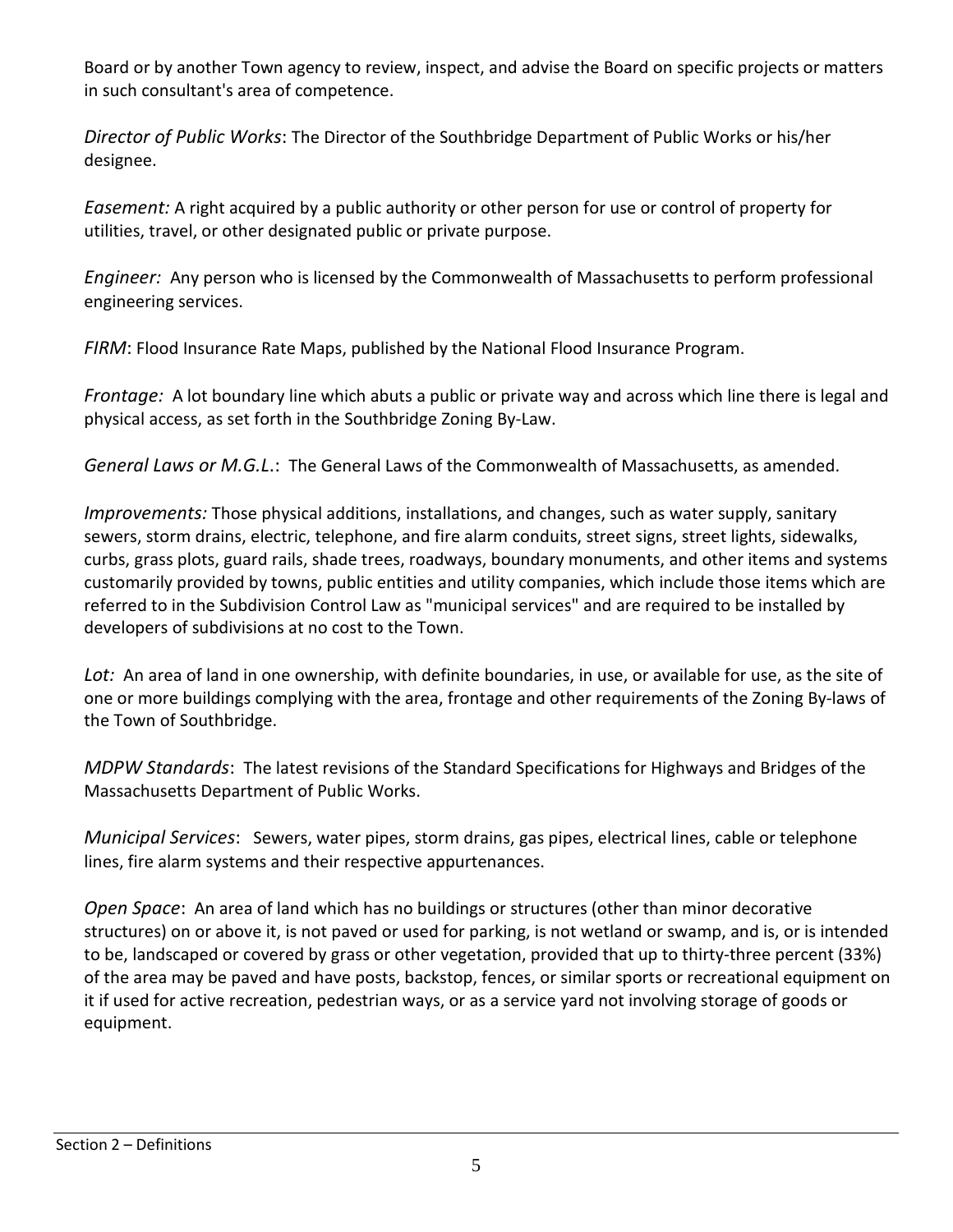*Owner:* As applies to real estate, the person(s) (as hereinafter defined) holding fee simple title to a parcel, tract, or lot of land, as shown by the record in the appropriate Land Registration Office, Registry of Deeds or Registry of Probate.

*Person:* An individual or two or more individuals, or trust, or a group or association of individuals, having a common or undivided interest in a tract of land including a partnership or corporation.

*Plan, Approval Not Required:* A plan for a division of lots that is believed not to require subdivision approval (ANR).

*Plan, Definitive*: A subdivision plan meeting the requirements of these Rules and Regulations and of the Subdivision Control Law for definitive plans and acceptable for recording in the Registry of Deeds or filing with the Land Court when endorsed as approved by the Planning Board and/or the Town Clerk. The definitive plan includes supporting materials which are filed with the Planning Board and not recorded, and the approval of the definitive plan constitutes approval of the subdivision shown thereon.

*Plan, Preliminary:* A plan of a proposed subdivision or re-subdivision submitted in accordance with these Rules and Regulations and with M.G.L. c. 41, §81S.

*Profile:* A vertical section of streets, storm drainage and sanitary sewer facilities.

*Recorded*: Recorded shall mean recorded in the Registry of Deeds of Worcester County, except that, as affecting registered land, it shall mean filed with the Recorder of The Land Court. (M.G.L c. 41, §81-L).

*Retaining Wall*: A wall built to resist lateral pressure.

*Registered Mail*: Registered or certified mail.

*Registry of Deeds*: The Registry of Deeds in Worcester County, including when appropriate, the recorder of the Land Court.

*Roadway*: That portion of a street intended for vehicular use. The roadway is considered to be the area between the left and right gutter lines.

*Sight Distance*: Defined as both of the following: 1) The minimum distance that can be seen in all directions when stopped at an intersection, from a point nine (9') feet behind the curb line, four and a half (4.5') feet to the right of the center of the roadway that is stopped on, three and a half (3.5') feet high, observing an object four and a quarter (4.25') feet high in the center of the approaching travel lanes. 2) Stopping sight distance as defined by AASHTO (American Association of State Highway and Transportation Officials) utilizing a 3.50-foot height of observer and a 0.50-foot height of object.

*Site:* A portion of a lot, tract or parcel of land provided for the location of a building or construction work, with the necessary or convenient amount of land adjacent to such building used in connection therewith, whether such portion is separated from the rest of the lot, parcel, or tract by definite boundaries or not.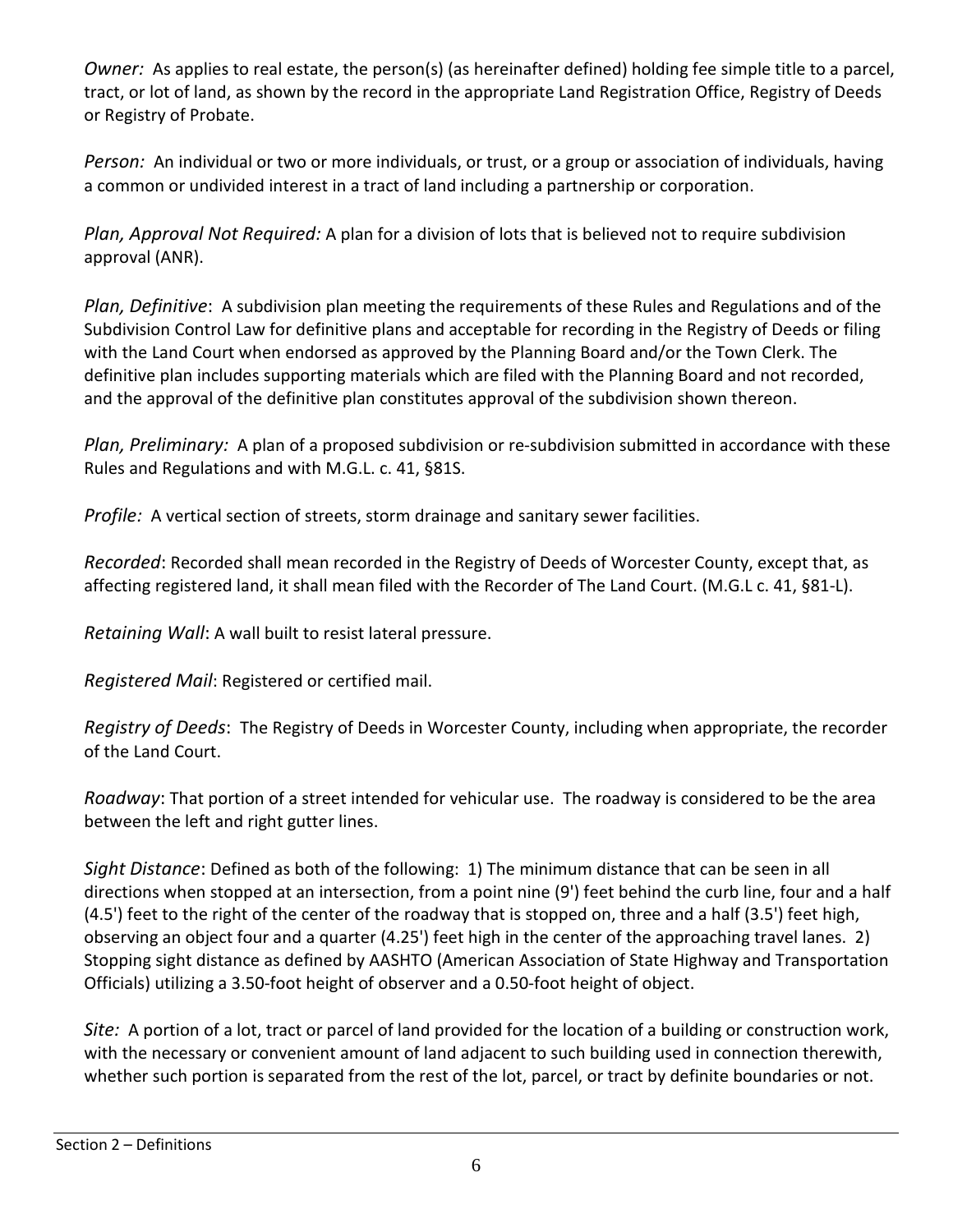*Standard Specifications*: The Commonwealth of Massachusetts Department of Public Works, Standard Specifications for Highways and Bridges, 1988 Edition, including the November 8, 2000 Supplemental Specifications and all later addenda, revisions and supplements, all of which are hereinafter referred to as the Standard Specifications.

*Street or Way:* A way, street, or road open and dedicated to public use, including a public way, or a way, public or private, approved and constructed under the provisions of the Subdivision Control Law, or a private way certified by the Town Clerk to have been used and maintained by public authorities as a public way, a way

in existence prior to said Subdivision Control Law having become effective in the Town of Southbridge and having, in the opinion of the Board, adequate width, grades, and construction for vehicular traffic and the installation of municipal services to serve the land abutting on such way and the buildings erected or to be erected. As defined in the Southbridge Zoning Bylaw, the street or way includes all land within the rightof-way, not just the roadway pavement.

*Street (or Way) Dead End*: A segment of a street which only intersects another street at one end. For the purposes of this regulation, any proposed street which intersects solely with a dead-end street shall be deemed to be an extension of the dead-end street. Dead-end streets and their extensions, if any, or any combination thereof shall not be longer than 500 feet (500'). The roadway length shall be measured from the sideline of the intersecting roadway to the center point of the cul-de-sac.

*Street Classifications*: Residential streets or ways are categorized by whichever method results in the higher or more restrictive classification as follows: 1) the number of dwelling units to which they provide access or 2) the 24 hour traffic volume that the roadway is projected to accommodate. These determinations must consider the maximum extent to which the street can be extended. The street classifications listed below are listed in ascending order from lower to higher. Traffic volumes are determined by twenty-four hour traffic volume counts at representative times and by unadjusted 24 hour trip generation rates as set forth in The Institute of Transportation Engineers Trip Generation, An Informational Report, current edition.

*Residential Lane*: A street or way capable of being extended to provide access to a maximum of four dwelling units or that accommodates a maximum of 40 two-way vehicle trips during 24 hours.

*Residential Street*: A street or way capable of being extended to provide access to a minimum of five and a maximum of forty-nine dwelling units or that accommodates a minimum of 41 and a maximum 499 two-way vehicle trips during 24 hours.

*Non-residential Street*: A street or way providing access to or capable of being extended to provide access to land in a non-residential zoning district.

*Collector Street*: A street or way capable of being extended to provide access to a fifty or more dwelling units or that accommodates 500 or more two-way vehicle trips during 24 hours.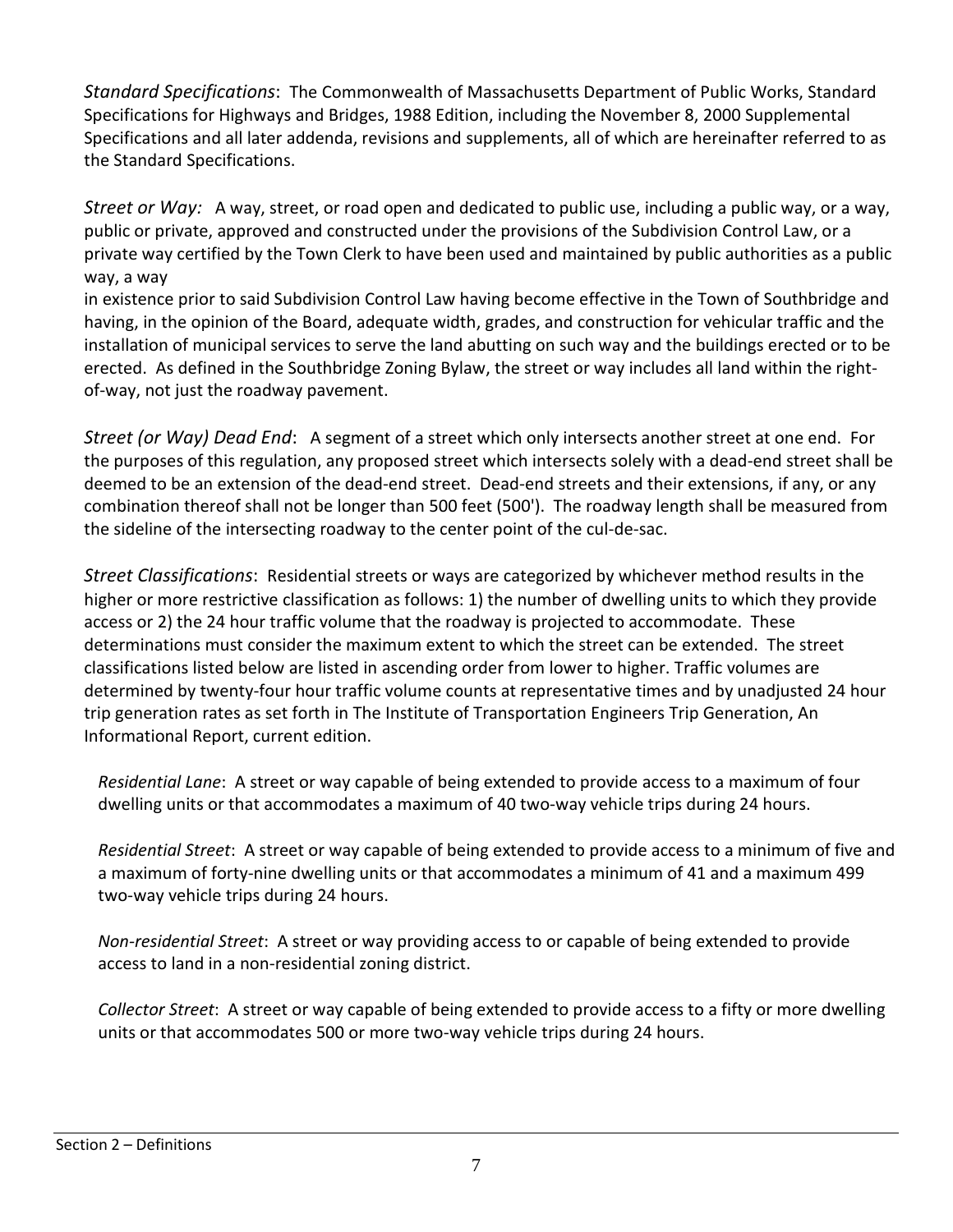*Subdivision:* The division of a tract of land into two (2) or more lots and shall include re-subdivision, and, when appropriate to the context, shall relate to the process of subdivision or the land or territory subdivided; provided, however, that a division of a tract of land into two or more lots shall not be deemed to constitute a subdivision within the meaning of the subdivision control law if, at the time when it is made, every lot within the tract so divided has frontage on (a) a public way or a way which the clerk of the city or town certifies is maintained and used as a public way, or (b) a way shown on a plan theretofore approved and endorsed in accordance with the subdivision control law, or (c) a way in existence when the subdivision control law became effective in the city or town in which the land lies, having, in the opinion of the planning board, sufficient width, suitable grades and adequate construction to provide for the needs of vehicular traffic in relation to the proposed use of the land abutting thereon or served thereby, and for the installation of municipal services to such land and the buildings erected or to be erected thereon. Such frontage shall be of at least such distance as is then required by zoning or other ordinance or by-law, if any, of said city or town for erection of a building on such lot, and if no distance is so required; such frontage shall be of at least twenty feet. Conveyances or other instruments adding to, taking away from, or changing the size and shape of lots in such a manner as not to leave any lot so affected without the frontage above set forth, or the division of a tract of land on which two or more buildings were standing when the subdivision control law went into effect in the city or town in which the land lies into separate lots on each of which one of such buildings remains standing, shall not constitute a subdivision.

*Subdivision Control Law:* M.G.L. c. 41, §81K through 81GG, inclusive and any acts in amendment thereof, addition thereto, or substitution there for.

*Subdivision Rules and Regulations or Rules and Regulations*: The Rules and Regulations Governing the Subdivision of Land in Southbridge, Massachusetts, as most recently adopted by the Southbridge Planning Board pursuant to M.G.L. c. 41, §81O.

*Surveyor*: Any person who is registered by the Commonwealth of Massachusetts to perform professional land surveying services.

*Town*: The Town of Southbridge, Massachusetts, and the reference to boards, departments, officials, bylaws, and regulations shall mean those of the Town of Southbridge, unless otherwise indicated.

*Town Engineer*: The Director of Public Works of the Town of Southbridge or his/her designee.

*Town Planner*: The appointed Town Planner.

*Traveled Way:* See Roadway.

*Wall:* See retaining wall.

*Wetlands:* All resource areas protected pursuant to M.G.L. c. 131, §40, as may be amended. Buffer areas are excluded from this definition.

*Zoning By-Law*: the Zoning By-law of the Town of Southbridge.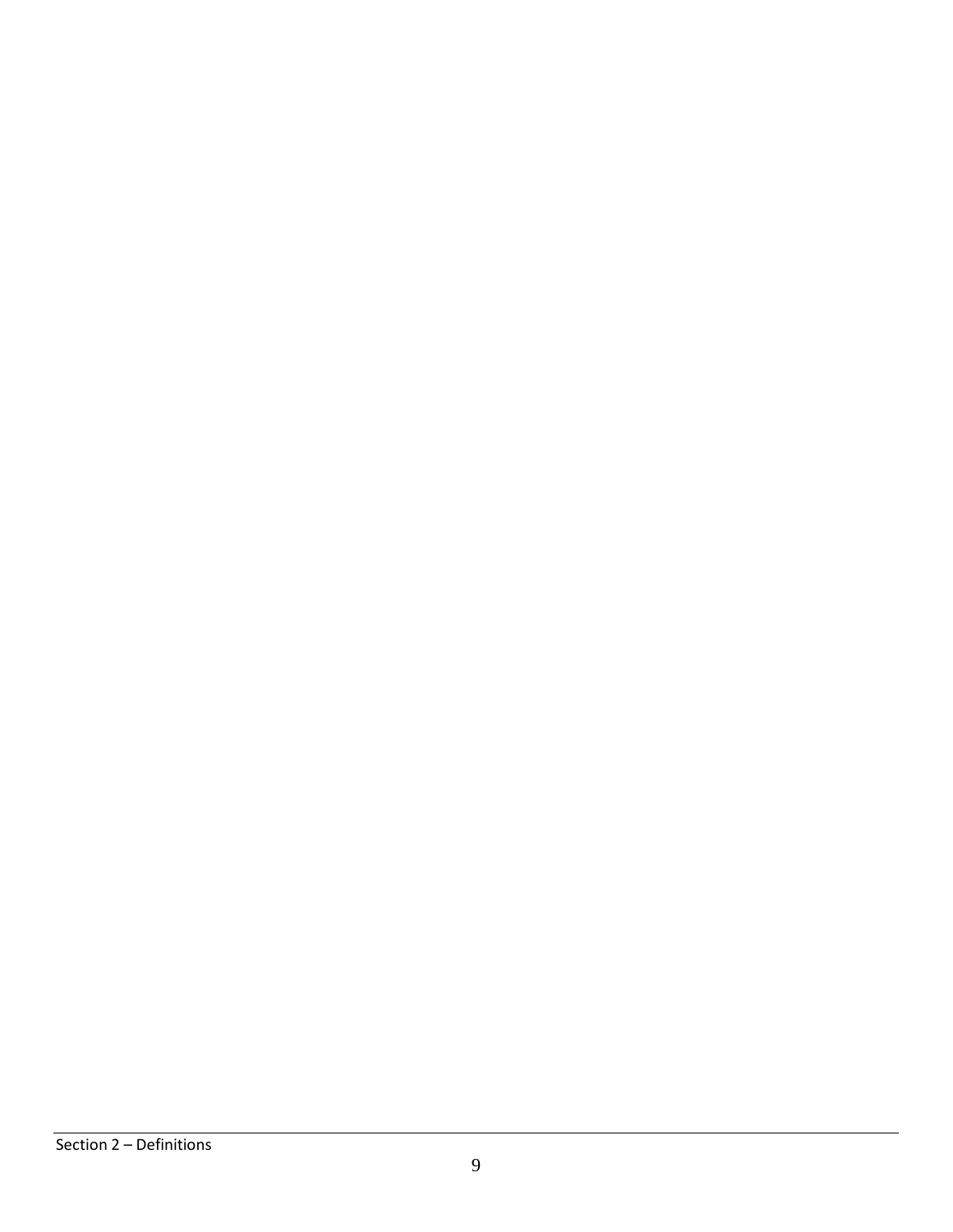# SECTION 3.0 - GENERAL REGULATIONS

The following regulations shall apply in all circumstances governed by the Subdivision Control Law.

### 3.1 - APPLICABILITY

Any person desiring to divide or subdivide land shall, before proceeding with the improvement or sale of lots in the division or subdivision, or the construction of ways, or the installation of municipal services therein, submit to the Board a plan of such division or subdivision pursuant to the Subdivision Control Law and secure approval by the Board as hereinafter provided.

# 3.2 – APPLICATIONS AND OTHER REQUIRED SUBMITTALS

All applications for approval or endorsement, required plans, required submittals, and required fees shall comply in all respects with the provisions of these Rules and Regulations. No application or plan shall be acted upon by the Board until said plan, together with all required accompanying applications, forms, fees, lists and other items have been delivered by the applicant, and are properly executed and fully completed in accordance with these Rules and Regulations. Where the applicant fails to comply with these Rules and Regulations, the Planning Board may reject the application and such application shall be deemed not submitted.

3.2.1- Correctness. The Board assumes any plans submitted for its approval or consideration to be correct, unless evidence is presented to the contrary. The applicant is responsible for the acquisition of the necessary rights and the presentation of complete and correct information to the Board, and failure to do so, including the failure or inability to obtain all necessary permits, licenses, releases, or rights, may be a reason for disapproval or the rescission of approval of a subdivision or other plan.

3.2.2 - Completeness. Applications shall include all forms and supporting materials called for by these Rules and Regulations, and the required fees in full. A plan shall not be considered submitted, and may not be reviewed or processed, until all required components thereof have been completed, signed or certified as required, and delivered in the required number of copies, including for definitive subdivision and "approval not required" plans the original tracings for the Board's signatures and recording. Any plan submitted for action or determination by the Planning Board shall show on the plan or in supplementary materials submitted with and referred to on the plan all information which can reasonably be expected to be relevant or needed in making the determination or decision, including, but not limited to, information regarding ownership, features identified as existing, and changes in use, improvements, alterations, or demolitions identified as "proposed" or "future", and any decision or action by other state or local agencies, whether applied for, pending, final, or under appeal.

# 3.3 – NOTICE TO TOWN CLERK

For "approval not required" plans (see Section 4.0) and for preliminary subdivision plans (see Section 5.0) and definitive subdivision plans (see Section 6.0), the applicant shall give a written notice to the Town Clerk at the time of submittal of the complete application packet including plans. A copy of the application form, bearing an acknowledgment of receipt of the complete application packet by the secretary or staff member of the Board is a convenient way of giving the required notice to the Town Clerk.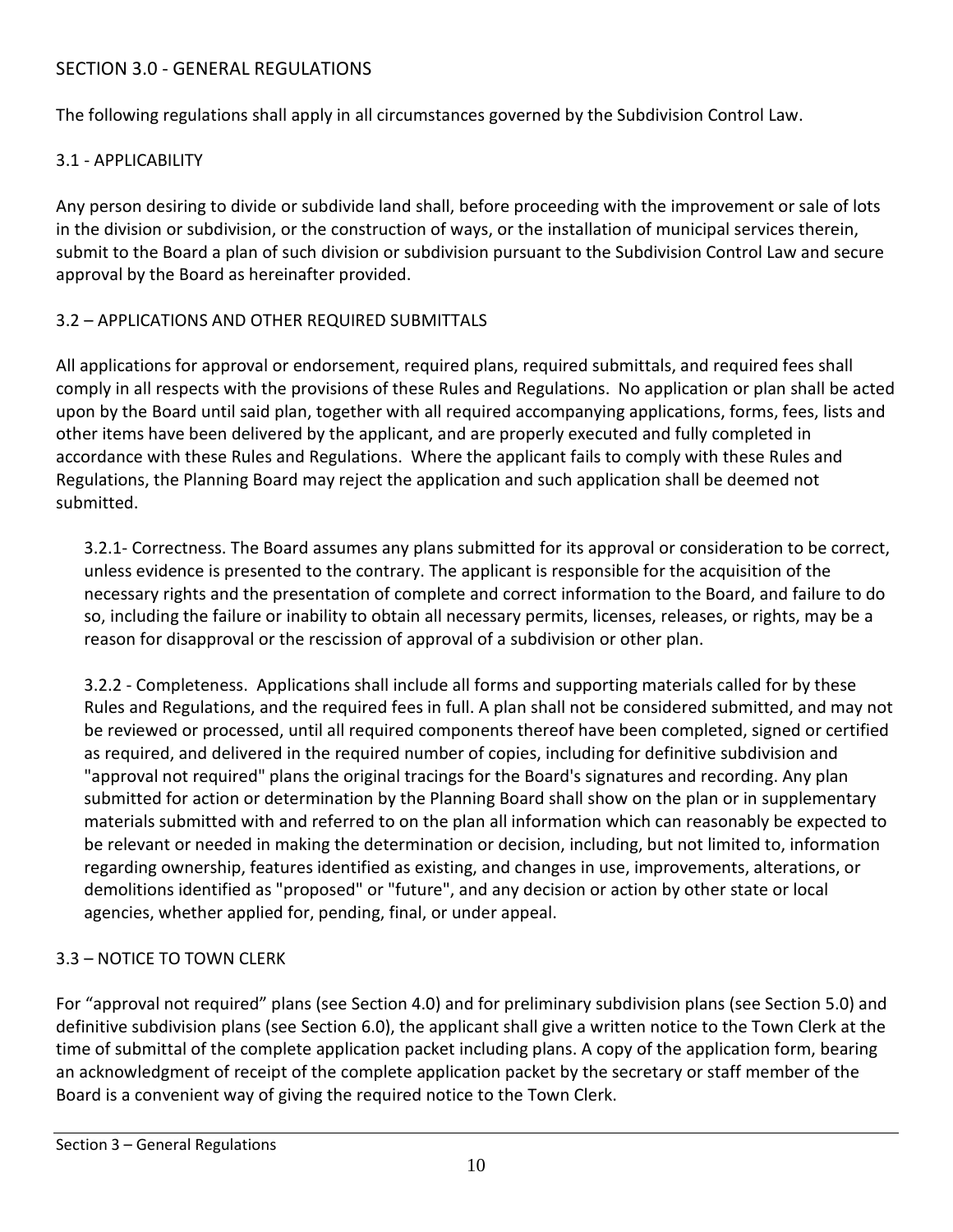### 3.4 - COMPLIANCE WITH THE BOARD'S RULES AND REGULATIONS

A proposed division and/or subdivision of land shall comply in all respects with these Rules and Regulations, unless the Board authorizes a waiver there in for specified and authorized instances.

### 3.5 - WAIVERS

Strict compliance with these Rules and Regulations governing the subdivision of land may be waived when, in the judgment of the Board, such action is in the public interest, not inconsistent with the Subdivision Control Law, and promotes public health and safety.

### 3.6 - ISSUANCE OF BUILDING PERMITS

The Building Inspector shall not issue any permit for erection of a building until first satisfied (a) that the lot on which the building is to be erected is not within a subdivision, or (b) that a way furnishing the access to the lot within a subdivision as required by the subdivision control law is shown on a recorded plan and that any conditions endorsed thereon limiting the right to erect or maintain buildings on such lot have been satisfied, and (c) that all other applicable requirements have been met.

### 3.7 - PROFESSIONAL AND TECHNICAL ASSISTANCE

The Board may assign as its agents appropriate Town officials, and may hire professional assistance to review plans and inspect improvements at the cost of the applicant.

### 3.8 - FEES

The fees indicated in Appendix A - Planning Board Fee Schedule shall accompany the submittal of application materials of the various plans specified in the Rules and Regulations, to cover costs of processing, technical review, and inspection. All expenses for advertising, engineering, review, plans, construction, inspection, recording, and filing of plans and documents, and all other expenses in connection with or for a subdivision shall be borne by the applicant.

3.8.1 - Bank or Certified Check Required. Separate bank or certified checks shall be used for the filing fee and the consultant review, with the Town of Southbridge designated as the payee. The Board, in its sole discretion, may require payments to be made via bank, treasurers or certified check.

# 3.9 - MODIFICATION, AMENDMENT, OR RESCISSION OF SUBDIVISIONS

The Board, on its own motion or on the petition of any interested person, shall have the power to modify, amend, or rescind its approval of a plan of a subdivision, or to require a change in a plan as a condition of its retaining the status of an approved plan, after due notice and opportunity to the owner to be heard in accordance with M.G.L. c. 41, §81W, as amended.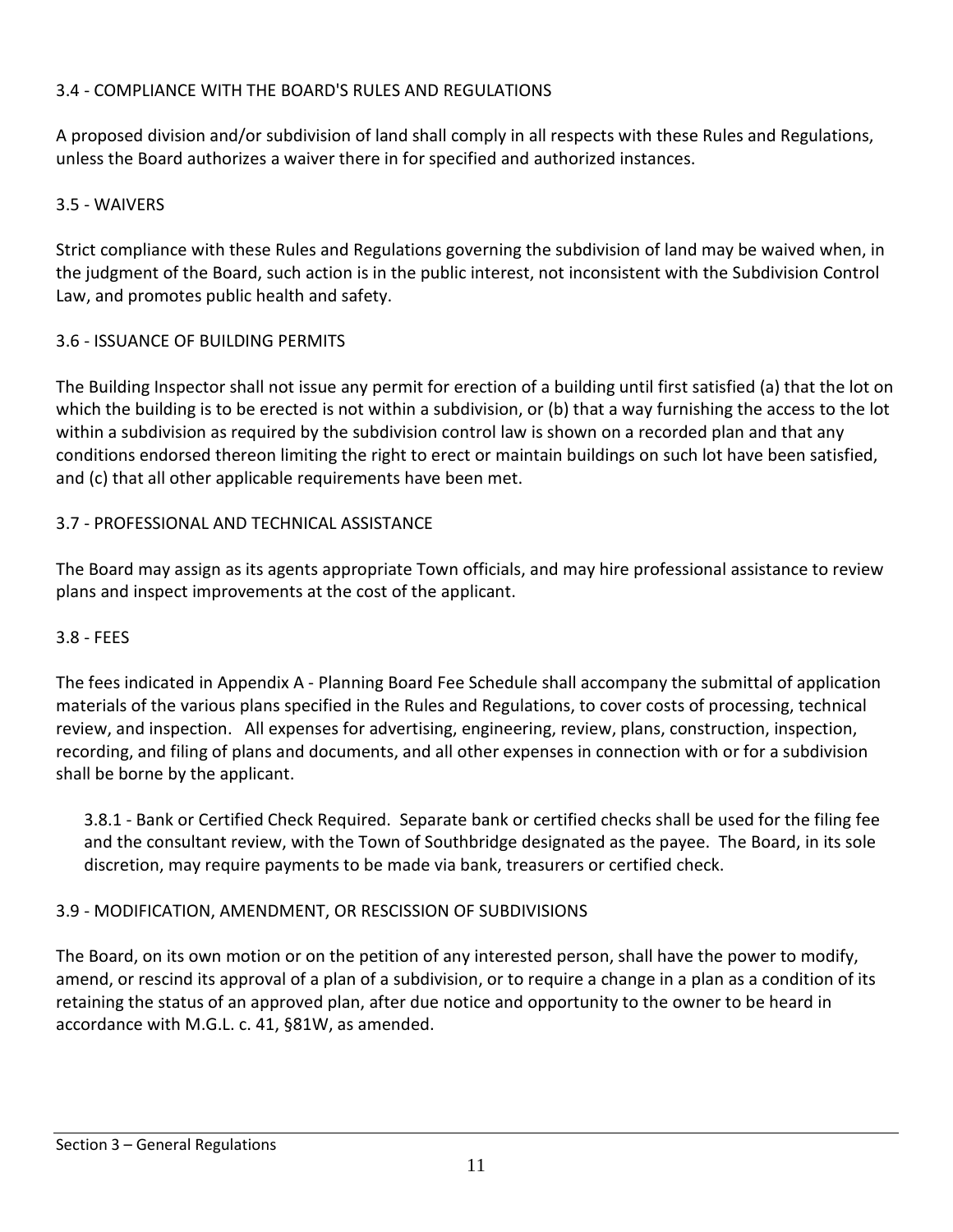### 3.10 - DWELLING LIMITATION

Not more than one building, designed or available for use for dwelling purposes shall be erected, placed, or converted to use as such on any lot in a subdivision, or elsewhere in town, without the consent of the Board, and such consent may be conditioned upon the provision of adequate ways furnishing access to each building site in the same manner as otherwise required for lots within a subdivision.

### 3.11 - ACCESS ADEQUACY REGULATIONS

3.11.1 - General. Plans shall be endorsed as not requiring approval under the Subdivision Control Law and subdivision plans shall be approved only if each building lot to be created by such plan has adequate access as intended under the Subdivision Control Law, M.G.L. c. 41, §81K - 81GG.

### 3.11.2 - Standards of Adequacy.

1. Approval Not Required (ANR) Lots. Ways providing access to lots developed pursuant to M.G.L. c. 41, § 81P shall normally be considered adequate for access if in the sole opinion of the Planning Board said way provides access for fire, police and emergency vehicles at all times.

2. Within a Subdivision. Streets within a subdivision shall be considered to provide adequate access if complying with the standards established in these Rules and Regulations.

3. To a Subdivision. Existing ways providing access to streets within a subdivision shall be considered to provide adequate access if such existing way meets the standards set forth herein for width of right of way, pavement width, sight distance, and maximum grade.

3.11.3 - Obligations. The Board may require, as a condition of its approval of a subdivision plan, that the applicant dedicate or acquire and dedicate a strip of land for the purpose of widening access ways to a width as required in these regulations, above, and that applicant make physical improvements within such way or compensate the Town for the cost of such improvements in order to meet the standards specified above.

3.11.4 - Waiver of Access Rules. The Board may waive strict compliance with these access regulations only upon its determination, following consultation with the Town Manager, Director of Public Works, Police Chief, and Fire Chief, that the way in fact will be otherwise sufficient to serve the needs for access to serve potential uses of land abutting on or served by the way in question.

### 3.12 - UTILITY ADEQUACY

The Planning Board may require an applicant for definitive plan approval to make off-site improvements to the Town's storm water, sewer and water facilities including in the public right of way in the event that such facilities are not adequate to support the needs generated by the proposed subdivision of land in the sole opinion of the Planning Board and in accordance with all Town, State and Federal laws, regulations, etc.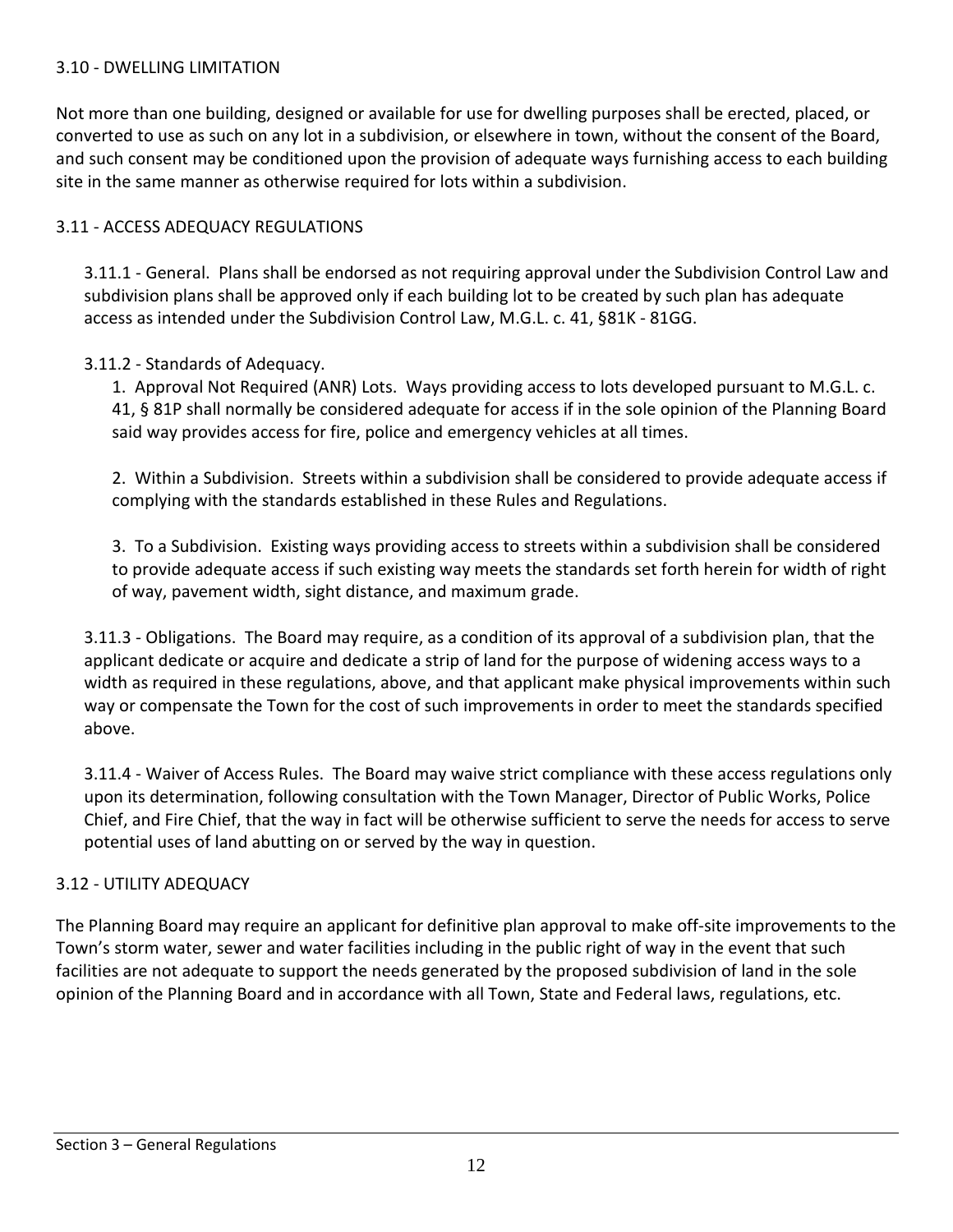### 3.13 - EFFECT OF APPROVAL

The approval of a subdivision or other plan by the Board does not affect any rights others may have in or over the land shown on such plan, nor does it give the applicant the right to perform work on land owned by others.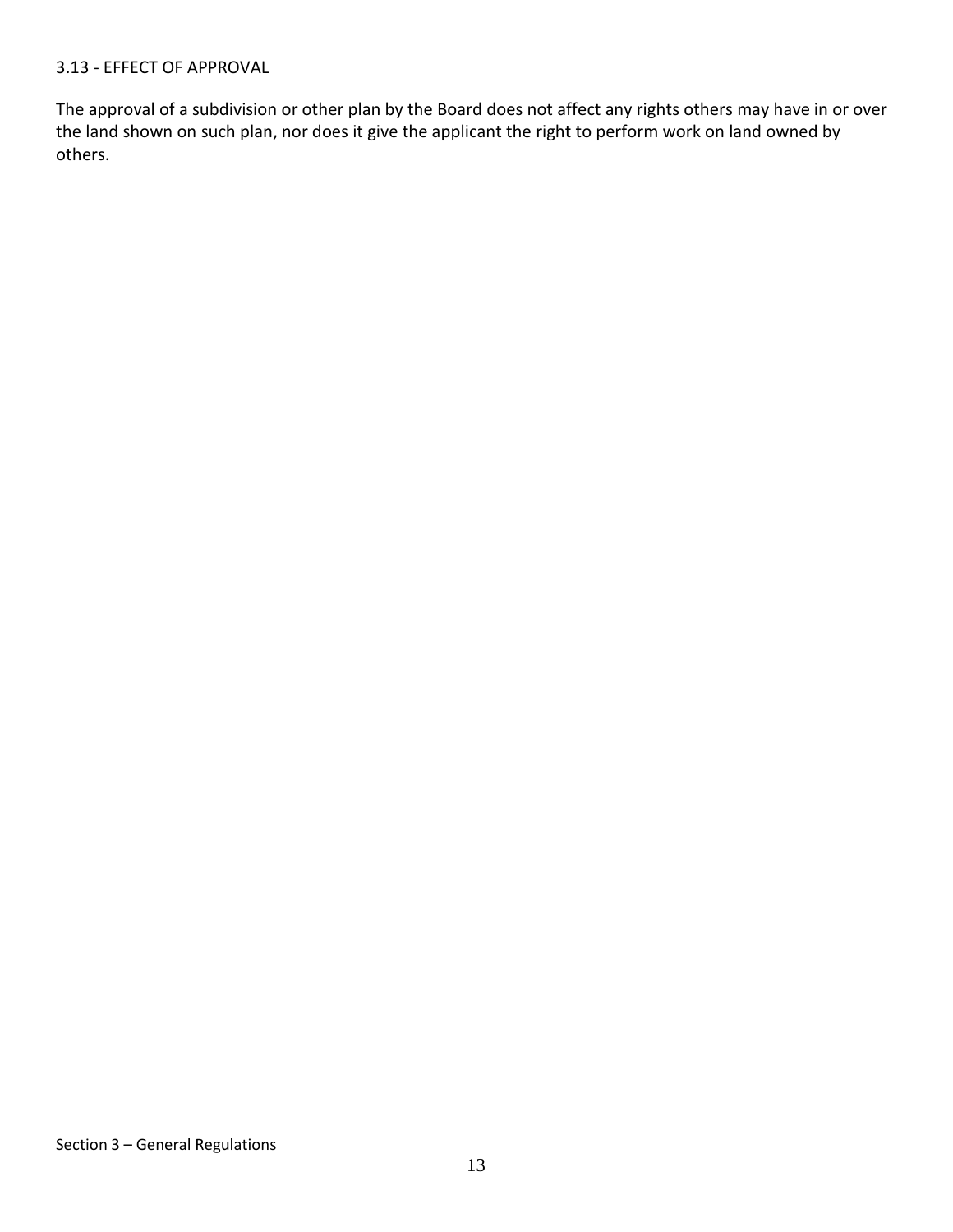# SECTION 4.0 - PLAN BELIEVED NOT TO REQUIRE SUBDIVISION APPROVAL (ANR)

### 4.1 - SUBMISSION

Any person who wishes to cause to be recorded in the Registry of Deeds or to be filed with the Land Court a plan of land and who believes that said plan does not require approval under the Subdivision Control Law may submit such plan to the Planning Board seeking an endorsement to the effect that such approval is not required.

4.1.1 - Application. Said person shall file with the Planning Board an approved application form, with an original mylar and two (2) prints of the plan, together with a fee, in accordance with the most recent schedule of fees adopted by the Planning Board. Such application shall be accompanied by evidence intended to show that said plan does not require approval under the Subdivision Control Law pursuant to M.G.L. c. 41, §81P.

4.1.2 - Notice. Said person, in accordance with M.G.L. c. 41, §81T, shall give written notice, by delivery or registered mail, to the Town Clerk stating the date of the submission of the plan to the Planning Board. If such notice is given by delivery, the Town Clerk shall, if required, give written receipt thereof to the person who delivered such notice.

4.1.3 - Referral. The Planning Board may refer any plans so submitted to the Department of Engineering, Department of Public Works, for review. A period of ten (10) days may be allowed for such review.

4.1.4 - Electronic File. The applicant shall submit an electronic file containing the Form A plan, produced by an Auto cad or similar computerized drafting system, in an Auto cad Drawing Format (.dwg), compatible with the Town's current Auto cad and GIS systems, registered to Massachusetts State Plane (Mainland) Coordinates, North American Datum of 1983, as part of the application for endorsement of the plan or after the Board's approval of the plan. The CAD file shall be produced with Grid North coincident with the "Y" axis and no "hard rotation" of entities within the drawing. The base point of the drawing shall be (0,0,0). A view rotation for cosmetic appearances of the drawing is acceptable.

4.1.5 - Ownership. If the owner is a corporation, a list of the officers and directors shall be submitted. If the owner is a trust, a list of trustees shall be submitted.

### 4.2 - CONTENTS

4.2.1 - Size of Plan. All plans submitted under this Section shall be of minimum dimensions of eight and one-half (8.5) inches by eleven (11) inches and of maximum dimensions of twenty-four (24) inches by thirty-six (36) inches or such other size as may be specified by Land Court.

4.2.2 - Required Information. Plans shall bear the following:

- 1. Title Block, containing the following information:
	- a. Name of owner of record (including trustees as applicable);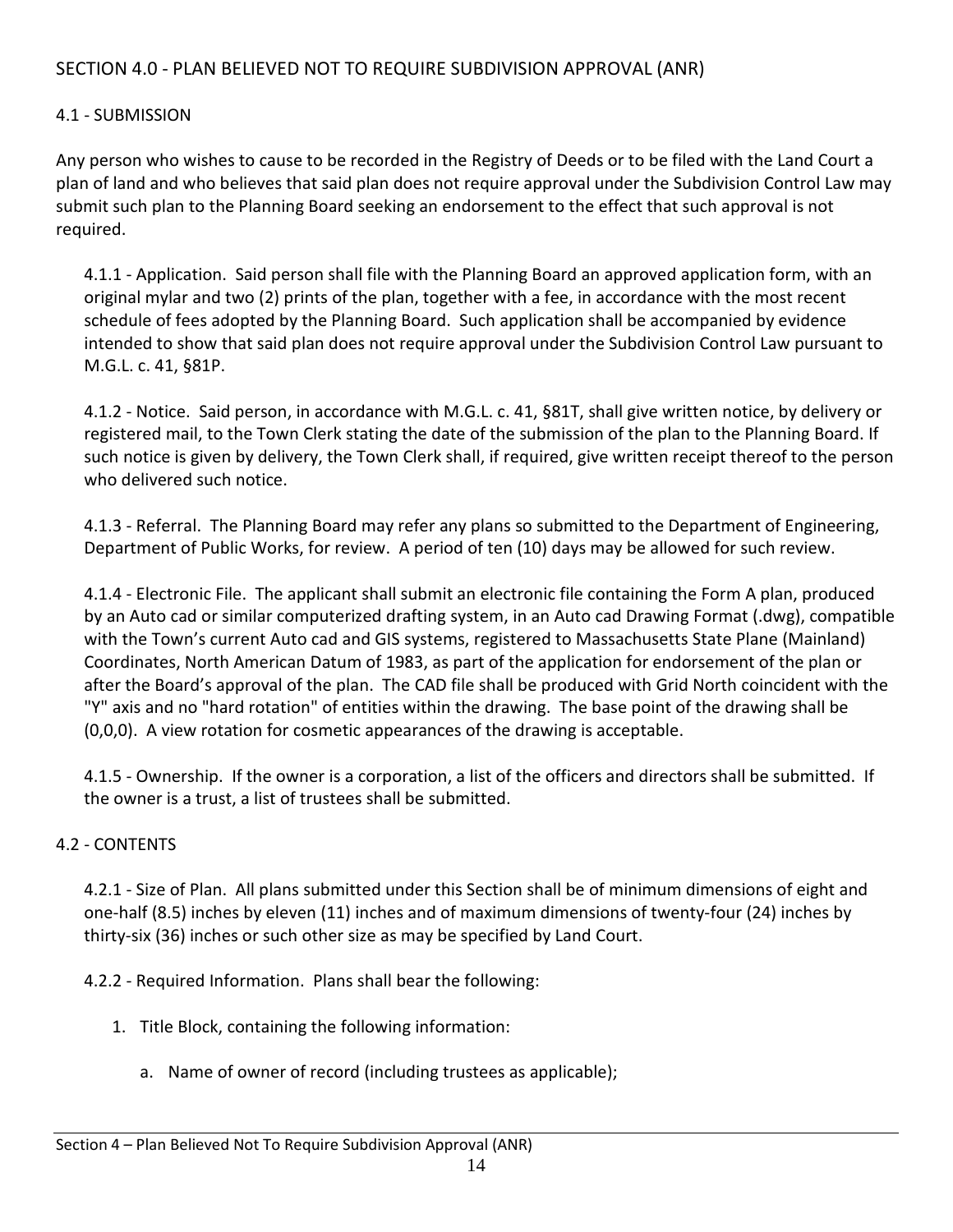b. Title, date and scale of plan and a bar scale;

c. Name and address of Registered Land Surveyor and/or Registered Professional Engineer and their License Number.

d. The statement "Approval Not Required under the Subdivision Control Law" and sufficient space there under for the date and the signatures of all members of the Board;

e. Date of Survey and/or source of information.

2. A block, 3  $\frac{1}{2}$  " x 3  $\frac{1}{2}$  " located adjacent to the title block, reserved for use by the Registry of Deeds.

3. The following statement, together with a location suitable for the preparer's signature: "This plan has been prepared in conformance with the rules and regulations of the Registers of Deeds."

4. North point.

5. Existing and proposed boundary lines, including dimensions and areas of all lots shown. When a change in property lines is proposed, the new lines shall be shown as solid black lines, and the lines to be abandoned shall be shown broken.

6. Existing and proposed streets, ways and easements.

7. Location of all existing buildings, structures and bounds. In instances where a new lot line is being created, the Planning Board may require field verification of building setbacks from existing or new property lines.

8. Illustration, by broken line, of all setback lines established by the Zoning Bylaw.

9. Location(s) of any easements or rights of way traversing or adjacent to the locus.

10. Boundaries, if any, of any area(s) which the Conservation Commission has determined to be Subject to M.G.L. c. 131, S 40.

11. Lot and/or house numbers.

12. Abutters from the latest available Assessors' records unless the applicant has knowledge of any subsequent changes to the latest available Assessors' Records.

13. Zoning classification(s) and location(s) of any zoning district boundaries, including the boundaries, if any, of the Flood Plain and Watershed Protection and/or Flood Insurance District(s) that may lie within the locus of the plan.

14. Dimensional regulations currently in effect, such as required front yard, side yard, and rear yard setback designations, required lot area, lot frontage, lot width and including any conflicts shall also be listed.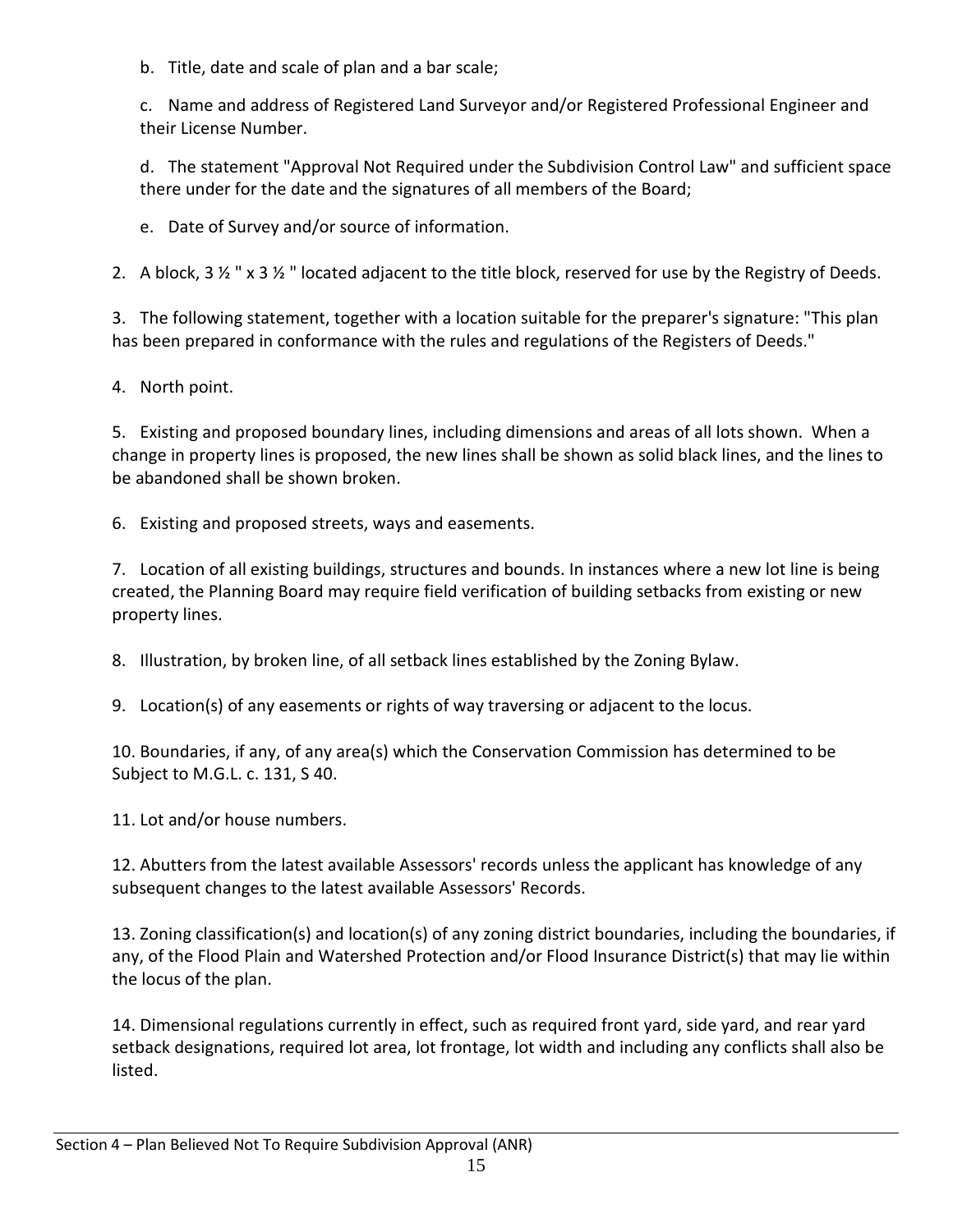15. Notice of any decisions of the Zoning Board of Appeals including but not limited to variances and exceptions regarding the land or any building thereon.

16. A locus map at eight hundred (800) feet to the inch.

17. Location of the land referenced by Assessor's map and parcel number(s).

18. In the case of creation of a new lot, the remaining land area and frontage of the land in the ownership of the applicant shall be shown.

19. Names, widths, and status of (private or public) streets and ways shown on the plan.

20. Location of all existing structures, walls, fences, wells, septic systems, and any other underground structures within the subject property.

21. All water bodies and bordering vegetated wetland areas.

22. Elevations (if available) and limits of the one hundred (100) year FIRM flood hazard.

23. Bearings and distances of all lines of the lot or lots, easements, ways etc., shown on the plan including the area of land satisfying lot area requirements.

24. The location of at least three (3) permanent monuments on or near the locus.

25. Any other information necessary for the Board's determination.

# 4.3 - ENDORSEMENT

4.3.1 - General. If the Board determines that the plan does not require approval, it shall forthwith, without a public hearing (but at an open meeting), endorse on the plan under the words "Approval not required under the Subdivision Control Law."

4.3.2 - Statement of Reasons. The Planning Board may add to such endorsement a statement as to the reason approval is not required or such other statement as may be deemed appropriate by the Planning Board. Planning Board may include, at its discretion, the following statement: "No Determination as To Compliance with Zoning Requirements Has Been Made or Intended". The Planning Board may require the notation "Not a Building Lot Without Further Zoning Relief" in appropriate circumstances.

4.3.3 - Effect. Such endorsement shall not be deemed to constitute any determination of compliance with the requirements of the Zoning Bylaw. Following endorsement said plan shall be returned to the applicant and the Planning Board shall notify the Town Clerk in writing of its action.

4.3.4 - Denial. If the Board determines that the plan does require approval under the Subdivision Control Law, it shall, within twenty-one (21) days of the submission of the plan, give written notice of its determination to the Town Clerk and the applicant, and return the plan without endorsement. The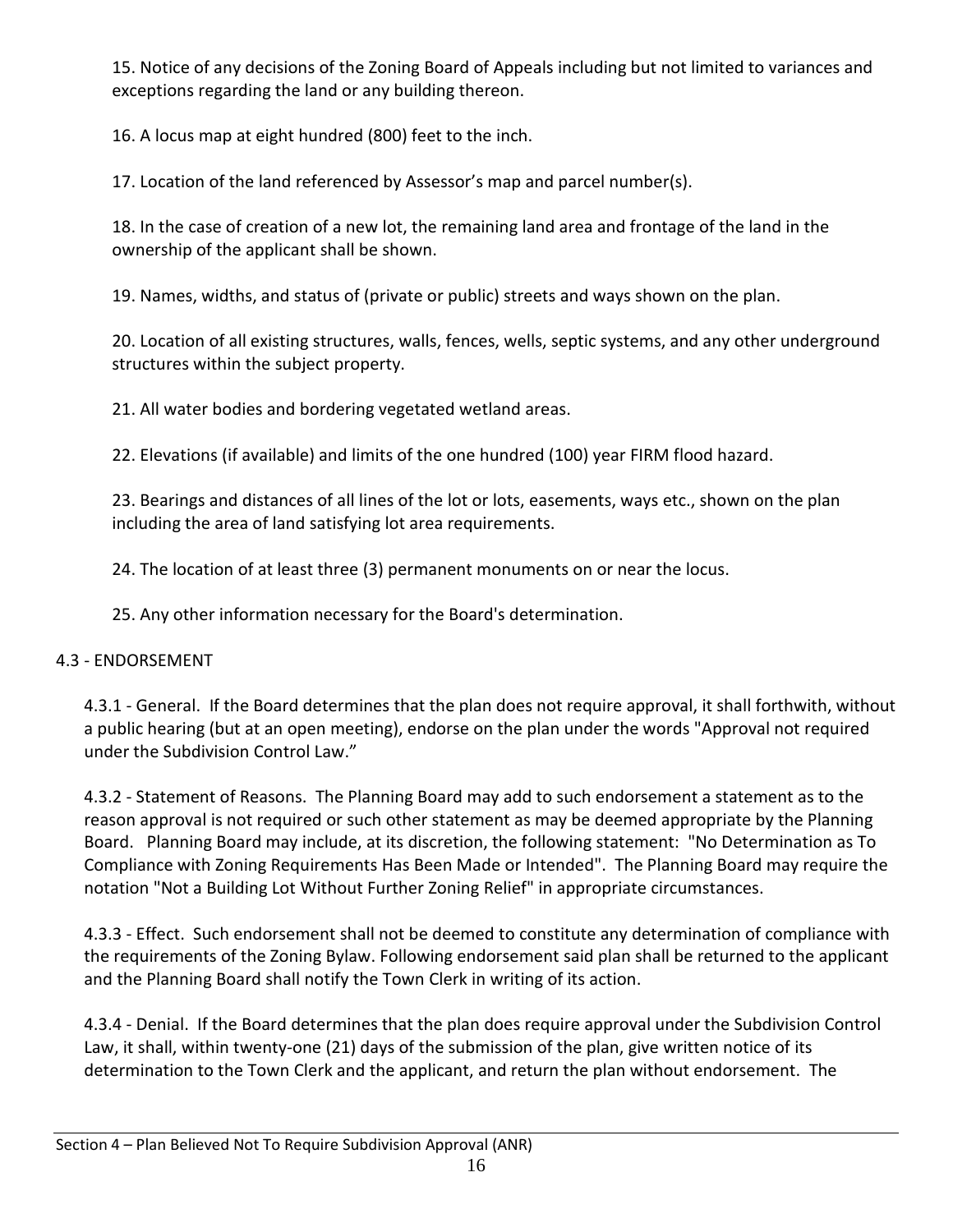applicant may submit the plan for approval as provided by law and by these Rules and Regulations, or may appeal the determination of the Board in the manner provided in M.G.L. c. 41, §81BB.

4.3.5 - Constructive Approval. If the Planning Board fails to act upon a plan submitted under this Section or fails to notify the Town Clerk and the person submitting the plan of its action within twenty-one (21) days after its submission, it shall be deemed to have determined that approval under the Subdivision Control Law is not required, and the Board shall forthwith make such endorsement on said plan, or, on the failure of the Board to do so forthwith, the Town Clerk shall issue a certificate to the same effect.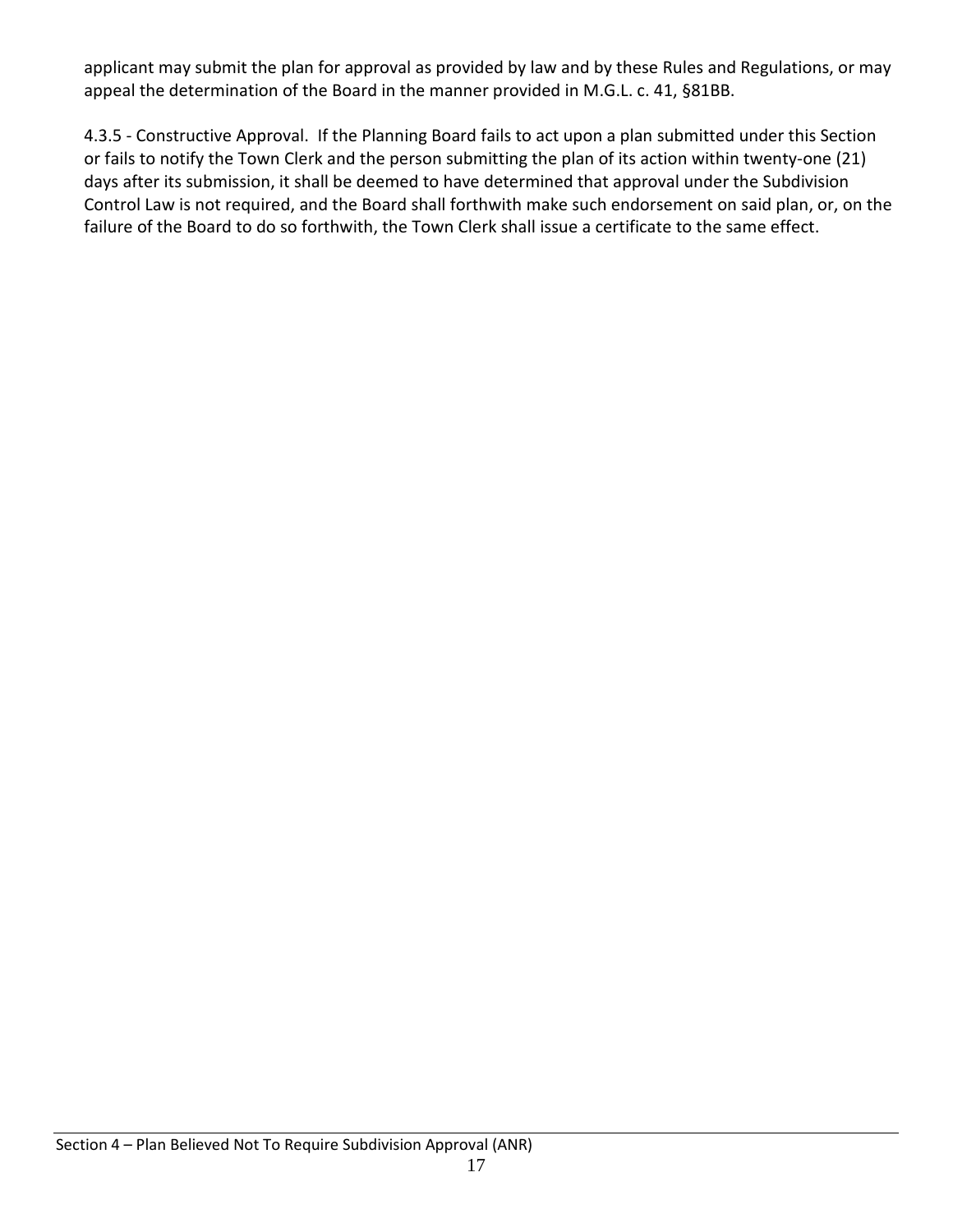#### SECTION 5.0 - PRELIMINARY PLANS

#### SECTION 5.1 - PRE-APPLICATION CONFERENCE

Prior to investing in extensive professional design costs for preparation of subdivision plans, the applicant is invited to review the proposed development of the parcel of land with the Board, in order to explore general conditions involving the site and to discuss potential problems. Proposed plans, which need not be professionally prepared, will assist in this discussion and should include the critical features of a Preliminary Plan. In some cases, this pre-submission review may eliminate the need for the formal submission of a Preliminary Plan.

#### 5.2 - SUBMISSION

5.2.1 - General: An applicant may submit, for approval, a Preliminary Plan of a subdivision; provided, however, that a Preliminary Plan shall be required for a nonresidential subdivision. The submission of such a Preliminary Plan will enable the sub divider, the Board, the Board of Health, other municipal agencies and owners of property abutting the subdivision to discuss and clarify the problems of such subdivision before a Definitive Plan is prepared. Therefore, it is strongly recommended in every instance that a Preliminary Plan be filed.

5.2.2 - Application: In order for a preliminary plan application to be considered "duly filed and submitted", in accordance with M.G.L. c. 41 §81-S, as amended, of the Subdivision Control Law, the applicant must do the following:

- 1. An application for approval of said Preliminary Plan shall be filed with the Planning Board and the Board of Health on the approved Application Form (3 copies) (See Appendix B, Form A1), which shall be submitted together with an original and seven (7) prints of the plan and profile (copies of which will be distributed by the Planning Board to other Town boards, commissions and appropriate agencies).
- 2. Fees as specified on the most recent Fee Schedule adopted by the Planning Board must be submitted to the Planning Board at the same time as the application.
- 3. The applicant shall give written notice, in accordance with M.G.L. c. 41, §81S, to the Town Clerk by delivery or by Registered or Certified Mail, stating the date of such submission to the Planning Board and the Board of Health, accompanied by a copy of Form B, describing the land to which the plan is related sufficient for identification.
- 4. If the owner is a corporation, a list of directors and officers shall be submitted. If the owner is a trust, a list of trustees shall be submitted.

### 5.3 - CONTENTS

5.3.1 - Preparation. The Preliminary Plan shall be drawn and stamped by a professional land surveyor and/or professional civil engineer on reproducible film at a scale of forty (40) feet to the inch, unless approval of submission at an alternate scale shall have been approved by the Planning Board. Said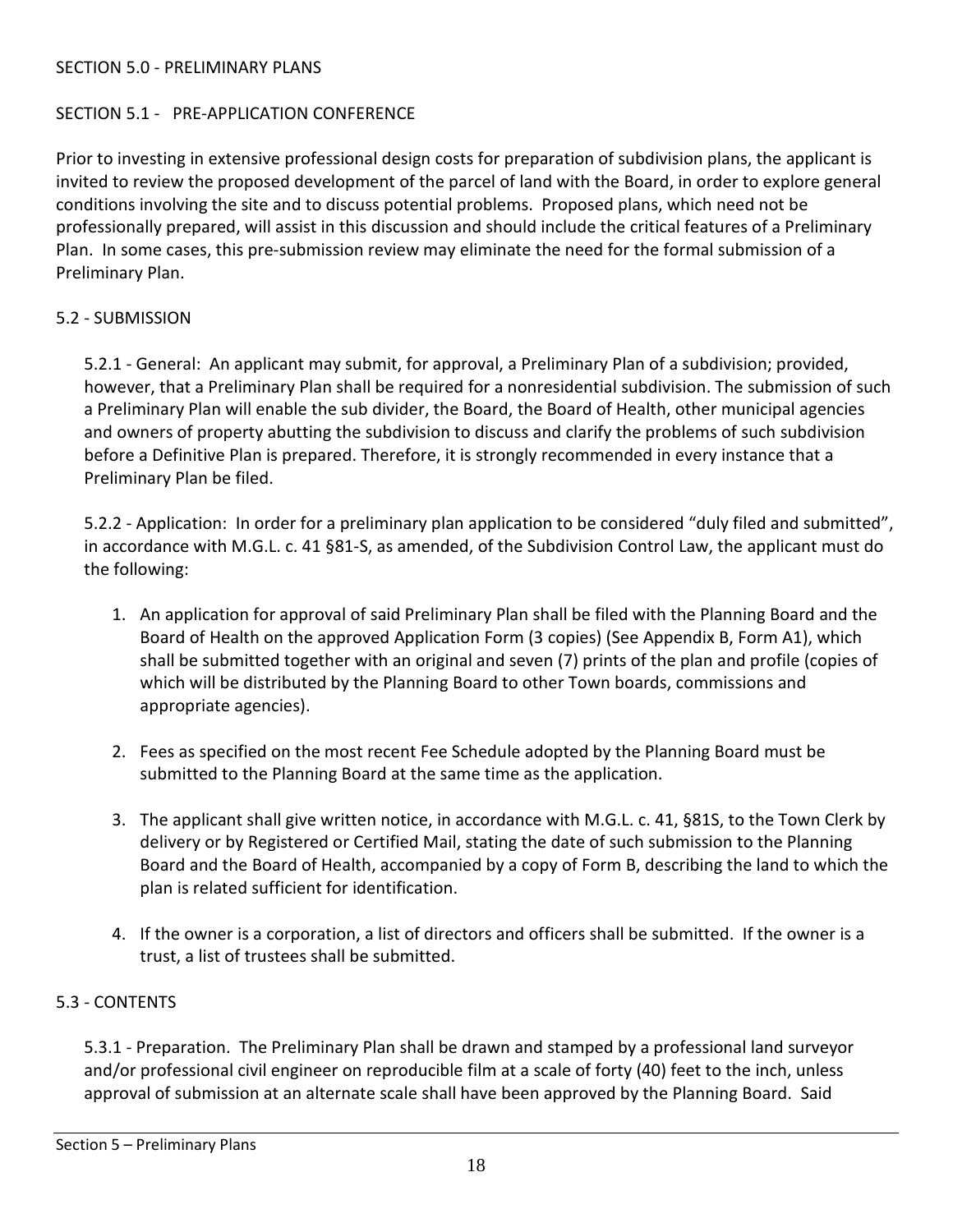preliminary plan shall be identified as a preliminary plan and shall show sufficient information about the subdivision to form a clear basis for discussion and for the preparation of the definitive plan.

5.3.2 - Required Information. The Preliminary Plan shall show the following information. Should the plan be submitted on more than one sheet, each sheet shall be of the same size, each containing the required title block indicating the sheet number of each sheet.

1. Title block, containing the following information:

- a. Title (subdivision name), date of survey and scale.
- b. Name of owner of record and of applicant if other than owners of record.
- c. Name and address of Registered Land Surveyor or Registered Professional Engineer.
- 2. North Point.

3. Existing and proposed lines of streets, ways, easements (including purposes), and any public or common areas within the subdivision.

4. Where the applicant also owns or controls non subdivided land adjacent to that shown on the Preliminary Plan, a possible or prospective street layout for such adjacent land shall be included along with the area of adjoining land and water of the applicant not presently being subdivided.

5. Location, names, present widths (right-of-way and pavement) and status as accepted or unaccepted, of adjacent streets or of streets approaching or within five hundred (500) feet of the subdivision.

6. The names of all abutters and abutters to abutters within three hundred (300) feet, as they appear on the most recent tax list, including owners of land separated from the subdivision only by a street.

7. A locus plan at a scale of one-inch (1") equals eight hundred (800) feet showing the relationship of the subdivision to adjoining property within a radius of a quarter of a mile of the proposed subdivision.

8. The zoning classification of the land shown on the plan and the location of any zoning district boundaries that may lie within the locus of the plan. Dimensional regulations currently in effect shall also be listed, including any conflicts. All lots must conform to all zoning requirements. No landlocked parcels are allowed.

9. The location of all major features of the land such as, but not limited to, existing walls, fences, monuments, structures, underground structures, utilities, wells, septic systems, large trees or wooded areas, large boulders, rock edges or ledge outcroppings, wetlands, swamps, water bodies, and natural water courses including drainage ditches.

10. The location of the General Soils Classifications identified by the Soil Conservation Service, United States Department of Agriculture.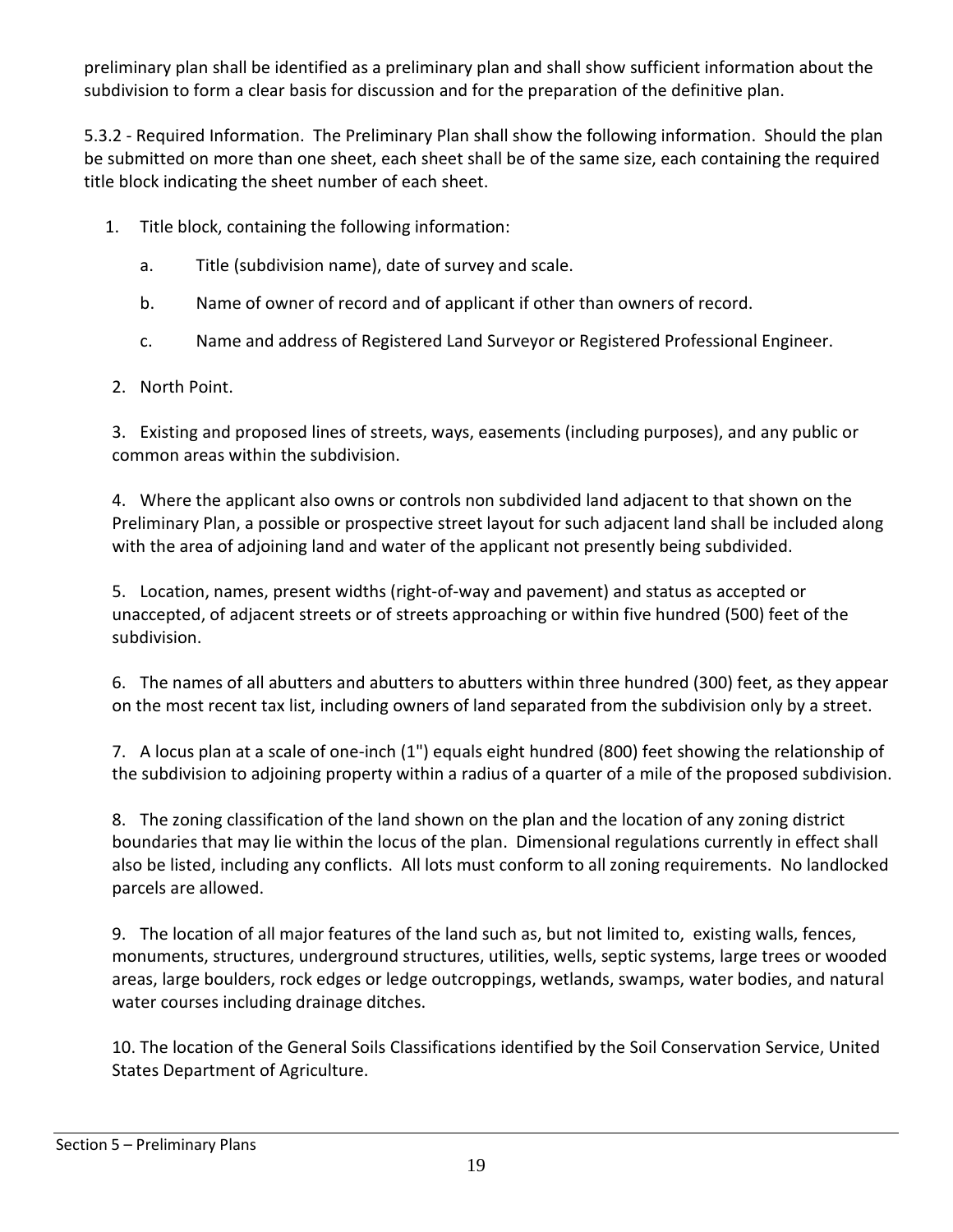11. Existing (fine line) and proposed (bold line) topography of the land at two-foot (2') contour intervals.

12. Proposed boundary lines of proposed lots, with approximate areas and dimensions to the nearest foot.

13. Proposed systems of storm drainage, water supply and sewage disposal including adjacent existing natural waterways.

14. Profiles of existing grades and approximate finished grades of proposed roadways, and drain and sewer systems at a scale of  $1" = 40'$  horizontally and  $1" = 40'$  vertically.

15. Limits (perimeter) of all contiguous land under the ownership or control of the applicant.

16. Location(s) of any easements (including purpose) or rights of way traversing or adjacent to the locus.

17. Illustration, by broken line, of all setback lines established by the Zoning By-law.

18. Boundaries, if any, of any area(s) which the Conservation Commission has determined to be subject to M.G. L. c. 131, §40.

19. An aerial photograph, indicating the property to be subdivided, the proposed street layout, lot lines, and easements.

20. A legend as necessary.

21. The title "Preliminary Plan" shall be shown on each plan sheet.

22. All lots are to be sequentially numbered.

23. Notice of any decisions by the Board of Appeals, including but not limited to variances and exceptions, regarding the land or any buildings thereon.

24. Approximate elevation (if available) and limits of the 100-year (FIRM) flood.

25. Intersecting boundary lines of abutting lands in a general manner.

26. All sheets sequentially numbered.

27. Location of adjacent private water supplies and septic systems within one hundred (100) feet of the subdivision's property line.

28. The distance of the subdivision (or any part thereof) to the nearest public water supply, if the subdivision is within five hundred (500) feet as the crow flies.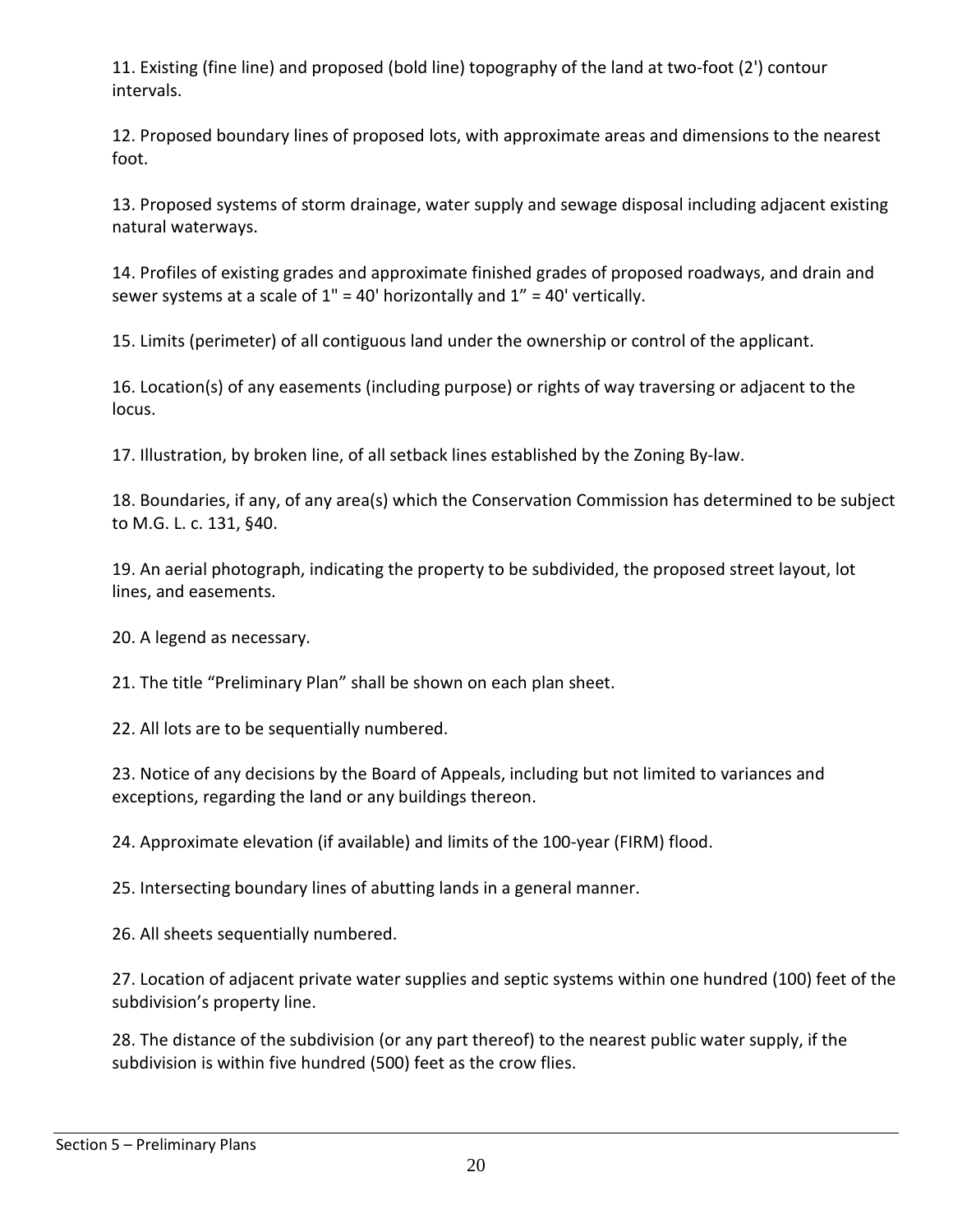29. Existing curb cuts within one hundred (100) feet of any new proposed intersection.

30. Any test pit and soil logs performed to determine feasibility of construction and groundwater elevations.

### 5.4 - PROCEDURES

5.4.1 - Review of Plan. The Preliminary Plan will be transmitted to Director of Public Works, Town Engineer, Fire Chief, Police Chief, Conservation Commission, and such other boards, committees or agencies as the Planning Board may deem advisable. The applicant shall be responsible for submittal directly to the Board of Health.

5.4.2 - Public Discussion. A Preliminary Plan public discussion will be held by the Planning Board at a duly posted meeting of the Board with the preliminary plan discussion specifically noted on the agenda for the meeting.

5.4.3 - Preliminary Approval. Following review by the appropriate municipal agencies and the Public Discussion described above, the Planning Board may deny such Preliminary Plan, or approve such Plan with or without modifications. Such approval shall incorporate the recommendations of the Board of Health, if any. The Board shall act within forty-five (45) days as set forth in M.G.L. c. 41, §81S, as amended.

5.4.4 - Effect. Such approval does not constitute final approval of a subdivision but does facilitate the procedure in securing final approval of the Definitive Plan.

5.4.5 – Open Space Subdivision. Open Space Subdivisions are preferred.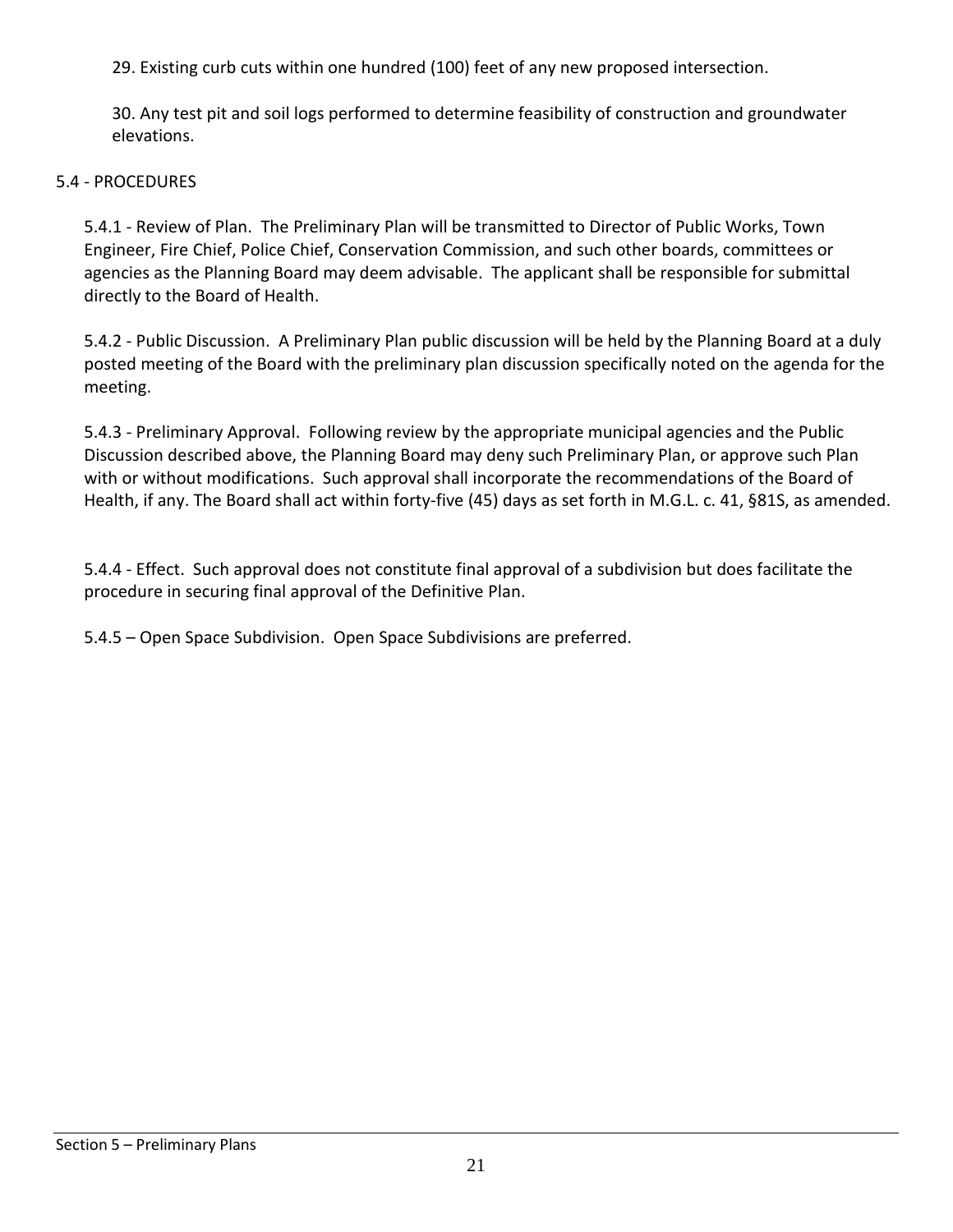#### SECTION 6.0 - DEFINITIVE PLANS

#### 6.1 - PRE-APPLICATION CONFERENCE

Prior to investing in extensive professional design costs for preparation of subdivision plans, the applicant is invited to review the proposed development of the parcel of land with the Board, in order to explore general conditions involving the site and to discuss potential problems. Proposed plans, which need not be professionally prepared, will assist in this discussion, and should include the critical features of a Definitive Plan.

6.1.1 - Consultation with Other Boards. Prior to submission of the Definitive Plan, the applicant shall review with the applicable Town departments, the proposed design, location and installation of water, sanitary sewer, and storm water collection system.

#### 6.2 - SUBMISSION

In order for a Definitive Subdivision Plan application to be considered "duly filed and submitted", in accordance with M.G.L. c. 41, §81 O and T (Subdivision Control Law), as amended, the applicant must complete sections 6.2.1 through 6.2.8.

6.2.1 - Application. Any person who submits a Definitive Plan of a Subdivision to the Planning Board for approval shall file with the Board a properly executed application form together with the original drawings and ten (10) print sets thereof, dark line on white background, of each plan sheet. Such person shall also file the Definitive Plan with the Board of Health in accordance with its rules and regulations.

6.2.2 - Notice. The applicant, in accordance with M.G.L. c. 41, §81T, shall file by delivery or registered or certified mail a notice with the Town Clerk stating the date of submission for such approval and accompanied by a copy of the executed application form.

6.2.3 - Fee(s). Every application for approval shall be accompanied by a fee(s), determined in accordance with the most recent Fee Schedule adopted by the Planning Board. Costs of advertising and notices shall be charged to the applicant.

6.2.4 - Additional Costs. Should the Planning Board incur additional costs in the review of the Definitive Plan, such costs shall be borne by the applicant unless otherwise ordered by the Board.

6.2.5 - Owners. If the owner is a corporation, a list of officers and directors shall be submitted to the Board. If the owner is a trust, a list of trustees shall be submitted.

6.2.6 - Abutters. File a list of abutters certified by the Assessors' Office. Include names of all the abutters and abutters to the abutters within three hundred (300) feet as they appear on the most recent tax list, including owners of land separated from the subdivision only by a street.

6.2.7 - Waivers. File a letter requesting each waiver of the Subdivision Rules and Regulations (if applicable). Including reasons for the request.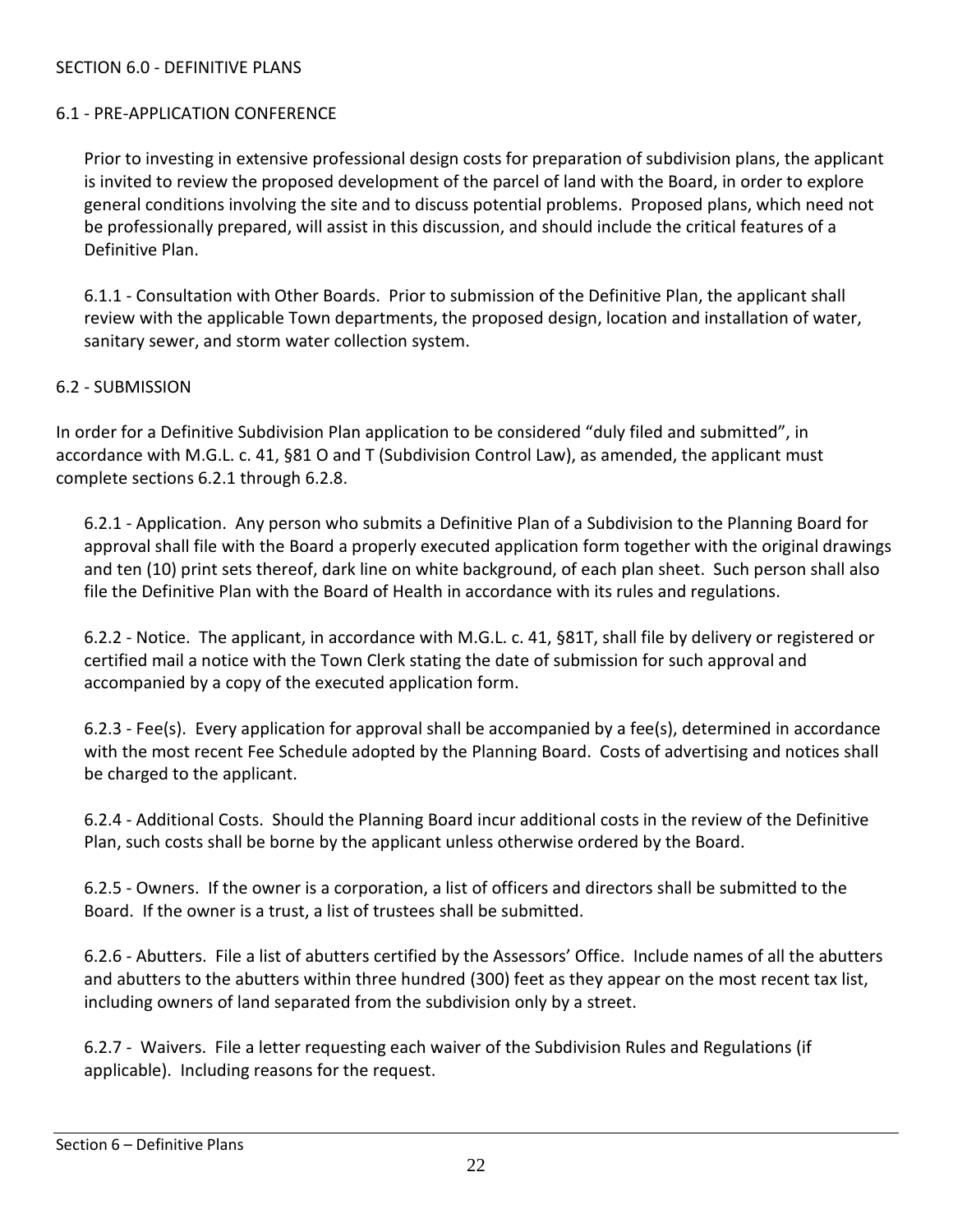6.2.8 - Municipal Lien Certificate. File a municipal lien certificate supplied from the Southbridge Treasurer/Collector.

6.2.9 - Other Permits. It shall be the responsibility of the Applicant to file and obtain all necessary permits required from any local, state and/or federal agency.

6.2.10 - Incomplete Submissions. The Board reserves the right to disapprove incomplete submissions at any time if, in its opinion, review of the plan is hampered by the absence of required information. In the event that incomplete plans are submitted to the Board, after opening a public hearing, the Board may vote to disapprove the plan and return plans to the applicant as incomplete. The Board shall cite those specific regulations with which the plan is not in compliance in a letter noting the reason for the Board's action, which shall be filed with the Town Clerk. In the event of such disapproval, the Board reserves the right to retain any filing or review fees.

# 6.3 - CONTENTS

6.3.1 - Preparation. The Definitive Plan shall be prepared by a Registered Professional Engineer and a Registered Land Surveyor both licensed in the Commonwealth of Massachusetts and shall be clearly and legibly drawn with waterproof ink upon linen, Mylar, or their equivalent. The surveying shall conform to the requirement of the latest approved Land Court Standards for Surveying and Mapping. The plan shall be at a scale of one (1) inch equals forty (40) feet or such other scale as the Board may accept to show details clearly and adequately. Sheet sizes shall be twenty-four (24) inches by thirty-six (36) inches with 34" borders suitable for recording. Multiple sheets shall be accompanied by an index sheet at a scale of 1"=100', showing the entire subdivision and all sheets shall be appropriately numbered and referenced thereto.

6.3.2 - Required Sheets. The Definitive Plan shall consist of at least nine (9) separate sheet types as follows:

- 1. A subdivision plan;
- 2. A topographic plan;
- 3. A layout plan and profile;
- 4. A landscape plan;
- 5. An erosion and sedimentation control plan;
- 6. Construction detail drawings;
- 7. A cover sheet, including an index, locus and legend;
- 8. An index sheet showing entire subdivision at scale of 1"=100' and
- 9. A drainage plan.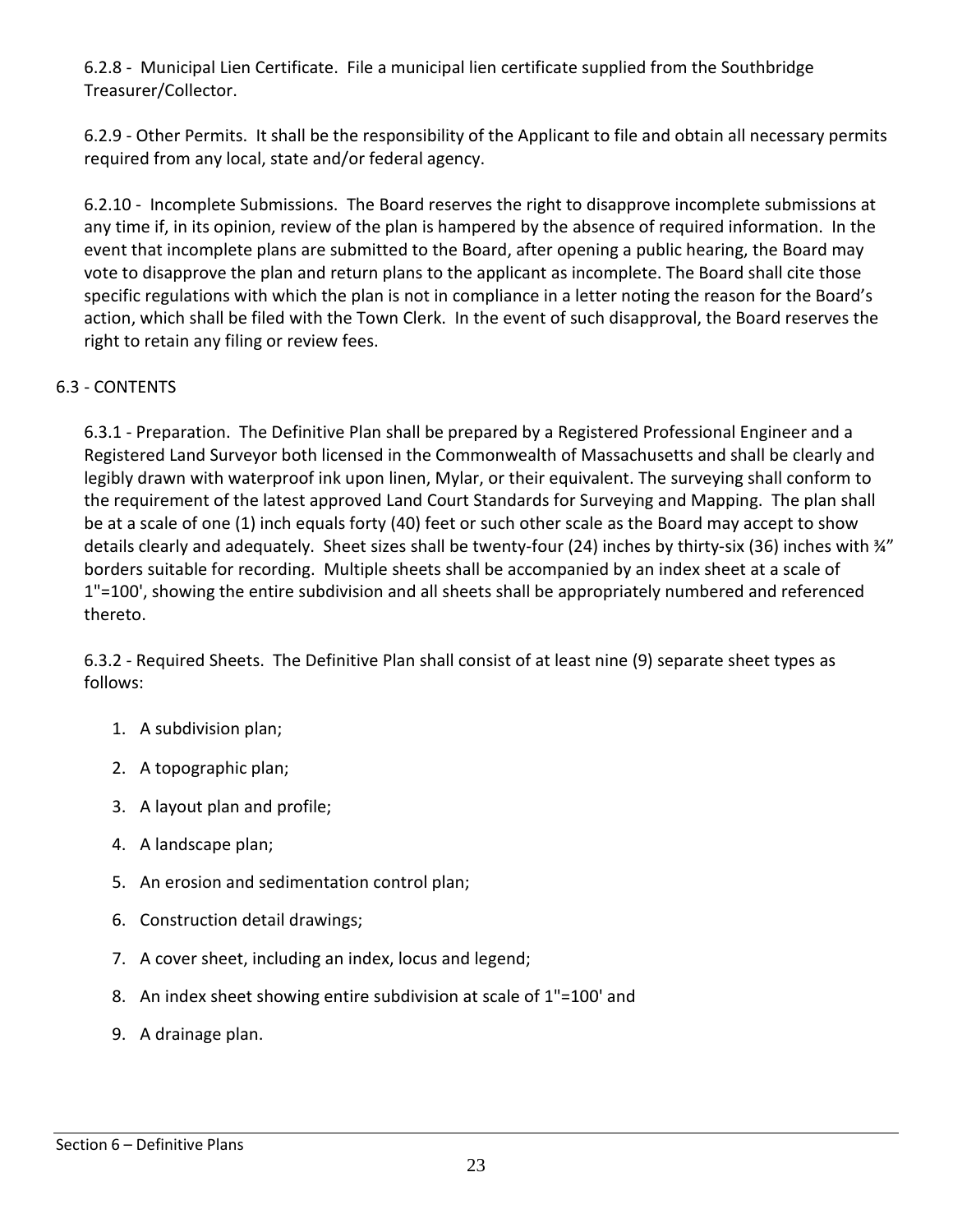6.3.3 - Required Information. The Definitive Plan shall contain the following information. Each subdivision plan, topographic plan, layout plan and profile and cover sheet shall contain a title block. The title block shall be located in the lower right corner of each drawing and shall include the name of the subdivision and of the applicant, identification of that particular drawing, scale of plan (numerical and graphic), date of plan and of any revisions, the name and address of the designer, engineer and surveyor, and the words "SOUTHBRIDGE, MA" or "MASSACHUSETTS". A typical title block shall contain the following information:

1. Title (Subdivision Name), date of survey and scale, and a bar scale, as required by the Registry of Deeds.

2. Name of owner of record and of applicant if other than owner of record.

3. Name and address of the Registered Land Surveyor or Registered Professional Engineer.

4. Adjacent to the title block, shall be a block, measuring three and one-half inches (3.5") by three and one-half inches (3.5"), which shall be reserved for use by the Registry of Deeds.

5. Each plan and cover sheet shall also have the following statement, together with a location suitable for the preparer's signature, placed upon it: "This plan and all related survey has been prepared in conformance with the rules and regulations of the Registry of Deeds."

6. The following covenant note shall be provided on each sheet of the definitive plans:

- a. Approved subject to a covenant, executed by (name of subdivision owner or developer), (date), and to be (recorded) (registered) herewith.
- b. Suitable space on every sheet to record the action of the 7-member Planning Board and the signature of each member of the Board, including the date of approval and the date of endorsement.
- 7. The following note shall be provided on each sheet of the definitive plans:

Approved subject to conditions set forth in the Certificate of Approval (Form C-3) filed with the Town Clerk on (date).

8. All sheets shall be consecutively numbered and the total number of sheets shall be stated on every sheet.

9. All "Subdivision Plan" sheets to be stamped and signed by a Professional Land Surveyor licensed in the Commonwealth of Massachusetts and all other sheets to be signed and stamped by a Professional Civil Engineer licensed in the Commonwealth of Massachusetts.

10. The heading: Subdivision Plan.

11. North Point.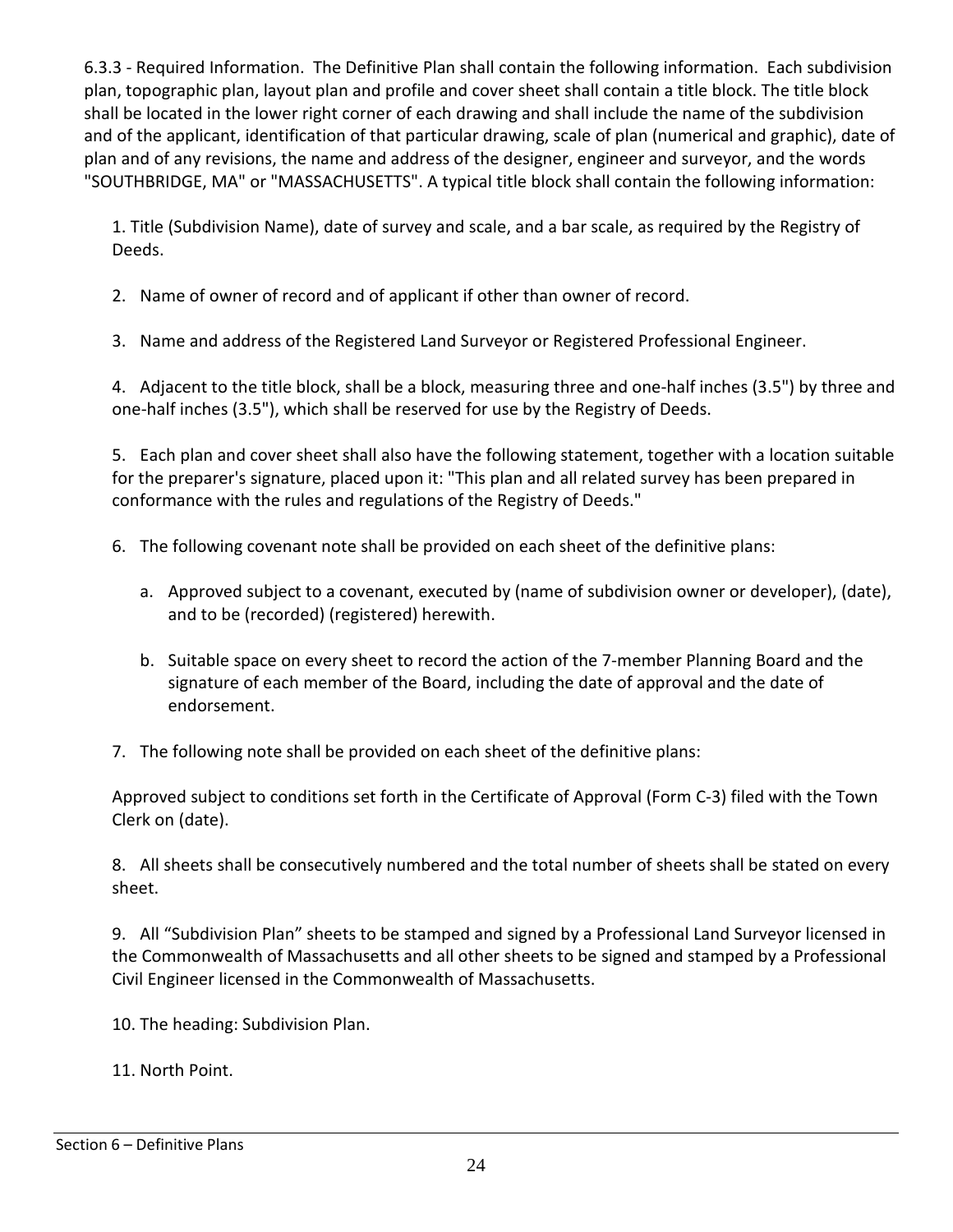12. Existing and proposed lines of streets, ways, easements (including purpose) and any public or common areas within the subdivision. (The proposed names of proposed streets shall be shown in pencil until they have been approved by the Board).

13. Location, names, and present widths of all adjacent public and private ways bounding, approaching, and within reasonable proximity (within five hundred (500) feet) of the subdivision, showing all roadway widths and right-of-way widths.

14. A locus plan at a scale of one (1) inch equals eight hundred (800) feet showing the relationship between the subdivision and adjoining property within a radius of a quarter mile of the proposed subdivision. The right-of-way lines for the proposed streets must be shown.

15. Names of all abutters as they appear on the most recent local tax list.

16. Boundary lines, dimensions and areas of all proposed lots. Sufficient data, including length, bearings, radii and central angle, to determine the exact location, direction and length of every street and way line, lot lines, easements, and boundary line, and to establish these lines on the ground. All lots are to be designated numerically and in sequence. The applicable minimum front, side and rear yard setbacks for each lot as required by the Zoning By-law shall be shown by a dashed line.

17. Cover sheet shall state use of town or private water and sewer supply.

18. Sufficient information to accurately locate existing and proposed streets (including the location, name, and width thereof), ways and easements, as well as their connections to existing streets, ways and easements in the vicinity.

19. If applicable, the limit of previous approval by the Planning Board and the date of such approval must be shown. If the subdivision adjoins an accepted public way, it shall be so designated. If a public way, the date of acceptance must be shown.

20. Zoning classification of the land shown on the Plan and the location of any zoning district boundaries, and including the boundaries, if any, of the Flood Plain and Watershed Protection and/or Flood Insurance District, that may lie within the locus of the Plan.

21. Location(s) of any easements or rights of way traversing or adjacent to the locus.

22. Boundaries, if any, of any area(s) which the Conservation Commission has determined to be subject to M.G.L. c. 131, §40.

23. Submission of an aerial photograph indicating the property to be subdivided, the proposed street layout, lot lines, and easements (aerial photographs at 1" = 100' scale are available from Town records).

24. Sufficient, but not less than three (3) permanent physical control points tied to NAVD88 and NAD83 on the perimeter shall be set in the field and identified on the Plan to facilitate the reproduction of the subdivision survey.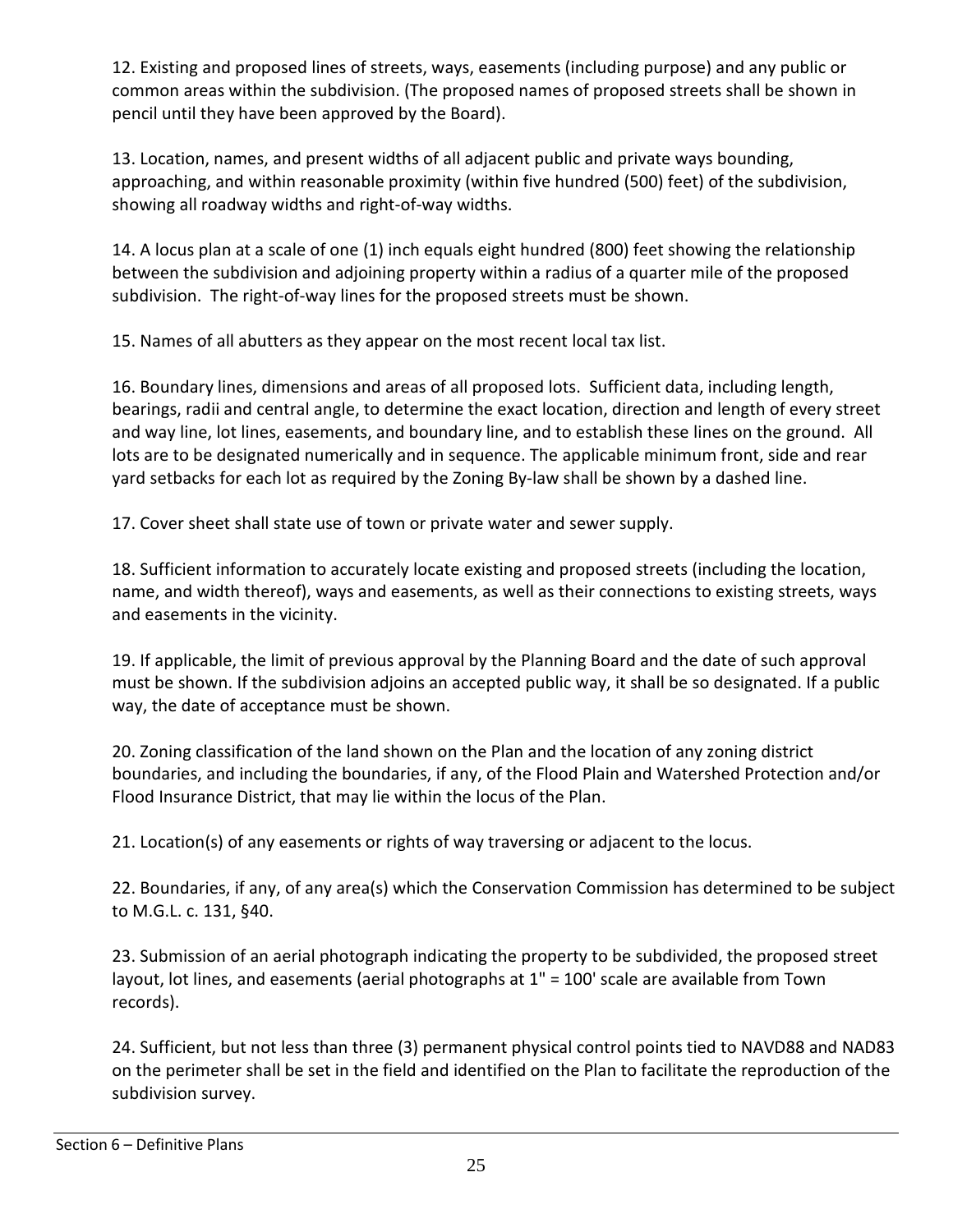25. Subdivision plan sheets must be stamped and signed by a Professional Land Surveyor licensed in the Commonwealth of Massachusetts.

26. The location of at least three (3) existing permanent monuments on or near the locus shall be shown on the Subdivision Plan sheet(s).

27. A Town Clerk note must be supplied on each Subdivision Plan sheet that states:

| SOUTHBRIDGE TOWN CLERK CERTIFICATION                                                                                                                                                                                                                                                                                 |               |
|----------------------------------------------------------------------------------------------------------------------------------------------------------------------------------------------------------------------------------------------------------------------------------------------------------------------|---------------|
| II, (Name of Town Clerk), CLERK OF THE TOWN OF SOUTHBRIDGE, HEREBY CERTIFY THAT NOTICE OF<br>APPROVAL OF THIS PLAN BY THE PLANNING BOARD WAS RECEIVED AND RECORDED AT THIS<br>OFFICE ON (date). NO NOTICE OF APPEAL WAS RECEIVED DURING THE TWENTY DAYS NEXT<br>FOLLOWING SUCH RECEIPT AND RECORDING OF SAID NOTICE. |               |
| DATE:<br>(Signature)                                                                                                                                                                                                                                                                                                 | (Name, Title) |

28. Indication of all easements, covenants or restrictions applying to the land and their purposes.

29. If the property that comprises the subdivision or any part or boundary thereof has been examined, approved, and confirmed by the Massachusetts Land Court, such information shall be noted on the plot with case numbers and other pertinent references to Land Court Procedure, and the same requirement shall apply to any adjoining parcels of land of the owner and applicant. All land court information shall be supplied on the Subdivision Plan sheets.

30. The Subdivision Plan sheets shall include notice of any decisions by the Board of Appeals, including but not limited to variances and exceptions, regarding the land or any buildings thereon.

31. Each lot shall be shown in its entirety on at least one "Subdivision Plan" sheet.

32. Intersecting boundary lines of abutting lands shall be shown in a general way on the "Subdivision Plan" sheets.

33. All bordering vegetative wetlands and FIRM 100-year flood zones shall be shown on the "subdivision plan" and "topographic plan" sheets if applicable.

34. Topographic Plan. The topographic Plan shall encompass the entire area to be subdivided; together with the area beyond the limits of the subdivision which may be affected by changes in surface runoff resulting from the proposed subdivision, and shall include the following: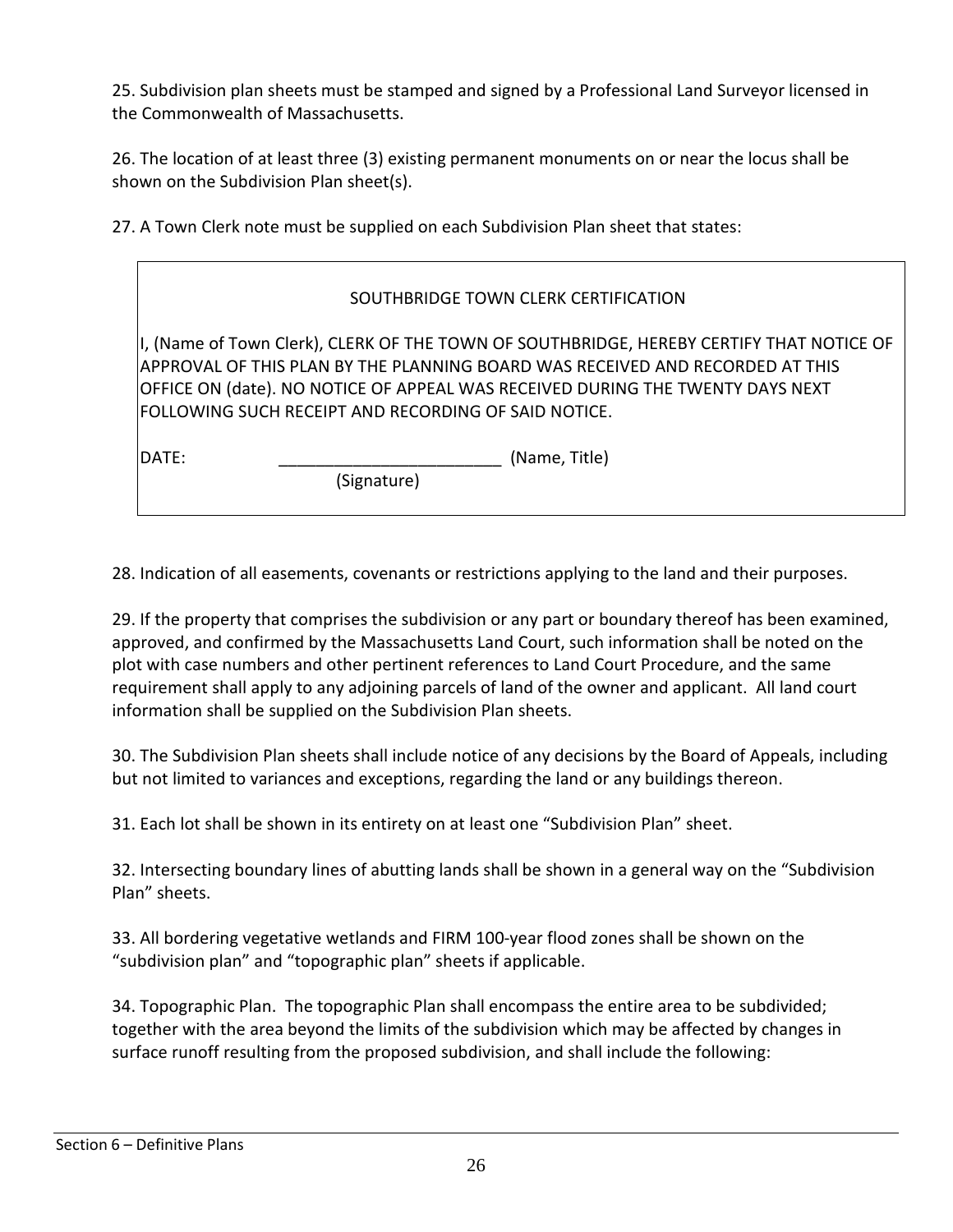- a. Locations of all permanent monuments, identified as to whether existing or proposed, major features of the land, such as existing swamps, all wetlands, natural drainage courses, walls, fences, structures, underground structures, utilities, historic markers, milestones, bridges, clearly defined trails, large trees, wooded areas, outcroppings and ditches which exist on or are contiguous and relevant to the site at the time of survey.
- b. Locations of all existing and proposed streets, lot lines and easements.
- c. Existing and proposed contours, tied vertically to NAVD88, shall be shown at two-foot (2') intervals, except that one-foot contours and spot elevations shall be shown on slopes of 2% or less. Spot grades shall be provided at high points and low points.
- d. In order to assess the effect of clearing and changes in elevation on existing drainage patterns, the topographic plan shall include proposed maximum areas of clearing associated with construction of roads, utilities, drainage systems and new homes.
- e. Where areas of fill are known, the location and area of contiguous land proposed to be filled including any proposed mounded septic systems.
- f. Any proposed retaining walls, including the location, height and length of the wall with details showing full construction methods and the proposed treatment of the exposed surface.
- g. Existing large trees (having a caliper of twelve (12) inches or more) shall be located and identified on the topographic plan.
- h. Natural areas not to be disturbed by the proposed subdivision shall be so indicated on the topographic plan.

35. Observation pits, shall be provided. The location of observation pits having the only purpose of supplying soil data to the Planning Board to assist in evaluating the design of a subdivision shall be determined. At this time, the centerline of the roadway shall be staked out. A cross section of such observation pits shall be taken, in accordance with the regulations concerning such pits as provided in Title 5 of the State Environmental Code (310 CMR 15.00), prior to submission of the Definitive Plan. All pits shall be logged and recorded by a licensed soil evaluator in the Commonwealth of Massachusetts. The minimum depths of such pits shall be as follows:

- 1. Cut Sections: Five (5) feet below proposed finished grade or to bedrock whichever is less.
- 2. Fill Sections: Eight (8) feet below existing grade or to bedrock, whichever is less, except in unstable soils (i.e., peat, muck, etc.) where the minimum depth shall be five (5) feet below hard bottom.
- 3. All information concerning the observation pits (location, depth, soil descriptions, and depth of water table) shall be submitted to the Planning Board in a written report to be made, evaluated and stamped by a Registered Professional Engineer.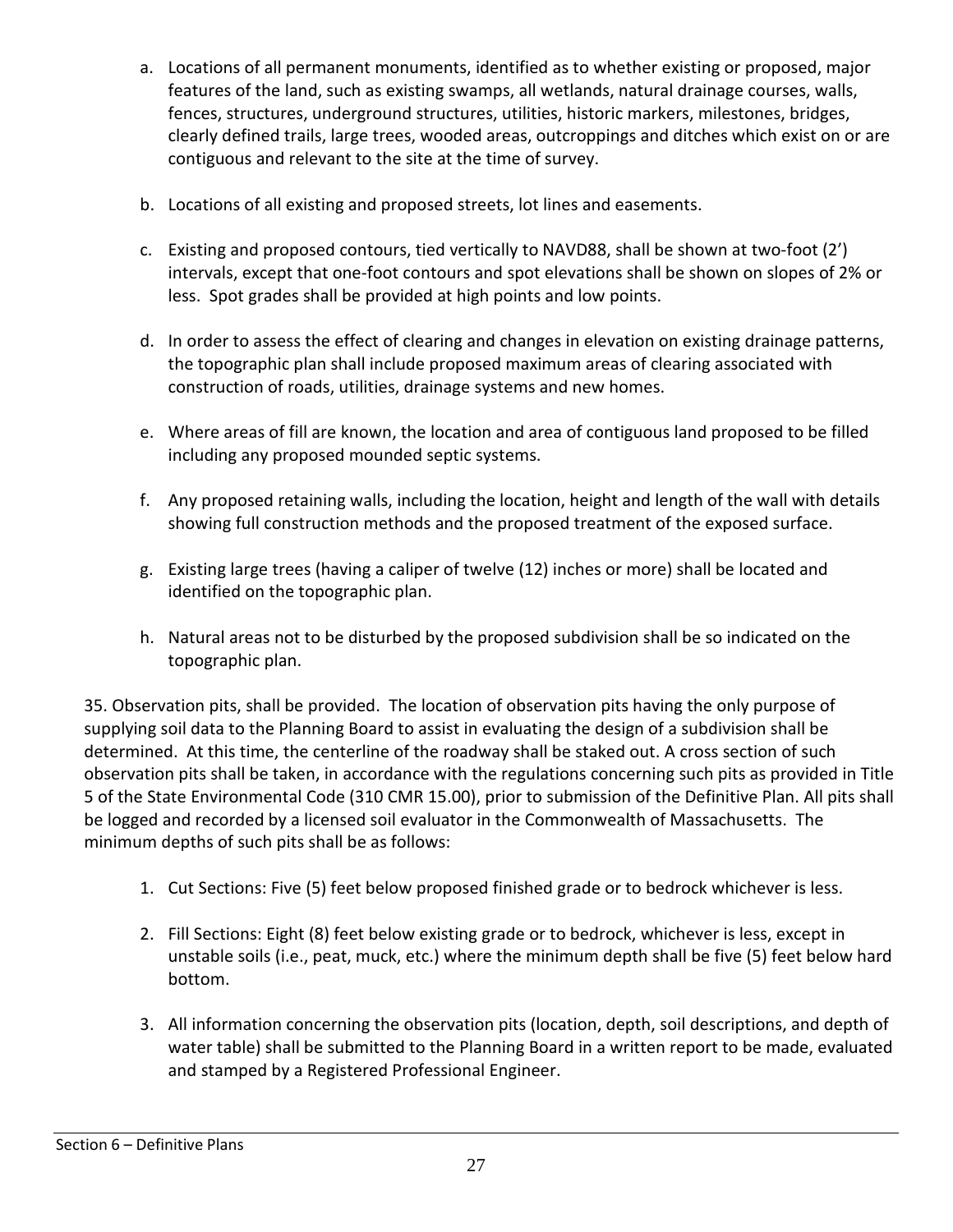- 4. Under all proposed drainage detention facilities: Eight (8) feet below existing grade or to bedrock, whichever is less, except in unstable soils (i.e., peat, muck, etc.) where the minimum depth shall be five (5) feet below hard bottom.
- 5. One on each proposed lot (if the subdivision is not intended to be on public sewer) to determine the feasibility of development: Depth as required to meet Title 5.

36. Wetland lines, determined via a filing of an "Abbreviated Notice of Intent for Wetland Resource Delineation" with the Conservation Commission.

37. Location of natural waterways and water bodies within and adjacent (within one hundred (100') feet) to the subdivision.

38. The Board may require additional information on abutting land, whenever it is deemed necessary, to ensure compatibility of grades and drainage.

39. Reference benchmarks, including descriptions must be identified.

40. The road stationing shall be shown on the "Topographic Plan" sheets.

41. Location of adjacent private water supplies and septic systems within one hundred feet (100') of the subdivision's property line.

42. The distance of the subdivision (or any part thereof) to the nearest public water supply, well, or reservoir if within five hundred (500) feet as the crow flies.

43. Existing curb cuts within one hundred (100) feet of any new proposed intersection.

44. Layout Plan and Profile. The Layout Plan shall be drawn at a scale of 1" = 40' horizontally and 1" = 40' vertically, and shall contain the following:

- a. Lengths, widths, sidelines, centerlines, points of tangency, lengths of tangents, lengths of curves, radii, and intersection angles of all curves for all streets, ways and/or easements. Centerlines, points of tangency, lengths of tangents, lengths of curves, and radii shall be red; other data shall be in black.
- b. The location, materials and size of all existing and proposed water mains. The station and offset location, size, grades, and materials of all proposed or existing drainage, pipes, catch basins, manholes and drainage outlets. The station and offset location, size, grades, and materials of all existing and proposed sanitary sewers, manholes and other necessary appurtenances. The location, materials, and size of all other existing and proposed underground utility systems.
- c. The typical cross-section or individual cross-section properly located and identified by station number, at such intervals along the streets as will adequately indicate any variations in its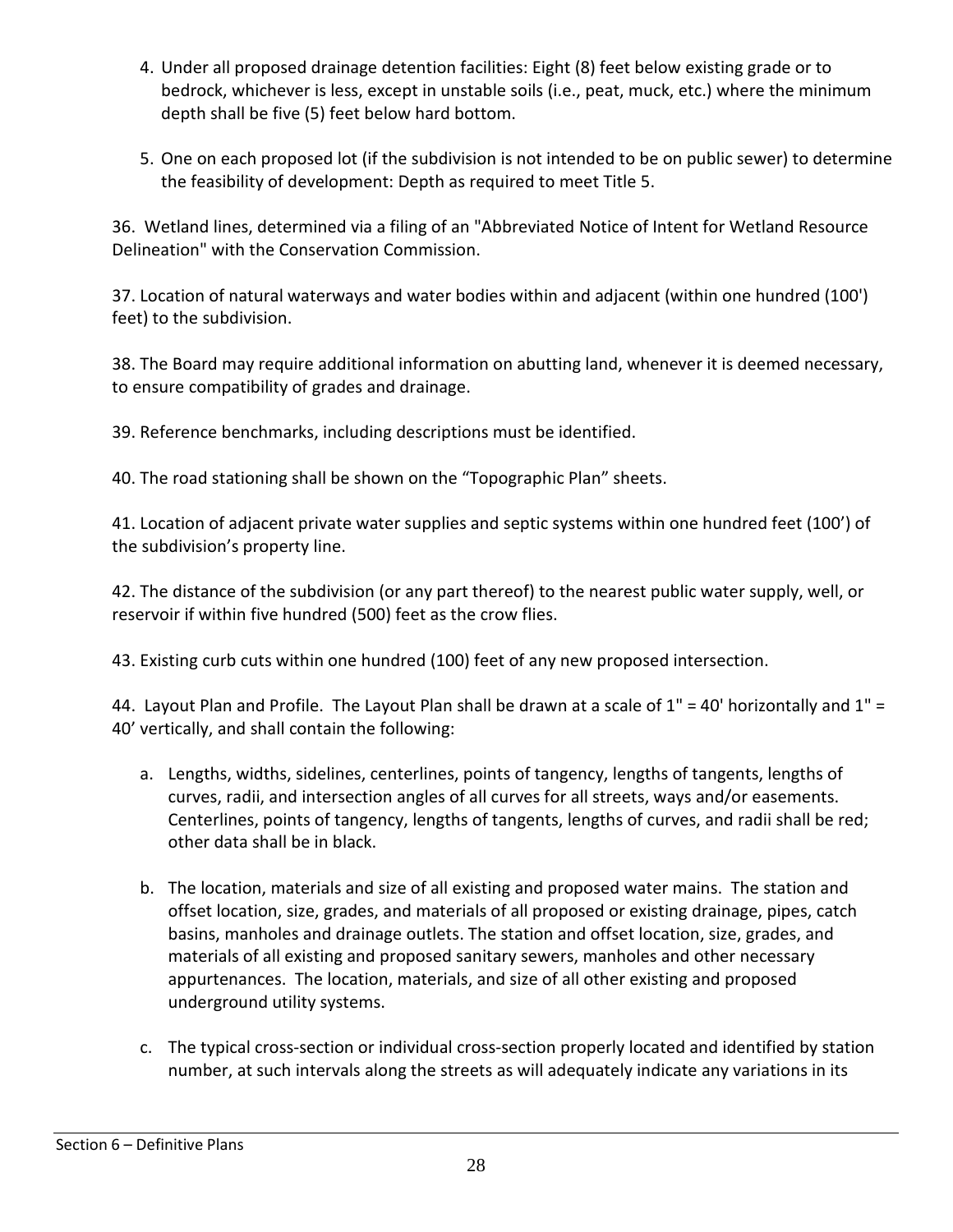section, supplemented, where necessary, by lines on the layout plan showing the width and location of proposed roadways, planting strip, gutters, sidewalks, and similar physical features.

- d. The plan and profile of one (1) street only shall be drawn on each sheet, unless additional sheets are required to complete its full design length. Two (2) streets may be shown on one sheet if both streets are less than five hundred (500) feet in length.
- e. Location of hydrants, street lighting, walks, trees, curbing, edge of pavement and similar detail for all proposed streets and for all existing streets for two hundred (200) feet to each side of each intersection with a proposed street.
- f. Existing driveways within two hundred (200) feet of the subdivision access, and all proposed driveways including proposed grading.
- g. Equation stations are required at the centerline intersections of all existing and proposed roads. If centerline stationing has previously been established for an existing road, equation stations must be supplied for the intersections of the new and existing roads.
- h. Rim and invert elevations shall be supplied for all manholes and catch basins.

45. Structure locations shall be specified by station and offset.

46. The location of existing and proposed handicap ramps and curb cuts and an acceptable detail that meets all American with Disabilities Act (ADA) and the Massachusetts Architectural Access Board (MAAB) regulations.

47. Plan and profiles (existing and proposed centerline) of easements are required to verify maintenance equipment accessibility.

48. A note that states: "All construction shall conform to the Rules and Regulations of the Town of Southbridge Planning Board and Department of Public Works' specifications" shall be supplied on each plan and profile sheet.

49. All proposed street sign locations must be shown.

50. Proposed guardrail locations and acceptable details including end treatments (per Mass DOT criteria) shall be supplied on the plans. Type SS steel rail and posts are required.

51. Immediately above or below the layout of each street, a profile showing the following:

- a. Existing centerline in fine black solid line, with elevations every fifty (50) feet, all of which shall refer to U.S.G.S. datum.
- b. Existing right sideline in fine black dotted line.
- c. Existing left sideline in fine black dashed line.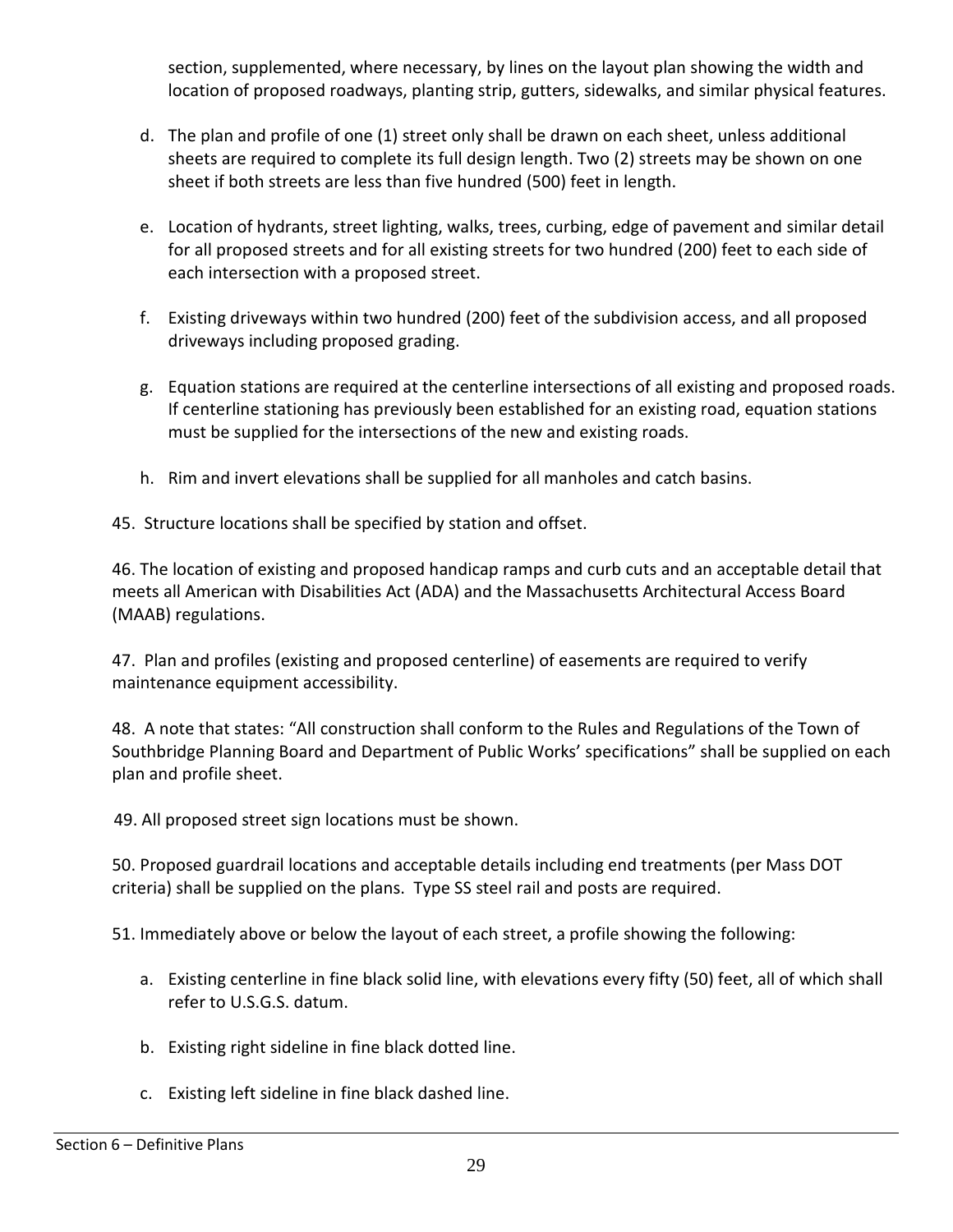- d. Proposed centerline grades in heavy red lines with figures in red showing grade elevations at every fifty (50) foot station, except within vertical curves which shall be at every twenty-five (25) foot station.
- e. Elevations are to be referred to NAVD88 datum. Permanent bench marks must be shown on the plan by location and elevation.
- f. Rates of gradient of the road shall be expressed in percent.
- g. Size, location, and rates of gradient in feet/foot of storm water drains, catch basins, and manholes.
- h. Size, location, and rates of gradient in feet/foot of sanitary sewer system, if any is proposed.
- i. Size and location of all other underground utilities to be placed in the right-of-way.
- j. Rim and invert elevations shall be supplied for all manholes and catch basins.
- k. Structure locations shall be specified by station and offset.
- l. Elevations and locations of vertical curve PVC's, PVT's, high points, low points, "K" values, and curve lengths must be shown. (Point of Vertical Curvature, Point of Vertical Tangency).

52. Landscape Plan. A Landscape Plan prepared and stamped by a Registered Landscape Architect or Professional Engineer (PE) shall be submitted with all applications for a Definitive Plan. The landscape architect or PE should be included in the design process to assure integration of landscaping with other features of the subdivision and to promote the preservation and enhancement of the natural landscape. The Landscape Plan shall show the following:

- a. All landscaping proposed by the developer; including plantings at the entrance, screening for detention/retention devices, and other landscaped areas.
- b. Buffer areas and areas proposed to be maintained in an undisturbed natural state.
- c. Existing stone walls, existing and proposed fencing, trees with diameters greater than twelve (12) inches, wooded areas and other significant vegetation.
- d. The number, size, species and cultivated variety of proposed plantings shall be shown on the Landscape Plan. Plant names shall include both botanical and common names.
- e. Detail of the proposed method for planting trees shall be shown.
- f. Construction details of proposed retaining wall(s), including location, length, height, and detail of stone facing or other surface treatment.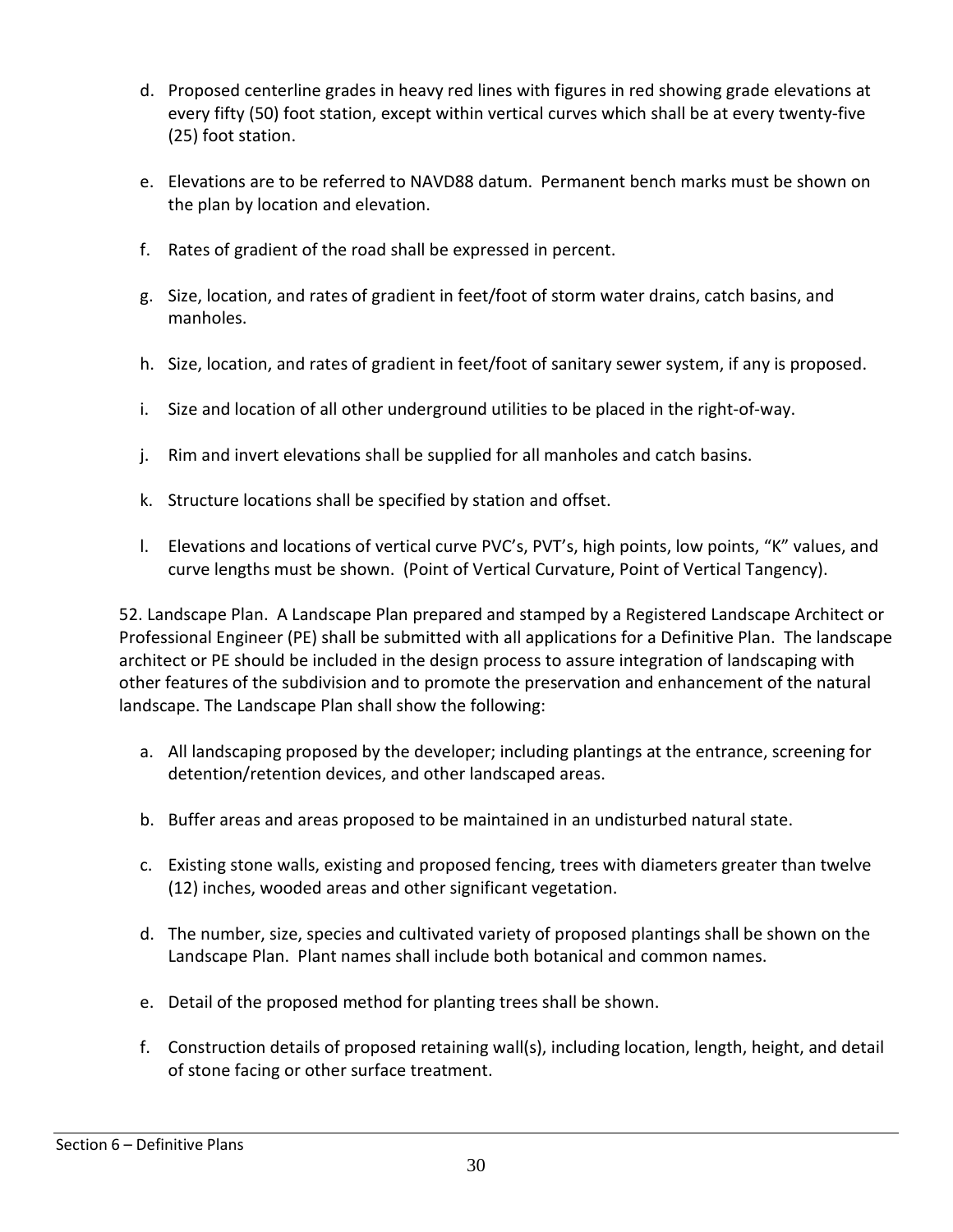53. Erosion and Sedimentation Control Plan. An Erosion and Sedimentation Control Plan consistent with Mass. DEP's Erosion and Sedimentation Control Guidelines for Urban and Suburban Areas of March, 1997, shall be submitted with all applications for a Definitive Plan and shall include the following:

- a. Proposed method of construction for roads and amenities and, where known, for new homes showing the extent of all areas that will be disturbed.
- b. Scheduling (including any necessary or proposed phasing of work.)
- c. Stabilization measures such as re-vegetation of exposed areas or structural stabilization, and method of protection of disturbed areas from erosion by storm water runoff.
- d. Temporary staging areas.
- e. Location of temporary storage for stumps or spoil materials. Such storage shall be in accordance with state and local regulations.
- f. Location of any additional erosion control and/or water pollution control devices or methods.
- g. Proof that at no time during construction shall storm water flows off site exceeded those that existed prior to development.
- h. Logging only during current phase (See phasing 6.3.5, Item 5).

54. Construction Detail Drawings. Standard construction details consisting of but not limited to the Town of Southbridge Department of Public Works Standard Construction Details that are applicable to the applicant's project shall be shown on the "Drawings". Additional construction details may be required that are applicable to a particular project.

55. Cover Sheet. The cover sheet shall consist of a Locus Plan, at a scale of 1" = 800', and shall illustrate all streets, lot lines and easements. A street map or U.S.G.S. quadrangle (or portion thereof) may be used as the basis for the Locus Plan. If the property that comprises the subdivision or any part thereof has been examined, approved, and confirmed by the Massachusetts Land Court, such information shall be noted on the cover sheet with case numbers and other pertinent references, and the same requirement shall apply to any adjoining parcels of the applicant. The Cover sheet shall also contain an index of all subsequent sheets.

56. Drainage Plan. A drainage plan will be prepared by a licensed Professional Civil Engineer in the Commonwealth of Massachusetts and show existing and proposed streets, driveways, houses (preliminary locations and sizes), lot grading (preliminary), lots, two foot (2') contours, and other pertinent data; the drainage limits and acreage of the area tributary to each storm-water inlet and culvert, location and type of inlets proposed; and location, size, length, invert elevations and slope of proposed drains and culverts, structural details of inlets, manholes, pipe, headwalls, and all other drainage structures required to complete the plan shall be attached. See Section VI, C. Drainage and Runoff Control, and contact the Department of Public Works Director for the most current details on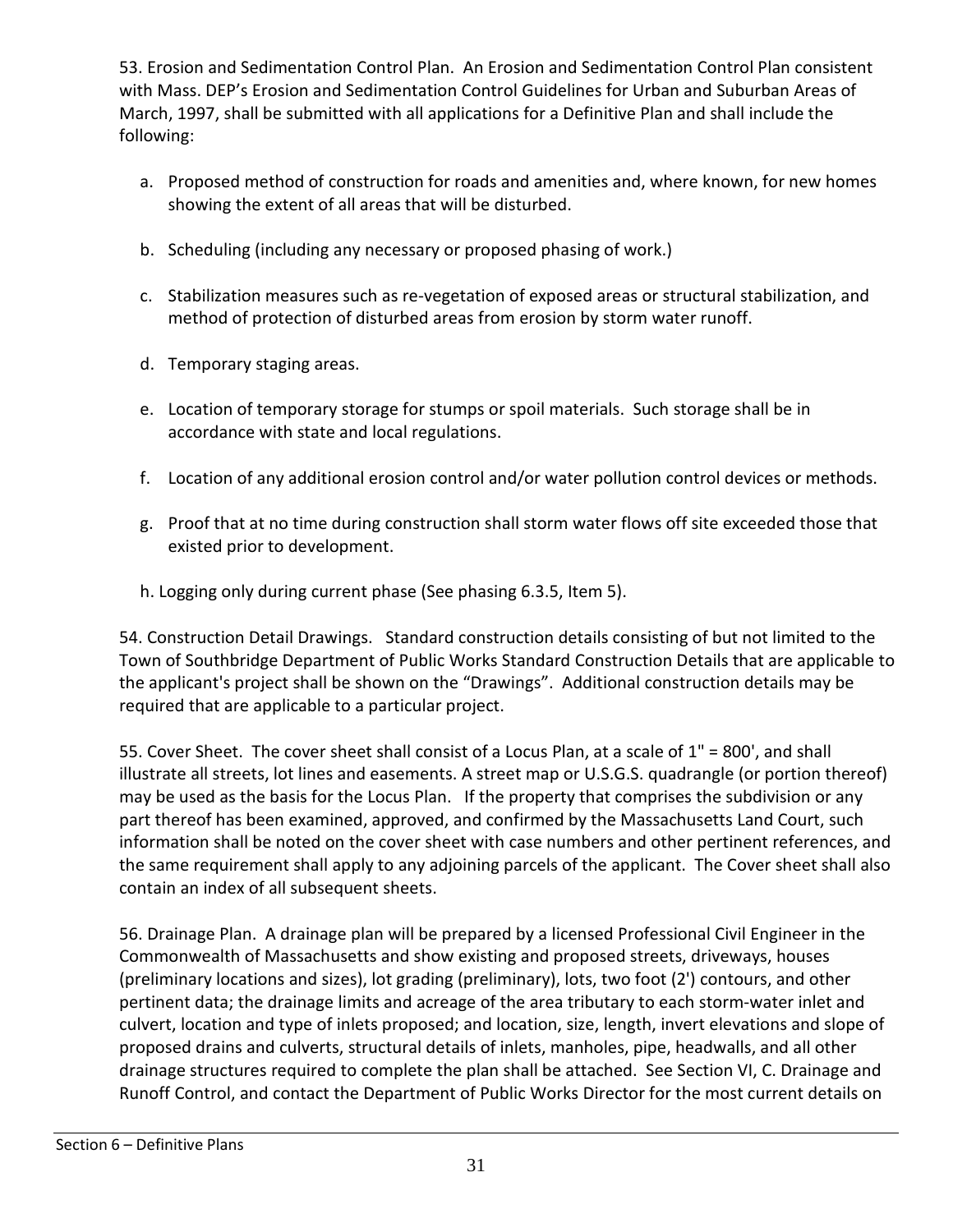drainage standards. The area of the proposed subdivision, and the effect of the proposed use and any proposed drainage facilities on the existing drainage characteristics, shall be included with the plan.

6.3.4 - Required Reports. The following reports or documents shall be submitted:

1. Easements. An easement shall be provided allowing, utilities, and if proposed a Homeowner's Association access to all utility systems maintained by the developer to allow inspection, maintenance and repair, and allowing the town access in case of an emergency, or to test water quality if this is deemed in the public interest. Draft language for proposed conservation easements shall be provided to the Board prior to approval of the Definitive Plan. Any proposed easement(s) for access, utilities, or other purpose, such as conservation restrictions for proposed open space, shall be shown on the subdivision plan.

2. Maintenance of Utility / Roadway Systems and Subdivision Amenities by Homeowners. Until a street within a subdivision is accepted by the Town as a public way, all utility systems and roadways within the subdivision it serves shall be operated and maintained by the developer or a Homeowner's Association, if proposed by the applicant, made up of the residents of the subdivision or their representatives. This also includes, mowing, street lighting, sign maintenance, snow plowing, winter sanding, street sweeping, etc. The developer shall inform the Planning Board within seven (7) days prior to the date that his/her maintenance responsibilities are assumed by the Homeowner's Association.

3. Homeowner's Agreement, if proposed by the applicant. The applicant shall submit a draft Homeowner's Agreement establishing a Homeowner's Association with the application of a Definitive Plan. All owners of lots shall be members of the Homeowner's Association. The Homeowner's Agreement shall allocate the costs of operation and maintenance of the utilities to a Homeowner's Association. The Homeowner's Agreement shall include an Operation and Maintenance Plan prepared by a Registered Professional Engineer which identifies:

- a. The present owner of the utility systems and the land on which it is located.
- b. The components of the utility systems, and the parties proposed to be responsible for their operation and maintenance for the following time periods: during construction, after the road is completed but before it is accepted as a public way, and after the road is accepted as a public way.
- c. The source of funding for operation and maintenance, cleaning, televised inspections, etc. for each major component of the utility systems during construction, before road acceptance and after road acceptance.
- d. A detailed description of the type and frequency of inspections and maintenance for each component of the utility systems. This shall typically include inspections such as sewer cleaning, televising and/or maintenance required after accumulation of specific depths of sediment, after major storm events and at regularly established time intervals. The method for disposal of sediment shall be described. The Board may require that certain technical inspections be performed by a Registered Professional Engineer.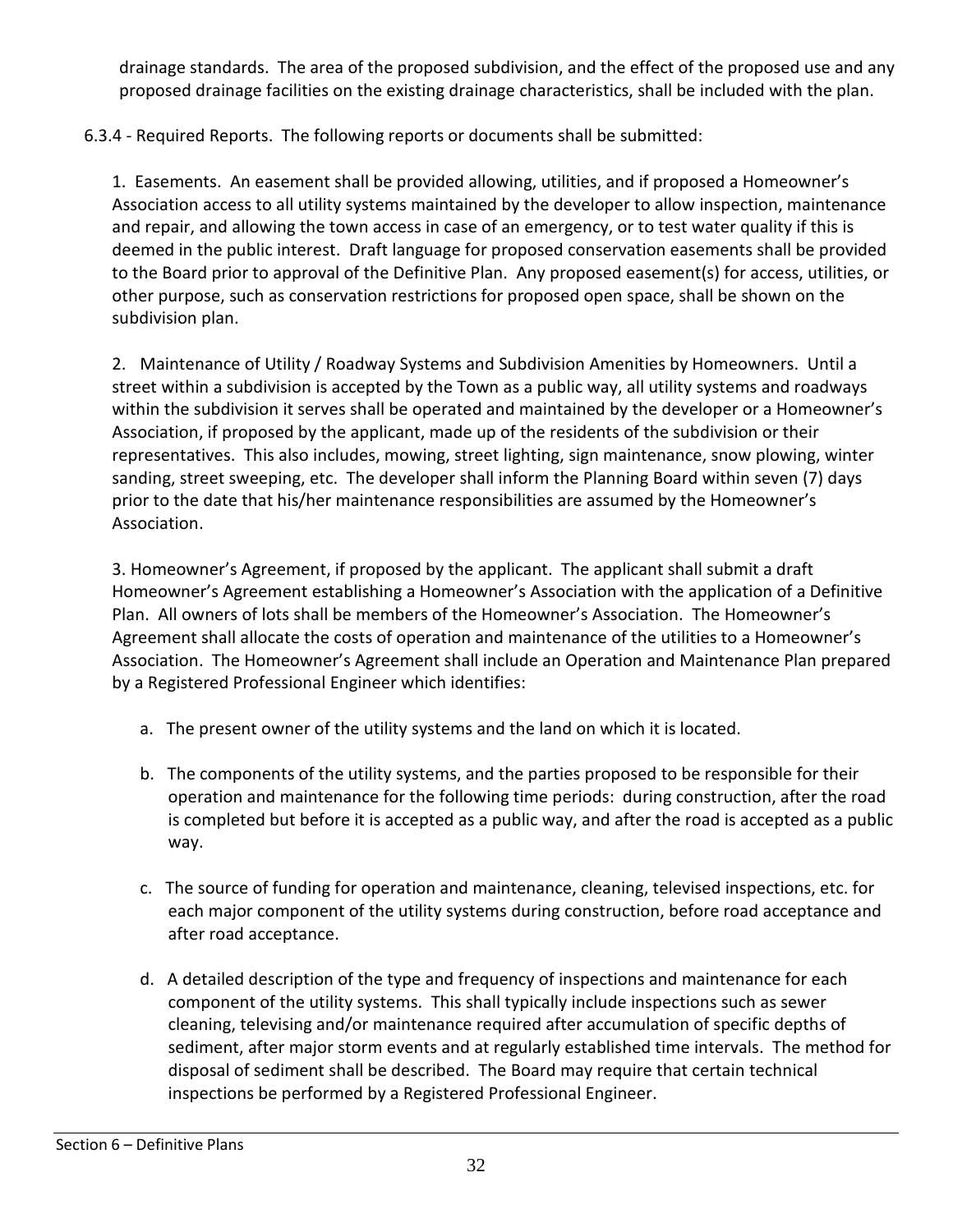- e. A requirement that the Homeowner's Association submits the results of inspections no less frequently than once per year, and provides a description of maintenance to the Department of Public Works within thirty (30) days after any maintenance has been performed. The Board may require that inspections or maintenance be performed at specific times of the year when they are expected to be most effective.
- f. A requirement that the Homeowner's Association informs the Board and Department of Public Works of the name, address and telephone number of a current responsible party or contact person for the Homeowner's Association. The Homeowner's Association shall inform the town of changes of this responsible party as soon as possible, but no later than seven (7) days after the change has been made.
- g. A requirement that the Homeowner's Association maintains fencing / guardrail or other appurtenances as required.
- h. A mechanism to enforce maintenance by the Homeowner's Association.
- i. The Homeowner's Agreement shall be provided to the Board for their approval and reviewed by the Town Attorney at the applicant's expense prior to endorsement of the Definitive Plan.
- j. Note on Plan. The Board reserves the right to require that a note be placed on the plan and on subsequent transfers of titles stating that lots are subject to a Homeowner's Agreement which assigns to the owners the costs of inspection and maintenance of specified components of the storm water management and drainage system, and any other specified common amenities, and that these facilities will be operated and maintained by a Homeowner's Association.

6.3.5 - Development Impact Statement (DIS). For a subdivision containing twenty or more dwelling units, the impact of the proposed subdivision is to be described according to the following criteria. Unless this requirement is waived by the Board, the DIS shall be prepared by an interdisciplinary team including a Registered Landscape Architect or Architect, a Registered Professional Civil Engineer, and a Registered Land Surveyor all licensed in the Commonwealth of Massachusetts.

- 1. Physical Environment
	- a. Describe the general physical conditions of the site, including amounts and varieties of vegetation, general topography, unusual geologic, archeological, scenic and historical features or structures, location of significant viewpoints, stone walls, trees over sixteen (16) inches in diameter, trails and open space links, and indigenous wildlife.
	- b. Describe how the project will affect these conditions, providing a complete physical description of the project and its relationship to the immediate surrounding area.
- 2. Surface Water and Subsurface Conditions.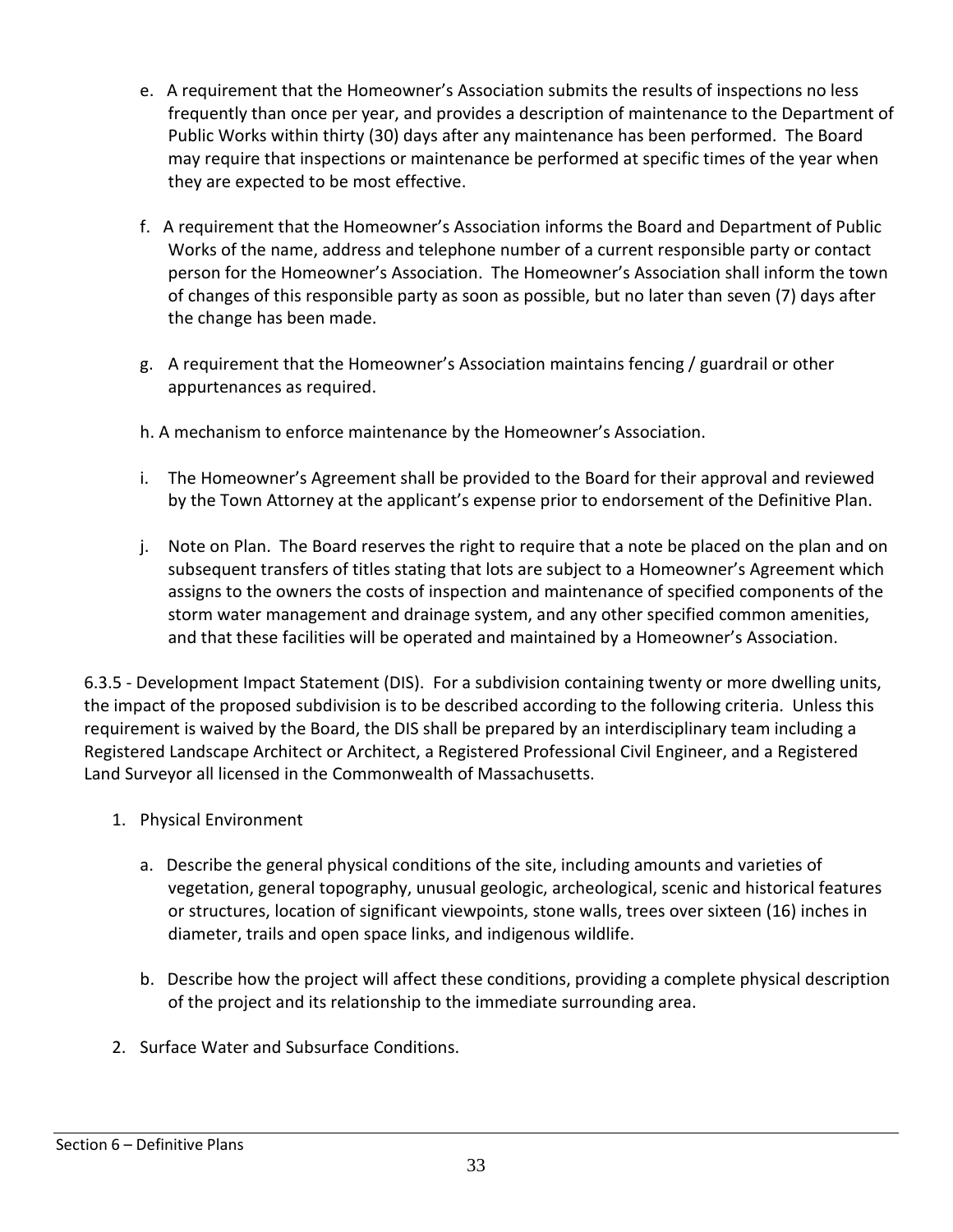- a. Describe location, extent, and type of existing water and wetlands, including existing surface drainage characteristics, both within and adjacent to the project.
- b. Describe any proposed alterations of water bodies, rivers, brooks, banks or seasonal wet areas, etc.
- c. Describe any limitations imposed on the project by soil and water conditions and methods to be used to overcome them.
- d. Describe the impact upon ground and surface water quality and recharge, including estimated phosphate and nitrate loading on groundwater and surface water from septic tanks, lawn fertilizer, and other activities within the development. No storm water run-off is allowed to directly or indirectly flow into any Town of Southbridge water supply.
- 3. Circulation Systems.

Explain the reasons for location of streets and intersections as shown on the Definitive Plan, with specific reference to criteria set forth in Section 7.0, below.

### Traffic Systems - Impact Study

Any definitive subdivision application consisting of twenty (20) or more residential dwelling units or including a use projected to generate fifty (50) or more peak hour trips based on the appropriate land use category in the Institute of Transportation Engineers (ITE) Trip Generation manual must submit a Traffic Impact Study per the following criteria. The Planning Board reserves the right to determine the appropriate category in the ITE Trip Generation manual. The Traffic Impact Study must be performed, signed, and stamped by a professional engineer licensed in the Commonwealth of Massachusetts who regularly practices as a traffic engineer. The following criteria and procedure is a general outline for the study. The Planning Board reserves the right to identify additional study requirements if justified by the nature of the proposed project.

a. References

The most recent version of the following publications are recommended as Reference in the conduct of the traffic impact study:

- 1) Highway Capacity Manual, Special Report 209.
- 2) Trip Generation, Latest Edition, Institute of Transportation Engineers.
- 3) Manual on Uniform Traffic Control Devices for Streets and Highways.
- 4) Highway Design Manual, Massachusetts Highway Department.
- 5) A Policy on Geometric Design of Highways and Streets, AASHTO.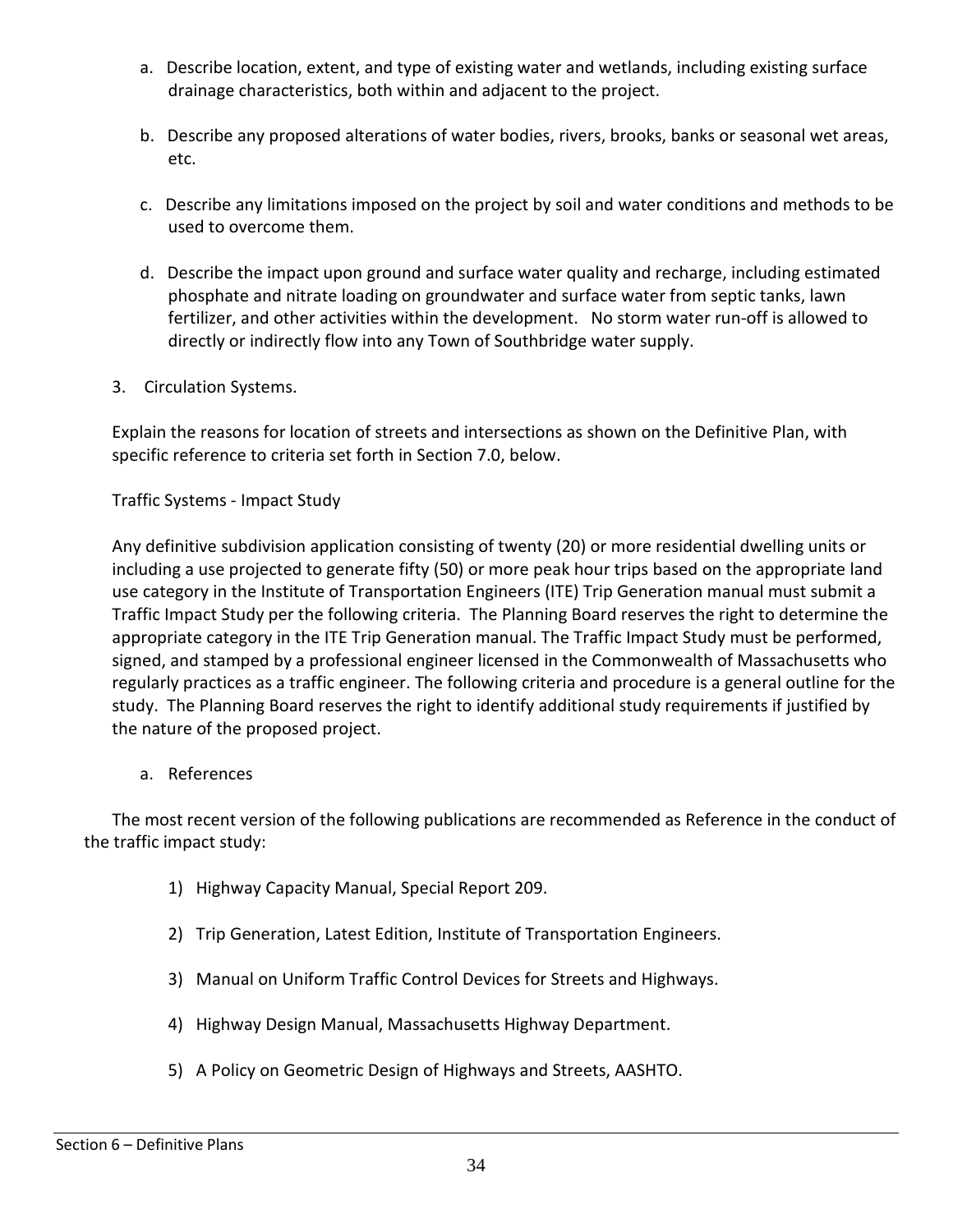- 6) Access Management for Streets and Highways, Federal Highway Administration.
- 7) Manual of Traffic Engineering Studies, Institute of Transportation Engineers.
- b. Establish Scope of Traffic Impact Study

As the first step in the process, the Scope of Study needs to be developed by the Applicant who shall submit it to the Planning Board for review and approval. The Scope of Study shall include: a description of the proposed project; definition of the traffic impact study area; proposed locations for automatic traffic recorder and intersection turning movement counts; timeframe of the data collection program identifying any weekday, weekend, or seasonal considerations; and identification and justification for any proposed deviations from the traffic impact study criteria presented herein.

c. Existing Conditions

Traffic Volumes - Both existing daily and peak period traffic volume data needs to be collected, analyzed, and presented. Average annual weekday volumes should be shown for all study area roadways. Weekend daily volumes may also be required depending on the proposed use. Peak period turning movement counts should be collected at study area intersections. Weekday peak period data are typically between 6:00 and 9:00 AM and 4:00 to 7:00 PM. Weekend peak period turning movement counts may also be required depending on the proposed use. Queuing should be noted during the turning movement study. If traffic volume data is being collected to check against traffic signal warrants as presented in the Manual on Uniform Traffic Control Devices, then twelve (12) continuous hours of data is required.

- d. Safety Analysis A minimum of three (3) years of accident data should be summarized and presented for study area roadways and intersections. The data collected should be from the most recent three year period available. Data may be obtained from the Massachusetts Highway Department or the Southbridge Police Department.
- e. Capacity and Level of Service (LOS) Analysis Capacity and level of service analysis should be completed for all study area intersections. Analysis results should be presented in tabular form with intersection results reported by movement. Weave, merge, diverge, ramp, and roadway segment analysis should be reported where applicable. Any existing study area deficiencies should be identified. All analysis should be completed using the methodologies described in the Highway Capacity Manual, third edition (1994) (Special Report 209 of the Transportation Research Board). Levels of Service are defined as follows:

LOS A: a condition of free flow with low traffic density, where no vehicle waits longer than one signal indication.

LOS B: stable flow of traffic where only on a rare occasion do drivers wait through more than one signal indication.

LOS C: still in the zone of stable flow, intermittently drivers must wait through more than one signal indication and backups may develop behind left turning vehicles.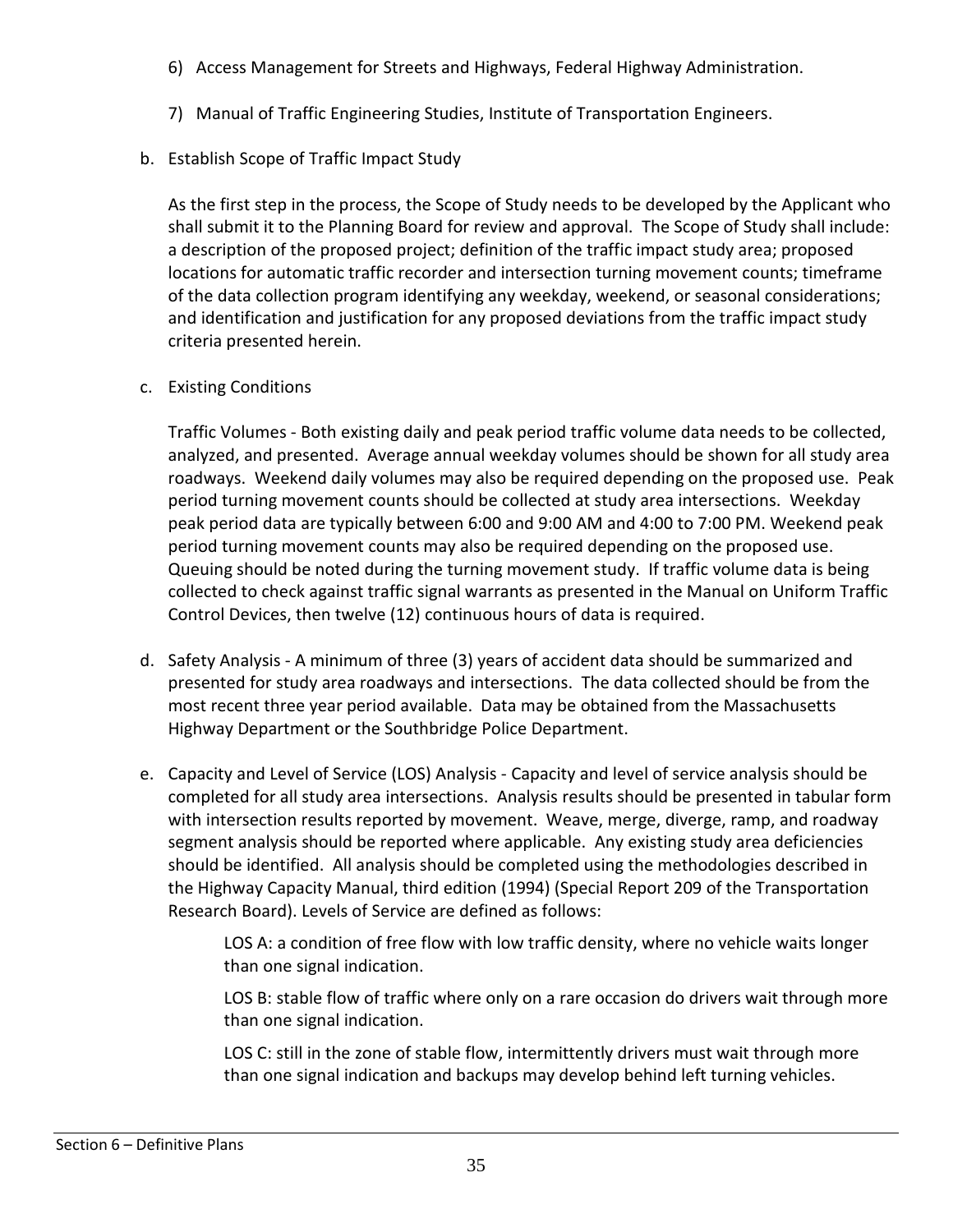LOS D: approaching instability; drivers restricted in their freedom to change lanes and delay approaching vehicles may be substantial during peak hour.

LOS E: traffic volumes are near or at capacity on the arterial, and long queues of vehicles may create lengthy delays especially for left turning vehicles.

LOS F: congested condition of forced traffic flow, where queued backups from locations downstream restrict or prevent movement of vehicles out of the approach, creating a storage area during part or all of the peak hour.

LOS' A, B, and C are considered to be acceptable.

f. Trip Generation and Distribution

Trip Generation - The project's projected weekday daily, weekday peak period, and weekend trip generation projections should be presented as appropriate. These trip generation estimates should be developed using the unadjusted trip rates as presented in the Institute of Transportation Engineer's (ITE) Trip Generation manual. If no relevant comparison is available, then a study of similar existing sites shall be performed to determine appropriate trip generation rates for the subject site. Any deviation from the standard ITE trip rates must be proposed as part of the Scope of Study.

Trip Distribution - A trip distribution pattern should be established for all site trips. Certain retail land use categories generate a percentage of turn-in or pass-by traffic and diverted link traffic. The proposed percentages and actual numbers of pass-by and diverted link traffic should be clearly documented and the sources of the information provided.

# g. Future Conditions

Traffic Volumes - Future conditions should include 5, 10 and, 20 year projections of traffic (horizon years). Estimations of the future average daily and peak hour traffic volumes should be prepared for each of the horizon years. Peak hour traffic volume networks should be built for both the "No-build" (without the proposed project) and "Build" (with the proposed project) conditions.

Background Traffic Growth - The horizon year traffic volume networks should consider both general traffic growth and site specific traffic generators. Past growth rates for the project study area may be obtained from the regional planning agencies. Nearly completed or other planned development or proposed road work (within 2 years) needs to be reviewed and included in the study.

Capacity Analysis - Future conditions capacity and level of service analysis should be completed for all horizon year conditions. The analysis should follow the procedures outlined for existing conditions.

Signal Warrant Analysis - Any traffic signal warrant analysis should be performed using criteria presented in the Manual on Uniform Traffic Control Devices (Federal Highway Administration).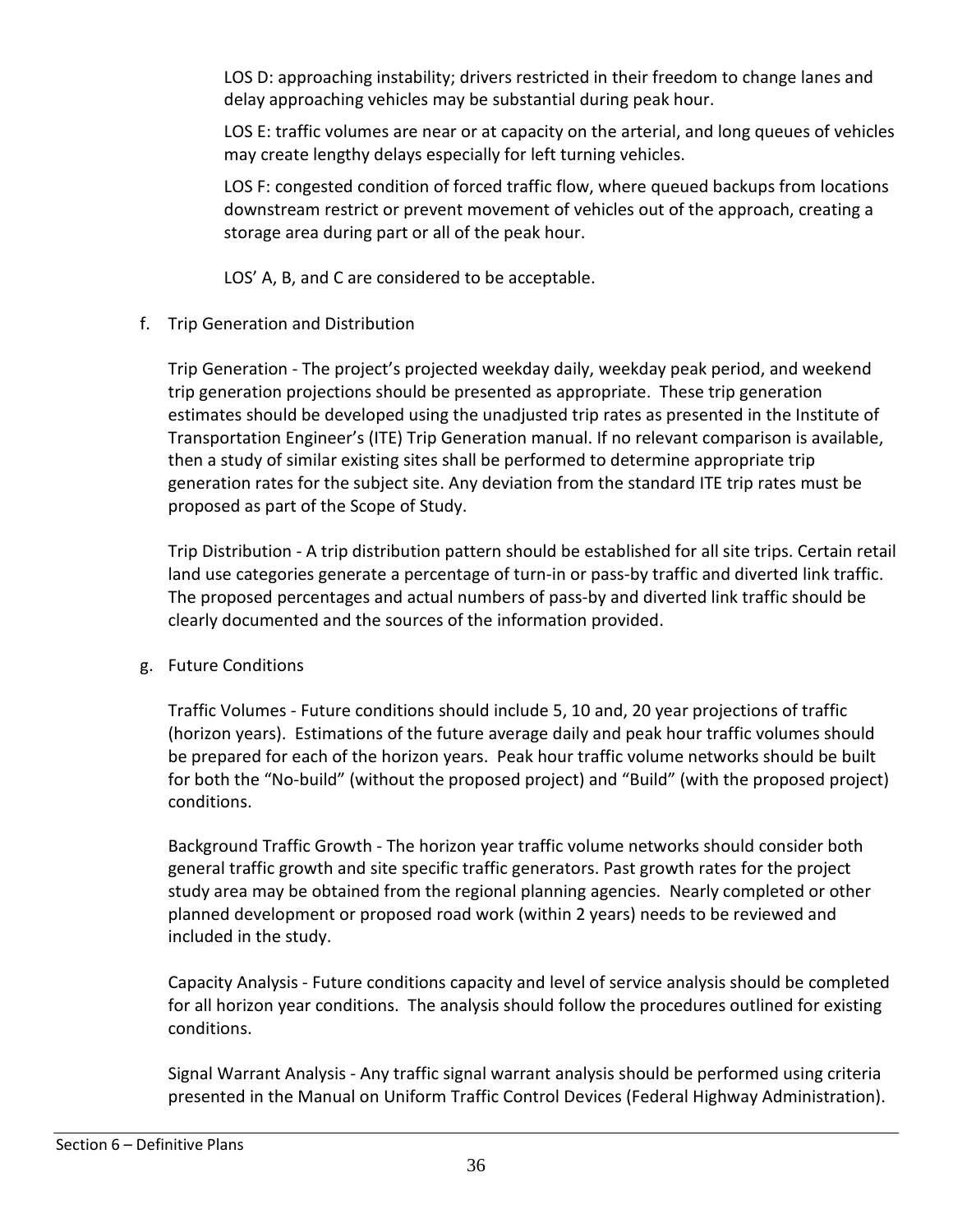Summary of Analysis - A tabular summary showing the comparison between the existing LOS' and future LOS' for each study year and each intersection movement needs to be supplied.

h. Mitigation of Impacts

Requirement for Mitigation - If there are no changes in LOS between No-Build and Build conditions, then no additional work needs to be performed. If however, there is a change in LOS, then the Applicant needs to submit a proposal to mitigate the project impacts and restore the LOS to no worse a condition than under the No-build scenario for the particular horizon year in question.

i. Design of Mitigated Measures – All mitigated measures requiring geometric changes to roadways or intersections should be designed based on current design standards. The Traffic Impact Study should present scaled plans showing existing and proposed layout lines, building footprints, parking lots, driveways, widenings, accel/decal lanes, traffic signal control, signing, and other items as appropriate. The initial plans presented can be conceptual but the Applicant must prove that the proposed improvements are constructible.

The final design of any proposed improvements will follow the design guidelines of the permitting Authority (Massachusetts Highway Department, Town of Southbridge).

Capacity Analysis - For all mitigated measures proposed, capacity analysis should be performed following the procedures outlined for existing conditions. Any future year degradation under the Build scenario must be fully mitigated (i.e. delay and volume to capacity ratios for the Movement in question should be no worse than Under the No-Build scenario).

After the Planning Board approves the proposed improvements, but before approving the subdivision, the Applicant must file with all other applicable regulatory and review authorities (i.e. Conservation Commission, Town Manager, Public Works Dept., Mass Highway, Executive Office of Environmental Affairs - MEPA Unit, or others per statutory or regulatory requirements) and obtain all required permits and approvals. After the Applicant receives all of the required improvement permits and approvals, the Board will consider approval of the subdivision plan. The Applicant however, cannot obtain any certificate of occupancy until such time that all of the traffic improvements identified in the Traffic Impact Study have been made to the satisfaction of the Planning Board.

- 4. Support Systems.
	- a. Water Distribution: Discuss connection to public water source or types of wells proposed for the site, means of providing water for fire-fighting, and any problems unique to the site.
	- b. Sewage Disposal: Discuss connection to the public sanitary sewer or the type of system to be used, suitability of soils, procedures and results of percolation tests, and evaluate impact of disposal methods on surface and groundwater.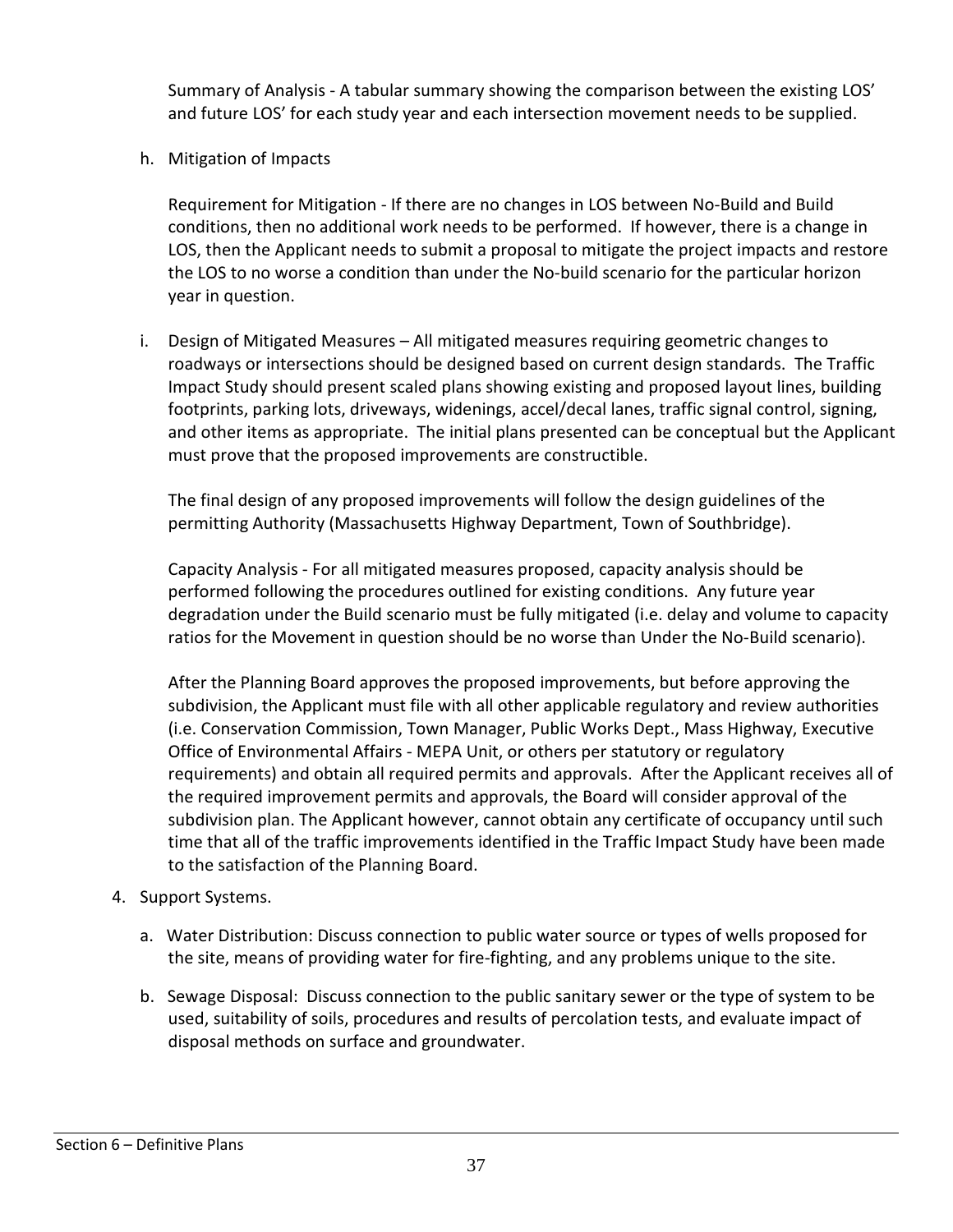- c. Refuse Disposal: Discuss the location and type of facilities, the impact on existing Town refuse disposal capacity, hazardous materials requiring special precautions.
- d. Fire Protection: Discuss the type, location, and capacity of fuel storage facilities or other flammables, distance to fire station, and adequacy of existing firefighting equipment to confront potential fires on the proposed site.
- e. Recreation: Discuss the distance to and type of public facilities to be used by residents of the proposed site, and the type of private recreation facilities to be provided on the site.
- f. Schools: Project the increase to the student population for nursery, elementary, junior high school, and high school levels, also indicating present enrollment in the public schools serving these categories of students.

5. Phasing. Where development of the subdivision will require more than one (1) year, indicate the following:

- a. Describe the methods to be used during construction to control erosion and sedimentation through use of sediment basins, mulching, matting, temporary vegetation, or covering of soil stockpiles.
- b. Describe the approximate size and location of portion of the parcel to be cleared at any given time and length of time of exposure.
- c. Describe the phased construction, if any, of any required public improvements, and how such improvements are to be integrated into subdivision development.
- d. Describe the phased construction, if any, of any required public improvements, and how such improvements are to be integrated into subdivision development.
- e. Logging can only occur during the currently approved phase of a subdivision.

## 6.4 - PROCEDURES

6.4.1 Review by the Board of Health. When a preliminary or a definitive subdivision plan is submitted to the Planning Board, a complete copy thereof shall also be submitted to the Board of Health. If some land shown on the plan cannot be used for building without injury to public health, the Board of Health shall disapprove the plan and describe its findings in its report to the Planning Board and, if possible, make specific recommendations for the correction of conditions potentially harmful to public health. The Board of Health shall report, in writing, to the Planning Board, its approval or disapproval of said plan, and shall send a copy of its report to the person who submitted the plan. In reporting a disapproval, the Board of Health shall make specific findings as to which of the lots (if any) shown on the plan cannot be used for building sites without injury to the public health, and shall specify the reasons therefore. Where possible, the Board of Health shall also make recommendations for the correction of the defects specified in its report. Any approval of the plan by the Planning Board shall then only be given on conditions that the designated lots of land shall not be built upon or served with any utilities (including leaching facilities, septic tanks, and drainage) without prior consent of the Board of Health. The applicant shall revise plans based upon findings by the Board of Health. Where appropriate to ensuring goals and purposes set forth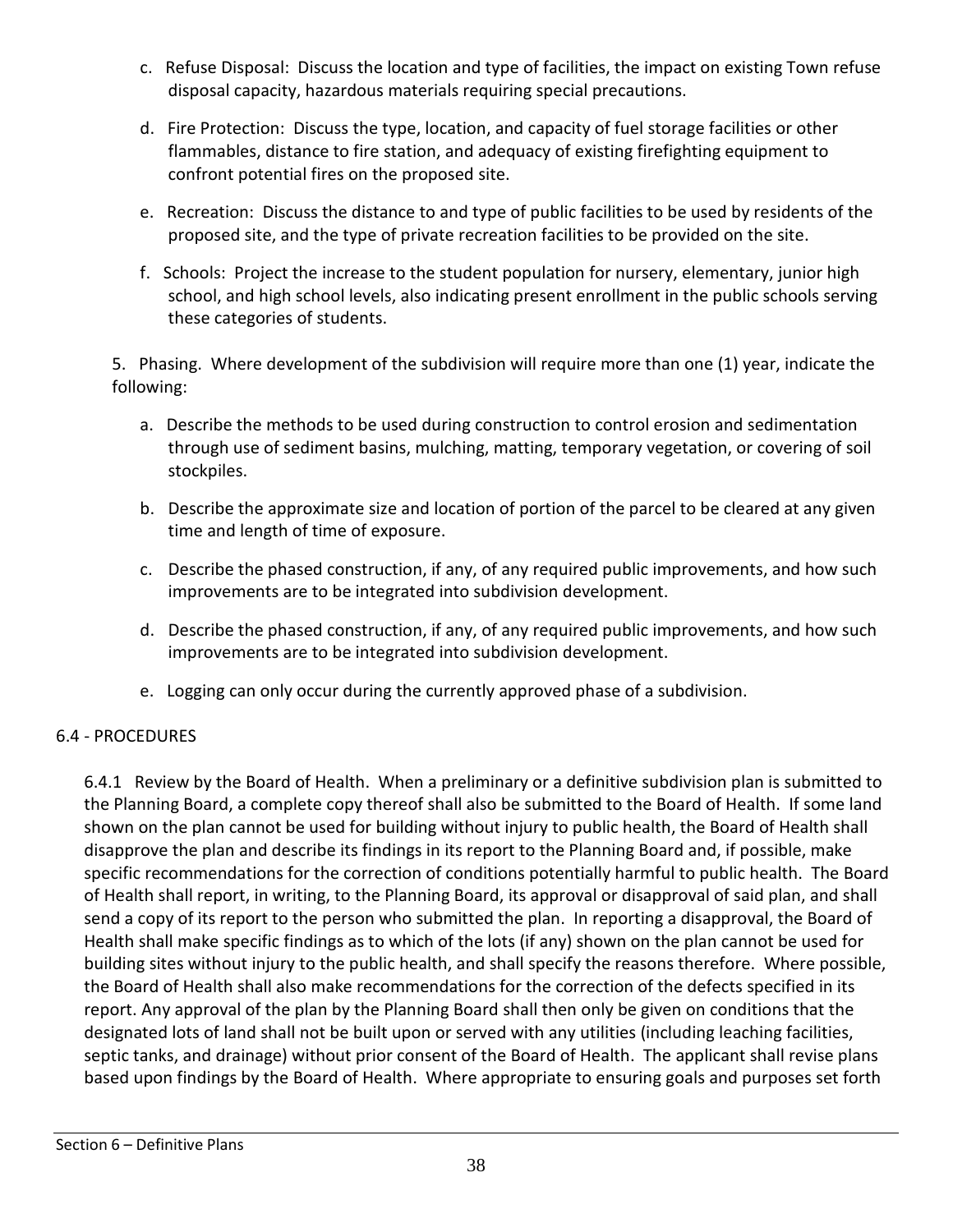above, the Board of Health shall require, at the expense of the applicant, soil surveys and/or test borings to establish the suitability of the land for the proposed construction. The failure of the Board of Health to make its report within forty-five (45) days after the plan is submitted to its office shall be deemed to constitute an approval of the plan by that Board.

1. At the time of the filing of the Definitive Plan, the applicant shall stake all proposed lots and mark proposed lot numbers on said lots for identification to facilitate review by the Board of Health.

2. If all or some of the land shown on the definitive plan will not be served by a municipal or public sewer, the Board of Health may still approve the plan on the condition that individual septic systems meeting the requirements of the State Environmental Code and of the Board of Health shall be applied for, including the results of any necessary soil and percolation tests, approved by the Board of Health, and installed at the applicant's expense for any lot not served by public sewer before any buildings shall be completed and occupancy thereof permitted. Any conditions of Board of Health approval applicable to the future use of the land shown on the plan shall be inscribed on the plan or stated in the certificate of Planning Board's action on such plan and referred to in any covenant or agreement recorded when the plan is recorded.

6.4.2 - Review by Other Town Officials. The Planning Board will transmit copies of the Definitive Plan to the following: Director of Public Works, Director of Engineering, Fire Chief, Police Chief, Conservation Commission, Building Commissioner/Zoning Enforcement Officer, and to such other Boards or committees as the Board deems advisable. The Planning Board will request each official, board and commission to provide written statements with regard to the plan within forty-five (45) days of each submission. Such statements should encompass the layout and design of the proposed subdivision and of the proposed municipal services therein, compliance with the Zoning Bylaw, and the applicability thereto of state and local regulations.

6.4.3 - Public Hearing. Upon receipt of a properly executed application form approved by the Planning Board together with the Definitive Plan, the Planning Board will set a date for the required public hearing. Notice of the public hearing shall be given in accordance with the requirements of G.L. c. 41, s. 81T. Before approval of the Definitive Plan is given, a public hearing shall be held by the Planning Board at the expense of the applicant, notice of the time and place of which and of the subject matter, sufficient for identification, shall be given by the Planning Board by advertisement in a newspaper of general circulation in the Town once in each of two (2) successive weeks, the first publication being not less than fourteen (14) days before the day of the hearing. A copy of said notice shall be mailed by the Board to the applicant and to all owners of land abutting upon the land, or abutters to abutters, within three hundred (300) feet of the land included in such plan or separated from such land only by a street as appearing on the most recent tax list. All expenses incurred for plans, surveys, advertisements of hearings, mailing, etc. shall be the responsibility of the applicant submitting said plans for approval, and shall be billed directly to the applicant and shall be paid prior to the opening of the public hearing.

The hearing shall proceed generally as follows:

1. The chair shall declare the public hearing open;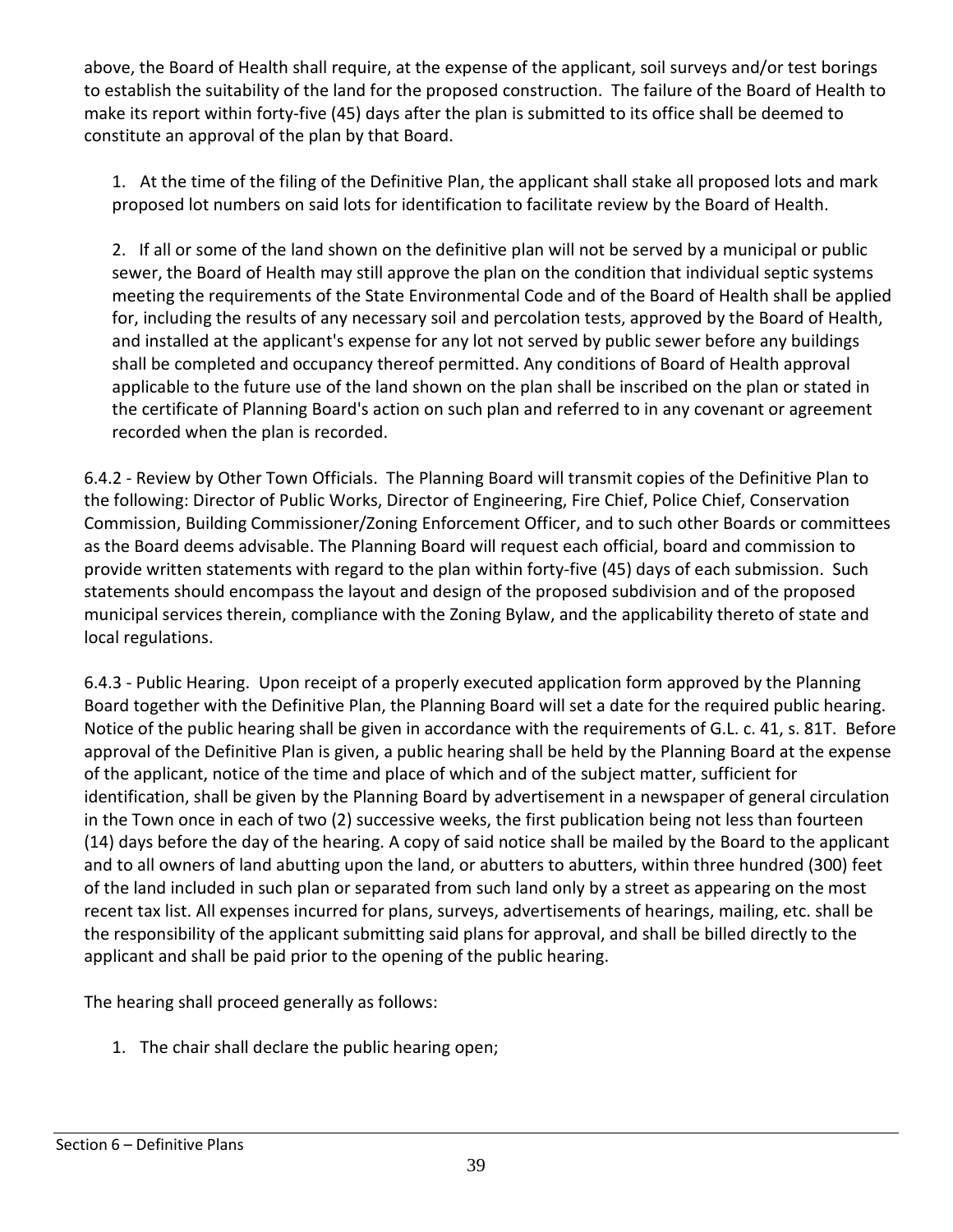2. The chair or his/her designee shall read the notice of the hearing;

3. The applicant, or a representative, shall explain what is proposed;

4. Board members, staff, state and Town officials, and members of the public present may ask questions (in that order) about the proposal;

5. All persons shall identify themselves by name, position or address each time they speak and, when speaking on behalf of or representing another person, shall identify such person. All questions and statements shall be directed to the chair;

6. Those opposed to the proposal may be recognized to speak;

7. The Board may discuss the proposal, request additional information, propose modifications and conditions, and seek agreement to them;

8. The Board may, but in most cases will not, vote on the proposed plan;

9. The chair may close the hearing or adjourn it to a date certain. If the hearing is closed, the vote of the Board on the plan shall be taken at a duly posted open meeting, but without further public testimony.

6.4.4 - Revisions. Any revision to the originally filed definitive plan must be submitted 14 days prior to the continuation of the hearing. No action shall be taken by the Board on any submittal, revision, etc. unless it is received in its entirety by the Planning Board fourteen (14) days prior to the Board's scheduled meeting.

## 6.5 - PLANNING BOARD ACTION

6.5.1 - Powers. After the public hearing, the Board, by a vote of the majority of its members, shall approve; modify and approve, or disapprove the Definitive Plan submitted. Criteria for action by the Board shall be the following:

1. Completeness and technical adequacy of all submissions;

2. Determination that development at this location does not entail unwarranted hazard to safety, health and convenience of future residents of the development or of others;

- 3. Conformity with the requirements of Sections 6.0 and 7.0 herein, and the Zoning By-Law;
- 4. Determination that the subdivision as designed will not cause substantial and irreversible damage to the environment, which damage could be avoided or ameliorated through an alternative development plan.
- 5. Determination that any streets or ways (public or private) are approved by the Planning Board and required to be submitted to the Town Council for final acceptance.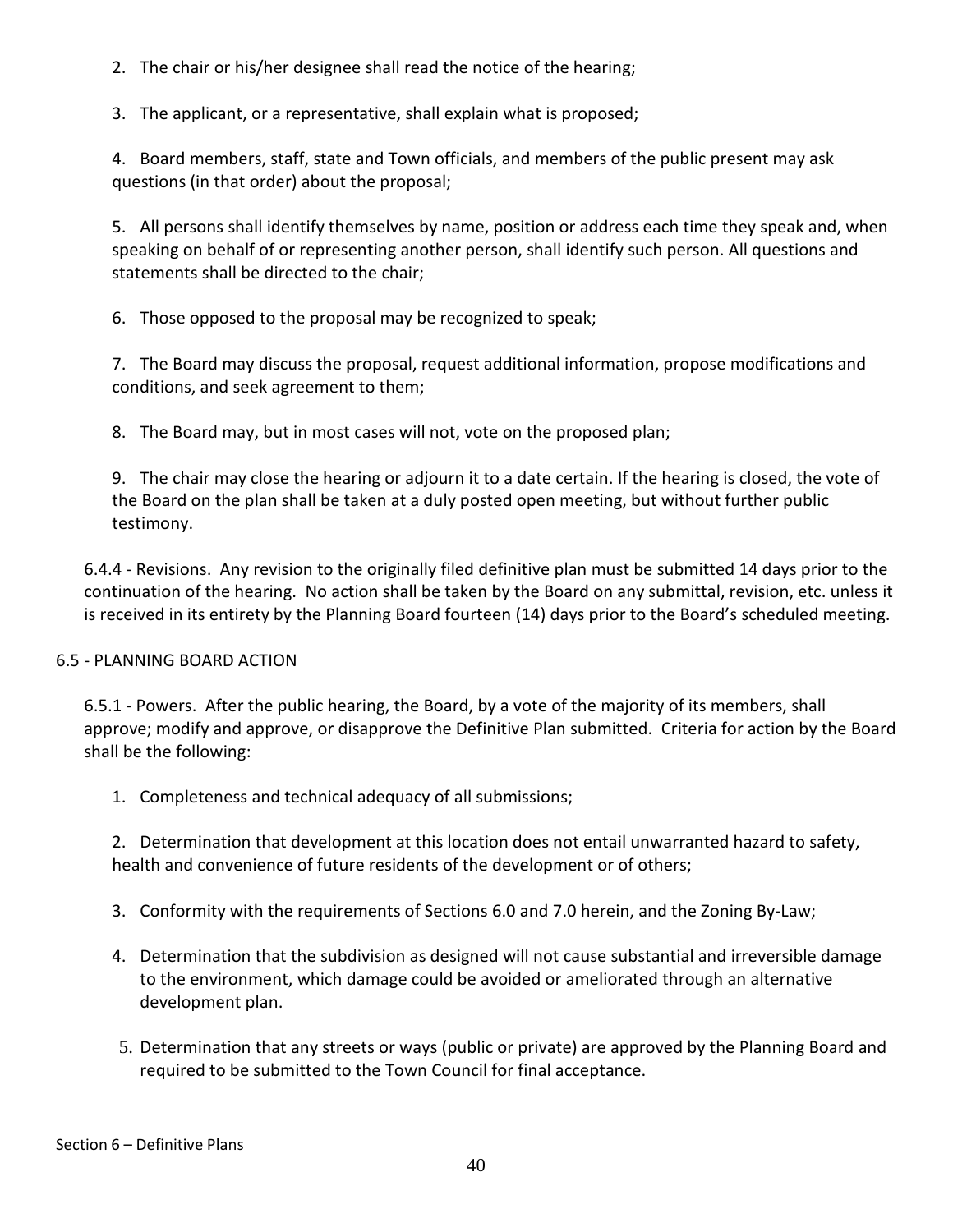6.5.2 - Decision. The action of the Board with respect to any Definitive Plan shall be by vote, copies of which shall be filed with the Town Clerk and sent by registered mail to the applicant. The Board shall take action in accordance with the deadlines set forth in G.L. c. 41, s. 81U.

1. If the Planning Board modifies or disapproves such plan, it shall state in its vote the reasons for its action and shall rescind such disapproval when the plan has been amended to conform to these Rules and Regulations and to the recommendations of the Board of Health.

2. Any vote of approval shall incorporate the recommendations of the Board of Health and, unless the Planning Board shall specifically vote otherwise, shall be subject to compliance with all provisions of the Rules and Regulations.

6.5.3 - Endorsement. Final approval, if granted, shall be endorsed on the original drawing of the Definitive Plan by the signatures of a majority of the Planning Board but not until the statutory twenty (20) day appeal period has elapsed following the filing of the certificate of approval or disapproval of the Planning Board with the Town Clerk and said Town Clerk has notified the Planning Board that no appeal has been filed. Endorsement shall be subject to compliance with the Town of Southbridge Dept. of Public Works Standard Specifications, the construction specifications contained herein and the decision, compliance with the Rules and Regulations and the Zoning By-law, and compliance with the recommendations of the Board of Health. At the end of the statutory twenty (20) day appeal period, if no appeal has been filed, the Town Clerk shall so endorse upon the definitive plan. Approval of the definitive plan does not constitute the laying out or acceptance by the Town of streets within a subdivision.

1. Prior to endorsement of the Definitive Plan, the applicant shall submit an electronic file containing the entire set of plans, produced by an Auto cad or similar computerized drafting system, in an Auto cad Drawing Format (.dwg), compatible with the Town's current Auto cad and GIS systems, registered to Massachusetts State Plane (Mainland) Coordinates, North American Datum of 1983 and North American Vertical Datum 1988 (NAVD88) as part of the application for endorsement of the plan. The CAD file shall be produced with Grid North coincident with the "Y" axis and no "hard rotation" of entities within the drawing. The base point of the drawing shall be (0,0,0). A view rotation for cosmetic appearances of the drawing is acceptable.

2. The plan shall not be endorsed by the Board or their designee until the Board has received proper security from the applicant for the construction of ways and installations of municipal services (G.L. C. 41, 81U).

## 6.6 - MANDATORY CONDITIONS

6.6.1 - Failure to Obtain Endorsement. The applicant shall obtain the endorsement of the Planning Board upon the Definitive Plan within 180 days of the date of approval. Failure to obtain such endorsement shall result in the automatic rescission of the approval of such plan.

6.6.2 - Failure to Complete Paving. All utilities and base course of the roadways shall be installed as shown on the approved plan prior to the issuance of any occupancy permits. The final paved wearing course must be installed within two (2) years of the base course unless an extension is granted by the Planning Board. In the event of phasing, the final paved course shall be installed prior to the start of construction of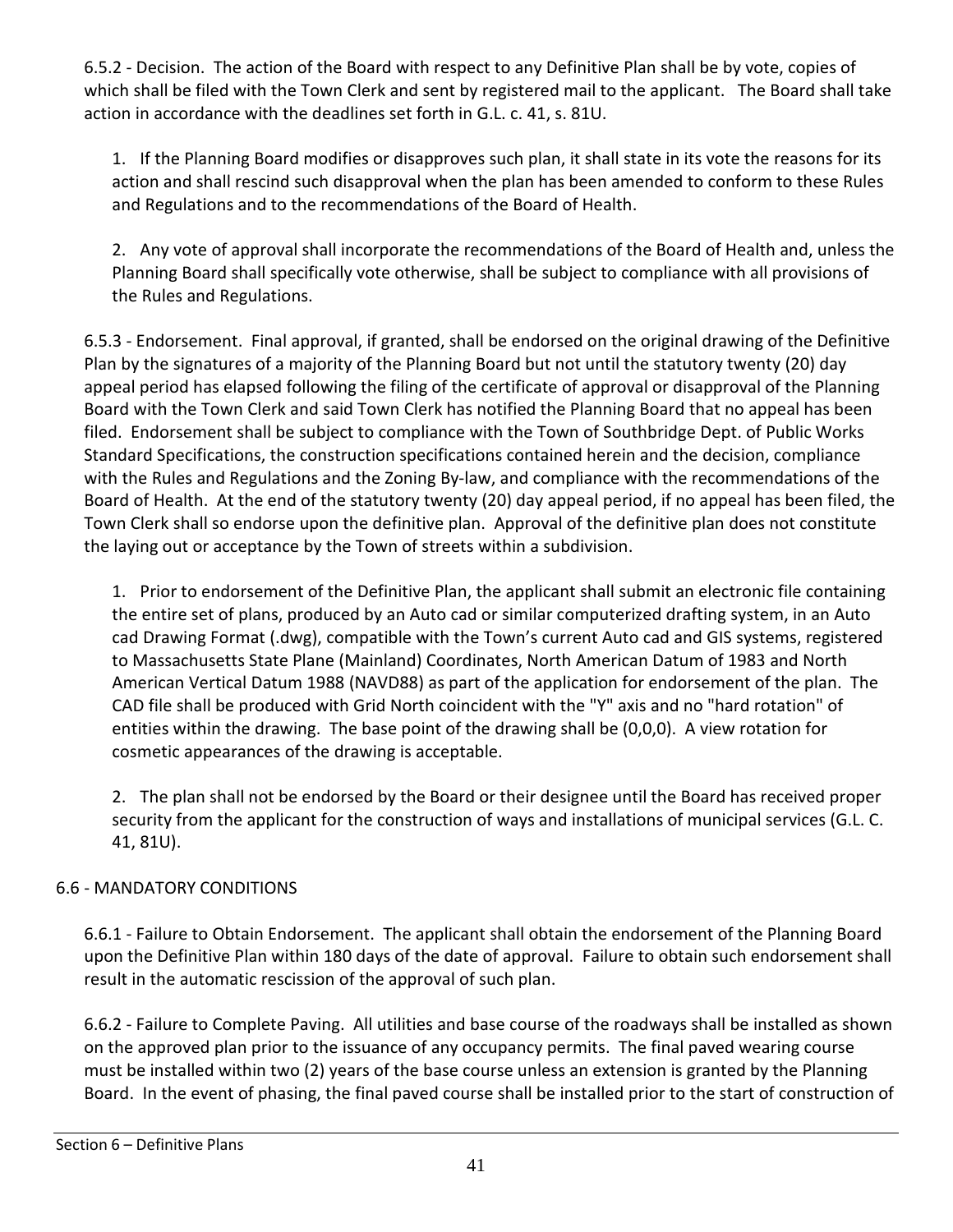the next phase. Failure to so complete shall result in the automatic rescission of the approval of such plan, unless the Board extends said period, for good cause shown, after the written request of the applicant not less than 30 days prior to the expiration of said period.

6.6.3 - Failure to Complete Construction. The owner of the subdivision agrees to completely construct the ways, install all of the municipal services and complete all other improvements (including loaming and seeding) as shown on the approved plans, satisfy all the conditions of approval, and satisfy all requirements of the Town of Southbridge Subdivision Regulations within 3 years from the date of approval of the subdivision unless an extension is granted by the Planning Board. Failure to so complete shall result in the automatic rescission of the approval of such plan, unless the Board extends said period, for good cause shown, after the written request of the applicant not less than thirty (30) days prior to the expiration of said period.

6.6.4 - Construct Streets and All Required Utilities. As a condition of approval of a subdivision, the applicant shall agree to construct streets and complete all other work specified on the Definitive Plan or required under these Rules and Regulations, meet all relevant provisions of the Southbridge Zoning By-Laws and other By-Laws, including installation of required utilities in such subdivision, and all work incidental thereto, such as grading of lots to provide drainage, construction of retaining walls and other details or as specifically required by the Planning Board. The Planning Board may require that such construction be completed within a specified period of time.

6.6.5 - Owners Maintenance Responsibility. The owner shall be responsible for the following until the subdivision road(s) are accepted by the Town as public ways:

1. The street(s) be lit at the expense of the owner beginning when the binder course of asphalt is installed.

2. All street sign(s) shall be installed and maintained beginning when the binder course of asphalt is installed.

3. All street trees planted as to their erectness and good health.

4. The maintenance of the shoulders, grass strips and side slopes in their entirety.

5. The snow removal and de-icing of the subdivision to the satisfaction of the Planning Board from the time the first occupancy permit is issued.

6. Shall be responsible for maintaining the subdivision in a safe condition.

7. Street sweeping in the spring and fall of each year.

6.6.6 - Repairs Deemed Necessary. The Planning Board reserves the right to bill the owner for repairs deemed necessary by the Board (after a two week notification to the owner) posing an imminent threat to public safety or threatening the equity previously assessed in the subdivision. Failure of the applicant to comply will result in a temporary hold on all building / occupancy permits until resolution as approved by the Planning Board.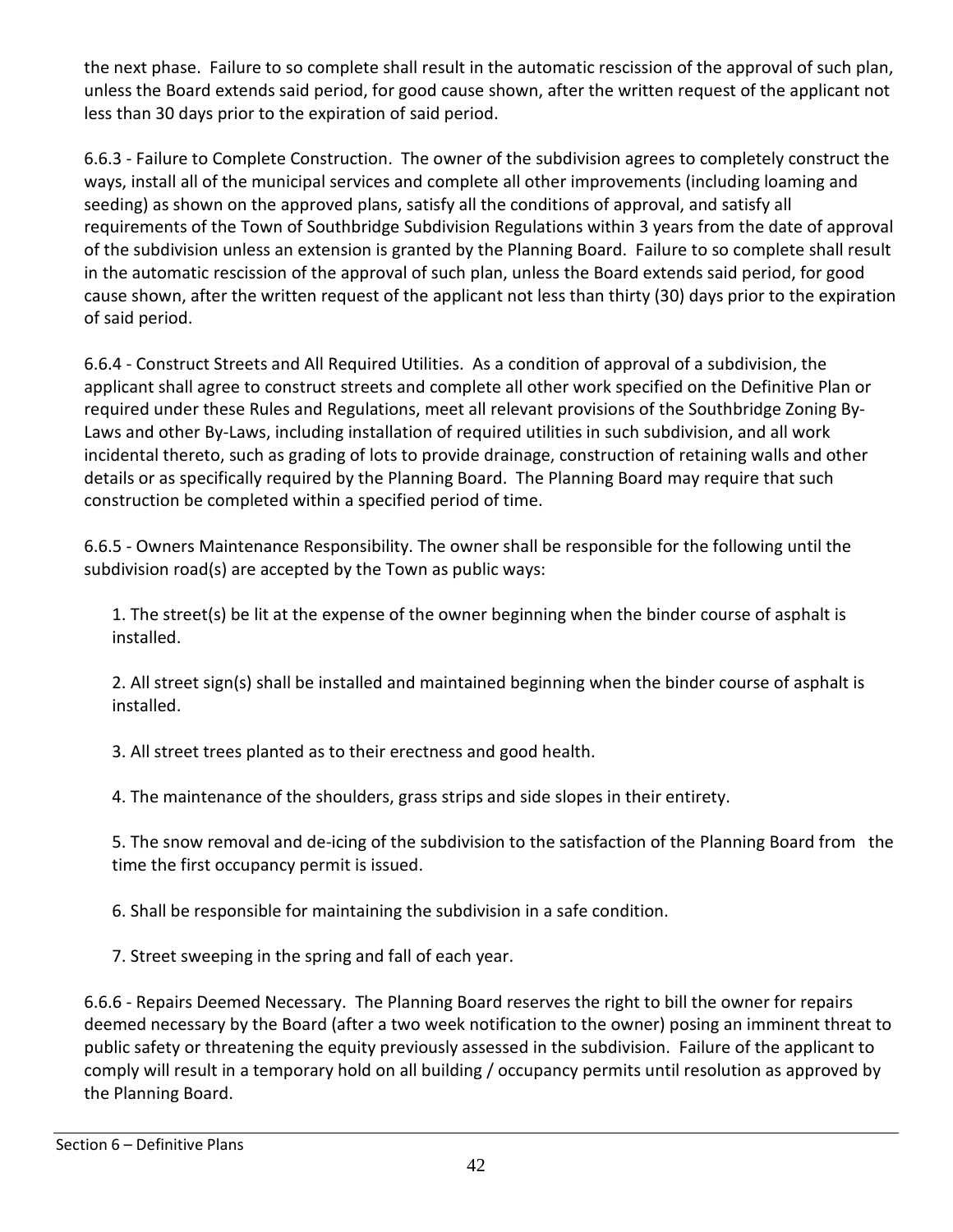6.6.7 - Additional Surety Authority. That the Planning Board has the authority to use surety posted for the subdivision for the following additional purposes other than just for completion of the subdivision:

1. To perform emergency work (after a two week notification to the owner) to ensure public health and safety (street patching, slope stabilization, drainage work, etc.)or threatening the equity previously assessed in the subdivision.

2. To install plow berms and any other necessary winterization as required if not completed by the owner by November 15th of that year.

3. To pay electric bills and additional charges if the owner fails to keep the street lights lit after initial installation.

4. To satisfy the conditions of approval if the owner fails to after a 30 day notice.

6.6.8 - Required Permits. The owner of the subdivision must obtain ALL required construction permits (i.e. Order of Conditions from the Southbridge Conservation Commission, curb cut permit, street opening permit, sewer extension permits and water connection permit from the Department of Environmental Protection, Town Attorney and Department of Public Works as required) prior to any subdivision work being performed on the site.

6.6.9 - Temporary Street Construction Easement. That reference is made to the Temporary Street Construction Easement in every deed that transfers title for any lot within the subdivision until such time that the Town of Southbridge accepts the way(s) as public way(s).

6.6.10 - Plan Recording. The applicant must submit the mylars, linens, surety (covenant, etc.), to the Board for endorsement and after endorsement, record them all with the Registry of Deeds or Land Court as applicable within 90 days after notice of the approval is filed with the Town Clerk or else the approval is automatically rescinded unless an extension is granted by the Planning Board.

6.6.11 - Utility As-built. An utility As-built shall be presented and approved by the Planning Board prior to the installation of the binder course of asphalt.

6.6.12 - Unobstructed Ways and Easements. All ways and easements shown on the approved plans shall be left unobstructed in any way from the time the binder course of asphalt is installed on the ways. This provision includes the full width of said ways and easements.

6.6.13 - Maintenance of Ways. All ways shown on the approved plans shall be maintained from the time the binder course of asphalt is installed in a condition that allows any vehicle (automobile, fire apparatus, etc.)to safely utilize said way in a manner that the ways are intended to be utilized and for all purposes for which public ways are used in the Town of Southbridge.

6.6.14 - Maintenance of Easements. All easements shown on the plans shall be maintained from the time the utility is installed within the easement in a condition that safely allows maintenance equipment access.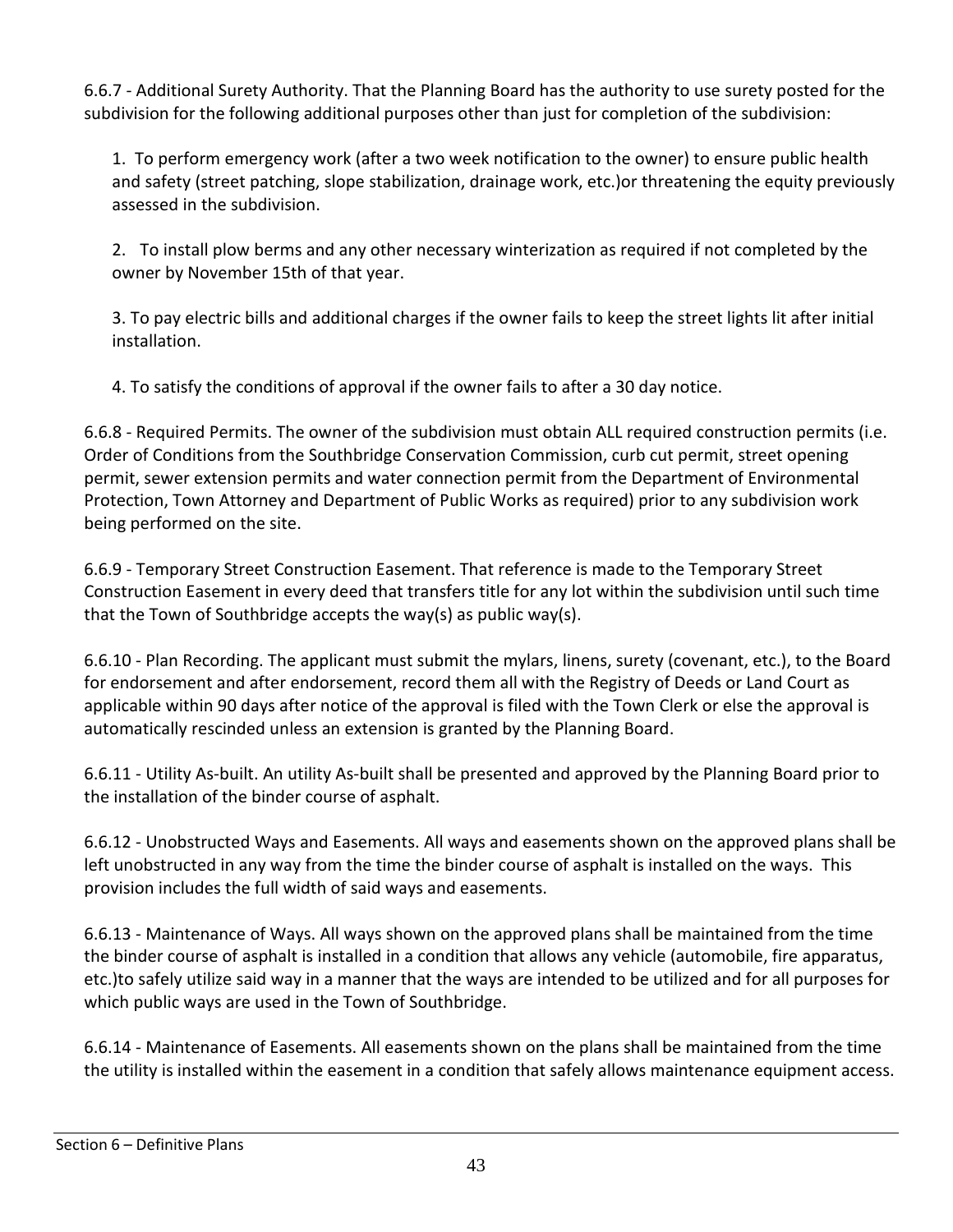6.6.15 - Grant Perpetual Rights and Easements. As a condition of approval of a subdivision, the applicant shall grant to the Town of Southbridge, a right and easement to construct, repair, replace, extended, operate, use and forever maintain all streets, water mains, sewer mains, and all surface and subsurface storm water drains in, through or under the streets and easements as indicated on the Definitive Plan. The above shall not be construed to relieve the applicant, and his successors in title, to the ownership of a portion of the land or any street within the subdivision, nor diminish in any way, his responsibility to complete all construction as required by the applicant's agreements with the Town and to thereafter maintain all streets and utilities in satisfactory condition until they are accepted by the Town.

6.6.16 - Right of Entry and Co-operation by and with Town Officials. As a condition of approval of a subdivision, and in accordance with G.L. c. 41, s. 81B, the applicant shall consent to allow members and employees of the Planning Board and other persons acting under the authority of the Planning Board as its agents, to enter upon any lands and carry out such surveys and inspections as may be deemed necessary, and place and maintain monuments and marks. As a condition of subdivision approval by the Planning Board, an applicant shall cooperate with the Planning Board and Town officials and assist them in their efforts to verify that the layout, design and construction work in the subdivision are satisfactory and conform to the Town specifications and the requirements of the Planning Board.

6.6.17 - Inscription. If the Planning Board approves the plan subject to certain conditions, those conditions shall be inscribed upon the approved definitive plan.

6.6.18 - Streets. In consideration of being allowed to connect to public street and utility systems and to enable the Town to protect public health and safety, upon installation of utilities and construction of ways, the applicant shall grant the Town without cost, by a properly executed legal instrument and without any liens or encumbrances, the perpetual right and/or easement to pass and re-pass over the streets and easements in the subdivision, and to use, operate, inspect, repair, renew, replace, and forever maintain streets, sewers, subsurface and surface drains and water courses, street signs, and all appurtenances or components thereof, including without limitation any pipes, valves, manholes, and catch basins, in all of the subdivision and outside it if installed to serve the subdivision. To accomplish this, the applicant shall retain and reserve the necessary rights and easements in any conveyances or mortgaging of land or lots and in recording of plans and easements.

6.6.19 - Responsibility for Maintenance. Notwithstanding the provisions of Section 6.6.7, it shall be the responsibility of the owner of the subdivision to maintain the streets and the utilities therein until the streets and easements are formally accepted by the Town. The approval of subdivision streets by the Planning Board does not make them public or Town ways; they have the status of private ways open and dedicated to public use. All streets and utilities and other required improvements must be without defects at the time their release from a bond or other security is requested, and the security will not be released until all deficiencies are corrected.

# 6.7 - SECURITY

6.7.1 - Security for Construction of Ways and Improvements Required. The Board shall not endorse its approval on the plans until security for the construction of ways and the installation of the required municipal services and other improvements to serve the subdivision has been provided by one of the methods set forth in Section 6.7.2 to 6.7.4, inclusive, which shall be selected and may be varied from time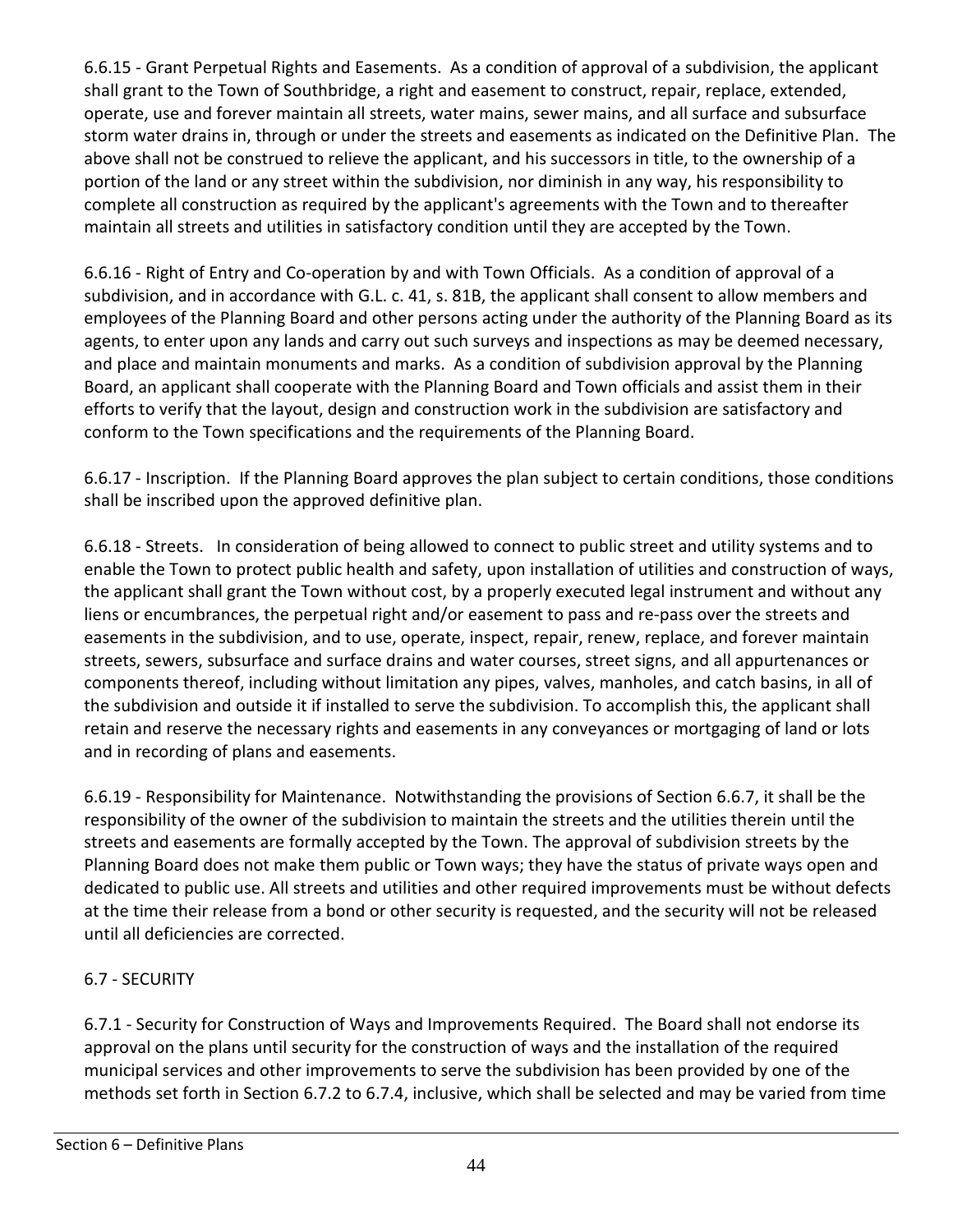to time by the applicant, so that different parts of the subdivision may be secured by different methods, but the entire subdivision must be secured.

6.7.2 - Bond or Surety. The applicant may give a bond, bankbook, or other readily negotiable security in the amount estimated by the Board to fully cover the cost, including inflation and contingencies, of constructing the ways and installing the municipal services or utilities to serve the lots enumerated in such bond or in a separate agreement referring to such bond. Such bond or security if filed or deposited shall be approved as to form by the Planning Board Legal Counsel, and as to sureties by the Town Treasurer. Such bond or security shall be contingent on the completion of such improvements not later than three years from the date of the endorsement of the definitive plan. Failure to so complete shall result in the automatic rescission of the approval of the Definitive Plan by the Board, unless the Board extends said period, for good cause shown, after the written request of the applicant received thirty (30) days prior to the expiration of said period. Upon satisfactory performance of all required work, the bond or other security may be released by vote of the Board and returned to the applicant, but upon failure to satisfactorily complete said work within the time specified, or within such further time as the Board may grant upon request of the applicant, consented to by the bonding company or other surety, the Board shall have the right to enforce said bond or realize upon other security to the extent necessary to complete the work to the satisfaction of the Board. No lot shall be released to the owner until such time that the owner posts the appropriate bond amount with the Town Treasurer. As provided in Section 81U of the Subdivision Control Law, the Board may expend the proceeds of such bond or deposit not exceeding \$25,000.00 without specific appropriation by the Town, provided the Town Manager approves the expenditure. At the anniversary date of posting of bond or other security and when circumstances otherwise warrant such action, the Planning Board may verify that the security is still in force and effect, and that the surety or financial institution is solvent and capable of paying the required amount. Any change or modification of the bond or surety's responsible parties shall require approval by the Board.

- 1. The Board's estimate of the cost to complete the work; plus
- 2. A fifteen percent margin of error; plus
- 3. An appropriate rate of inflation over a five year period.

4. The Planning Board reserves the right to increase the amount of security required on an annual basis. The Planning Board reserves the right to rescind or modify in whole or part (per M.G.L. c.41, Sect. 81W), the applicant's plan if the increased security is not posted within thirty (30) days after the Board's decision.

5. Required Terms. All performance bonds or other security shall contain the following provision:

If the Principal shall fully and satisfactorily observe and perform in accordance with the qualifications and time schedule set forth herein specified all the covenants, agreements, terms and provisions set forth in the following:

a. The application for definitive plan approval (Form C);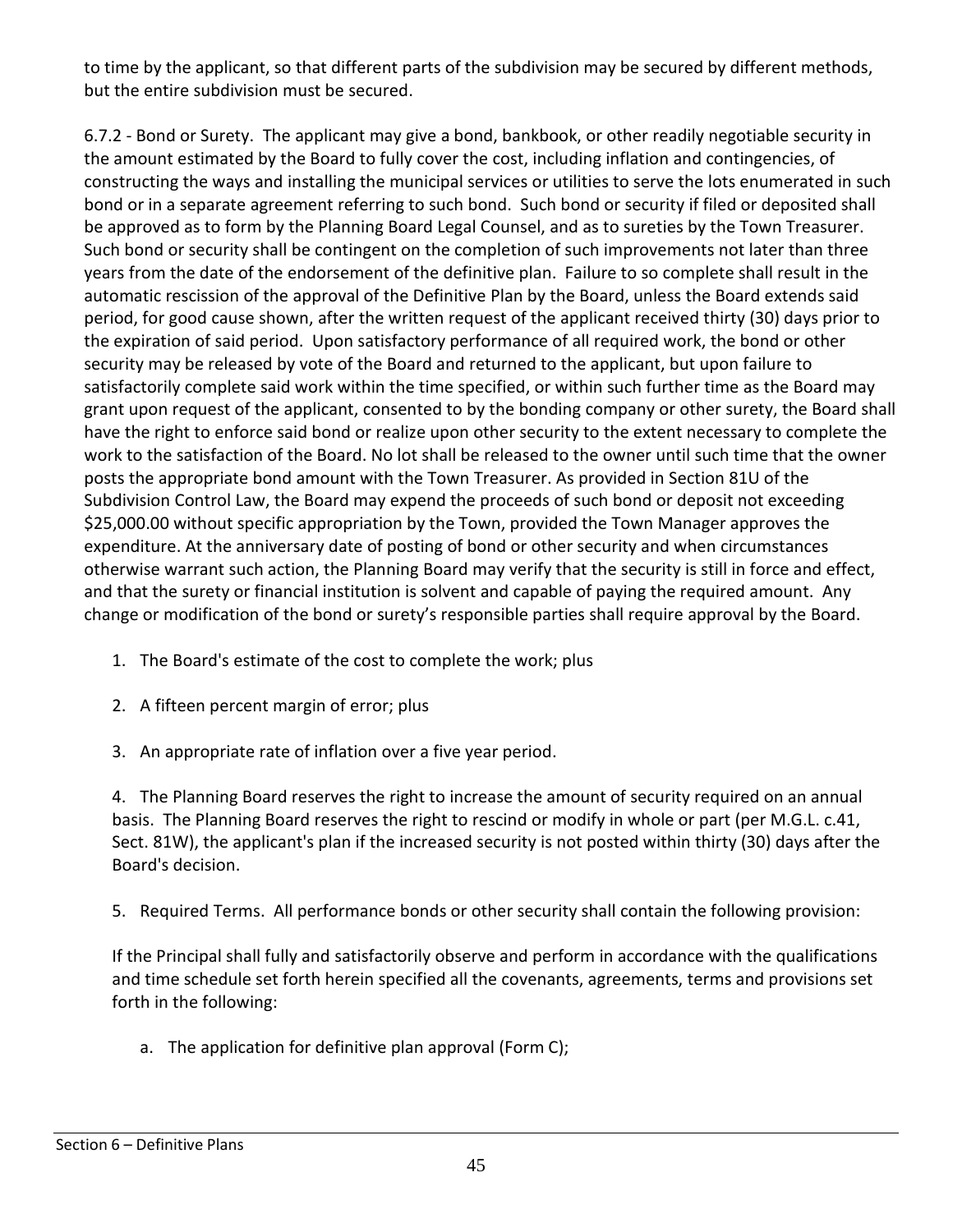- b. The subdivision control law and the rules and regulations of the Southbridge Planning Board which govern this subdivision;
	- 1) The Town of Southbridge Department of Public Works Standard Specifications;
	- 2) The Decision of the Planning Board dated \_\_\_\_\_\_\_ and attached hereto as Exhibit A;
	- 3) The definitive plan, as approved by the Planning Board in the Decision;

Then this obligation shall be void; otherwise, it shall remain in full force and effect and the aforesaid sum shall be paid to the Town of Southbridge as liquidated damages.

6. The penal sum of the bond or the amount of other security may be reduced from time to time by the Board only upon request of the developer upon partial performance of the required improvements.

7. A written request for reduction of bond, surety or lot release shall be filed at the Planning Board Office no later than 21 (twenty-one) days prior to the regularly scheduled meeting of the Planning Board.

6.7.3 - Construction Mortgage Agreement. The applicant and the lending institution which provides a construction loan for the subdivision shall enter into an agreement with the Board, whereby the lender shall at all times retain a portion of the loan sufficient to cover the cost of all outstanding work of construction of ways and installation of municipal services or other required improvements, and release portions of the amount so retained upon certification by the Board that the corresponding portion of the required work has been satisfactorily completed. Upon failure of the applicant to perform the required work within the agreed-upon period, the lender shall make so much of the retained money as may be necessary to complete the required work available to the Board. Upon satisfactory completion of all required work, the applicant shall request the release of the agreement and proceed in the same manner as under Section 6.7.2, above.

6.7.4 - Statutory Covenant. Prior to the endorsement of the Definitive Plan, the sub divider may elect to submit a covenant for review by the Planning Board stating that no lot in the subdivision shall be sold and no building shall be erected thereon until the improvements specified in the decision and on the Definitive Plan are constructed and installed so as to adequately serve said lot or lots. Such covenant shall be approved as to form by the Planning Board Legal Counsel. Such covenant shall be executed and duly recorded by the owner(s) of record, and shall run with the land. Such covenant shall state that the improvements shown on the definitive plan shall be completed not later than three years from the date of the endorsement of the Definitive Plan. Failure to so complete the improvements shall result in the automatic rescission of the approval of the Definitive Plan by the Board, unless the Board extends said period, for good cause shown, after the written request of the applicant no less than thirty (30) days prior to the expiration of said period. The covenant shall be referenced on the Definitive Plan prior to recordation in the Registry of Deeds. The sub divider shall promptly, after recording, send a copy of the covenant, showing book and page number, to the Board.

6.7.4.1 - Security for the construction of streets and utilities shall not be released until all money owed the Town in connection with a subdivision has been paid.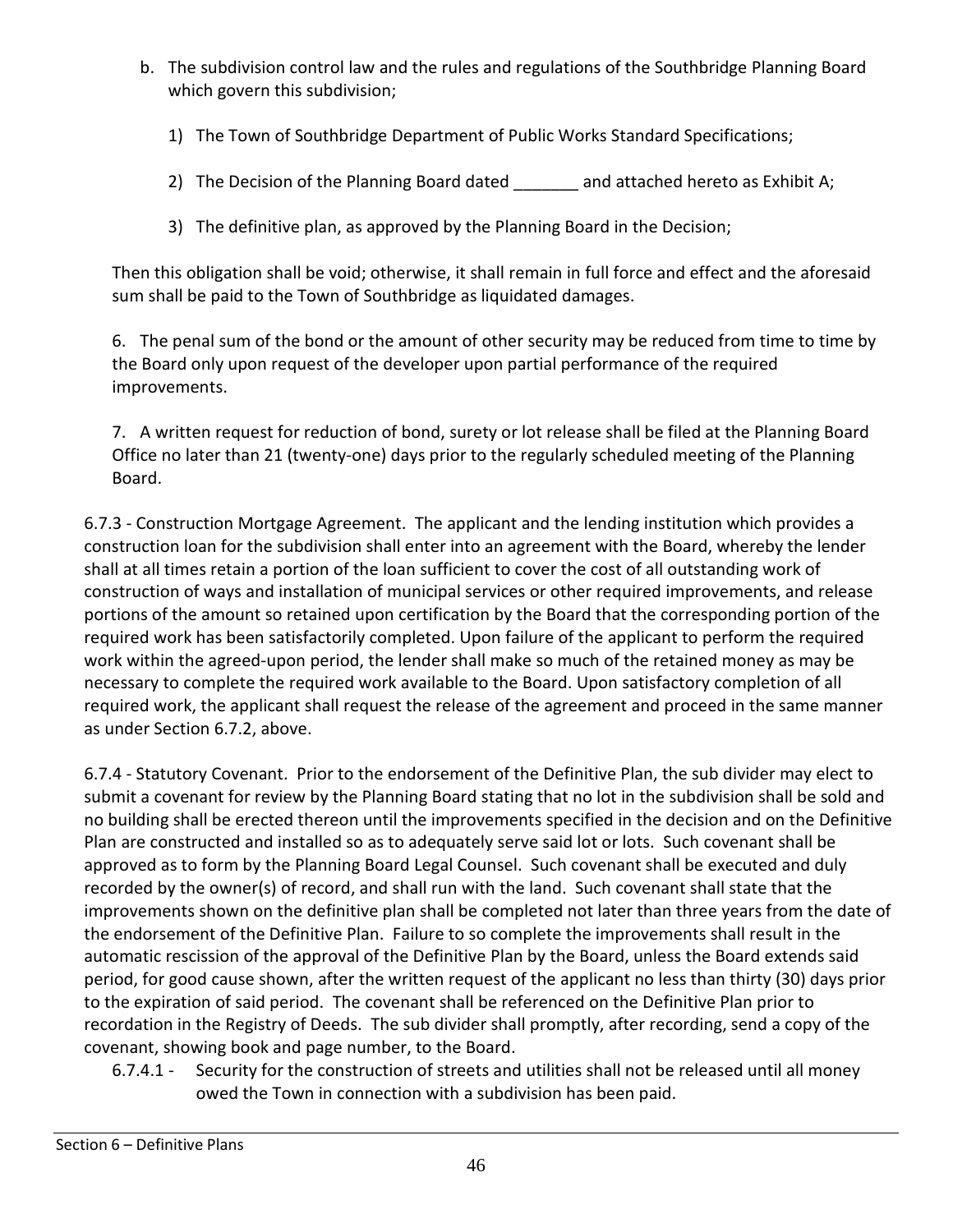6.7.5 - Supplemental Covenant. The Planning Board may require, prior to the endorsement of the Definitive Plan, a supplemental covenant containing those conditions of approval that are intended to survive the release of the Statutory Covenant. Such covenant shall be approved as to form by the Planning Board Legal Counsel. Such covenant shall be executed and duly recorded by the owner(s) of record, and shall run with the land. The covenant shall be referenced on the Definitive Plan prior to recordation in the Registry of Deeds. The sub divider shall promptly, after recording, send a copy of the covenant, showing book and page number, to the Board.

6.7.6 - Converting Covenant to Another Performance Guarantee. If the applicant desires that lots be released from a covenant and that the improvements remaining to be constructed or installed be secured by another form of performance guarantee, a formal written request shall be sent to the Planning Board by registered mail which sets forth and includes:

1. Extent. The extent and scope of remaining work to be completed to satisfy the requirements for the construction or installation of all required ways and municipal services.

2. Estimate. An itemized estimate, pursuant to these Rules and Regulations, which reflects all remaining costs related to the construction of all required ways and installation of all required municipal services.

3. Form and Type. The form and type of guarantee being given to the Planning Board to secure all remaining improvements.

4. Planning Board Action. The Planning Board or its agent will make a determination as to the sufficiency of the submitted estimate, and, if such estimate is accepted, a new performance guarantee will be given to the Planning Board. Upon acceptance by the Planning Board of the new performance guarantee, all applicable lots shall be released from the covenant.

5. The actual posting of security or related completion of work for the release of lots must be affected within two (2) weeks of the voted release(s). If the required bond or agreement is not effected the release(s) are automatically rescinded.

6.7.7 - Converting Bond, Deposit, or Agreement to Covenant. If the applicant desires to secure by means of a covenant the construction of ways and the installation of municipal services in a portion of a subdivision for which no building permits have been granted nor any lots have been sold, and to have the Planning Board release the bond, deposit of money or negotiable security, or agreement and mortgage previously furnished to secure such construction and installation, the applicant shall submit to the Planning Board a reproducible tracing and three (3) contact prints of the reproducible tracing of the Definitive Plan, limited to that part of the plan which is to be subject to such covenant. Upon approval of the covenant by the Planning Board, reference thereto shall be inscribed on such section of the plan, and it shall be endorsed by the Planning Board and recorded with the covenant at the expense of the applicant. Certified copies of all documents which the applicant records at the Registry of Deeds shall be provided to the Planning Board as set forth in these Regulations.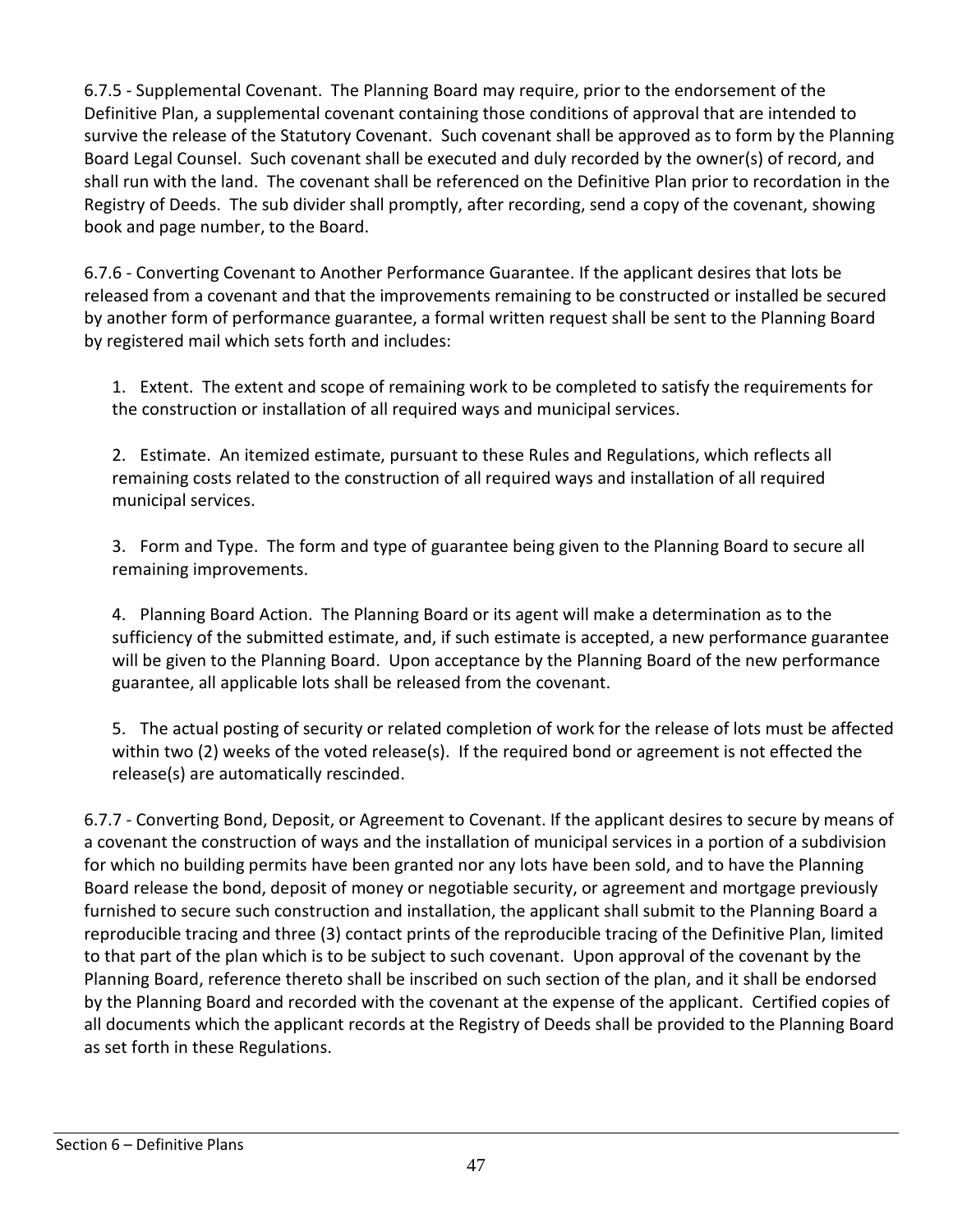6.7.8 - Final Bond Release. Requests for final bond release shall not be accepted between December 1st and March 31st due to the inability to perform adequate final inspections during winter months.

6.7.9 - Final As-built Surety. The Planning Board shall hold \$30.00 per linear foot of roadway until such time that the final As-built plan is submitted, reviewed and approved of by the Board. If additional work is required that would change the As-built Plan, a revised As-built plan must be submitted by the applicant, reviewed and approved by the Board.

6.7.10 - Maintenance Guarantee. A maintenance guarantee providing surety equal to (10%) of the total value of work within the subdivision which has been subject to either a bond and/or covenant, to be held in same manner as the performance guarantee required herein. Such maintenance guarantee shall be held by the Town for the maintenance of streets and municipal services for eighteen (18) months after completion of construction and installation even if the streets are accepted by the Town, after which date the Town shall return the remainder of the bond to the person or persons who furnished same. The Homeowner's Association may assume responsibility for the maintenance guarantee. Approximately sixty (60) days before the expiration of the eighteen (18) month period specified above, the Planning Board shall request the town engineer and town planner to make an inspection of said street or ways or portion thereof to determine whether or not it should recommend to the Town Council the laying out of said street or way or portion thereof as a public way. If the recommendation is in the affirmative, the Planning Board shall so advise the Town Manager forthwith, including in such recommendation notification that the eighteen (18) months for which the applicant is responsible for maintenance of said way or portion thereof will expire on a certain date and said way may be laid out as a public way.

1. Upon the expiration of the period for which the applicant is responsible for maintenance of said way, if said applicant has complied with all the requirements of the Planning Board, and surety held by said Board for the maintenance of said way shall be returned forthwith to the applicant.

6.7.11 - Conveyance of Utilities. Before the Board will release security or, in the case of a covenant, issue a lot release, the owner shall execute an instrument in a form satisfactory to Town Counsel transferring to the Town valid, unencumbered title to all sanitary sewers, storm water drains, water mains, and all appurtenances thereto constructed and installed in the subdivision, and conveying to the Town without cost and free of all liens and encumbrances, perpetual rights and easements to construct, inspect, repair, renew, replace, operate and forever maintain such sanitary sewers, storm water drains, water mains and all appurtenances thereof and to do all acts incidental thereto, in, through, and under the whole of all streets in the subdivision, and if such sewers, storm water drains, and water mains have been constructed and installed in land not within such streets herein, through and under the easements, as shown on the definitive plan, and where no easements are shown, in, through, and under a strip of land extending twelve and one-half feet (12 1/2') in width on each side of the centerline of all such sewers, drains, fire alarm conduits, and water mains. The above shall not be construed to relieve the owner and his successors in title to a portion of land or street in the subdivision of responsibility to complete all construction, as required by the owner's covenants and agreements with the Town, and to thereafter maintain all streets and utilities in a satisfactory condition until they are accepted by the Town.

# 6.8 - AMENDMENT, MODIFICATION OR RESCISSION OF APPROVAL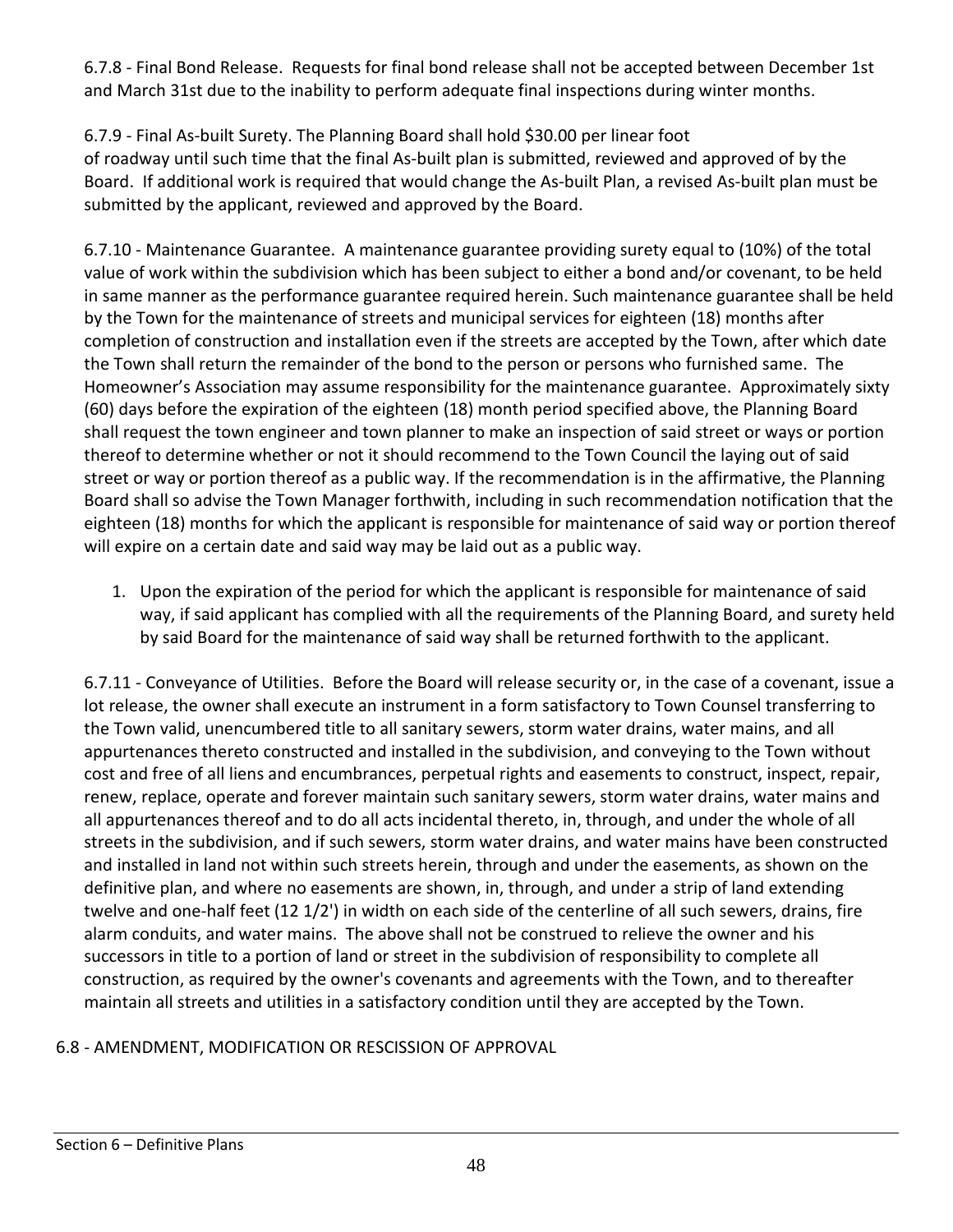Pursuant to M.G.L. c. 41, §81W, the Planning Board may, upon its own motion or upon the request of the applicant, amend, modify or rescind the approval of a Definitive Plan. Failure to comply with these Rules and Regulations and with the specifications and conditions set forth in the approval of the Definitive Plan shall constitute a basis for such action by the Planning Board. Such action may include the realization upon any security posted by the applicant, the rescission of subdivision approval and all other measures provided by law. No changes or alterations shall be made to any aspect of an approved Definitive Plan without resubmission for approval of the Planning Board in accordance with M.G.L. c. 41, §810 and §81W.

## 6.9 - MODIFICATION OF DEFINITIVE PLAN

6.9.1. - Procedure. The procedure for the modification of a Definitive Plan, pursuant to M.G.L. c. 41, §81W, shall conform to the requirements for approval of an original Definitive Plan as set forth herein.

6.9.2 - Change of Lot Lines. Pursuant to M.G.L. c. 41, §81O, certain changes of lot lines may be approved by the Planning Board without a public hearing.

6.9.3 - Effect. The modification of a Definitive Plan shall not affect lots sold or mortgaged by the applicant in accordance with M.G.L. c. 41, §81W.

## 6.10 - RELEASE OF PERFORMANCE GUARANTEE

6.10.1 - General. Upon completion of required improvements, security for the performance of which was given by the bond, deposit, or covenant, or upon the performance of any covenant with respect to any lot, the applicant, at his expense, shall send by Registered or Certified Mail to the Town Clerk and the Planning Board a written statement that the said construction or installation which has been secured in connection with such bond, deposit, covenant or agreement, has been completed in accordance with the requirements contained within these Rules and Regulations. Such statement shall contain:

1. Name and address of applicant.

2. A Compliance Certificate signed by the applicant and signed and sealed by his Engineer, stating that the development has been completed according to the Rules and Regulations of the Planning Board and the Bylaws of the Town of Southbridge .

3. Copies of or reference to the requisite number of Inspection Forms and Reports.

4. An As-built Plan (see below).

5. A written certification by the Town's engineer that construction of all ways and sidewalks, installation of monuments, street signs, pavement, lighting, gutters and curbs, required grading and drainage, water mains, hydrants and appurtenances, all sewer mains and appurtenances and planting and seeding has been completed in accordance with the Definitive Plan.

6. A written certification by the Board of Health that the installation of sewage disposal facilities, if applicable, and provisions for surface drainage of all lots has been performed in accordance with the Definitive Plan and the requirements of the Board of Health.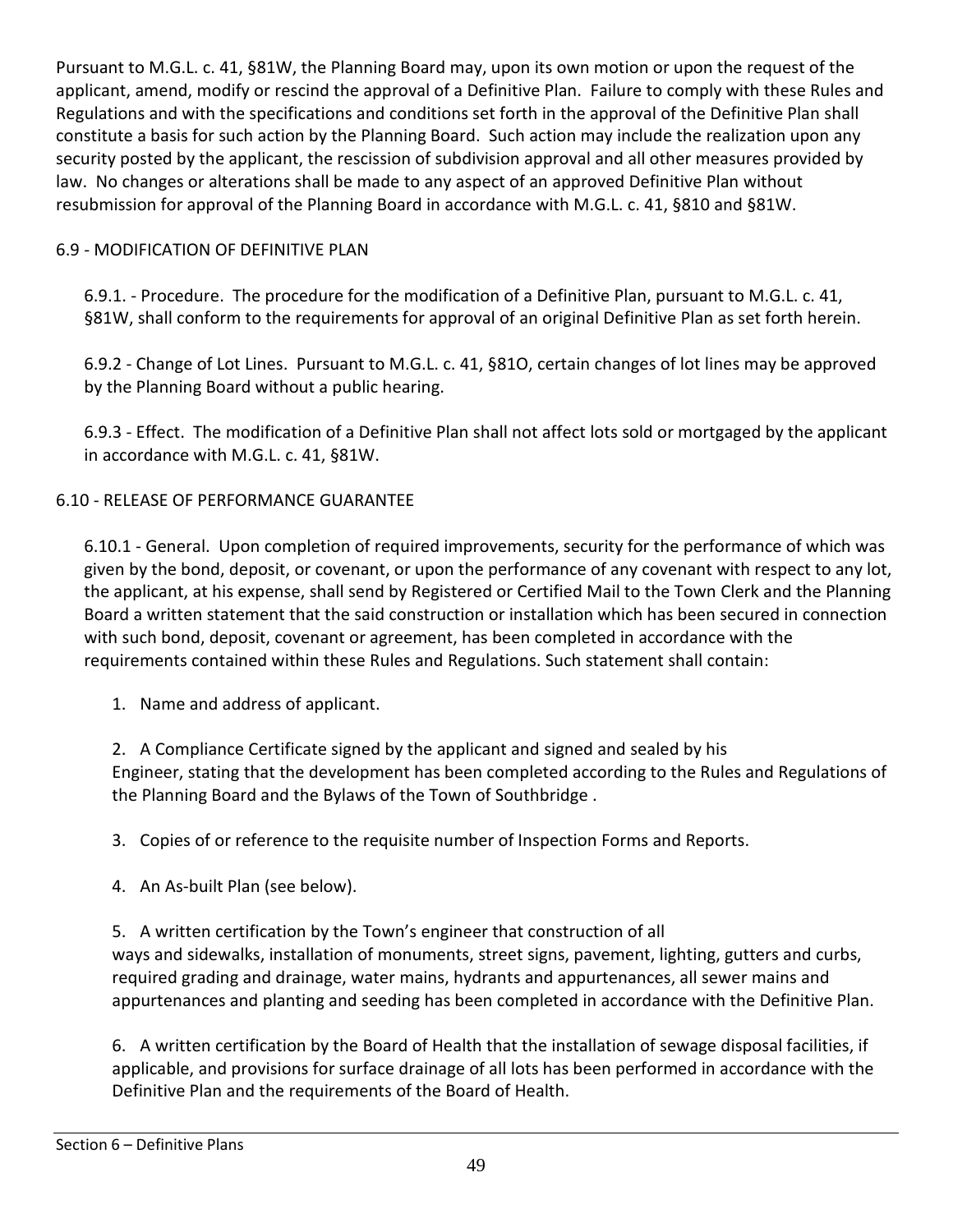7. A written certification by the Fire Chief as to the installation of the fire alarm system, all in accordance with the Definitive Plan.

8. Copies of or reference to the necessary instruments, executed by the applicant, transferring to the Town all utilities and easements as shown on the Definitive Plan (see 6.10.4).

6.10.2 - Refusal. If the Planning Board determines that said construction or installation has not been completed, it shall specify to the Town Clerk and to the applicant, in writing by Registered or Certified mail, return receipt requested, the details wherein said construction and installation shall have failed to comply with the requirements contained within these Rules and Regulations.

6.10.3 - Constructive Release. Upon failure of the Planning Board to act on such application within forty five (45) days after receipt thereof by the Town Clerk and the Planning Board, all obligations under the bond shall cease and terminate by operation of law, and any deposit shall be returned and any covenant shall become void. In the event that said forty-five (45) day period expires without such specification, or without the return of the deposit or release of the covenant as aforesaid, the Town Clerk shall issue a certificate to such effect, duly acknowledged, which may be recorded.

6.10.4 - Conveyance of Utilities and Easements to the Town. Prior to the release of security or, in the case of a covenant, issue a lot release, the owner shall execute an instrument in a form satisfactory to Town Counsel transferring to the Town valid, unencumbered title to all sanitary sewers, storm water drains, water mains, and all appurtenances thereto constructed and installed in the subdivision, and conveying to the Town without cost and free of all liens and encumbrances, perpetual rights and easements to construct, inspect, repair, renew, replace, operate and forever maintain such sanitary sewers, storm water drains, water mains and all appurtenances thereof and to do all acts incidental thereto, in, though, and under the whole of all streets in the subdivision, and if such sewers, storm water drains, and water mains have been constructed and installed in land not within such streets herein, through and under the easements, as shown on the definitive plan, and where no easements are shown, in, through, and under a strip of land extending twelve and one-half feet  $(12 \frac{1}{2})$  in width on each side of the centerline of all such sewers, drains, fire alarm conduits, and water mains. The above shall not be construed to relieve the owner and his successors in title to a portion of land or street in the subdivision of responsibility to complete all construction, as required by the owner's covenants and agreements with the Town, and to thereafter maintain all streets and utilities in a satisfactory condition until they are accepted by the Town.

6.10.5 - Utility As-Built Plans. A Utility As-Built Plan will be supplied by the applicant six (6) contact prints), reviewed and approved by the Planning Board before any bituminous concrete is installed. Where the departures from the approved plans are considered to be significant, the Board may require corrective work or may require engineering calculations to substantiate acceptability of work as done. If any construction modifications are required, they also will be performed, a revised utility As-Built submitted, reviewed and approved by the Planning board prior to any bituminous concrete being installed. The Utility As-Built Plan must meet all applicable criteria of paragraph 1 in Section 6.10.6 below. All applicants must plan ahead sufficiently to allow adequate time for Planning Board review and approval.

6.10.6 - As-Built Plans. As-Built plans showing the location, grades, and other significant information regarding utilities shall be prepared by the applicant's professional land surveyor and turned over to the

.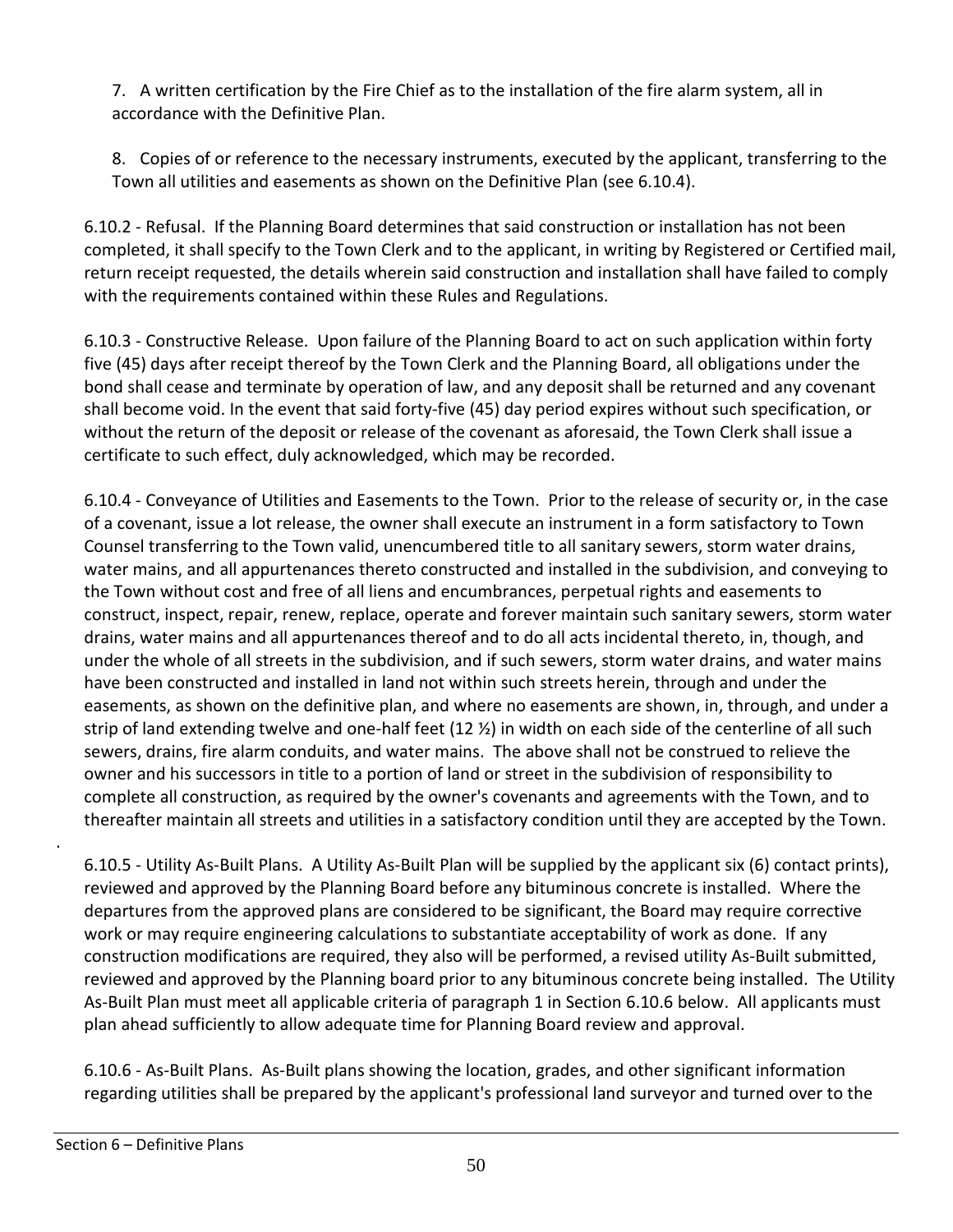Planning Board prior to the final approval of the improvements and release of security as hereinafter provided. This will be done by submitting Mylar(s) and computer disk(s) of the subdivision's metes and bounds as prepared in accordance with the Rules and Regulations of the Registers of Deeds, Chapter 36, Section 13A and this section. Additionally, a surveyor's certificate signed and sealed by a registered professional land surveyor in the Commonwealth of Massachusetts must be furnished to the Planning Board. The certificate shall state that all bounds have been set in accordance with the subdivision plan filed and recorded at the Registry of Deeds. Also included will be the plan number, year, plan book and page of the recorded plan.

The sub divider shall file with the Planning Board an As- built plan on Mylar, three sets, twelve (12) blue line prints and on a computer disk in an Auto cad Drawing Format (.dwg), compatible with the Town's current Auto cad and GIS systems, of the completed street or streets, utilities and easements together with proper legal descriptions for initiating acceptance of the ways by the Town Council and shall grant a deed to the Town of the streets, utilities and easements, as contained in the plan said deed to be recorded by the Town upon acceptance of the streets by the Town.

- 1. The As-built plan will meet the following criteria:
	- a. Scale one inch (1") equals forty-feet (40')
	- b. 24" x 36" sheets
	- c. Index plan at one inch (1") equals one-hundred feet (100') or otherwise approved by the Board.
	- d. A signature block for the Planning Board to sign when the road is acceptable to recommend acceptance as a public way.
	- e. Professional Land Surveyor's stamp and signature
	- f. Lot numbers
	- g. Name of subdivision
	- h. Name of street(s)
	- i. Date
	- j. Name of owner
	- k. Name of sub divider
	- l. Name of design engineer
	- m. North point and reference
	- n. Bench marks (NAVD88 Datum)
	- o. Locus map (1"=800')
	- p. Intersecting boundary lines of abutting land
	- q. All necessary bearings, lengths of lines and radii, tangents, arc lengths, and central angles of curves of all street lines, boundary lines, and areas needed to adequately described but not limited to the following:
		- 1) Streets
		- 2) Ways
		- 3) Easements
		- 4) Common or public areas
	- r. Sufficient data to determine the locations, elevation, direction and length of:

1) Streets

Section 6 – Definitive Plans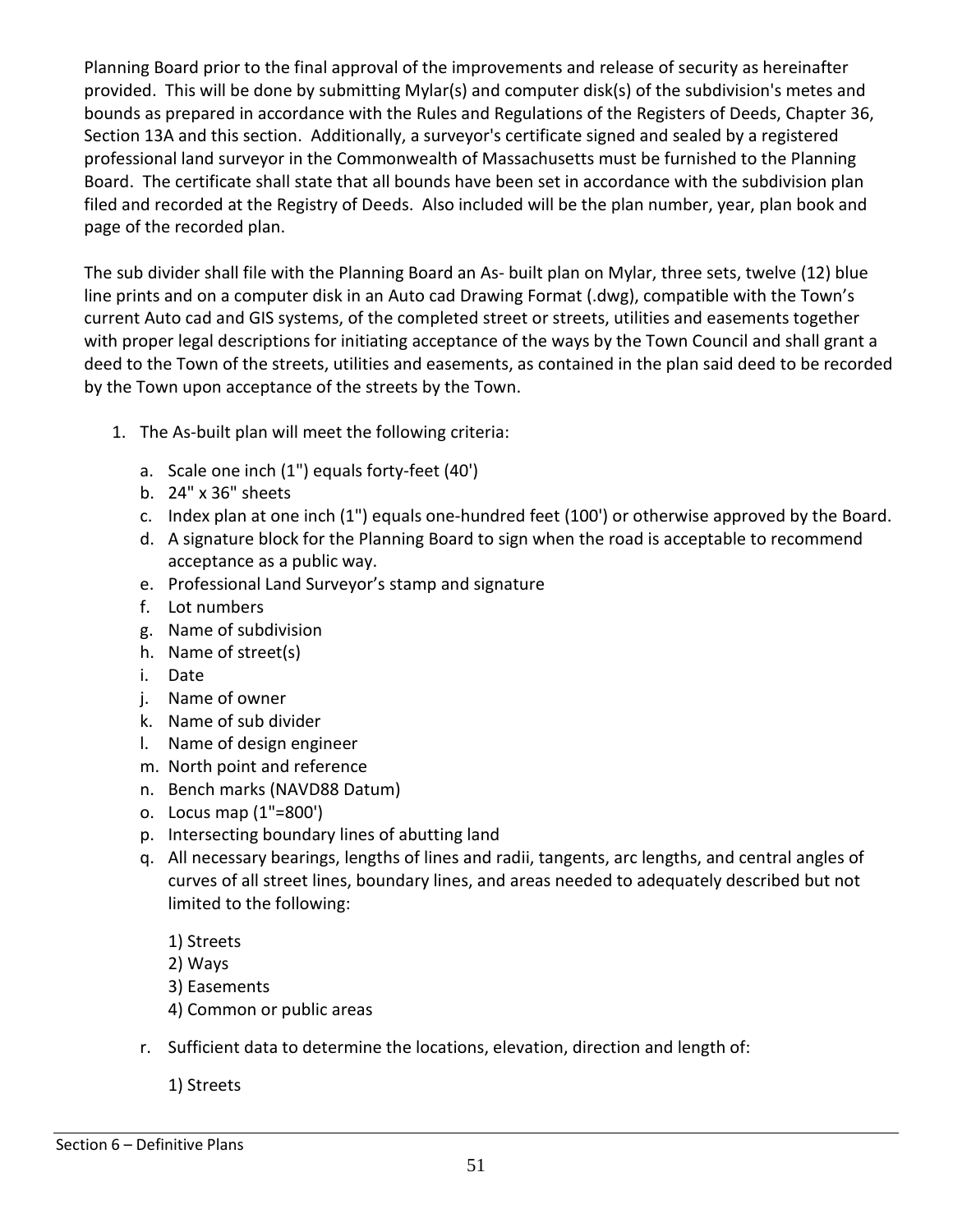- 2) Ways
- 3) Boundary lines
- 4) Pavement and right of way widths
- 5) Location of permanent monuments

A minimum of three of the permanent concrete monuments shall have their North American Datum (NAD83) horizontal datum coordinates and NAVD88 vertical datum coordinates shown on the final As-built. The Planning Board or their designee shall determine which three monuments are chosen. More monuments may be chosen if deemed necessary by the Board or their designee.

- 6) Location and names of streets intersecting the subject area
- s. The following shall be accurately located by survey on the plan (station and offset where appropriate):
	- 1) Storm drains and all appurtenances
	- 2) Water mains and all appurtenances
	- 3) Sewer mains and all appurtenances
	- 4) Other underground and above ground utilities (electric, telephone, gas, etc.) and all appurtenances.
	- 5) Hydrants
	- 6) Water services, gate valves and sewer services including ties to buildings and other permanent structures.
	- 7) Street signs
	- 8) Headwalls
	- 9) Wheelchair ramps
	- 10) Guardrails
	- 11) Curbing and or berms
	- 12) Edge of pavements
- t. Sizes and material type of the following:
	- 1) Storm drains
	- 2) Water mains
	- 3) Sewer mains
	- 4) Gas mains
- u. Sidewalks and driveways
- v. NAVD88 elevation datum If the approved subdivision used a different datum then the conversion shall also be supplied.
- w. NAVD88 bench marks
- x. Original datum bench mark described
- y. Rates of gradients for drainage and sewer mains.
- z. Roadway centerline stationed
- aa. Offsite easements shown and completely described
- bb. The As-built profiles should meet the following requirements: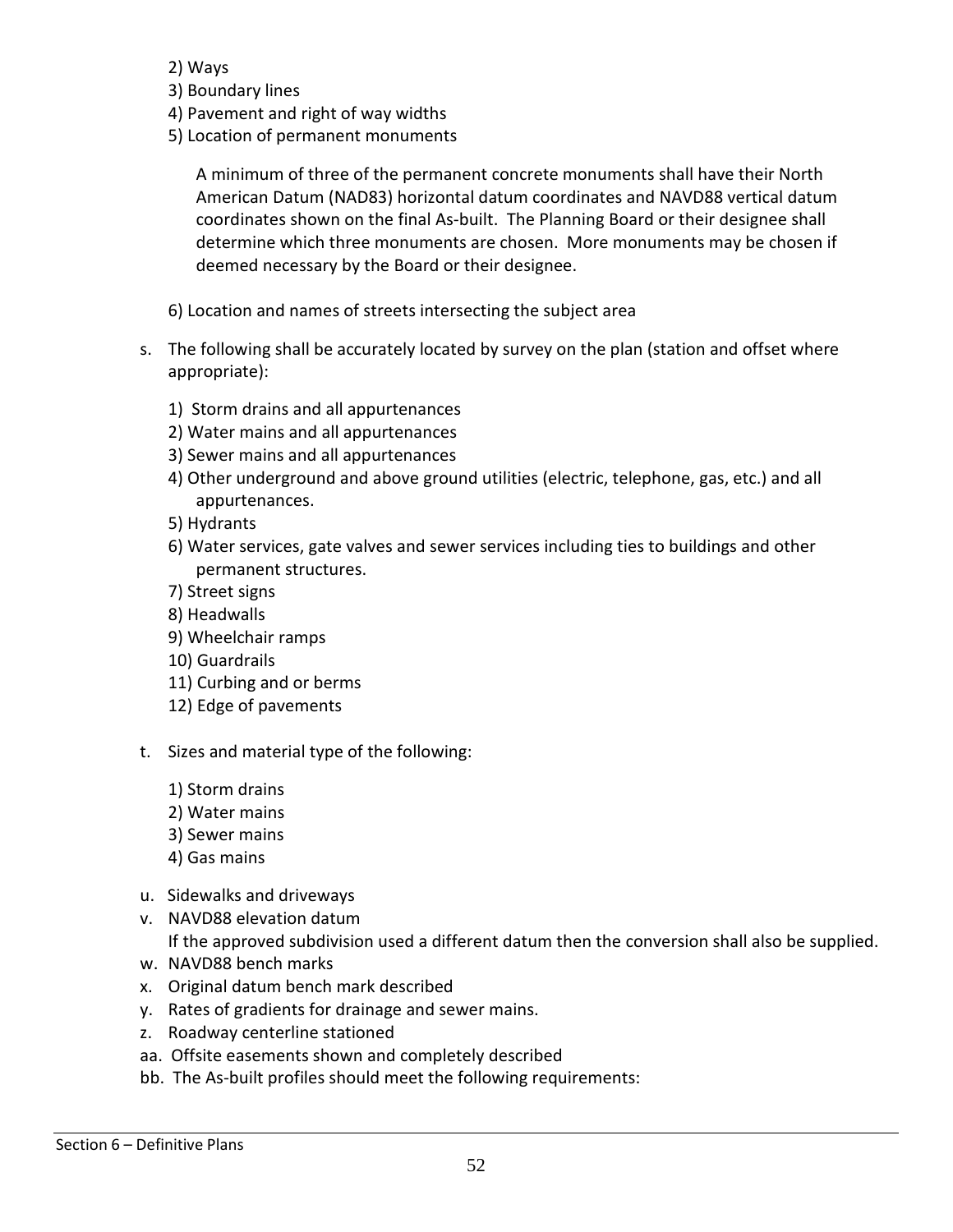- 1) Horizontal scale:  $1" = 40'$ , Vertical scale:  $1" = 4'$
- 2) Center line grades-heavy line
- 3) Grade elevations at 50' stations
- 4) Locations of the following (station and offsets as appropriate):
	- a) Storm drains and all appurtenances
	- b) Sewer mains and all appurtenances
	- c) Headwalls

5) Sizes and material type of the following:

- a) Storm drains
- b). sewer mains
- 6) Rims and inverts of the following:
	- a) Storm drains
	- b) Sewer mains
- 7) NAVD88 elevation datum
- 8) Rates of gradients for drainage and sewer mains
- 9) Off street easements shown with all utilities
- cc.  $3 \frac{1}{2}$ " x  $3 \frac{1}{2}$ " registry block
- dd. Ownership of abutting lots
- ee. Lot lines within 100' of the street right of way and or easements.
- ff. The As-built plan must be recordable at the Registry of Deeds or Land Court as applicable as a street acceptance plan.
- gg. Planning Board acceptance signature block.
- hh. A monument certification stating:



ii. A registry certification block stating:

"I certify that these plans are prepared in accordance with the Rules and Regulations of the Register of Deeds."

Professional Land Surveyor Date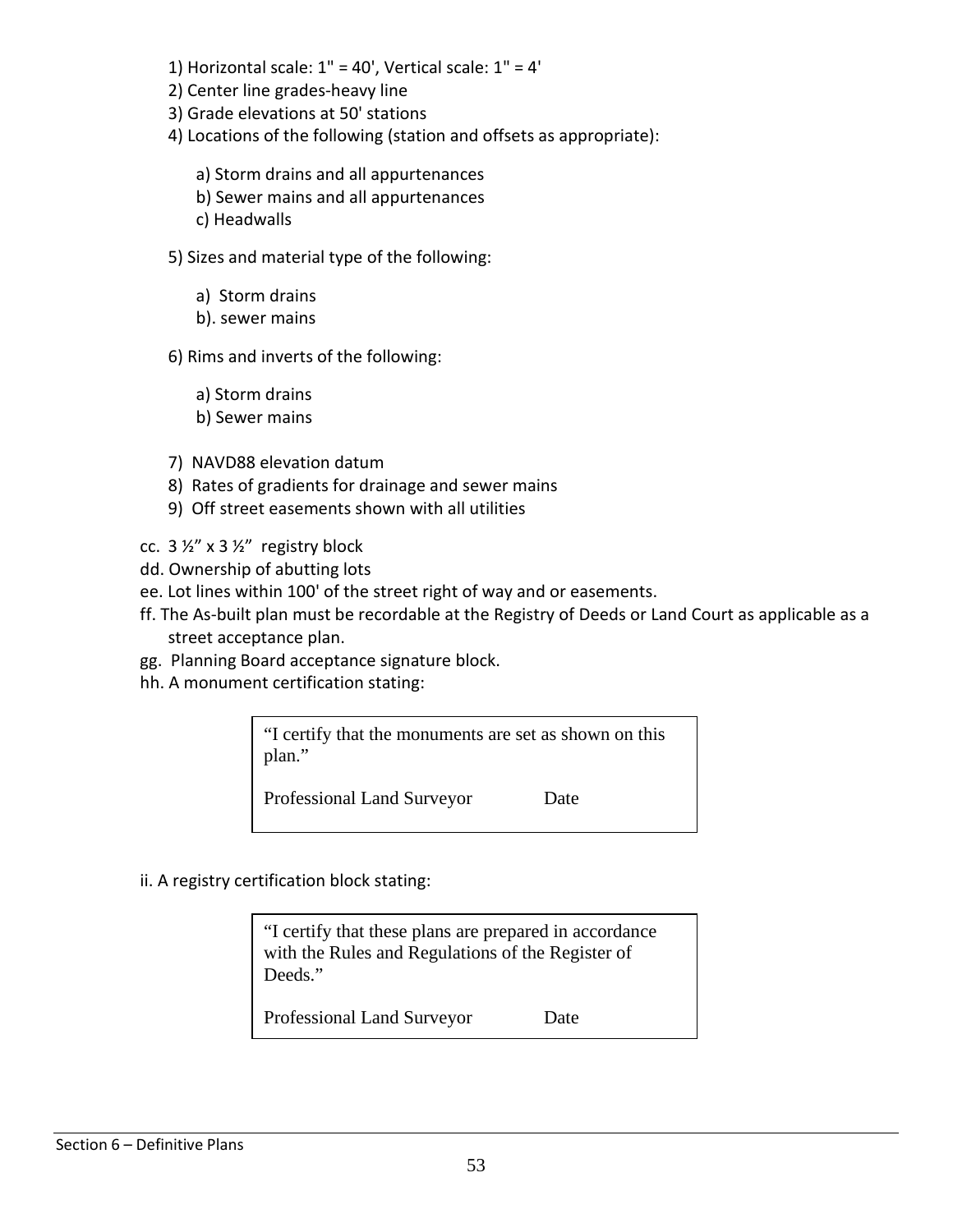The following as-built plans and profiles, prepared by a Registered Professional Engineer or Registered Land Surveyor, based on an on-the-ground survey done within six weeks of submittal, shall be submitted to the Planning Board following the completion of construction and, in addition, at such time during the course of construction as required by the Director of Public Works. These may be new plans or full size prints of the approved definitive plans showing in red or other clearly distinguishable color all differences between the approved and the actual construction. Where the departures are considered to be significant, the Board may require corrective work or may require engineering calculations to substantiate acceptability of work as done.

2. A plan and profile, drawn in ink on linen, or prepared on another suitable, permanent reproducible material, at a scale of 1"=40', detailing street locations, house locations, if any, and grades and the location and elevation of all underground utilities and appurtenances, including rim grades, percent of slope for sewer and drain lines, and contours of two-foot (2') intervals, for a distance of forty-feet (40') from the sideline of any street layout, utility easement, the boundaries of any Flood Plain and Aquifer Protection, and/or Flood Insurance District, and/or the boundary of any area which the Conservation Commission has previously determined to be subject to M.G.L. Chapter 131, §40, "as built."

3. The Engineer shall obtain, from actual field survey and other sources as may be necessary, such information as is necessary to properly identify any "as built" locations of all underground utilities.

## 6.11 - RECORDING OF DEFINITIVE PLANS

6.11.1 - If no notice of appeal has been filed with the Town Clerk or if an appeal has been taken and disposed of in a way which leaves the definitive plan approved, and the Town Clerk has endorsed the Plan to that effect, any required modifications have been made or referred to on the plan, together with any conditions of approval, and the agreed-upon security has been accepted by the Board, the Board shall endorse its approval on the plan, including the dates of approval and of endorsement, and release the plan originals to the applicant. The applicant shall furnish the Board with four complete sets of full-size copies of the signed plans, and shall record the complete set of plans of original plans in the Worcester Registry of Deeds or file the lot plans in the Land Court, as appropriate, within ten days of the date of endorsement. The ten (10) days for the applicant to record/submit to the Registry and/or Land Court shall be considered as part of any deadline that the Planning Board imposes on an applicant to have all of the subdivision documents endorsed and recorded. The applicant shall inform the Board in writing of the date and book and page or document number of recording. The certificate of action and the covenant shall be recorded at the same time as the plans.

1. The applicant is solely responsible to make sure that all of the materials being recorded/submitted are in proper order, form and meet the requirements of the Registry of Deeds and the Land Court.

2. The applicant is solely responsible to submit additional information, plans, etc. as required by the Land Court. In accordance with the statute, where approval with covenant is noted thereon, the Building Inspector or Building Official shall issue no permit for the construction of a building on any lot within the subdivision except upon the Board releasing the lot in question.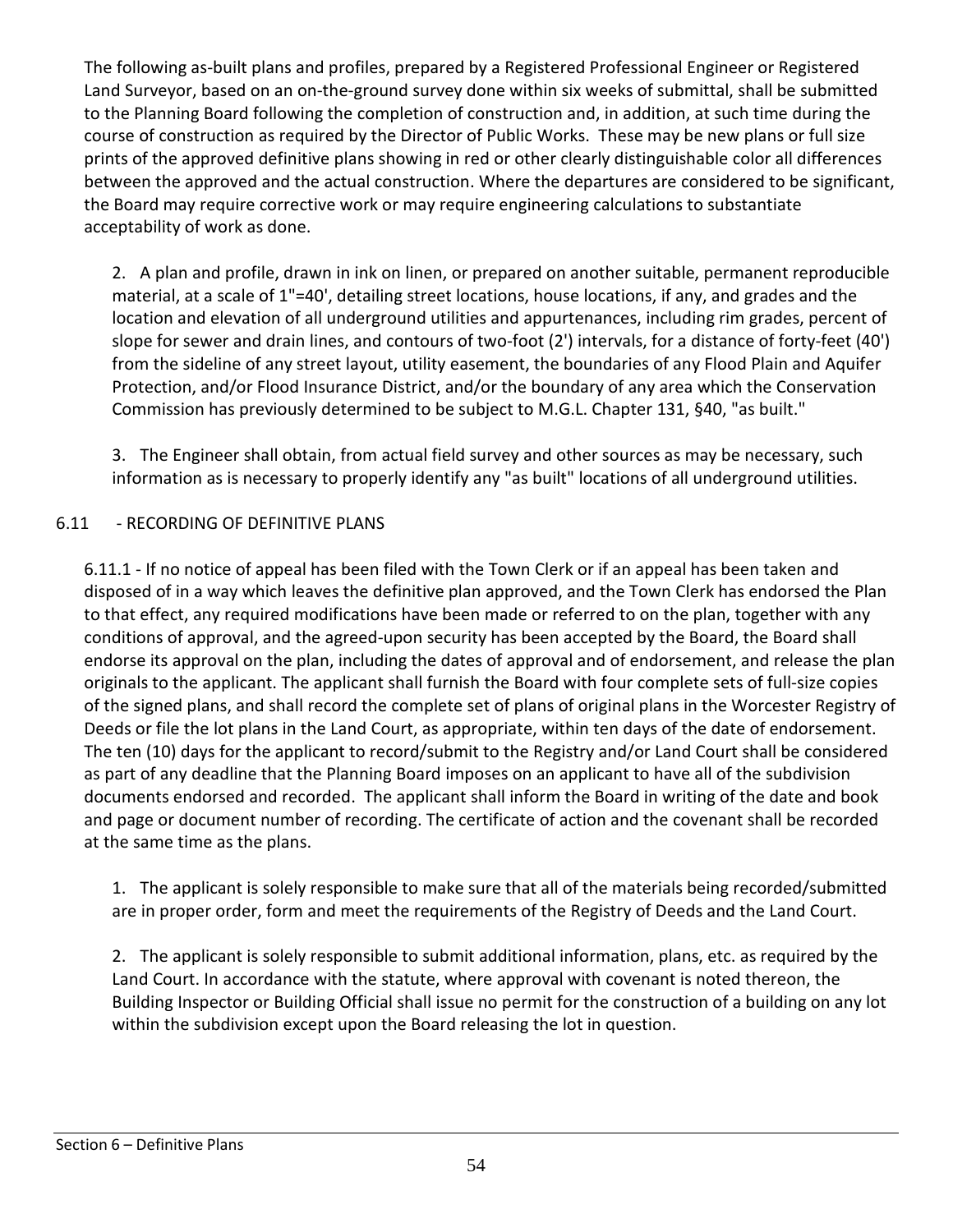#### SECTION 7.0 - DESIGN STANDARDS AND REQUIRED IMPROVEMENTS

#### 7.1 - GENERAL REQUIREMENTS

7.1.1 - Subdivision Requirements and Standards. Subdivisions shall be designed in accordance with the requirements and standards of this Section.

7.1.2 - Compliance with the Zoning By-Law. All lots within the Subdivision shall comply with all requirements of the Zoning By-Law in effect at the time of application. For existing lots outside the subdivision, the subdivision improvements shall not cause the following:

1. Existing conforming lots to be rendered nonconforming with respect to setbacks or any other requirement of the Zoning By-Law in effect at the time of application.

2. Existing nonconforming lots to increase non-conforming elements with respect to setbacks or any other requirement of the Zoning By-Law in effect at the time of application.

7.1.3 - Compliance with Accessibility Regulations. All aspects of street construction shall conform to the latest requirements of the *Americans with Disabilities Act* (ADA) and the Massachusetts Architectural Access Board (MAAB). The ADA and MAAB regulations take precedence over these regulations with the consent of the Board; the subdivision improvements shall be continuously modified and reconstructed ensuring that the subdivision improvements conform to the ADA and MAAB in effect at the time of formal street acceptance.

7.1.4 - Construction Specifications. Design of the subdivision improvements shall conform to all requirements of the following:

1. The Commonwealth of Massachusetts Department of Public Works, Standard Specifications for Highways and Bridges, Latest revision;

2. The requirements of the Town of Southbridge Department of Public Works Standard Specifications, and the requirements of other Town Departments having jurisdiction

3. The most stringent of the above in the case of conflicting requirements

7.1.5 - Limit of One Dwelling Per Lot. Not more than one building designed or available for use for dwelling purposes shall be erected or placed or converted to use as such on any lot on a subdivision, or elsewhere in the Town, without the consent of the Planning Board. Such consent may be conditional upon the providing of adequate ways furnishing access to each site for such building, in the same manner as otherwise required for lots within a subdivision.

7.1.6 - Easements. Easements shall be provided across lands to remain in private ownership both within the subdivision and outside the limits of the subdivision to accommodate access, utilities, and the flow of runoff or channelized flow in accordance with the following: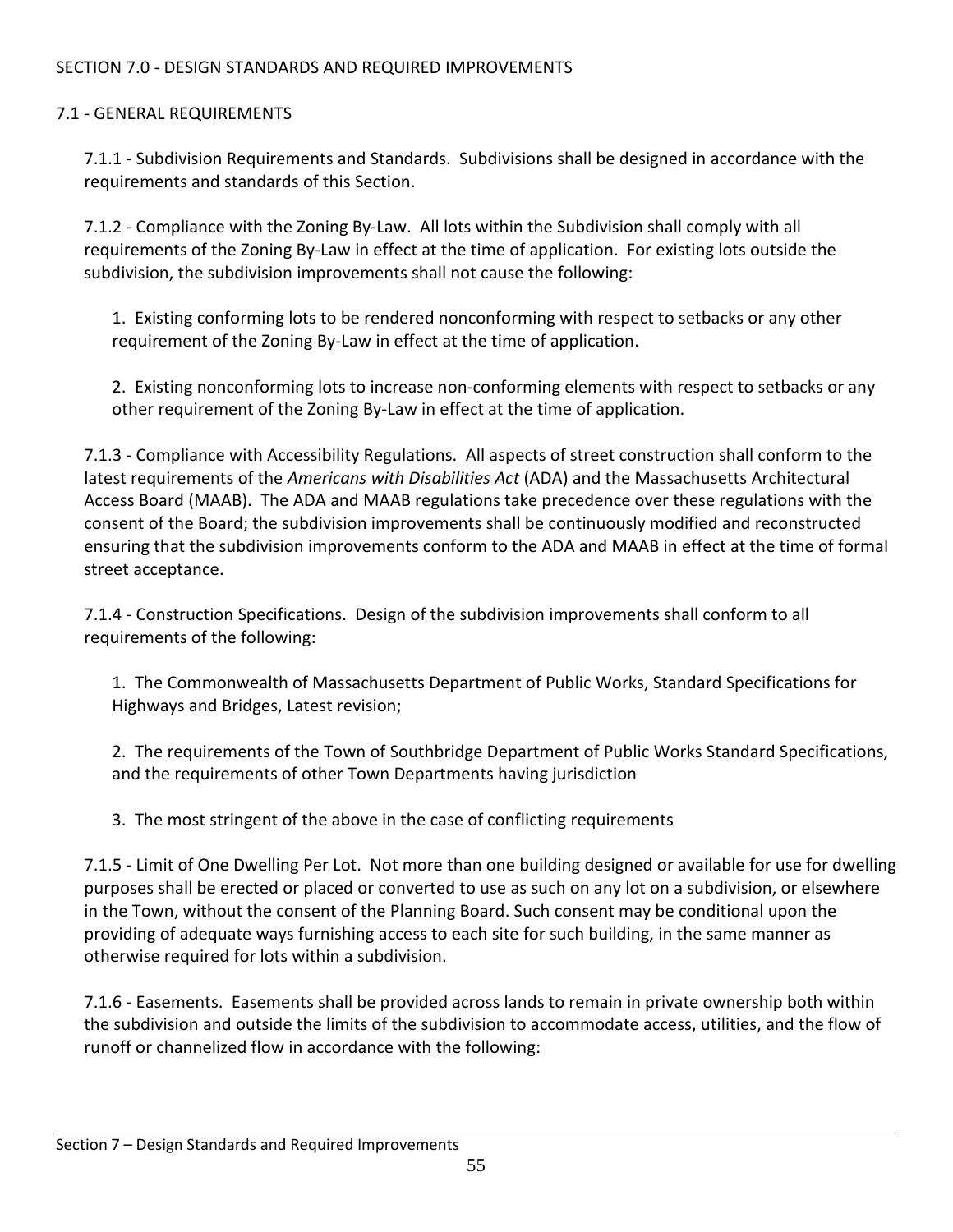1. Easements shall be provided across lots and other tracts to remain in private ownership and shall preclude construction of buildings, structures, subsurface wastewater disposal systems, and other incompatible improvements.

2. All easements shall be labeled "UTILITY EASEMENTS" and/or "UTILITY AND HIGHWAY EASEMENTS". The Planning Board reserves the right to require different types of easements as it sees fit.

3. The easement shall be obtained from the owner of the land whether lying inside or outside the subdivision boundary and rights therein shall be conveyed to the Town of Southbridge and shall provide the Town with clear unencumbered rights in the easement in perpetuity.

4. Easements shall be of the width required to accommodate convenient vehicular and pedestrian use for access, inspection, repair, replacement, and other necessary purposes. Easements will be provided over all infrastructure and drainage ways to a width acceptable to the Planning Board that insures the Town the ability to maintain said infrastructure and ways for perpetuity. Proper access by heavy equipment and machinery will also be ensured by means of proper grading within the easements.

5. Easements shall have a minimum width of thirty feet (30'). Each additional utility line within the same easement shall increase the easement width by ten feet (10'). Easements shall be required to be wider than thirty feet (30') if the infrastructure within is deeper than ten feet (10'). For every two feet (2') in depth greater than ten feet (10'), the easement shall be five feet (5') wider.

6. Easements for utilities shall be centered on rear or side lot lines where practicable.

7. Storm water easements for watercourses, drainage ways, wetlands, streams, or channels, shall generally conform to their layout. The easement shall extend 25-feet (25') beyond the edge thereof. Easements for minimum sight distance triangles shall be provided at intersections in accordance with Section 7.4.6.

8. "Gravel Access Roads" meeting Town of Southbridge Department of Public Works standards shall be supplied over and within all easements as determined by the Planning Board.

9. Temporary construction easements must be supplied around the entirety of all the proposed roads to ensure the proper construction of side slopes beyond the right of way even after the sale of lots. The following note shall be added to the "subdivision" plans:

"The Temporary construction easement shall be in effect until such time as the Town of Southbridge accepts the way(s) as public way(s)."

10. An easement shall be supplied to the United States Postal Service (if required by the Postal Service) on one of the subdivision lots, to be used for the placement, access and maintenance of a "cluster box unit" ("CBU"). The easement will be of whatever size required by the Postal Service. CBU's and their easements are not allowed to be located within any right-of-way (existing or proposed), not in any conflict with any utilities or their easements and shall be located a sufficient distance (as determined by the Planning Board) from any intersection so that no vehicles waiting to access the CBU shall interfere with the operational safety of the intersection.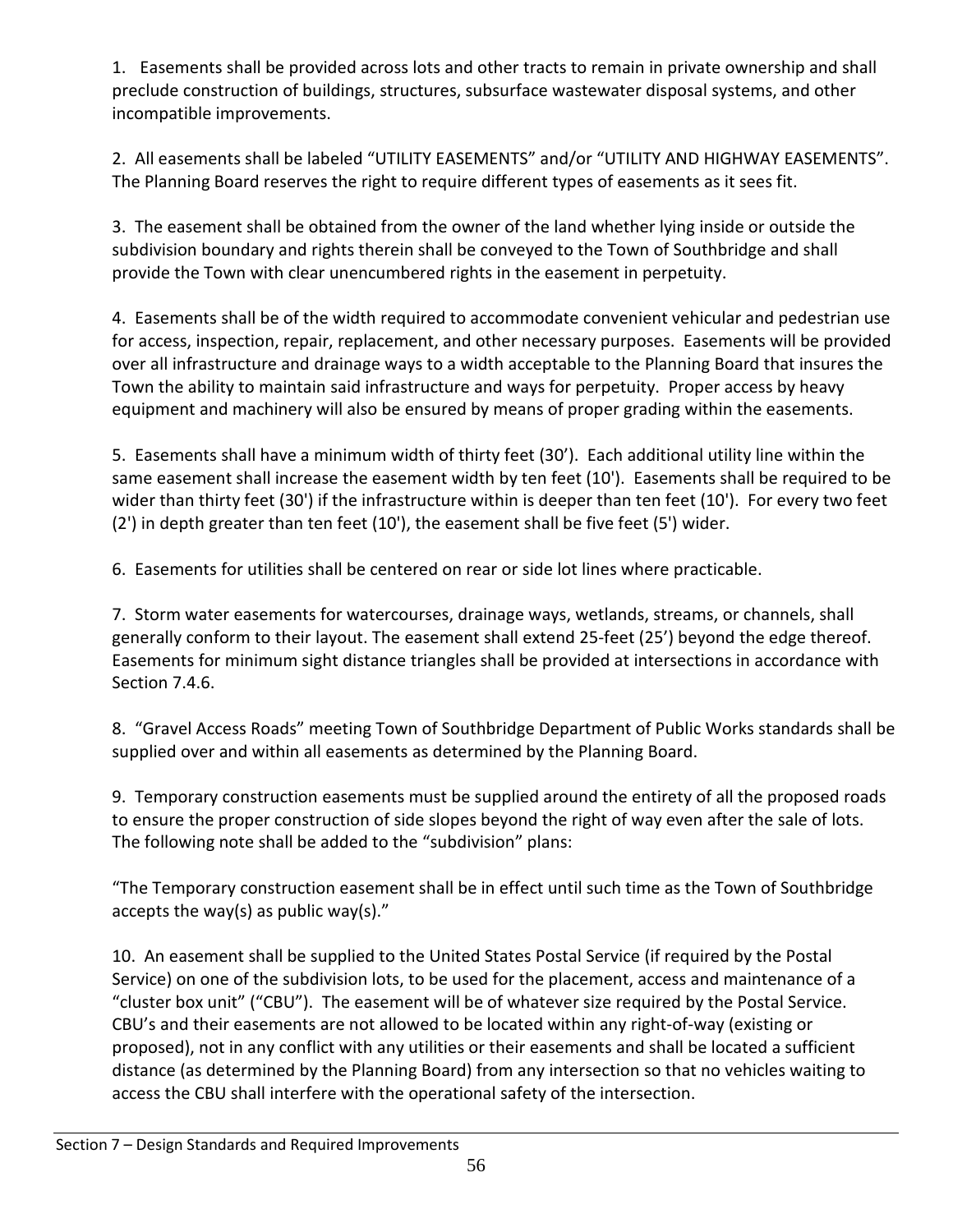11. If in the event any cul-de-sacs are proposed to extend to the subdivision boundary and there is a potential that the cul-de-sac may be extended in the future, then a "Temporary Highway and Utility Easement" shall be supplied around the cul-de-sac "bulb" and the following note shall be added to the "subdivision" plans:

"In the event that roads and utilities respectively are extended into the adjoining properties, the Temporary Highway and Utility Easements will be discontinued per M.G.L. Chapter 41, §81Q, all pavement removed, re-graded as necessary and replaced with six inches (6") of loam, seeded and any existing driveways extended to the new traveled way to the satisfaction of the Planning Board and any other regulatory authorities. The applicant proposing to extend roads shall be responsible for all required engineering, construction, permitting, etc. and all related costs related thereto, to the satisfaction of the Planning Board and any other regulatory authorities."

## 7.2 - PROTECTION OF NATURAL FEATURES

7.2.1 - Preserving Natural Features. Every effort shall be made in the design and construction of subdivisions to preserve and protect all natural features, such as trees, woodland areas, watercourses, wetlands, scenic vistas, historical and archaeological sites, stone walls, contiguous natural habitat areas, and similar community assets, which, if preserved, will add attractiveness and value to the subdivision.

7.2.2 - Grading and Topography. The design of all subdivision improvements shall be in harmony with natural and topographic features. Minimize required cut and fill by minimizing the deviation between existing ground and the centerline grade (profile grade line) of the proposed subdivision road. Removal of earth beyond the boundaries of the subdivision is prohibited, except when authorized by an Earth Removal Permit in accordance with the Southbridge Code of Bylaws and other applicable Bylaws and regulations.

1. Required cut and fill for roadways and side slopes shall not exceed 40,000 cu. yd. per mile of subdivision road.

- 2. Land within the subdivision shall not be clear cut except in conformance with the following:
	- a. No clearing shall commence prior to recording the approved definitive plan. No clear cutting may occur within seventy-five (75 feet) feet of adjoining abutters. See section 7.4.16 #5
	- b. Clearing shall only commence for the active phase.
	- c. Lots shall not be cleared prior to establishment of a base course pavement on the roadway.
	- d. Cuts and fills shall be kept to a minimum (as determined by the Planning Board).

e. Clearing shall be limited to work areas, and shall not extend beyond any limits of clearing shown on the definitive plan.

3. No erosion shall be allowed that violates a Wetlands Protection Act Order of Conditions or causes any erosion of or deposition of eroded materials onto any abutter, including the Town.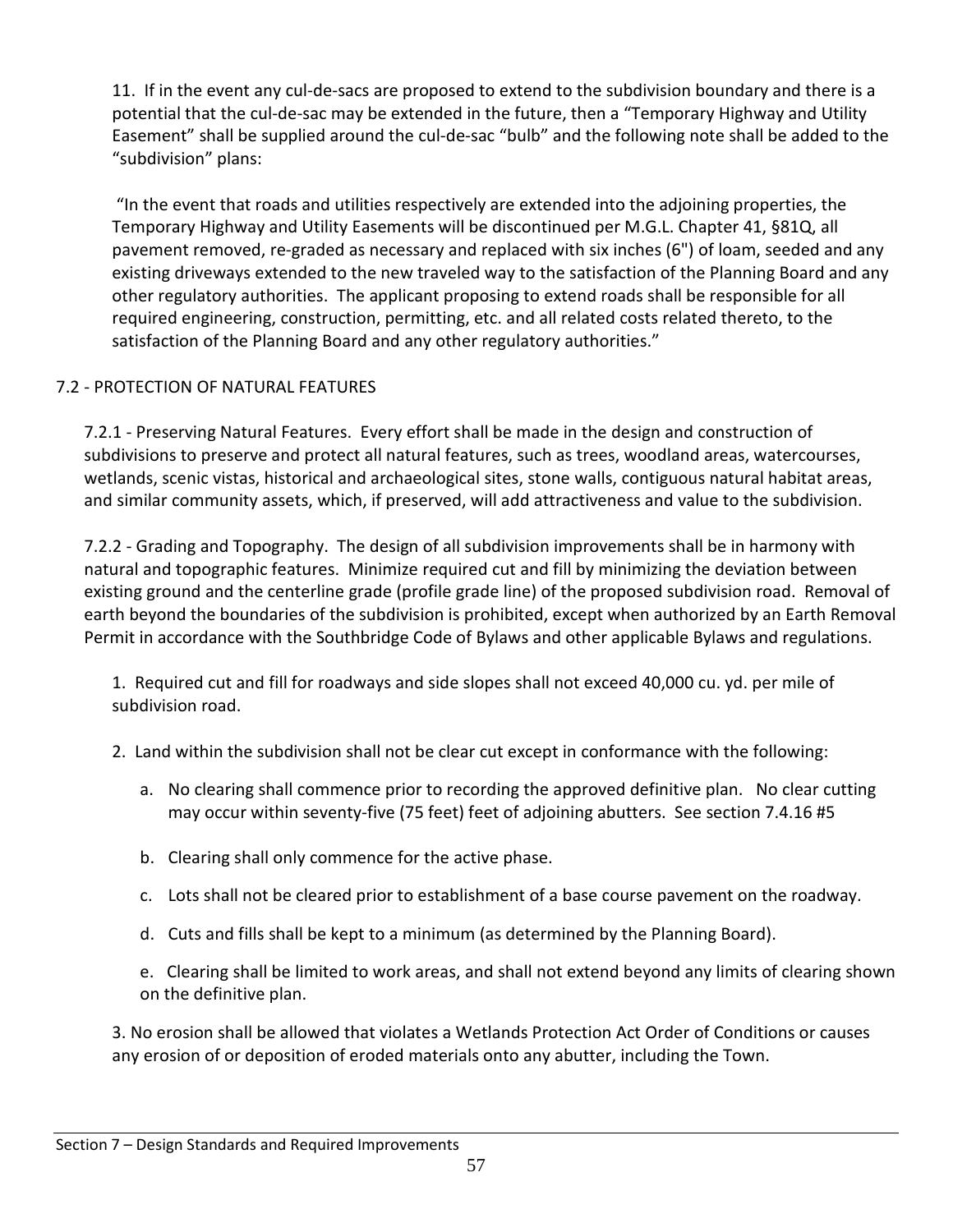7.3.1 - General. The Board may require the plan to show a park or parks, suitably located for playground or recreational purposes or for the providing of light and air. For each single family detached dwelling, an area of two thousand five hundred (2500) square feet shall be reserved for the park or parks. However, the area of each park shall be, at a minimum, equal to one (1) buildable lot, as required by the Town of Southbridge Zoning By-law, for the zone where the subdivision is taking place. Each area reserved for such purpose shall be of suitable area, dimensions, topography, and natural character for the purpose of a park and/or playground. The area or areas shall be so located as to serve adequately all parts of the subdivision as approved by the Board. The Board may require that the area or areas reserved shall be located and laid out so as to be used in conjunction with similar areas of adjoining subdivisions or probable subdivisions. The Board shall, by appropriate endorsement on the plan, require that no building be erected upon such park or parks without its approval for a period of three (3) years. If the Town desires to retain this open space, the Town must offer just compensation to the sub divider within this three (3) year period as provided in MGL Chapter 41 Section 81Q. Where the proposed subdivision is to be of twenty (20) single family dwelling units or more, the Board may require site plans with details to indicate the layout, equipment to be furnished, landscaping, drainage, walks, and similar features.

#### 7.4 - STREETS AND ROADWAYS

7.4.1 - Required Roadway Improvements. Required roadway improvements are established for the classes of roadways as defined herein and as follows:

- 1. Residential Lane
- 2. Residential Street
- 3. Nonresidential Street
- 4. Collector Street

7.4.2 - Street Names. Proposed street names shall not duplicate or be phonetically similar to the name of any existing public ways, private way, or paper streets. Street names shall be approved by the Town Council. A proposed street, which aligns with an existing street, shall bear the same name as the existing street. Street name signs shall be of a design per the Town of Southbridge Department of Public Works Standard Specifications.

7.4.3 - Street Location. Streets in the subdivision shall be coordinated with each other and with the existing street system in a manner satisfactory to the Board, with due regard to securing safety and convenience of travel, providing good sight distance, and promoting good traffic flow. To as great an extent as possible, roadway layout will conform to the natural topography of the land to preserve the land and the subdivision as a whole in a natural state. Due consideration shall be given by the Planning Board to the attractiveness of the street layout in order to obtain the maximum livability and amenity of the subdivision.

1. Provision satisfactory to the Board shall be made for the proper extension of streets or for access to adjoining property whether or not subdivided.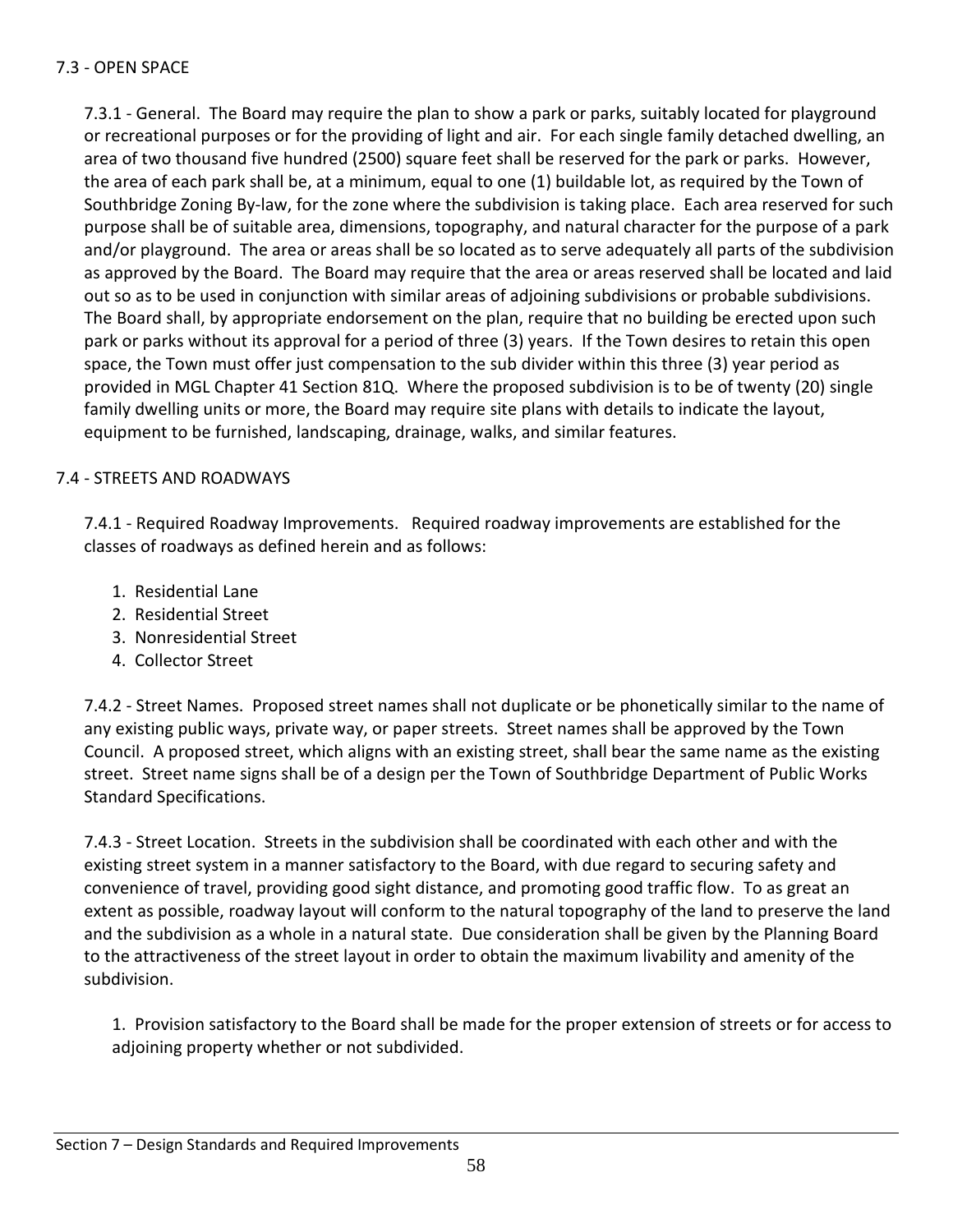2. Streets shall be located to create segments of continuous collector and arterial streets where appropriate.

3. Reserve strips prohibiting access to streets or adjoining property may be prohibited or may be required on a site-specific basis as the Board determines best serves the public interest.

4. Subdivision streets may connect to existing public ways only at locations where sight distance is adequate to provide stopping sight distance on all intersection approaches. Required stopping sight distance shall be the larger distance calculated using the design speed or the 85th percentile travel speed.

5. Where proposed streets connect to existing public ways, the applicant shall obtain a Street Opening Permit from the Southbridge Department of Public Works and deliver a copy to the Board prior to commencement of construction.

6. Where proposed streets connect with a State Highway, a Curb Cut Permit shall be obtained from the Massachusetts DOT and furnished to the Board prior to the date of approval of the Definitive Plan.

7. All required roadway improvements shall be located within the roadway right-of-way and shall not be placed within any lot.

8. Slopes less than 5 feet in height or depth may be located adjacent to roadways. Slopes exceeding 5 feet (5') in height or depth shall be located within the roadway and shall have guardrails in accordance with 7.4.15.

9. Sewer, water and drainage lines may be located within easements with the consent of the Board.

7.4.4 - Handicapped Access. All subdivision improvements shall comply with all pertinent requirements of the *Americans with Disabilities Act* (ADA) and the Massachusetts Architectural Access Board (MAAB), Town of Southbridge Department of Public Works Standard Specifications, and the following additional standards.

1. Sidewalk cross slopes shall not exceed 1.5 percent.

2. Sidewalks shall be kept clear of obstructions for a minimum width of sixty (60) inches.

3. Ramps shall be provided at all intersections along the path of travel.

4. Sidewalk profiles across driveways shall conform to the Americans With Disabilities Act (ADA) and the Massachusetts Architectural Access Board (MAAB).

7.4.5 - Cross Sections. Roadway cross-sections shall be in accordance with the Typical Roadway Sections in the Appendix and Table 1 below:

## TABLE 1. STREET CROSS SECTIONAL DESIGN STANDARDS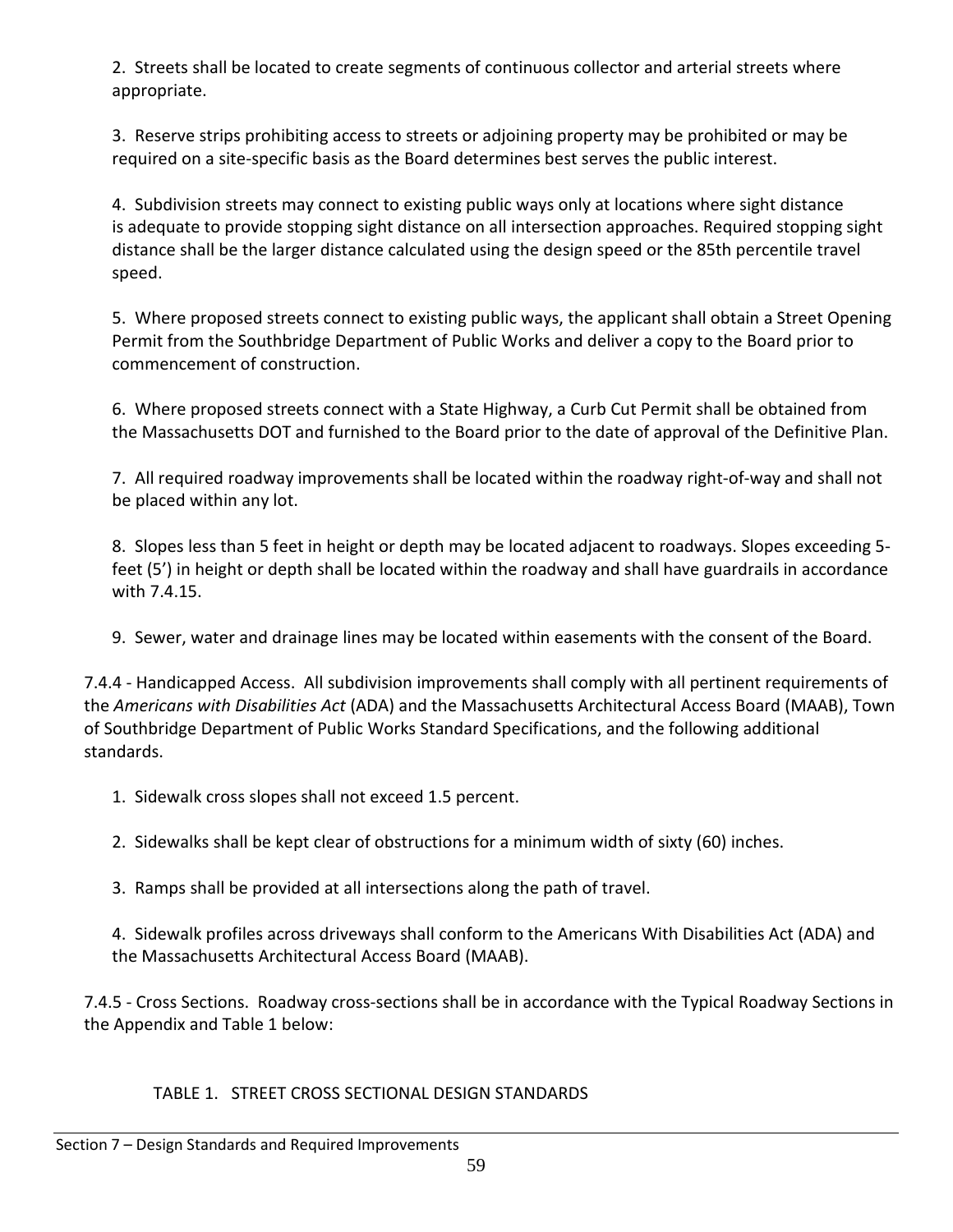| <b>Cross Section Item</b>                            | <b>Collector Street</b> | Non-Residential | Typical Residential/<br>Residential Lane |
|------------------------------------------------------|-------------------------|-----------------|------------------------------------------|
| Minimum right-of-way width in feet (Note 1)          | 60                      | 50              | 50                                       |
| Pavement width in feet, including parking lanes      | 40                      | 30              | 24                                       |
| where applicable, but excluding shoulders            |                         |                 |                                          |
| Planting strips, minimum width of each in feet (Note |                         |                 |                                          |
| *** Without sidewalk.                                | 10                      | 10              | 10.5                                     |
| ***With Sidewalk                                     |                         |                 | 5.5                                      |
| Sidewalk, minimum width of each in feet (Note 3)     |                         | 5               | 4                                        |
| Curbing required at intersections only (Note 4)      | No.                     | Yes             | Yes                                      |
| Curbing required throughout (Note 4)                 | Yes                     | Yes             | Yes                                      |

Note 1: Includes shoulders where applicable.

Note 2: Shall be between roadway and property line or roadway and sidewalk (as applicable).

Note 3 The Board shall require two (2) sidewalks when deemed necessary.

Note 4 Curbing required throughout in all non-residential subdivisions.

1. The centerline of pavement shall coincide with the centerline of the right-of-way.

2. The location of all utilities and plantings shall be in accordance with the Typical Roadway Cross Sections as provided by the Department of Public Works. The final location of all plantings within the cross-section shall be determined by the Board.

3. Where a street is to provide the only access to a subdivision, or where potential traffic volume or safety warrants, the Board may require a greater right-of-way than that specified above and may require construction of a divided roadway.

4. Where appropriate, the Board may require the construction of additional travel lanes and auxiliary lanes.

5. No traffic islands are allowed unless requested by the Planning Board. If requested by the Board, they shall be installed utilizing granite curbing and a low growth, low maintenance, vegetative cover.

6. See "Typical cul-de-sac Section" details as provided by the Department of Public Works for cross section of cul-se-sac "bulbs".

7.4.6 - Alignment, Grade, Dead-End and intersections. Alignment, grade, dead-end and intersections shall be in accordance with the standards in Table 2:

## TABLE 2. RECOMMENDED STREET DESIGN STANDARDS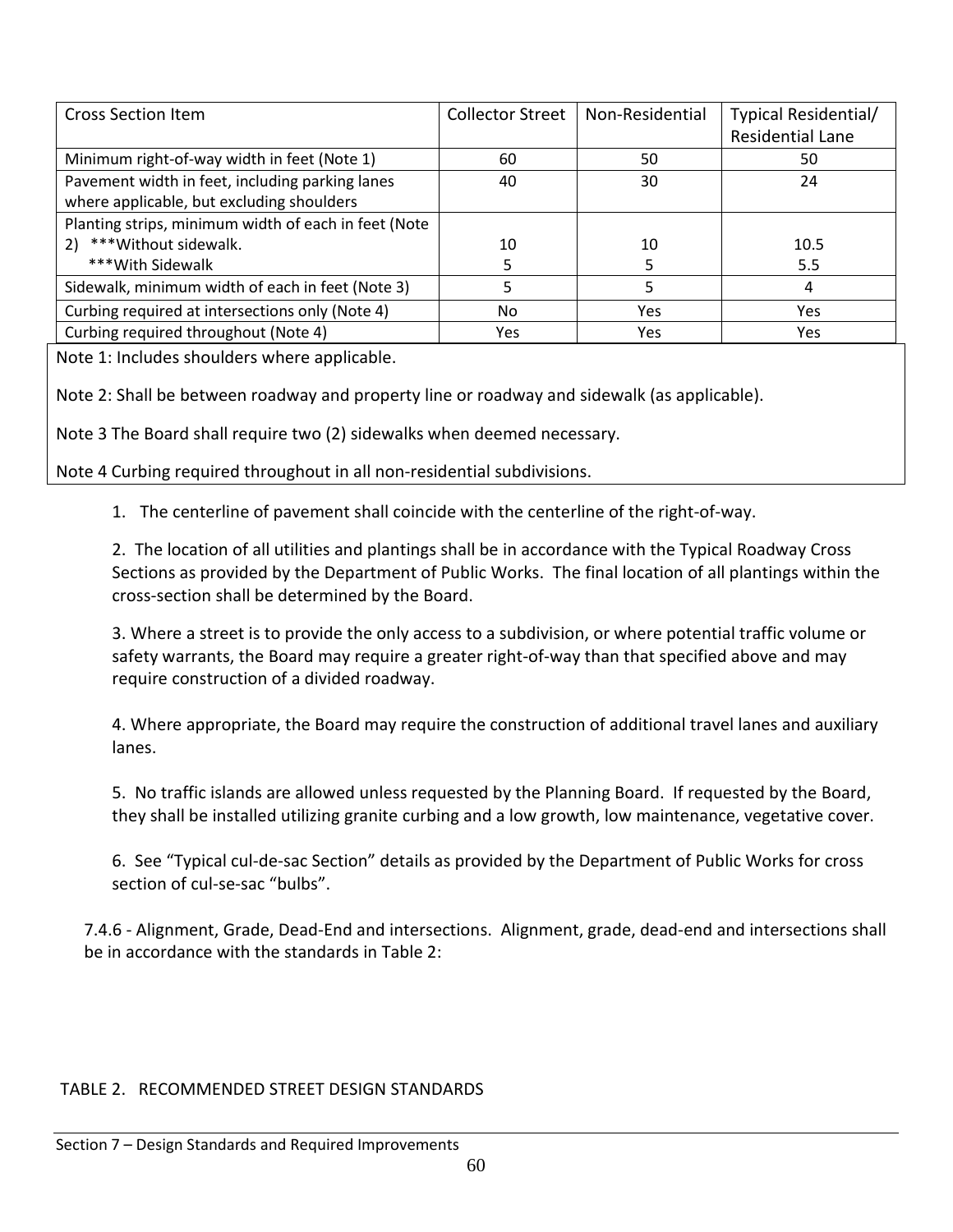| <b>Cross Section Characteristic</b>                   | Collector     | Non         | Typical Residential/    |
|-------------------------------------------------------|---------------|-------------|-------------------------|
|                                                       | <b>Street</b> | Residential | <b>Residential Lane</b> |
| Horizontal Alignment (Note 1) (Note 2)                |               |             |                         |
| Minimum Radius at Centerline in feet                  | 400           | 150         | 150                     |
| Vertical Alignment in feet (Note 1) (Note 2) (Note 3) |               |             |                         |
| a.Minimum "K" value                                   | 40            | 30          | 30                      |
| Minimum clear sight distance at 4.5 feet above<br>b.  |               |             |                         |
| pavement, in feet                                     | 350           | 200         | 200                     |
| c. Minimum curve length, in feet (Note 5)             | 200           | 100         | 100                     |
|                                                       |               |             |                         |
| Grade                                                 |               |             |                         |
| a. Maximum, percent                                   | 6.0           | 9.0         | 12.0                    |
| b.<br>Minimum, percent                                | 2.0           | 2.0         | 2.0                     |
| Intersection (Note 2) (Note 6)                        |               |             |                         |
| a. Intersection angle, degrees (note7) (Note 8)       | 90            | 90          | 90                      |
| b. Minimum centerline offset in feet                  | 225           | 225         | 225                     |
| c. Minimum radius at edge of traveled way in feet     |               |             |                         |
| (Note 7) (Note 8)                                     | 30            | 30          | 30                      |
| d. Sight distance at intersections in feet (Note 9)   | 270           | 270         | 270                     |
| Dead End Streets (Note 10) (Note 11) (Note 12)        |               |             |                         |
| a. Maximum length with a turnaround in feet           | <b>Not</b>    | 1000        | 1000                    |
| Minimum length with a turnaround in feet<br>b.        | Permitted     | 250         | 250                     |
| c. Minimum turnaround radius at edge of roadway in    | <b>Not</b>    | 50          | 50                      |
| ft.                                                   | Permitted     | 60          | 60                      |
| Minimum turnaround radius at property line in<br>d.   | Not           |             |                         |
| feet                                                  | Permitted     |             |                         |
|                                                       | <b>Not</b>    |             |                         |
|                                                       | Permitted     |             |                         |
| Table 2, continued - Notes                            |               |             |                         |

Note 1: One hundred (100) foot minimum tangent sections are required between all horizontal reverse curves.

Note 2: Proposed subdivisions shall connect to as many existing streets as possible (as determined by the Board). The proposed streets shall extend to the property lines of any abutting tracts of undeveloped land. In the instance of adjacent undeveloped land the applicant must address the vertical and horizontal street and utility alignment prior to approval. This may include a preliminary layout and grading plan of the adjacent property.

Note3: Where changes in grade exceed one half percent (.5%), vertical curves, as required by the Board will be provided; and where a grade is two percent (2%) or greater within one hundred and fifty (150) feet of the intersection of street right of way lines, there shall be provided a leveling area of at least two hundred (200) feet, with a maximum grade of two percent (2%).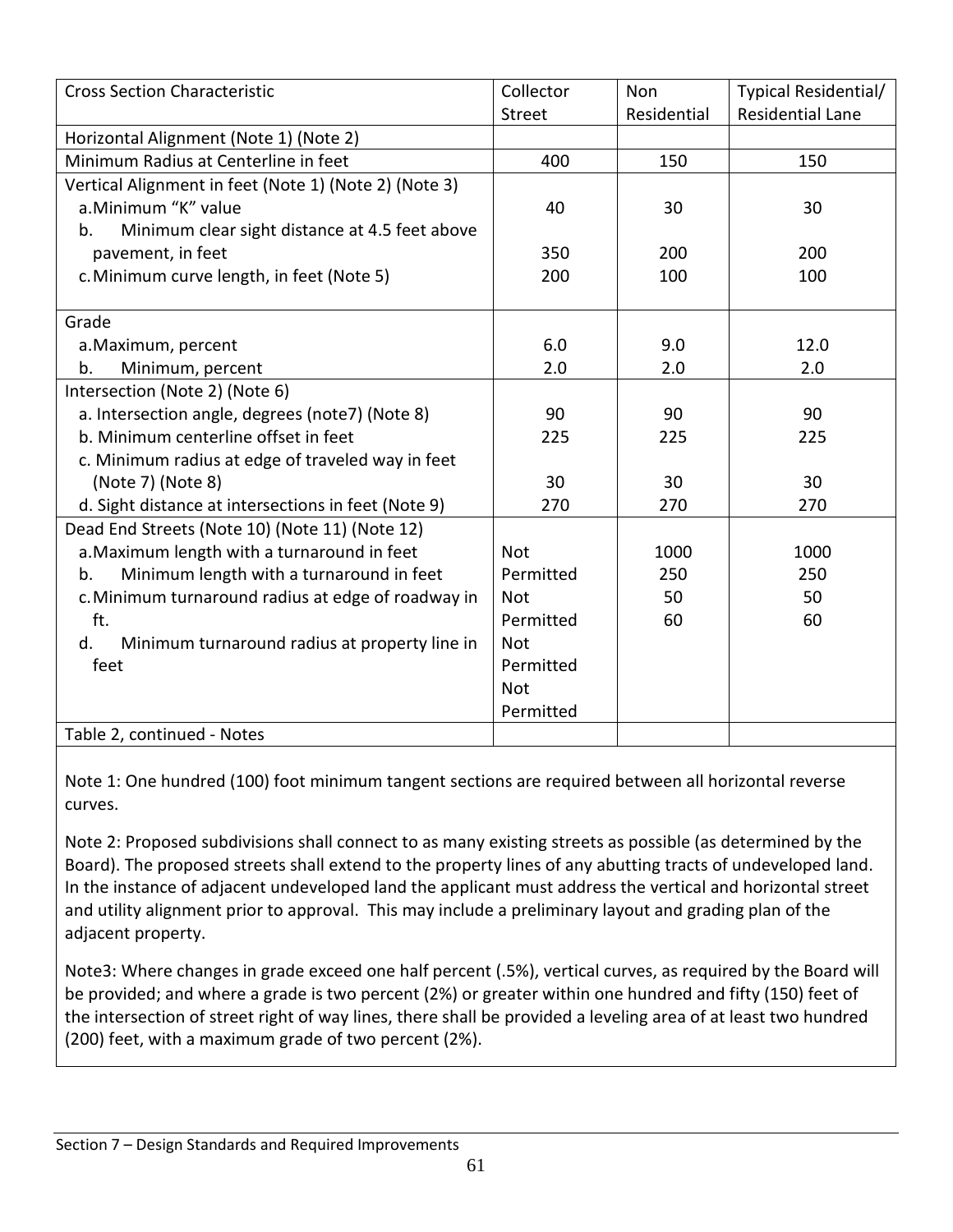Note 4: The centerline grade of roadways shall not deviate from existing undisturbed ground by more than ten (10) feet at any point and the average of the absolute value of the deviation shall not be more than three (3) feet.

Note 5: The length of vertical curves shall provide the required stopping sight distance for each class of street.

Note 6: Streets shall be laid out so as to intersect with adjacent streets or adjacent un-subdivided land at intervals of from one thousand (1,000) feet to two thousand (2,000) feet.

Note 7: Streets shall be laid out so as to intersect at right angles for a distance of one hundred (100) feet from the intersecting street centerlines

Note 8: The distance between curb line and right-of-way line at any intersection shall be the same as the largest distance required for any of the intersecting streets.

Note 9: Minimum sight distance triangle easements shall be provided on all intersection approaches having the dimensions recommended in the Traffic Study (see Section 6.3.5). As a minimum, the sight distance triangle shall extend for 15 feet along the sidelines of the approaching street and 100 feet along the sidelines of the cross street. Sight distance triangles shall be kept free of all obstructions over 2 feet in height.

Note 10: Any proposed street which intersects solely with a dead-end street shall be deemed to be an extension of the dead-end street. Dead-end streets and their extensions, if any, shall not be longer than five hundred (500) feet.

Note 11: See "Typical cul-de-sac Section" details for cross section of cul-de-sac "bulb".

Note 12: To ensure that a dead end street or system of dead end streets is not further extended, the Board may require the applicant to provide a covenant running with the land, a dedicated reserve strip, or other acceptable legal instrument to the benefit of the Town prohibiting further extensions of the roadway.

7.4.7 - Cul-de-Sac. A cul-de-sac shall be provided at the terminus of all dead end streets.

1. Pavement within the cul-de-sac shall be circular fully paved from curb line to curb line, with no central island.

2. The distance between curb line and right-of-way line at a cul-de-sac shall be the same as the distance required for the subdivision street.

3. Where appropriate, the Board may require the roadway right-of-way to extend beyond the terminus of the roadway to adjacent property.

4. If a dead-end street is subsequently extended beyond the required turn-around, the turn-around shall be modified or removed as directed by the Board. Modification of any cul-de-sac on a public way requires consent of the Town Council.

7.4.8 - Light Standards. Poles, lights and fixtures for street lighting shall be required by the Planning Board. These shall be of size and spacing as approved by the Department of Public Works and the local power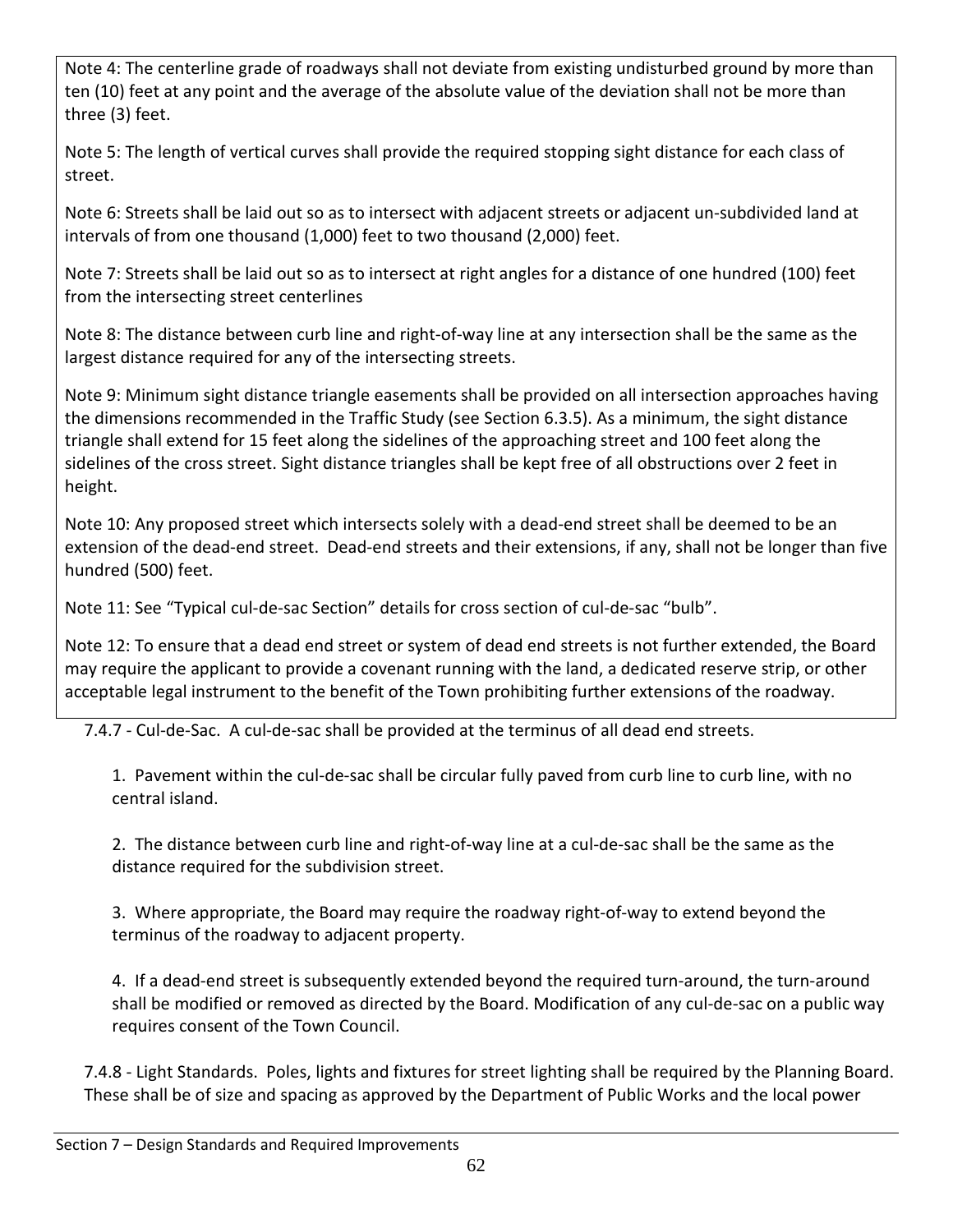company subject to final approval of the Planning Board. As a minimum street lights are required at every intersection, outside of curves and at the end of cul-de-sacs. Streets shall be lit at the expense of the applicant from the time of first occupancy until such time as the road or roads are accepted as public ways.

7.4.9 - Sidewalks. A minimum of one (1) sidewalk shall be constructed in all subdivisions. Sidewalks shall be constructed on both sides of the roadway in a non-residential subdivision, on a collector street or if in a congested area at the Planning Board's discretion.

- 1. Sidewalks shall have a finished grade of one and one half (1.5) percent sloping toward the roadway. When unusual physical land characteristics or topographic conditions require, the Board may approve the placement of a sidewalk at a greater distance from the roadway or at a higher or lower elevation in relation thereto, provided such variation is indicated on the definitive plan.
- 2. In constructing all sidewalks, the material shall be removed for the full width of the sidewalk to a sub grade at least twelve (12) inches below the approved finished grade, and also all soft spots and other undesirable material below such sub grade shall be replaced with a bank-run gravel (per M1.03.0, type b) and rolled with a two (2) ton roller or equivalent. Cement concrete sidewalks (built according to specifications of the Massachusetts DOT Section 701) shall be installed. If the applicant is granted a waiver from cement, the excavated area shall be filled with at least nine (9) inches of processed gravel (per M2.01.7 and Section 402) containing some binding material and compressed and rolled to a surface slope of one and one half (1.5%) percent. Sidewalks shall then be paved to a compacted thickness of three (3) inches with Class I bituminous concrete pavement (per Sections 701 and M3.11.0), applied in two (2), one and a half (1 1/2) inch completed courses.
- 3. If there is only one sidewalk it shall extend around the entire outside of a cul-de-sac "bulb" and terminate with a handicap ramp.

7.4.10 - Roadway and Sidewalk Pavement and Base. The free draining material layer shall conform to the thickness indicated in Figure 7-2 Pavement Section and shall conform to requirements of the Southbridge Department of Public Works Design and Construction Standards. In-situ soils that do not conform to these requirements shall be removed and replaced.

1. The roadway base course shall consist of compacted dense graded crushed stone layer over a compacted gravel base layer of the thickness indicated in Figure 7-2 Pavement Section. The dense graded crushed stone and gravel base shall conform to the requirements of the Southbridge Department of Public Works Design and Construction Standards.

2. The free draining material layer and the gravel base course layer shall be compacted in conformance with the requirements of the Southbridge Department of Public Works Design and Construction Standards.

3. Bituminous Concrete Pavement shall be smooth, uniform, dense Class I Bituminous Concrete as specified in the Southbridge Department of Public Works Design and Construction Standards for surface, binder, and leveling courses.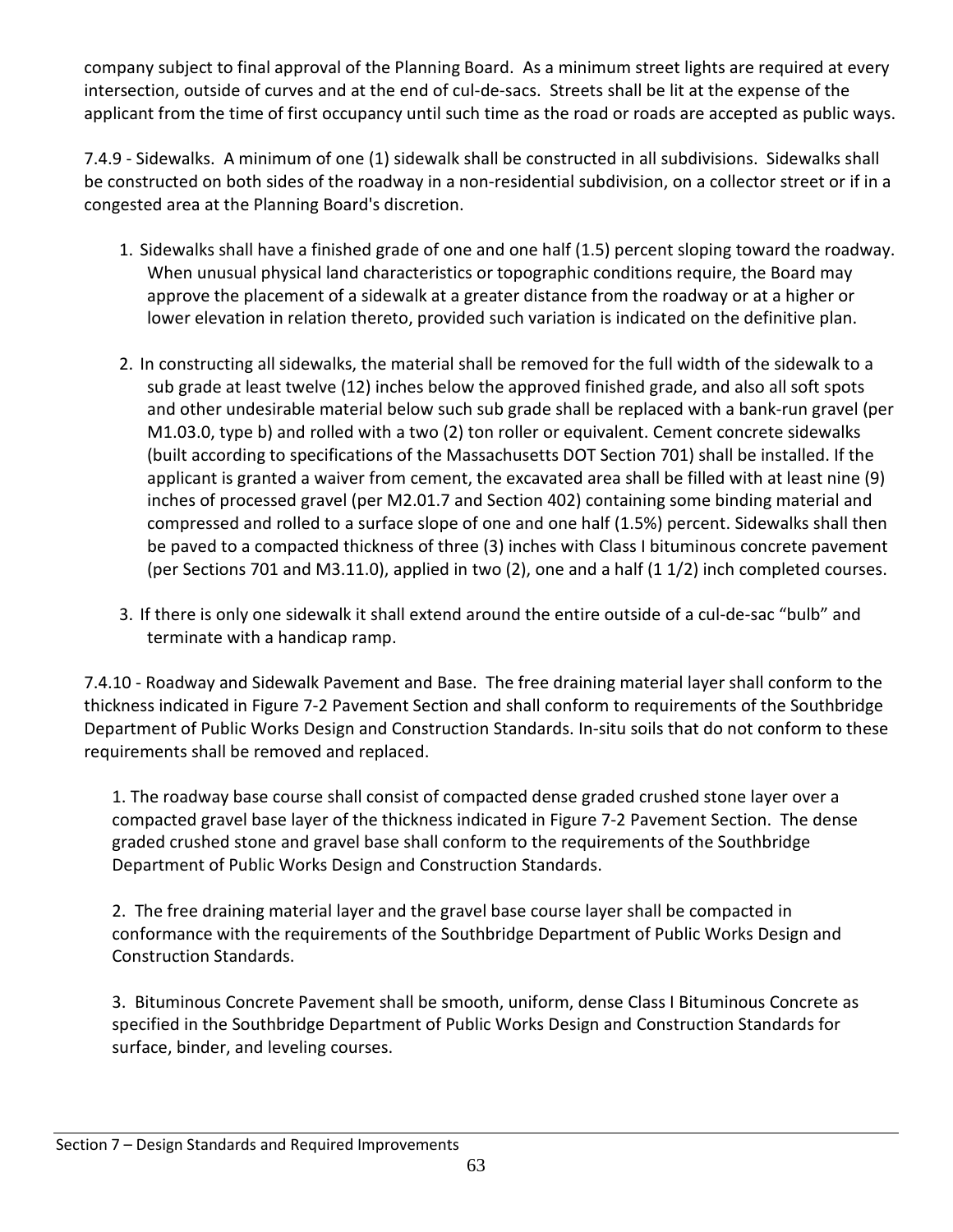4. Bituminous Concrete Pavement shall only be installed during the period beginning April 1 and ending November 15 and further shall only be installed when the temperature of both the existing base material and the ambient air will remain above 40°F throughout the installation process.

5. Bituminous Concrete Pavement shall only be installed when the base receiving the pavement is clean and dry and when no precipitation will occur during installation.

6. All frames, water gate boxes, and other castings shall be adjusted to finished grade prior to placing the top course of pavement. Castings shall be set in a bed of high-early strength cement mortar. A minimum of 24 hours "setting time" shall be allowed prior to paving.

7. Top course and binder courses shall have the minimum rolled thickness indicated in Figure 7-2 Pavement Section for roadways and sidewalks. Roadway binder course shall be placed in two courses of equal thickness.

8. All bituminous concrete pavement courses shall be compacted in conformance with the requirements of the Southbridge Department of Public Works Design and Construction Standards.

9. Base course is only good for two (2) years. A longer time before finish course is installed may require re-construction of the base course.

## 7.4.11 - Curb and Berm.

1. Curbing shall be granite.

2. Berms shall be non-monolithic Class I Bituminous Concrete Cape Cod Berm conforming to Department of Public Works specifications and Section 470 of the Standard Specifications.

3. Curbing shall be installed at all intersections of existing and proposed streets within and at the exteriors of all subdivisions. Each curve shall be extended with at least six feet (6') of straight transition curbing at each end of the curved section of curb. (See "Typical Intersection Curve" detail provided by the Department of Public Works.) Granite curbing shall be Type VA4 (Section M9.04.1).

4. Granite curb inlets per Section M9.04.5 shall be installed adjacent to all catch basins at low points and any other location granite curbing is required. If located within an area of Cape Cod berms, a minimum six foot (6') transition curbing (granite, Type VA4) shall be installed along the curb line on both sides of the curb inlet. The Cape Cod berm shall be constructed to blend with the transition curb.

5. Berms shall be installed along all other edges of the roadway in all streets.

6. The profile of the curbs and berms shall be provided by the Department of Public Works.

7. Curbing is required throughout in all non-residential subdivisions and on any collector streets.

8. Vertical granite curb having a radius of less than 100 feet shall be cut to a true radius.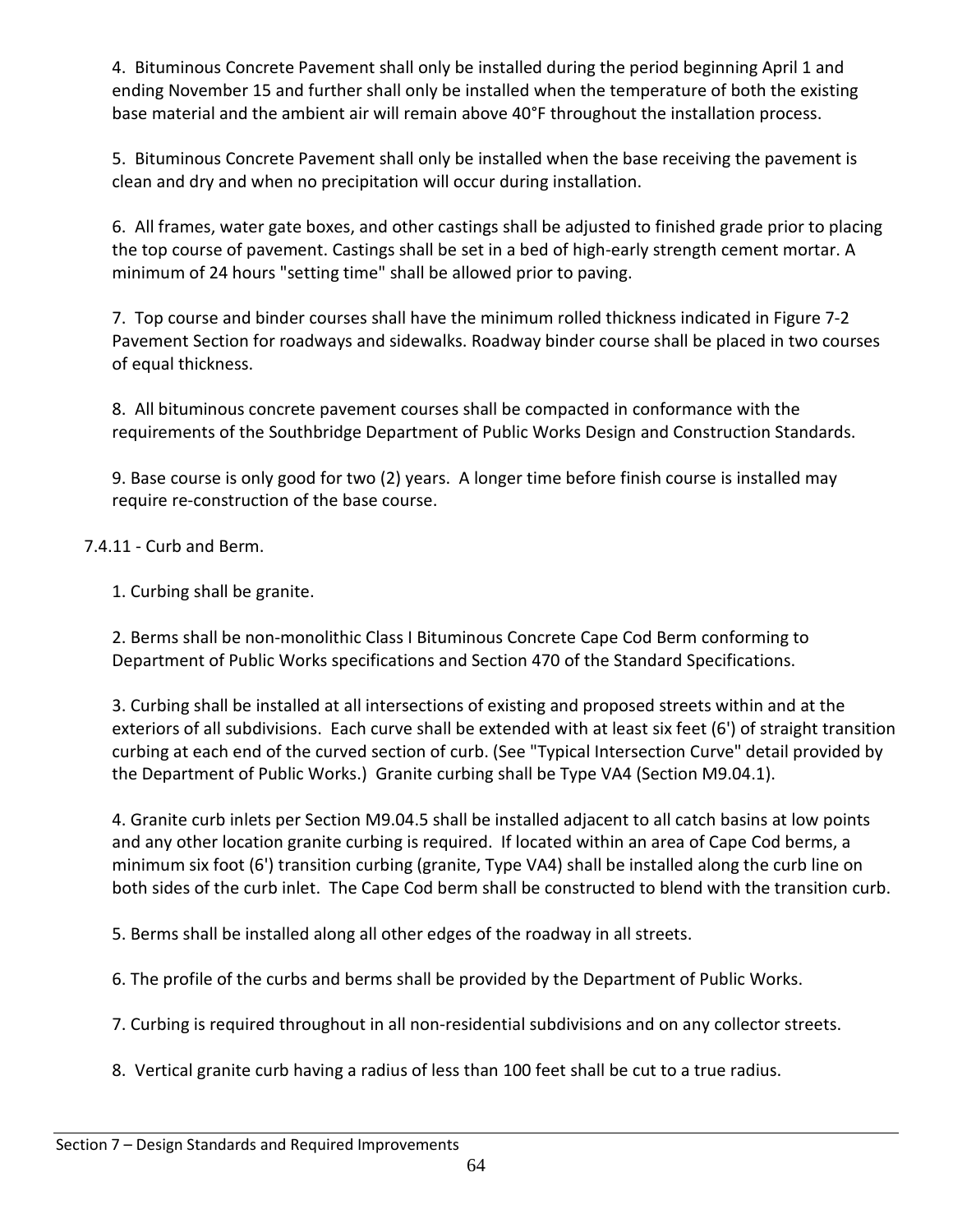9. All curb shall be set to provide a six-inch (6") reveal.

10. Granite curbing that connects to an existing street that does not have curb or that has curb of a different type or shape shall have a saw cut tapered end piece providing a smooth transition.

7.4.12 - Driveways and Curb-cuts.

Driveways shall comply with the Town of Southbridge Department of Public Works Curb Cut Regulation and permit requirements.

1. Proposed driveways shall be between twelve-feet (12') and twenty-four feet (24') in width at the right of way line. Proposed locations and grades will be shown on the definitive plan.

2. Driveway cuts shall not be within seventy-five feet (75') of the intersection of the center line of intersecting streets, within ten feet(10') of an above ground structure (hydrant, light pole, etc.), within ten feet (10') of a cul-de-sac fillet, within the first 25% of a cul-de-sac on the right as you enter, or within thirty feet (30') of another driveway for an interior lot or forty feet (40') for a corner lot.

3. Driveways shall intersect the right-of-way at right angles.

4. All driveways shall access a lot through the frontage of said lots. In the case of a corner lot, with legal frontage and adequate depth from either street, the driveway may access either street.

5. Every (500') five hundred feet a pull off is required to allow multi directional access.

6. Maximum slope shall be 12° (twelve degrees).

7. No common driveways are allowed.

7.4.13 - Planting Strips; Shrubs.

Planting strips shall be provided on each side of the roadway, between the curb/berm and property line or between curb/berm and sidewalk, where sidewalks are required (See Typical Cross Sections provided by the Department of Public Works).

1. The finished grade of such planting strips shall be one and one half percent (1.5%) sloping toward the roadway.

2. Planting strips shall have a loam layer underlain by a gravel layer constructed per the Town of Southbridge Department of Public Works Standard Specifications.

3. No obstruction shall be placed or retained within the planting strip so as to be closer than three feet (3') from the edge of the roadway.

4. Shrubs or other plantings other than grass are not allowed to be planted within the street layouts. Where shrubs are used for screening outside the street layouts, they shall be of a noninvasive species.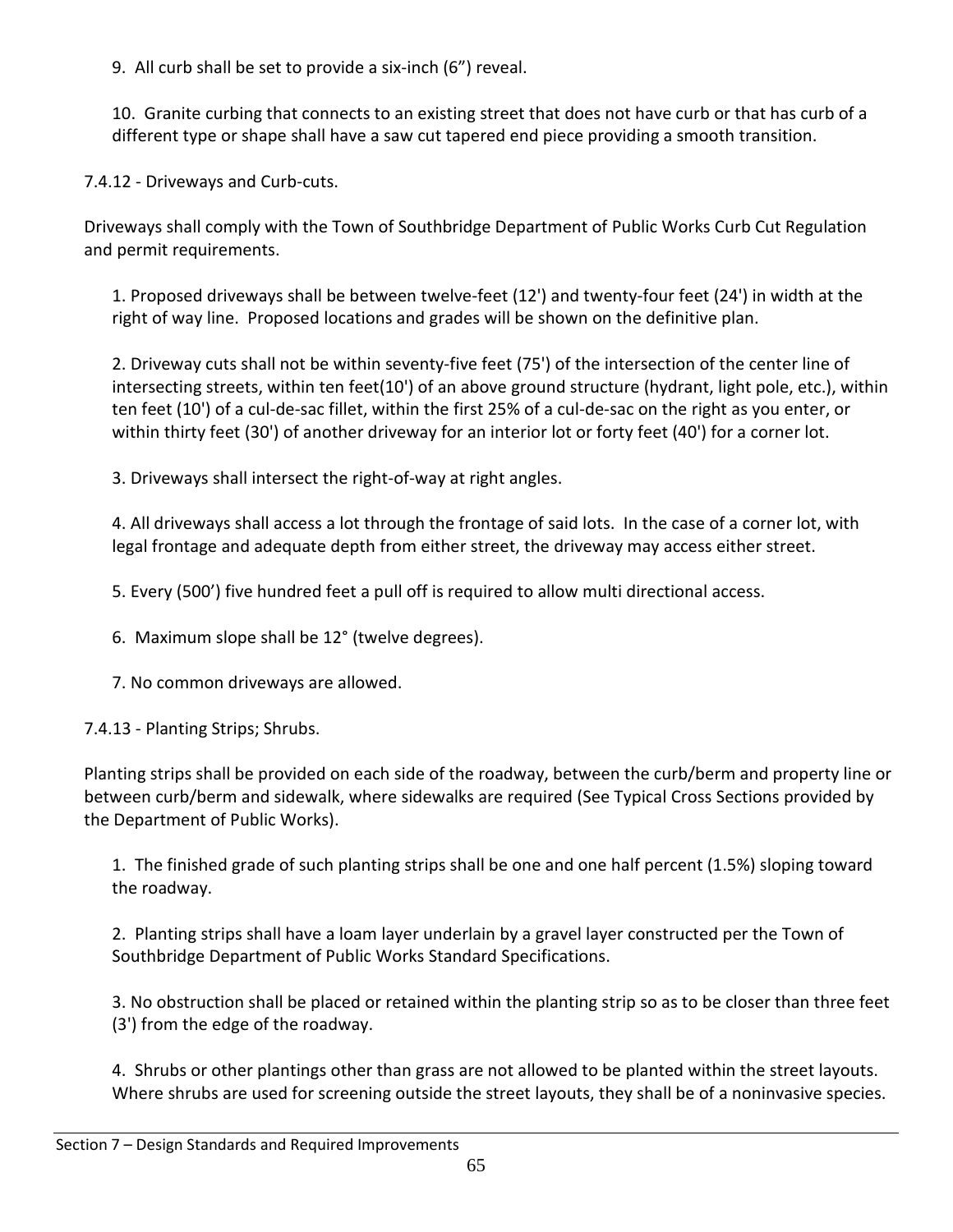5. Well established growth (>80%) must be established prior to surety release and/or Town acceptance.

7.4.14 - Slopes.

The area beyond the right of way in the back of the sidewalk or where no sidewalk is constructed, in back of the required planting strip, shall be formed, graded, and loamed to a point where it coincides with the finished grade of abutting lots in such a manner that no portion thereof within the right-of-way lines of the street will project above a plane sloped two horizontal to one vertical from the edge of the sidewalk or grass lot, or be below a plane sloped two horizontal to one vertical downward.

1. The Board may allow cut slopes in rock as steep as 1 horizontal to 6 vertical, upon submission boring logs, rock cores, and a certification of slope stability from a Massachusetts Geotechnical Professional Engineer.

2. All roadway sections in earth cut or rock cuts shall have a swale at least two (2) feet in width extending eighteen (18) inches below the adjacent gutter line separated by at least six (6) feet from the back of sidewalk, or if none, the back edge of the planting strip.

3. Slopes shall be located on lots adjacent to roadways.

4. The surface of slopes shall have a loam layer six (6) inches in thickness conforming to the requirements of the Town of Southbridge Department of Public Works Standard Specifications.

5. Well established growth (>80%) must be established prior to surety release and/or Town acceptance.

# 7.4.15 - Guardrail

Guardrails shall be required as warranted by the Massachusetts DOT's Highway Design Manual, July 1989, as amended, or as required by the Board. Guardrail shall be supplied per Section 600 of the Standard Specifications. Steel Beam Highway Guard-Type SS with steel posts are required. A suitable detail shall be supplied on the plans including appropriate end treatments.

# 7.4.16 - Street Trees

Street trees shall be provided adjacent to the right-of-way of all streets along all roadway segments.

Deciduous street trees (species to be submitted and approved of by the Planning Board) shall be planted on each side of each street in a subdivision, except where the Definitive Plan shows trees to be retained which are healthy and adequate. Such trees shall be located five feet (5') outside of the right-of-way, two trees per forty-foot (40') intervals (one tree every twenty-feet (20'); alternating sides of street), and shall be at least twelve-feet (12') in height, two and one-half inches (2 ½ ") in caliper measured four feet (4') above the approved grade, and shall be planted each in at least one-half cubic yard of topsoil unless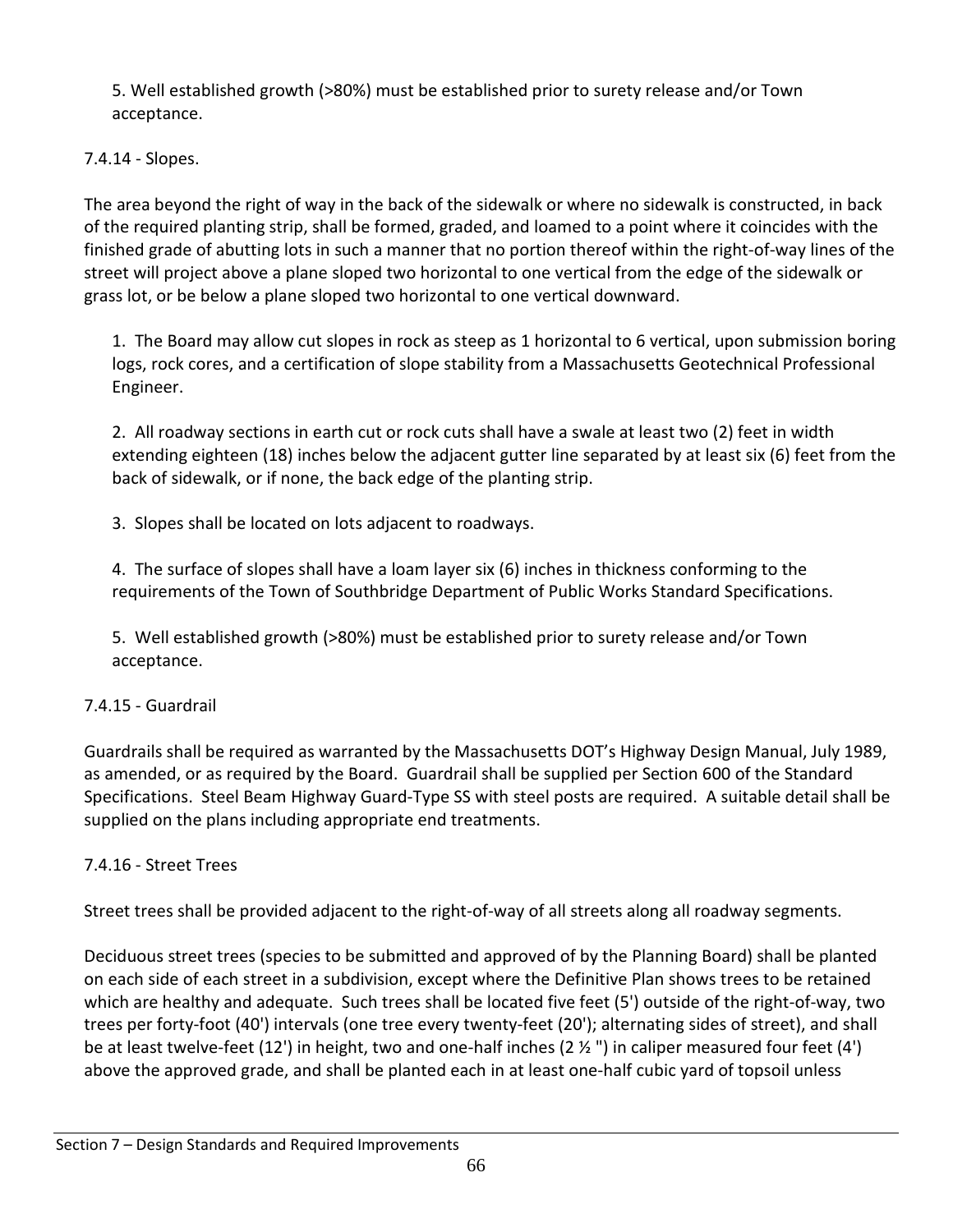otherwise required by the Planning Board (See Department of Public Works for specifications for tree planting and staking details).

1. The developer shall plant other trees as needed to provide at least one (1) area of shade to each lot.

2. All deciduous street trees shall be clear of any branches from the approved grade level to a point seven feet (7') above ground level. Trees shall be the equivalent of well-rooted nursery-grown, stock free of injury, harmful insects, and diseases. They shall be well branched, and the branching structure shall be sound.

3. Trees shall be one of the following species, unless an alternative is specifically approved by the Board:

Large Trees:

Red Maple (Acer rubrum) Sugar Maple (Acer saccharum) Red or Green Ash (Fraxinus Pennsylvania) London Plane Tree (Platanus X Acer folia) (non-native) Scarlet Oak (Quercus coccinea) Black Oak (Quercus velutina) Chestnut Oak (Quercus prinus) Quercus Rubra (Red oak) American Beech (Fagus grandifolia)(gets very large)

Small to Medium Trees:

Butternut (Juglans cinerea) American Basswood (Tilia Americana) Little leaf Linden (Tilia cordata) Hackberry (Celtis occidentalis) American Hornbeam (Carpinus caroliniana) Crabapple, var. Profusion (Malus/Pyrus spp.var.) Bradford Pear (Pyrus communis var.) Striped Maple (Acer Pennsylvanicum) Pin Oak (Quercus palustris)

4. The developer will be liable for all trees so planted as to their erectness and good health until such time as the road or roads are accepted as public ways.

5. The Planning Board reserves the right to require a seventy-five foot (75') "No Clearing Zone" and/or an evergreen tree buffer (per Planning Board specifications) between the new subdivision and any abutters.

7.4.17 - Traffic Management. Where required by the Board, the developer shall engage a Massachusetts Traffic Professional Engineer to prepare a Traffic Control Plan.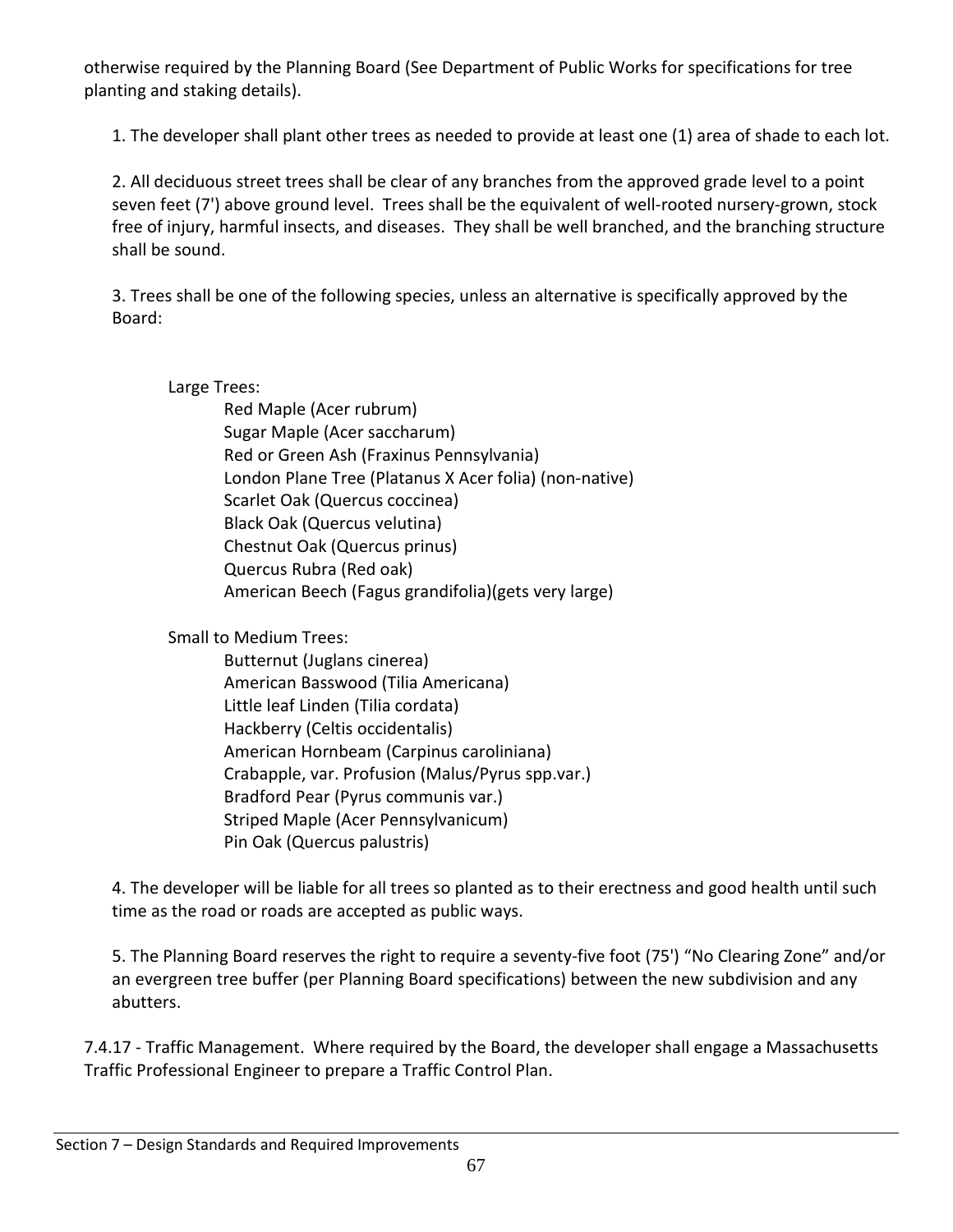1. Where required by the Board, the developer shall install pavement markings, signs, channelization, turning lanes, and upon satisfying warrants traffic signal systems.

2. Traffic control devices shall conform to requirements of the Manual on Uniform Traffic Control Devices.

3. All pavement markings shall be thermoplastic.

4. Stop signs, stop lines, and one hundred-foot (100') long double yellow centerline markings shall be provided on the minor street approach to all intersections.

7.4.18 - Street Name Signs. Signpost assemblies shall be provided at all intersections with two signs indicating the name of the through street and the minor street. One signpost assembly shall be provided at T intersections and two signpost assemblies shall be provided at four way intersections.

Signpost assemblies and signs shall conform to requirements of the Town of Southbridge Department of Public Works Standard Specifications.

7.4.19 - Roadway Construction Specifications. For each classification of roadway, construction shall conform to requirements as follows:

1. The requirements of the Typical Roadway Section, provided by the Department of Public Works.

2. The requirements of the Commonwealth of Massachusetts Department of Public Works, Standard Specifications for Highways and Bridges, 1988 Edition, including the November 8, 2000 Supplemental Specifications and all later addenda, revisions and supplements, all of which are hereinafter referred to as the Standard Specifications.

3. The requirements of the Town of Southbridge Department of Public Works Standard Specifications.

4. In the case of conflict between the requirements of the MassDOT Standard Specifications and the Town of Southbridge Department of Public Works Standard Specifications, the requirements of the Town of Southbridge Department of Public Works Standard Specifications shall govern.

7.4.20 - Earthwork. Sub grade preparation shall extend for the width of Full Depth Construction indicated in Figure 7-1.

1. Clear and grub and remove all topsoil, organic materials, and other deleterious materials.

2. Unsuitable materials below normal depth within the right-of-way shall be completely removed and replaced with sand-gravel borrow.

3. All fill placed within the right of way shall be sand-gravel conforming to requirements of the Southbridge Department of Public Works Design and Construction Standards.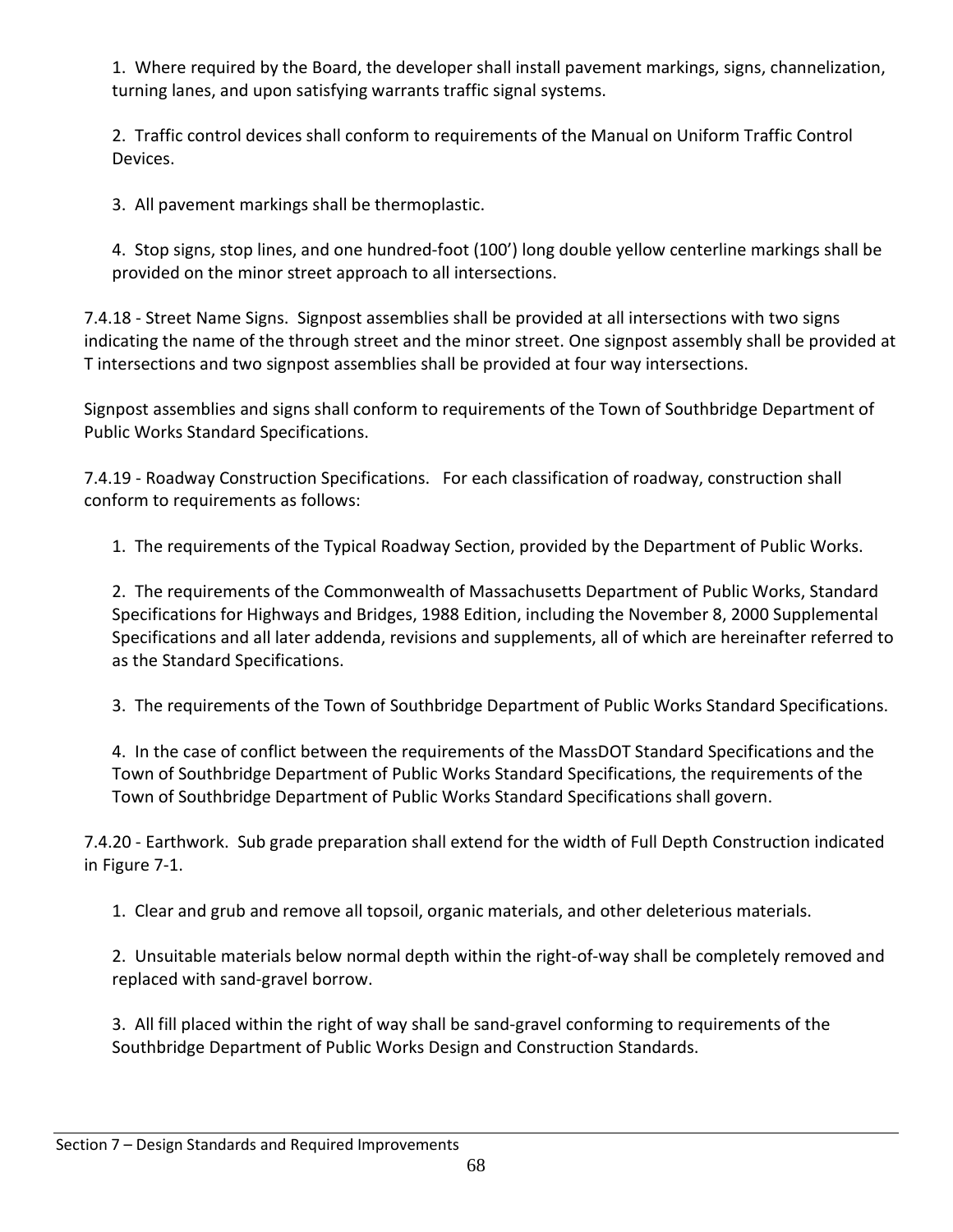4. All fills, refills and backfills within the right-of-way and within utility trenches shall be placed in 1 foot lifts and compacted to not less than ninety-five (95) percent of maximum dry density in accordance with requirements of the Southbridge Department of Public Works Design and Construction Standards.

5. All earthwork operations shall incorporate erosion and sedimentation controls.

# 7.5 - STORMWATER MANAGEMENT

7.5.1 - General. All storm drain systems and stormwater management facilities including detention basins, retention basins, and water quality basins shall conform to the Southbridge Drainage and Storm water Design Standards.

1. All storm water detention basins, retention basins, and water quality basins be located on separate parcels and not located within any lot.

2. Storm water runoff shall be collected and treated to abate contaminants. Discharges of untreated storm water to on-site retention basins, watercourses or wetlands are prohibited.

3. Discharges to the municipal storm drain system should be avoided where practicable and are prohibited where the municipal storm drain system has insufficient capacity to accommodate additional runoff.

4. All storm drain systems and storm water management facilities shall be designed to accommodate the design flows without surcharging or overtopping for the design storm events specified in the Southbridge Drainage and Storm water Design Standards.

7.5.2 - Performance Criteria. Storm water management measures shall be implemented to achieve the performance standards set forth in the Southbridge Drainage and Storm water Design Standards

7.5.3 - Discharge Requirements. The discharge of storm water is permitted only if fully compliant with the Southbridge Drainage and Storm water Design Standards.

7.5.4 - Drainage Analysis. A Drainage Analysis shall be submitted that incorporates methodologies that fully conform to the Southbridge Drainage and Storm water Design Standards.

7.5.5 - Drainage Report. All drainage calculations shall be summarized in a detailed drainage report.

1. The report shall be signed and sealed by a Massachusetts registered Professional Engineer (PE) and a DEP authorized Soil Evaluator.

2. The drainage report shall include an Existing Case Drainage Study Area Plan and a Build Case Drainage Study Area Plan, both conforming to the requirements of the Southbridge Drainage and Storm water Design Standards.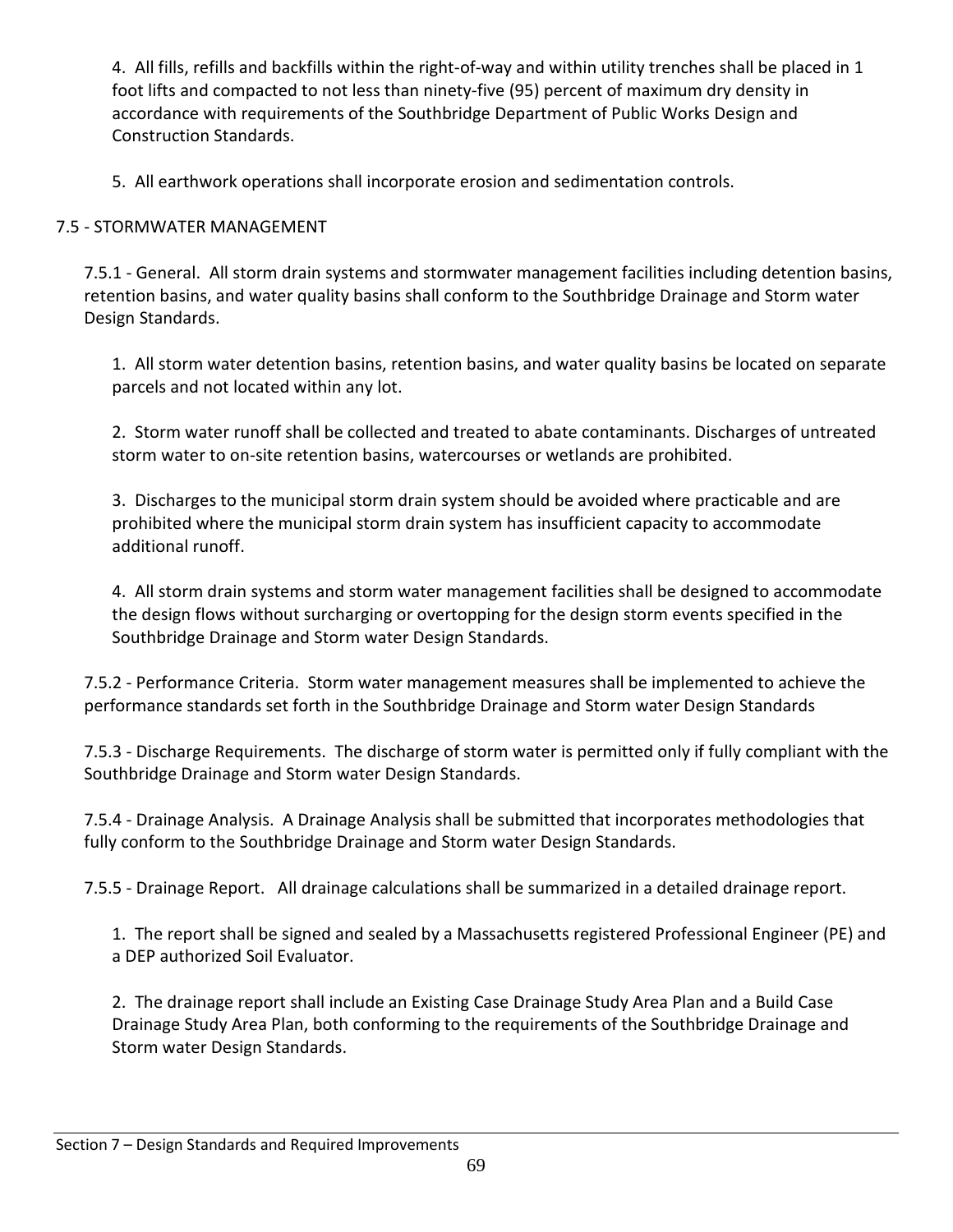3. The drainage report shall include copies of all calculations and shall allow for independent verification of the analysis. As a minimum it shall include separate calculations for each catchment.

4. detailing, catchment area, areas for each type of cover (pavement, woodland, grass, etc.), weighted coefficients of permeability, runoff curve numbers, flow paths, individual and cumulative times of concentration, pipe flow and design capacity, ditch flow and design capacity, and detention and retention basins inflow/outflow routings.

5. The drainage report shall include a detailed narrative describing for both the Existing Pre-Development Case and the Proposed Post-Development Case, 1) physical conditions including soils, vegetation, topography, runoff, drainage patterns, site improvements, drainage systems, retention and detention facilities, 2) methodology, 3) measures to abate contaminants, 4) measures to abate increases in the peak rate and volume of storm water discharge.

7.5.6 - Storm drain Collection Systems. The location and layout of the storm drain collection system including all storm drain lines and drainage structures shall conform to the Typical Roadway Section, Figure 7-1.

1. Storm drain collection system shall be designed to accommodate the storm water design specifications specified hereinbefore and shall be configured to prevent surface flow across paved areas exceeding one hundred fifty (150) feet in length.

2. Construction of the storm drain system including methods of construction and quality of materials shall conform to all requirements of the Southbridge Department of Public Works Design and Construction Standards, the Southbridge Drainage and Storm water Design Standards, the Southbridge Department of Public Works, the Southbridge Storm water By-Law, and further to the requirements of the Standard Specifications.

7.5.7 - Oil-Water Separators. Oil-water separators shall be provided to treat the First Flush of Storm water Runoff from all paved surfaces and shall conform to all requirements of the Southbridge Drainage and Storm water Design Standards.

7.5.8 - Roof water Recharge Facilities. Subsurface roof water leaching facilities shall be provided to recharge storm water runoff from all building roofs and shall conform to all requirements of the Southbridge Drainage and Storm water Design Standards.

Covenants running with the land shall be provided for all lots allowing inspection by agents of the Town and requiring proper construction, maintenance, repair and replacement of the roof water collection and leaching facilities in perpetuity.

7.5.9 - First Flush Basins. First flush basins shall be provided to hold the First Flush of Storm water Runoff and shall conform to all requirements of the Southbridge Drainage and Storm water Design Standards.

7.5.10 - Detention and Retention Basins. Detention and retention basins shall be constructed in accordance with all requirements of the Southbridge Drainage and Storm water Design Standards.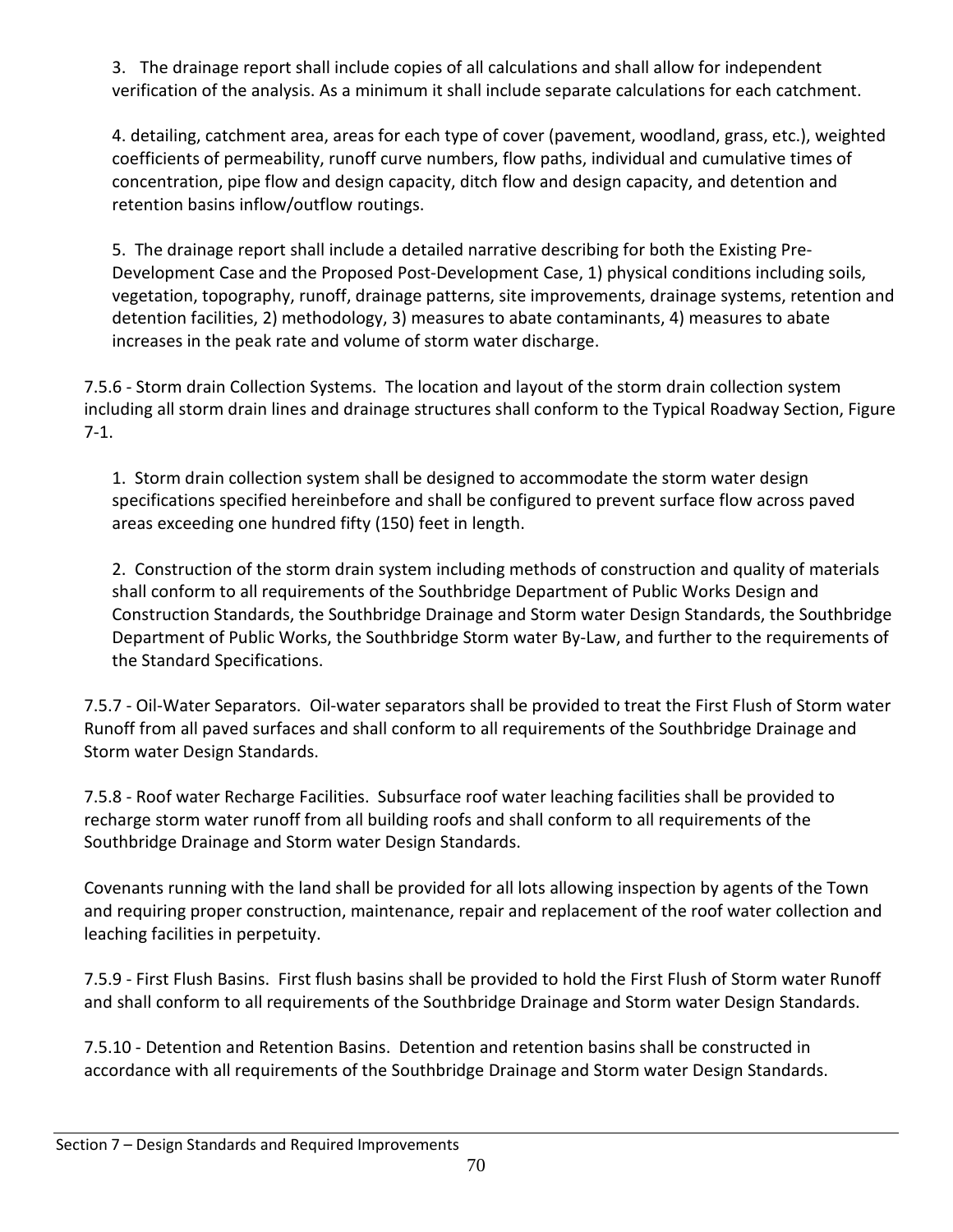#### 7.6 - WATER DISTRIBUTION SYSTEM

7.6.1 - General. A water distribution system, if public water is accessible within five hundred (500) feet, including hydrant assemblies for fire protection shall be provided along all roadway segments and shall serve all subdivision lots.

1. The location and layout of the water distribution system including all water mains and appurtenances shall conform to the Typical Roadway Section, Figure 3-1.

2. Construction of water distribution system including methods of construction and quality of materials shall fully conform to all requirements of the Southbridge Water District and the Southbridge Department of Public Works Design and Construction Standards.

7.6.2 - Water Distribution Mains. Water distribution mains shall be installed with a minimum five (5) feet of cover and a maximum of six (6) feet of cover.

7.6.3 - Valves. Line valves shall be spaced at intervals not to exceed one thousand (1,000) feet on center.

1. Additional valves shall be located in locations such that lines may be isolated by individual block for maintenance purposes.

2. Where two water mains join, each leg shall be furnished with a gate valve with gate box, i.e. three gate valves shall be provided at "T" connections.

3. Valve boxes shall be installed and adjusted to finished grade for all gate valves.

7.6.4 - Hydrant Assemblies. Hydrant assemblies shall be provided at the end of all dead end streets and at intervals not to exceed five hundred (500) feet on center.

7.6.5 - Thrust Blocks. Thrust blocks shall be provided at all fittings and angle points.

7.6.6 - Water Service Connections. Each individual lot or dwelling unit shall have a separate water service. Water services shall include a corporation cock, curb stop, and curb box. For all potential lots, water services shall be installed to a point five (5) feet beyond the back of sidewalk prior to placing the top course of roadway or sidewalk paving.

7.6.7 - Connection to Public System. New water mains may be connected to the water distribution system only if there is adequate flow and pressure to serve new development and only if authorized in writing by the Southbridge Water District.

1. Connection of new water mains to the existing water distribution system is only permitted if three gate valves are provided at the point of connection. In specific locations where the Southbridge Water District recommends that new line valves not be installed, the new connection shall be made using a tapping sleeve and valve.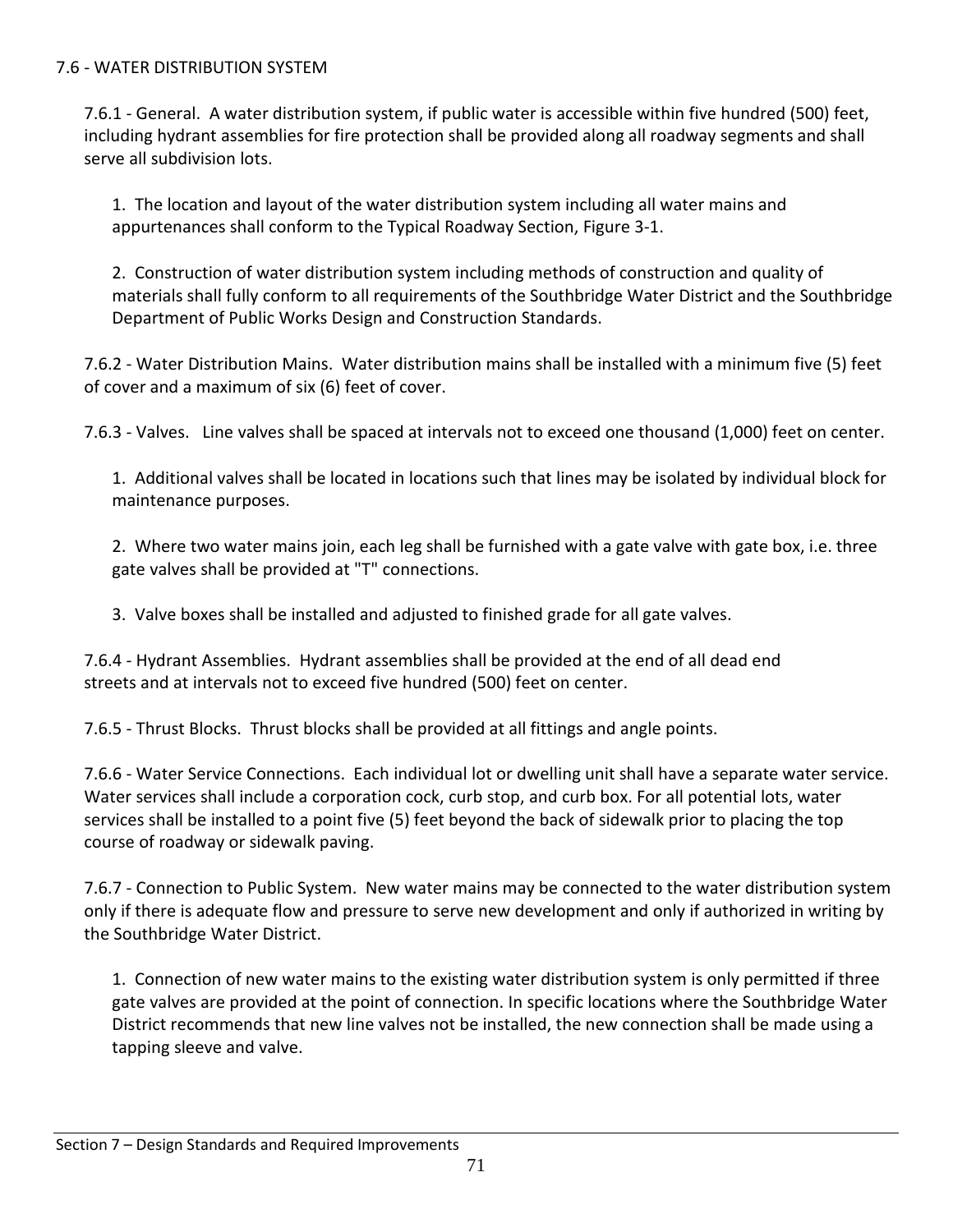2. Final connection of new water mains to the existing water distribution system is only permitted if leakage and chlorination test data has been submitted by the applicant's testing laboratory and approved by the Southbridge Water District.

3. Excavation within public ways shall fully conform to all requirements of the Street Opening Permit issued by the Southbridge Department of Public Works.

## 7.7 - SANITARY SEWER SYSTEM

7.7.1 - General. If the subdivision is within five hundred (500) feet of public sewer, a sanitary sewer system shall be provided that serves all lots in the subdivision and conveys sewage flows to the public sewerage system of the Town of Southbridge by gravity flow.

1. All sanitary sewer mains, sewer manholes, and appurtenances including sewer mains, manholes, lot service connections, pumping stations, and connections to the existing municipal sanitary sewer system shall conform to all requirements of the Southbridge Department of Public Works Design and Construction Standards.

2. Sewer systems shall be cleaned and inspected with video equipment. Sewer systems shall pass pressure and leakage tests and mandrel tests.

3. The location and layout of the sanitary sewer system including sewer mains, sewer manholes, and appurtenances shall conform to the Typical Roadway Section, Figure 7-1.

4. Construction of the sanitary sewer system including methods of construction and quality of materials shall conform in all respects to the requirements of the Southbridge Department of Public Works Design and Construction Standards and further to the requirements of the Standard Specifications.

5. When connection to the public sewer system is not feasible, on-lot sewerage systems may be constructed if approved by the Southbridge Board of Health.

7.7.2 - Sewer mains. Sanitary sewers shall be provided along all roadway segments to serve all lots.

7.7.3 - Manholes. Manholes shall be located at every change in grade, change in alignment, and change in pipe size, and at maximum intervals of three hundred (300) feet.

7.7.4 - Lot Service Connections. Sewer service connections shall be installed for all potential lots prior to placing the top course of roadway or sidewalk pavement and shall extend five (5) feet beyond the back of sidewalk.

## 7.8 – UTILITY SYSTEMS

7.8.1 - General. Underground utility systems shall be provided along all roadway segments and shall serve all subdivision lots.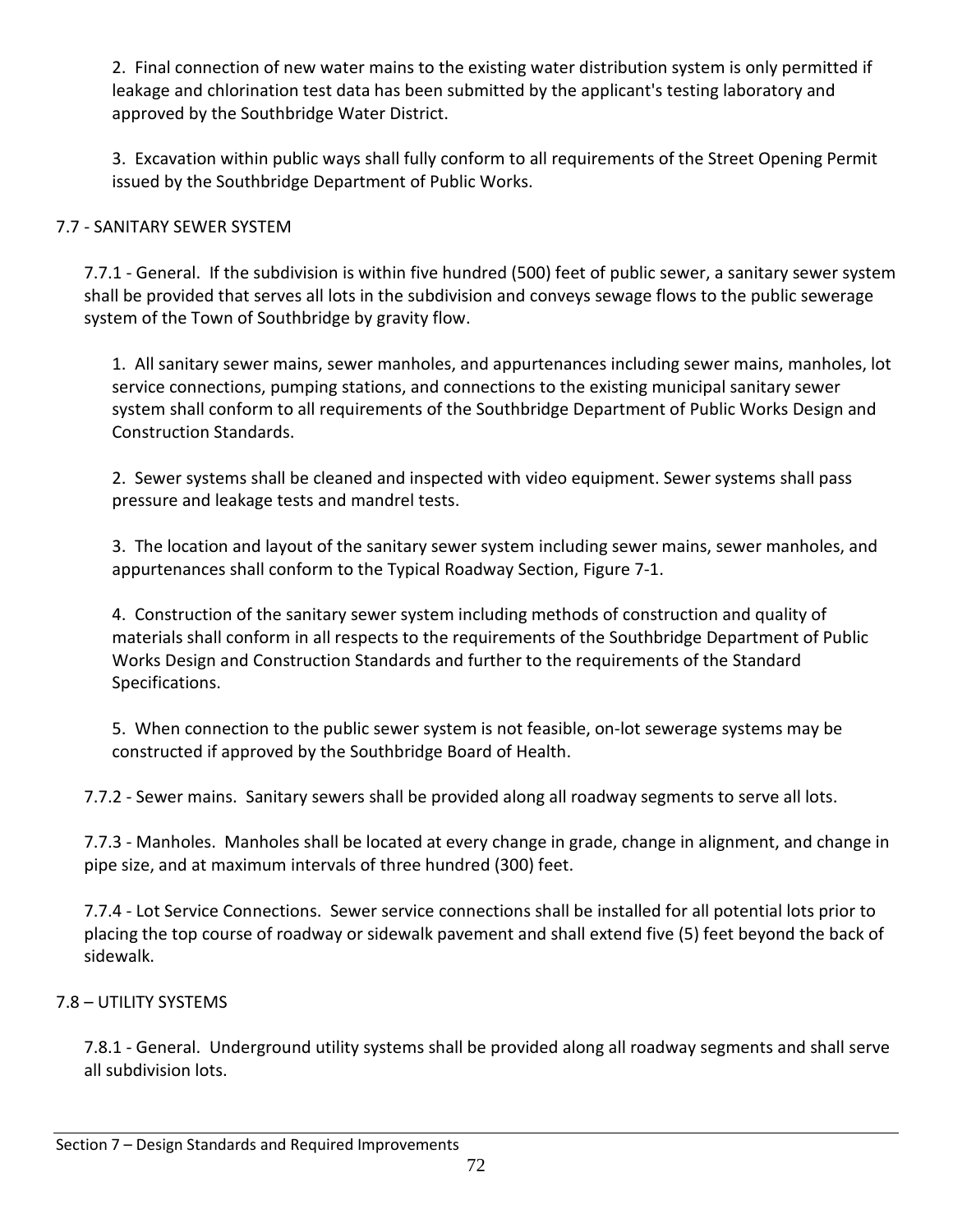1. The location and layout of the underground utility systems shall conform to the Typical Roadway Section, Figure 7-1.

2. Construction of the underground utility systems including methods of construction and quality of materials shall conform to all requirements of the Southbridge Department of Public Works Design and Construction Standards, the companies providing the utility, and where applicable the Massachusetts Electrical Code.

3. Coordinate the work to allow required inspections by utility providers.

7.8.2 Electrical. Underground electric conduits shall conform to the above requirements and shall be installed at the depth indicated in Figure 7-1. Underground electric conduits shall be installed prior to placing the top course of roadway or sidewalk pavement and shall be concrete encased within roadway rights-of-way.

- 1. Manholes. Manholes shall be located at maximum intervals of two hundred (200) feet.
- 2. Lot Service Connections. Underground electric service connections shall be installed for all lots prior to placing the top course of roadway or sidewalk pavement and shall extend five (5) feet beyond the back of sidewalk.

7.8.5 - Telephone. Underground telephone conduits shall conform to the above requirements and shall be installed at the depth indicated in Figure 7-1.

- 1. Underground telephone conduits shall be installed prior to placing the top course of roadway or sidewalk pavement and shall be concrete encased within roadway rights-of-way.
- 2. Manholes shall be located at intervals not more than two hundred (200) feet apart.
- 3. Lot Service Connections. Underground telephone service connections shall be installed for all lots prior to placing the top course of roadway or sidewalk pavement and shall extend 5 feet beyond the back of sidewalk.

7.8.6 - Cable. Underground cable communication systems for the distribution of television signals or data shall be provided along all roadway segments and shall serve all subdivision lots. The location and layout of the cable communication system shall conform to the typical roadway section, Figure 7-1.

- 1. Cable Communication Conduits. Underground cable communication conduits shall conform to the above requirements and shall be installed at the depth indicated in Figure 7-1. Underground cable communication conduits shall be installed prior to placing the top course of roadway or sidewalk pavement and shall be concrete encased within roadway rights-of-way.
- 2. Manholes. Manholes shall be provided at intervals not to exceed two hundred (200) feet apart.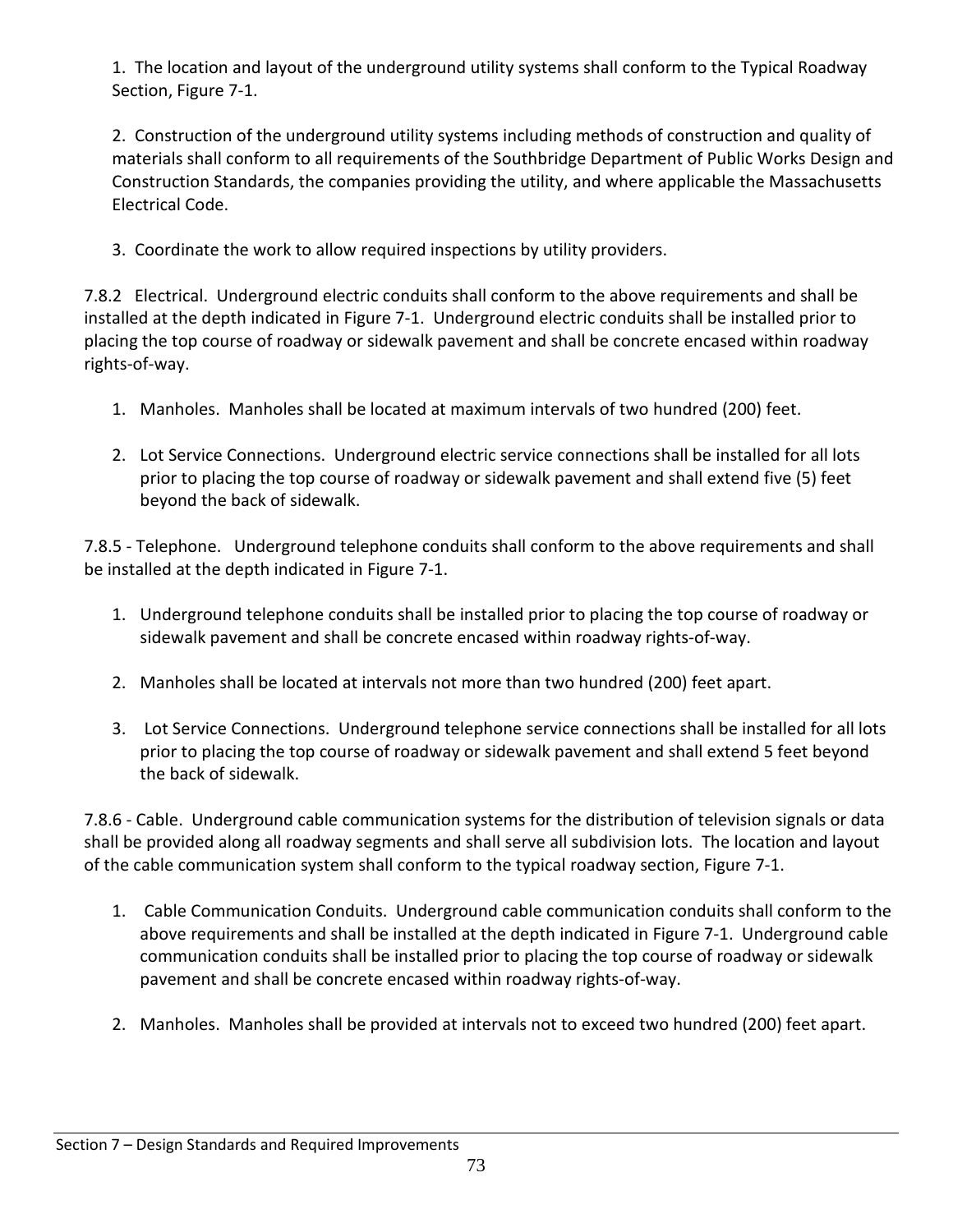3. Lot Service Connections. Underground cable communication service connections shall be installed for all lots prior to placing the top course of roadway or sidewalk pavement and shall extend 5 feet beyond the back of sidewalk.

#### 7.9 - STREET LIGHTING SYSTEM. Refer to Section 7.4.8

#### 7.10 - GAS DISTRIBUTION SYSTEM

7.10.1 - General. A gas distribution system, where applicable, shall be provided along all roadway segments and shall serve all subdivision lots.

1. The location and layout of the gas distribution system shall conform to the Typical Roadway Section, Figure 7-1 and to all requirements of the gas utility.

2. Construction of the gas distribution system including methods of construction and quality of materials shall conform to all requirements of the gas utility company. Coordinate the work to allow required inspections by the gas utility company.

7.10.2 - Gas Distribution Mains. Gas distribution mains shall be installed at the depth indicated in Figure 7-1.

1. All gas distribution pipes and valves shall be installed prior to placing the top course of roadway or sidewalk pavement.

2. Gas gates shall be provided in conformance with applicable codes and gas utility provider's requirements.

3. Valve boxes shall be installed and adjusted to finished grade for all gate valves.

7.10.3 - Lot Service Connections. Underground gas service connections shall be installed for all lots prior to placing the top course of roadway or sidewalk pavement and shall extend 5 feet beyond the back of sidewalk.

#### 7.11 - MONUMENTS AND MARKERS

7.11.1 - Locations. Monuments shall be installed at all street intersections, at all points of change in direction or curvature of streets, and at other points as shown on the definitive plan (Town Line, etc.), and at such other locations that the Board may determine are appropriate. Markers shall be installed at the intersection of lot lines and all angle points for each lot.

7.11.2 - Requirements. Reinforced Concrete monuments three (3) feet in length dressed to six (6) inches at the top and not less than six (6) inches square at the bottom.

7.11.3 - Setting. Monuments shall be set to finished grade as shown on the plans.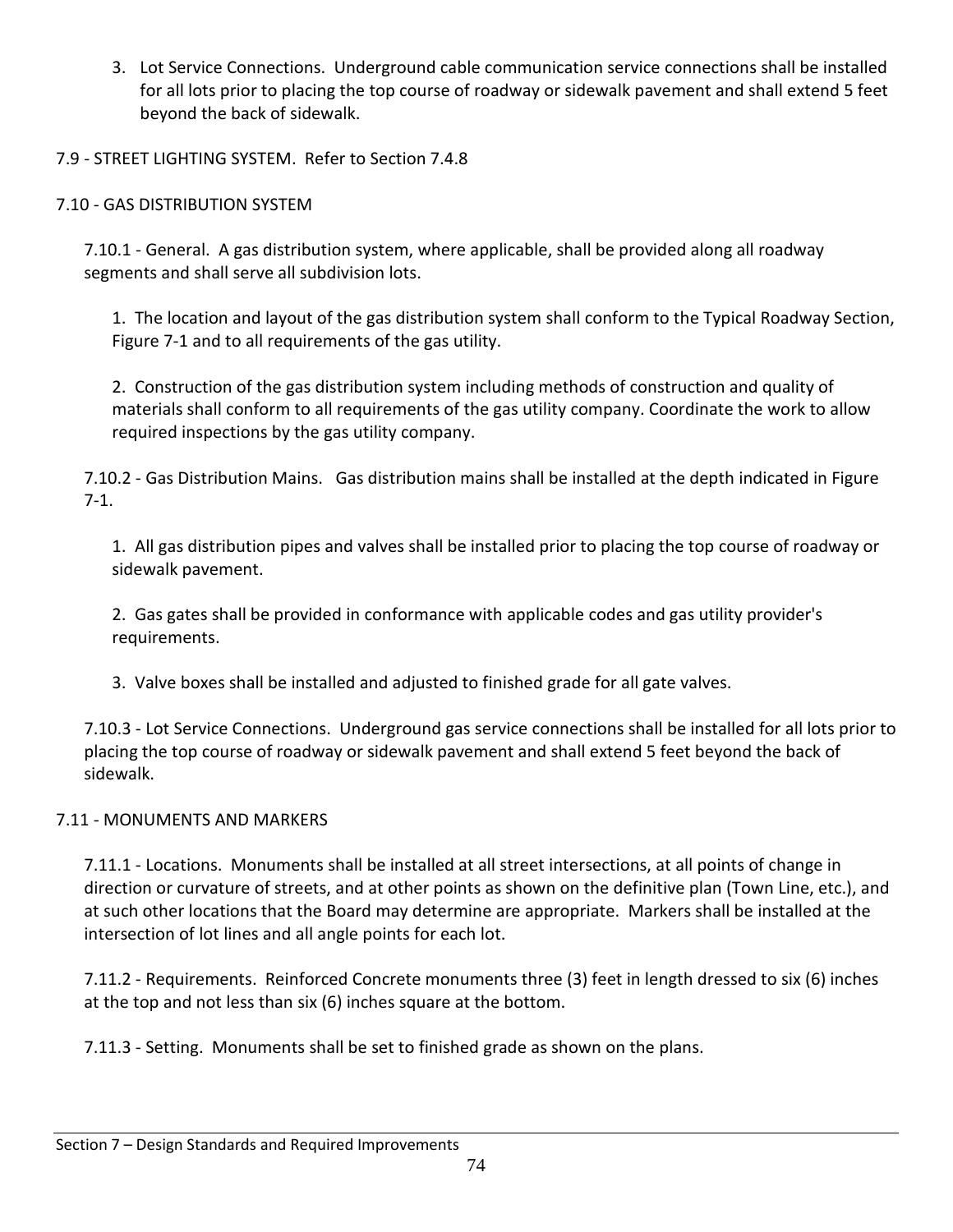7.11.4 - Drill Holes. The exact location point shall be indicated by a hole having a diameter of 3/8 inch. After the bound has been permanently set, the hole shall be drilled into the top of the bound to a depth of 1/2 inch.

7.11.5 - Final Release. All monuments must be visible, intact and properly set (not loose or leaning) prior to a request being submitted for final release of performance guarantee.

7.11.6 - Coordinate Table. Provide a table of coordinates for all monuments using the NAD83 horizontal datum.

7.11.7 - Scheduling. No permanent monuments shall be installed until all construction that could destroy or disturb the monuments is completed. In paved areas after the bounds have been set, bituminous concrete shall be placed around the bounds and compacted to the specified thickness.

7.11.8 - Certification. The Professional Land Surveyor must submit a written certification that the bounds have been set as shown on the definitive plan.

7.12 - "AS-BUILT" SURVEY (Street Acceptance) As-built plans showing the location, grades, and other significant information regarding utilities shall be prepared by the applicant's professional land surveyor and turned over to the Planning Board prior to the final approval of the improvements and release of security as hereinafter provided. This will be done by submitting Mylar(s) and electronic file(s) of the subdivision's metes and bounds as prepared in accordance with the Rules and Regulations of the Registers of Deeds, Chapter 36, Section 13A and this section. Additionally, a surveyor's certificate signed and sealed by a registered professional land surveyor in the Commonwealth of Massachusetts must be furnished to the Planning Board. The certificate shall state that all bounds have been set in accordance with the subdivision plan filed and recorded at the Registry of Deeds. Also included will be the plan number, year, plan book and page of the recorded plan.

7.12.1 - The sub divider shall file with the Planning Board an As-built plan on Mylar of the completed street or streets, utilities and easements, twelve (12) prints and electronic file(s) in an Auto Cad Drawing Format (.dwg), compatible with the Town's current Auto cad and GIS systems together with proper legal descriptions for initiating the acceptance of the ways, public or private, by the Town Council and shall grant a deed to the Town of the streets, utilities and easements, as contained in the plan said deed to be recorded by the Town upon acceptance of the streets by the Town.

- 1. The As-built plan will meet the following criteria:
	- a. Scale one inch (1") equals forty feet (40')
	- b. 24" x 36" sheets
	- c. Index plan at one inch (1") equals one hundred feet (100') or otherwise approved by the Board.
	- d. A signature block for the Planning Board to sign when the road is acceptable to recommend acceptance as a public way.
	- e. Professional Land Surveyor's stamp and signature
	- f. Lot numbers
	- g. Name of subdivision
	- h. Name of street(s)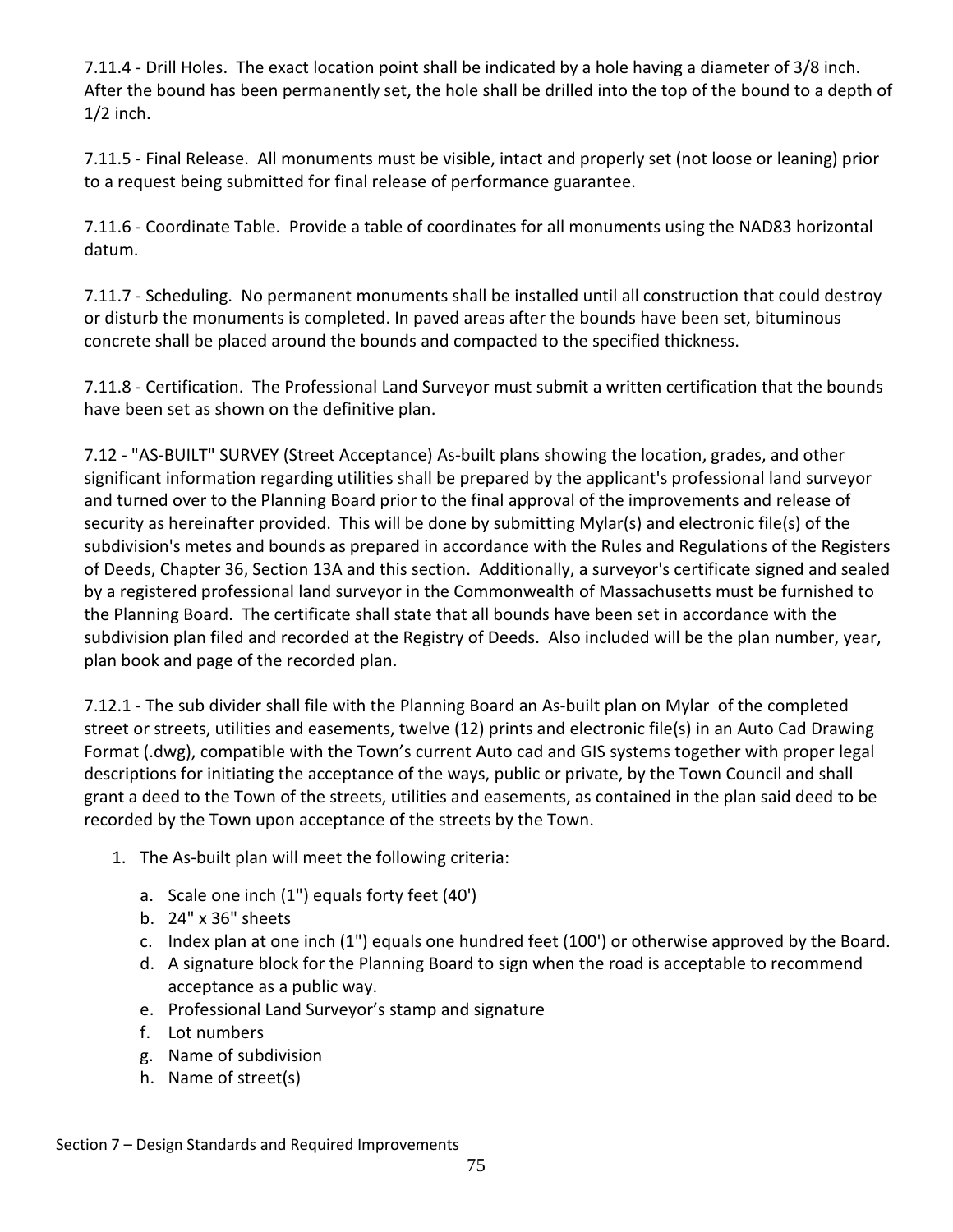- i. Date
- j. Name of owner
- k. Name of sub divider
- l. Name of design engineer
- m. North point and reference
- n. Bench marks(NAVD88 Datum)
- o. Locus map(1"=800')
- p. Intersecting boundary lines of abutting land
- q. All necessary bearings, lengths of lines and radii, tangents, arc lengths, and central angles of curves of all street lines, boundary lines, and areas needed to adequately described but not limited to the following:

1) Streets

- 2) Ways
- 3) Easements
- 4) Common or public areas
- r. Sufficient data to determine the locations, elevation, direction and length of:
	- 1) Streets
	- 2) Ways
	- 3) Boundary lines
	- 4) Pavement and right of way widths
	- 5) Location of permanent monuments

A minimum of three of the permanent concrete monuments shall have their North American Datum (NAD83) horizontal datum coordinates and NAVD88 vertical datum coordinates shown on the final As-built. The Planning Board or their designee shall determine which three monuments are chosen. More monuments may be chosen if deemed necessary by the Board or their designee.

- 6) Location and names of streets intersecting the subject area
- s. The following shall be accurately located by survey on the plan (station and offset where appropriate):
	- 1) Storm drains and all appurtenances
	- 2) Water mains and all appurtenances
	- 3) Sewer mains and all appurtenances
	- 4) Other underground and above ground utilities (electric, telephone, gas, etc.) And all appurtenances
	- 5) Hydrants
	- 6) Water services, gate valves and sewer services including ties to buildings and other permanent structures.
	- 7) Street signs
	- 8) Headwalls
	- 9) Wheelchair ramps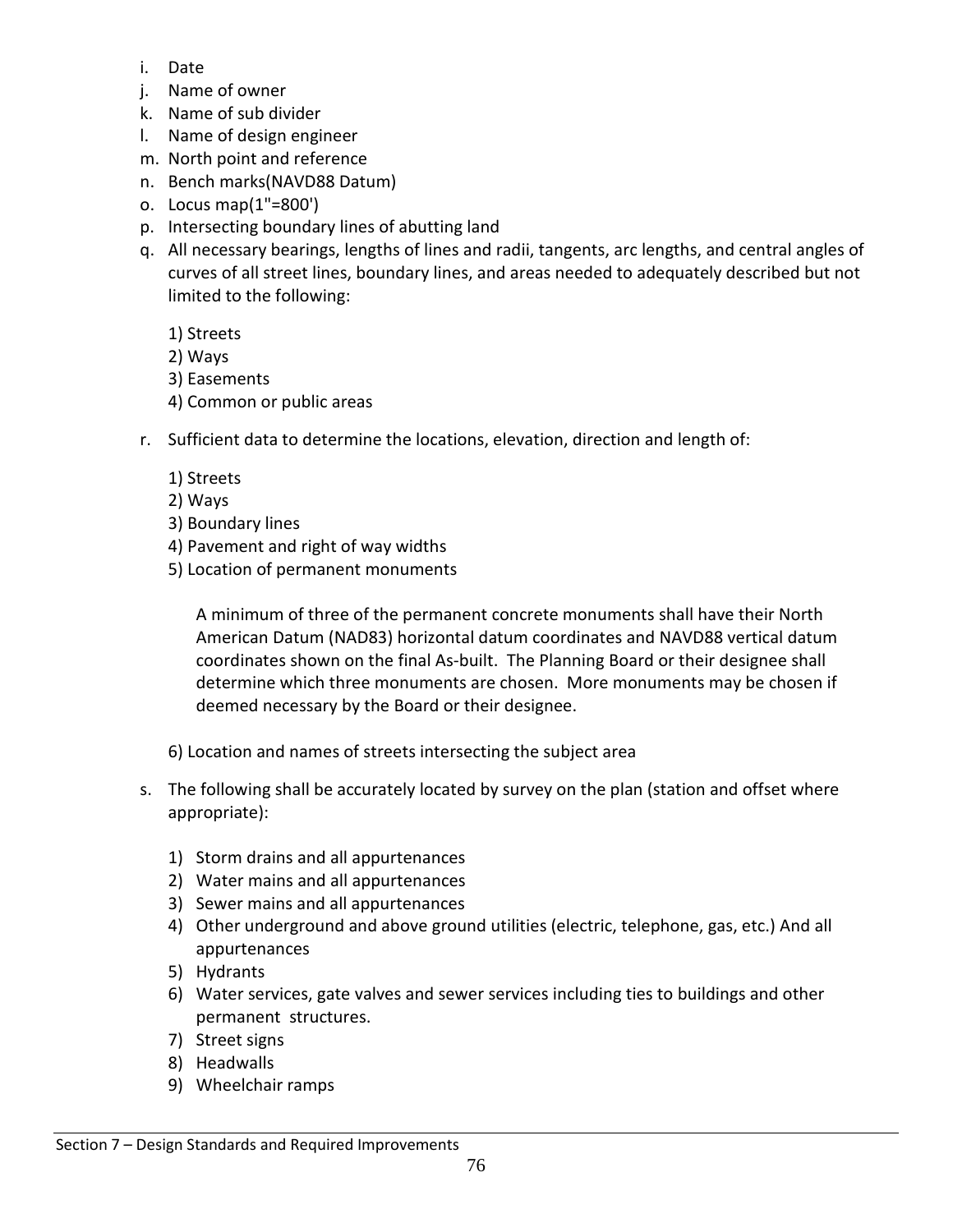- 10) Guard rails
- 11) Curbing and or berms
- 12) Edge of pavements

t. Sizes and material type of the following:

- 1) Storm drains
- 2) Water mains
- 3) Sewer mains
- 4) Gas mains
- u. Sidewalks and driveways
- v. NAVD88 elevation datum If the approved subdivision used a different datum then the conversion shall also be supplied.
- w. NAVD88 bench marks
- x. Original datum bench mark described
- y. Rates of gradients for drainage and sewer mains.
- z. Roadway centerline stationed
- aa. Offsite easements shown and completely described.
- bb. The As-built profiles should meet the following requirements:
	- 1) Horizontal scale: 1" = 40' Vertical scale: 1" = 4'
	- 2) Center line grades-heavy line
	- 3) Grade elevations at 50' stations
	- 4) Locations of the following (station and offsets as appropriate):
		- a) Storm drains and all appurtenances
		- b) Sewer mains and all appurtenances
		- c) Headwalls
	- 5) Sizes and material type of the following:
		- a) Storm drains
		- b) Sewer mains
	- 6) Rims and inverts of the following:
		- a) Storm drains
		- b) Sewer mains
	- 7) U.S.G.S. elevation datum
	- 8) Rates of gradients for drainage and sewer mains
	- 9) Off street easements shown with all utilities
- cc.  $3 \frac{1}{2}$ " x  $3 \frac{1}{2}$ " registry block
- dd. Ownership of abutting lots
- ee. Lot lines within 100' of the street right of way and or easements.
- ff. The As-built plan must be recordable at the Registry of Deeds or Land Court as applicable as a street acceptance plan.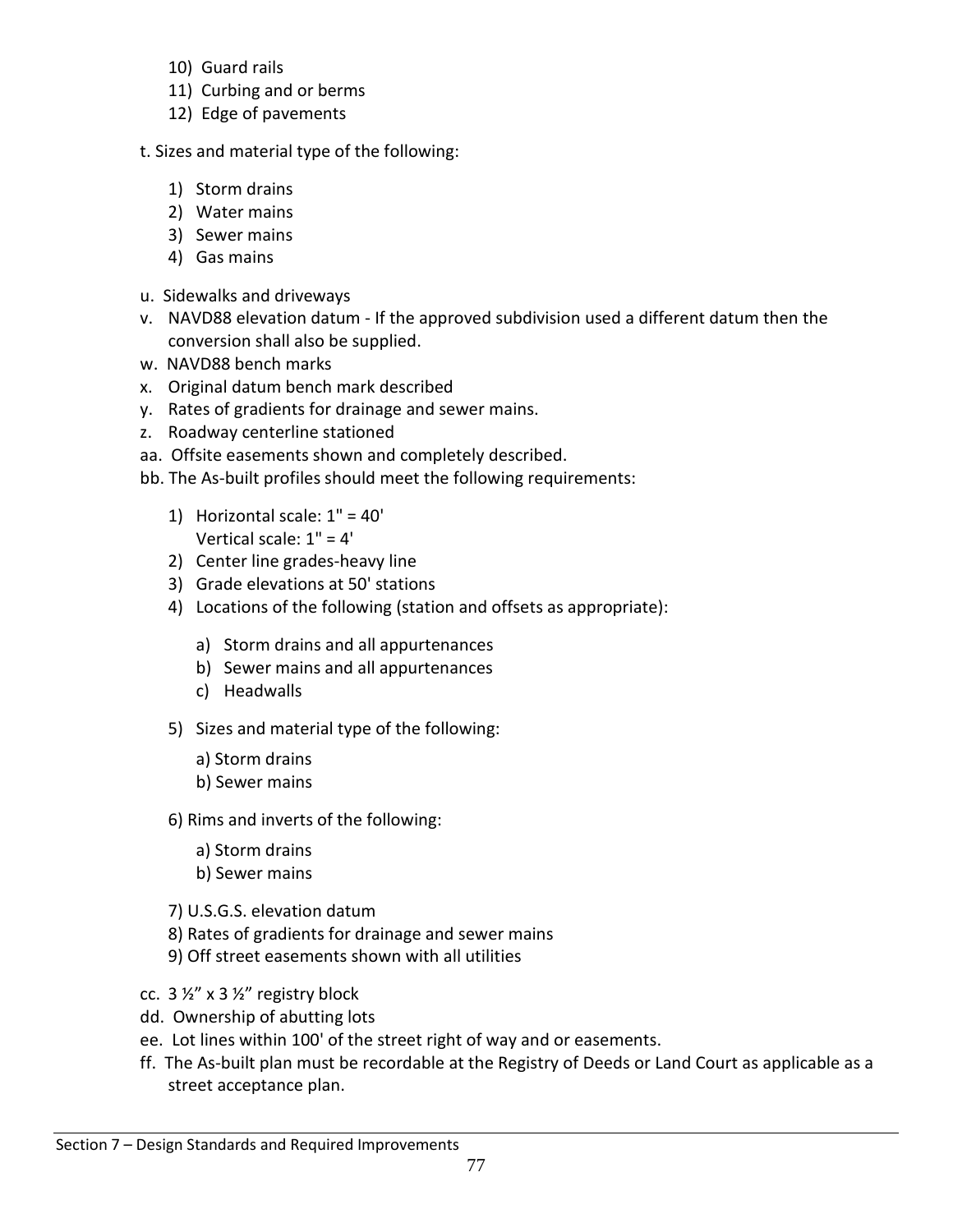gg. Town Council acceptance signature block.

hh. A monument certification stating:

| I certify that the monuments are set as shown on<br>this plan. |      |
|----------------------------------------------------------------|------|
| Professional Land Surveyor                                     | Date |

ii. A registry certification block stating:

| I certify that these plans are prepared in<br>accordance with the Rules and Regulations of the<br>Register of Deeds. |      |
|----------------------------------------------------------------------------------------------------------------------|------|
| Professional Land Surveyor                                                                                           | Date |

7.12.2 - A Utility As-built Plan will be supplied by the applicant (six (6) prints), reviewed and approved of by the Department of Public Works and the Planning Board before any bituminous concrete is installed. If any construction modifications are required they also will be performed, a revised utility As-built submitted, reviewed and approved by the Planning board prior to any bituminous concrete being installed. The Utility As-built Plan must meet all applicable criteria of paragraph 7.12.1 above. All applicants must plan ahead sufficiently to allow adequate time for Planning Board review and approval.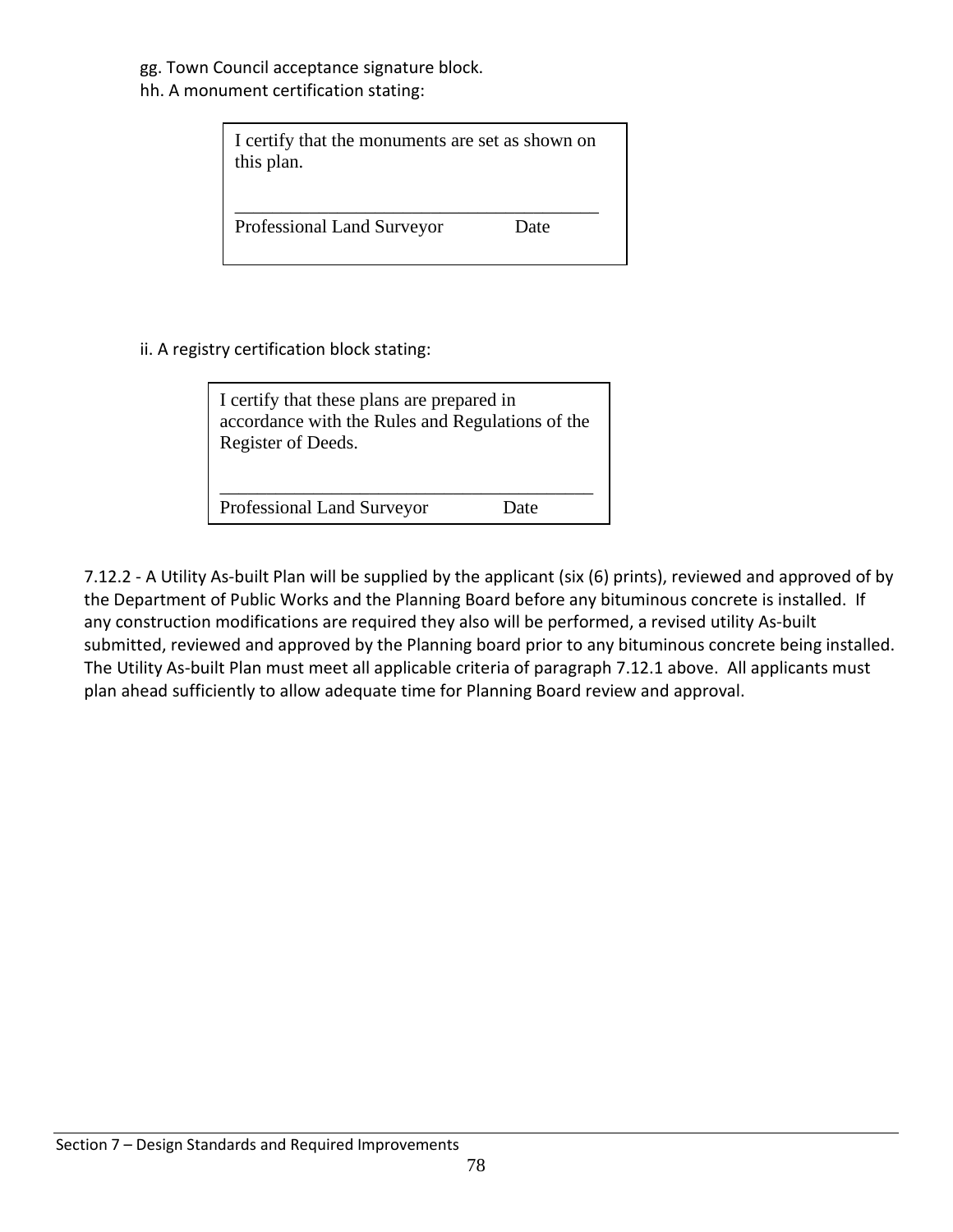#### SECTION 8.0 - ADMINISTRATION

#### 8.1 - WORK NOTIFICATION TO TOWN DEPARTMENTS

8.1.1 - Preconstruction Conference. Prior to the initiation of any work within the subdivision, there shall be a preconstruction conference to be attended by the applicant and the Planning Board's engineer, and by such other persons as the Planning Board shall require, at which time a work schedule, outlining all steps within the development process, shall be submitted by the applicant. Following approval of the work schedule by the Planning Board or its designee, the applicant shall be required to notify the Board, in writing, of any deviations from the proposed work schedule.

8.1.2 - Notification. The Planning Board or its designee shall be notified, at least forty-eight (48) hours prior to the commencement of any of the following works:

- 1. Cutting of trees for roadway construction.
- 2. Clearing and grubbing of roadway.
- 3. Installation of storm drainage facilities.
- 4. Installation of water and sanitary sewer facilities.
- 5. Placing of material for sub base.
- 6. Excavation for electric underground distribution system.
- 7. Application of gravel in or above sub base.
- 8. Laying of Bituminous Concrete Bottom Course.
- 9. Laying of Bituminous Concrete Top Course.
- 10. Installation of curbing and curb inlets.
- 11. Spreading of gravel in sidewalks.
- 12. Laying Cement for sidewalks and aprons.
- 13. Spreading of loam for grass plots.
- 14. Grading of slopes.
- 15. Construction of retaining walls.
- 16. Setting of bounds.

8.1.3 - Allocation of Risk. If any of the above designated work is commenced without proper notification being given as specified, such work shall be performed at the risk of the applicant or owner; and the Director of Public Works may order the removal thereof at the expense of the applicant or owner. All inspections performed by the Director of Public Works or his designee shall be at the expense of the applicant. Subdivision bonds will not be released until all such expenses have been paid to the Board.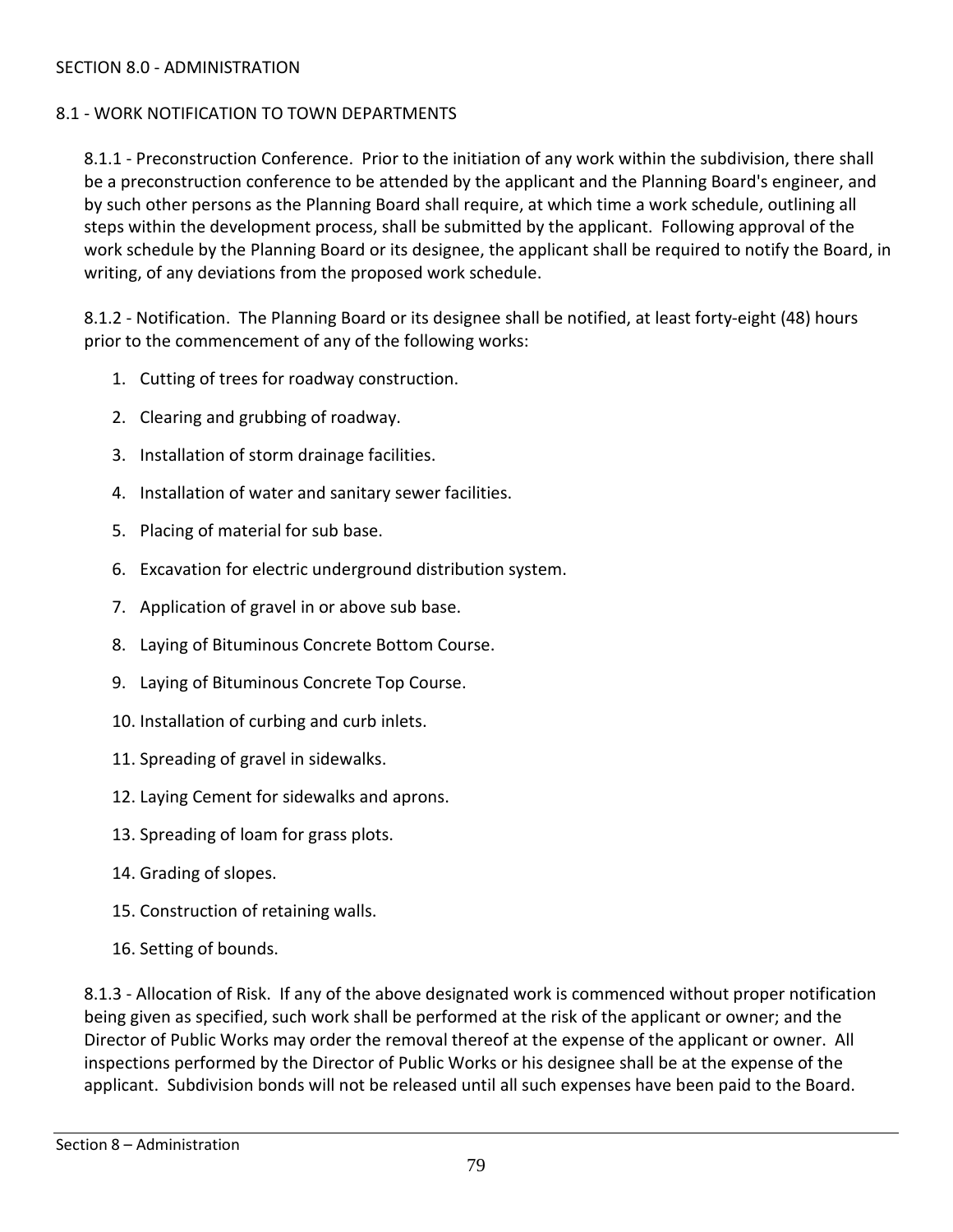#### 8.2 - INSPECTION

8.2.1 - Access. In order to verify that the required improvements are constructed or installed in accordance with these Rules and Regulations and with the applicable technical standards, the Board, its agents, and employees of the Town shall be allowed access to the subdivision during the normal working hours while it is under construction.

8.2.2 - Notice. The applicant shall be responsible for ensuring that written notice is delivered to the offices of the Planning Board and the Director of Public Works upon the completion of each of the tasks enumerated below and at least three working days before commencing the next task or covering the work performed. Work covered prior to expiration of three working days after such notice may be required to be uncovered or dug up or may be considered to have been done not in accordance with these Rules and Regulations.

8.2.3 - Required Inspections. Inspections by Board members, Board's Engineer, Director of Public Works or members of his/her department, or by other persons designated by the Board, shall be required promptly upon completion of the following operations and before the work is covered by commencing the next operation or otherwise. Prior to the start of construction in a subdivision, the Planning Board will designate either the Director of Public Works or his designee or another authorized Engineer selected by the Planning Board to be responsible for periodic inspection of construction. The inspector will sign off on each item after the satisfactory completion of each work item described thereon.

- 1. Clearing, grubbing, and excavation to firm subgrade;
- 2. Fill and grading to rough grade, may include utility trenching;

3. Bedding water, sewer, and drain pipes; installing manholes and catch basins, valves and appurtenances (no backfilling trenches);

4. Backfilling trenches, rolling and compacting subgrade or surface;

5. Installing select gravel or crushed stone base in 6" layers, rolling, and compacting to grade;

6. Setting curbing, catch basin inlets and gratings, headwalls, retaining walls, other Structural details;

- 7. Bituminous pavement binder or base course;
- 8. Bituminous pavement surface or wearing course;
- 9. Cement walks (or bituminous, if granted) , binder and surface courses;
- 10. Grass plots, loaming and seeding;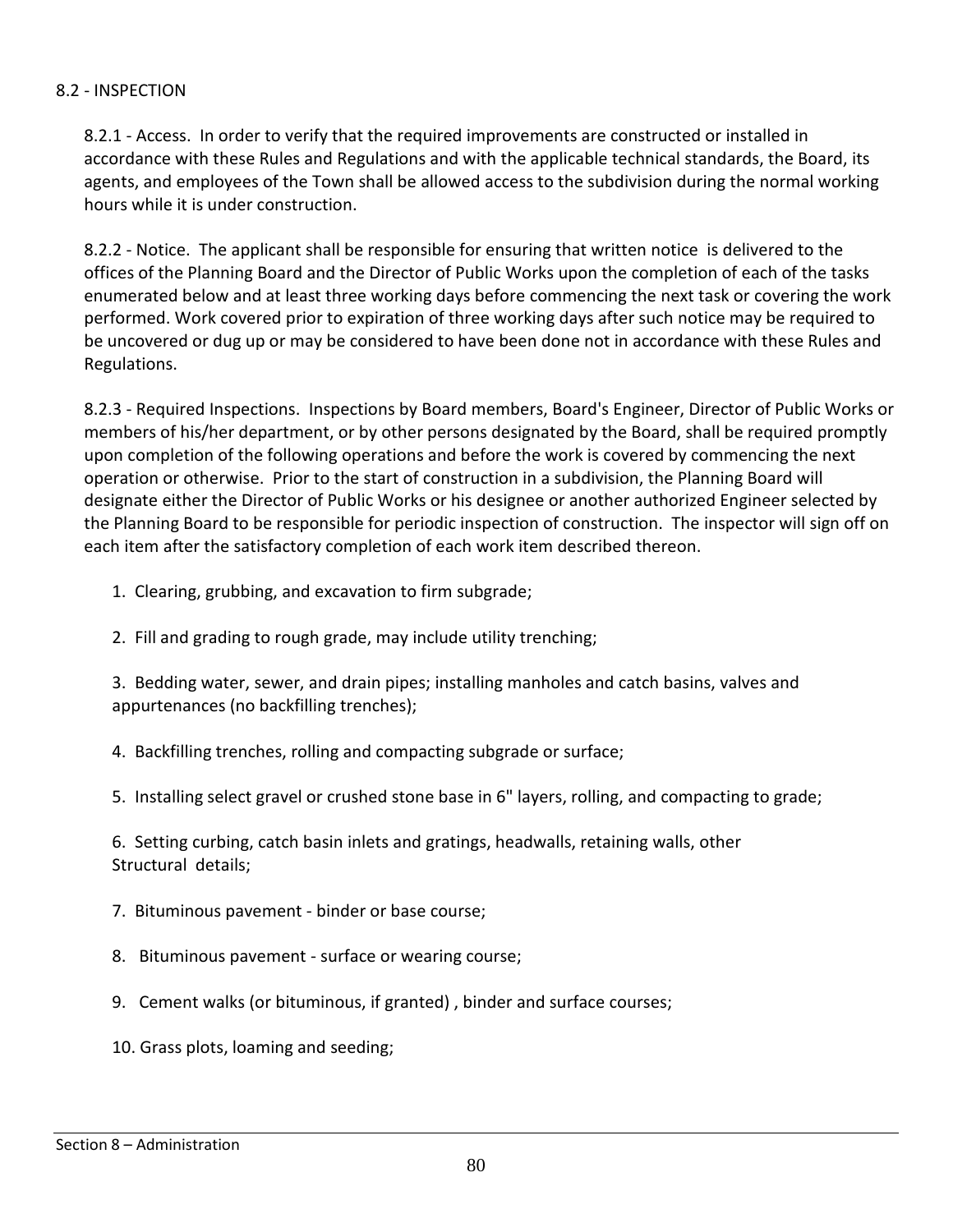11. Shade trees planting;

12. Adjusting manhole and catch basin covers, valve covers, removing debris, leftover materials, correcting uneven spots, clean-up.

8.2.4 - SWD. With respect to water mains, services, hydrants, and appurtenances, the requiredinspections may be performed by Southbridge Water District. Repeat inspections will be required if any work is found not to have been performed to the satisfaction of the Board, its Engineer, or the Director of Public Works.

8.2.5 - Cost. The cost of inspections shall be borne by the applicant and those legally succeeding the applicant in title to the subdivision or any portion thereof. They shall be billed for the cost of inspections, including repeated inspections when necessary, when the cost exceeds the money left available from the consultant's review and inspection fees. Security for the construction of streets and utilities shall not be released until all money owed the Town in connection with a subdivision has been paid.

8.2.6 Certification of Monuments. The required monuments (stone bounds or equivalent) shall be set by or under the direct supervision of a registered land surveyor after all construction which could disturb them has been completed, and two copies of a plan of the subdivision (which may be the "as built" plans) shall be submitted to the Board, showing the exact location and nature of the monuments set or found (identified as such), certified by a professional land surveyor licensed to work in Massachusetts.

8.2.7 - Completion. Notwithstanding the inspections and verifications by the Board and its agents, the applicant, the surety company, if any, and those succeeding the applicant in title to the subdivision or portions thereof are responsible for the subdivision being completed in accordance with the approved plans and these Rules and Regulations, and in a satisfactory condition and without defects when requesting release of performance guarantees or acceptance of streets by the Town.

#### 8.3 - WATER AND SEWER LINE TESTING

Prior to acceptance by the Town, all water and sanitary sewer lines shall be tested to the satisfaction of the Department responsible for their operation and maintenance. The results of each testing shall be conveyed, in writing, to the Planning Board and the Director of Engineering and the Southbridge Water District.

## 8.4 - DELAYS IN CONSTRUCTION

When any delay in completion of the construction of streets is anticipated in portions of a subdivision where houses are completed and occupied, the applicant may be required to construct certain portions of roads to the extent at least of grading the sub-base, installing catch basin frames and manhole covers to a temporary grade, and a base coat of asphalt within the specifications required by the designing engineer.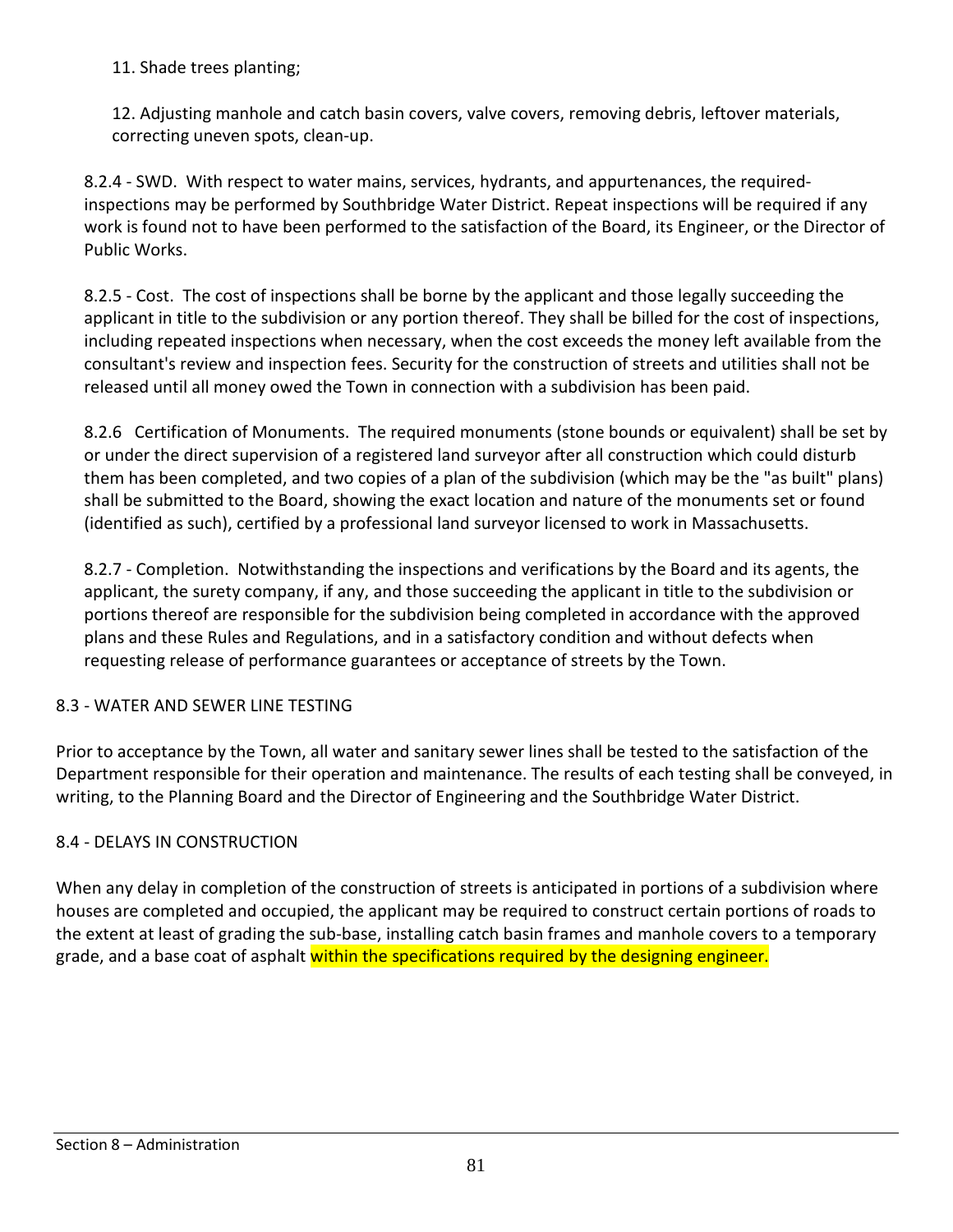# APPENDICES

APPENDIX A – Planning Board Schedule of Fees

APPENDIX B – Subdivision Forms (available electronically upon request)

APPENDIX C - Miscellaneous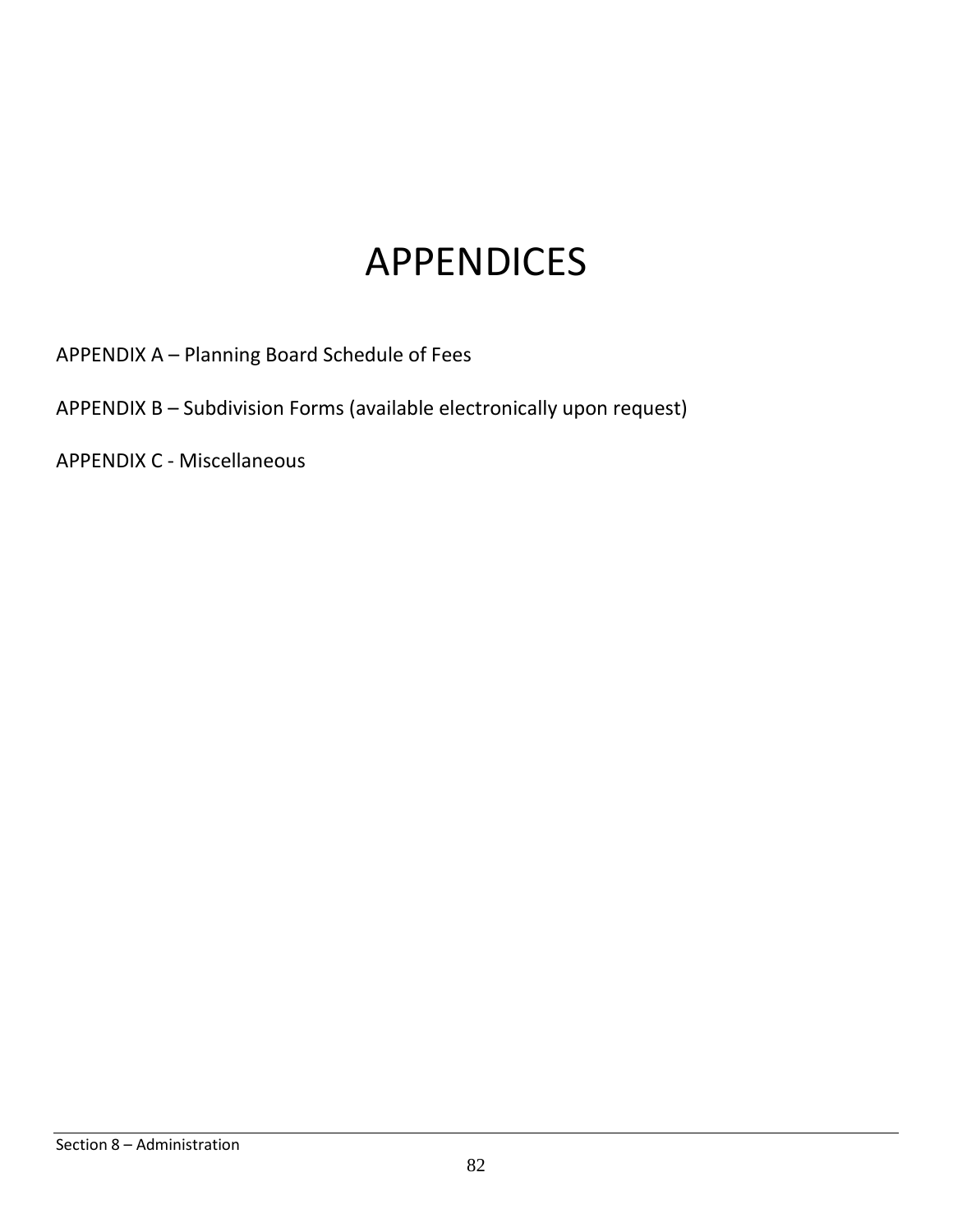Blank Page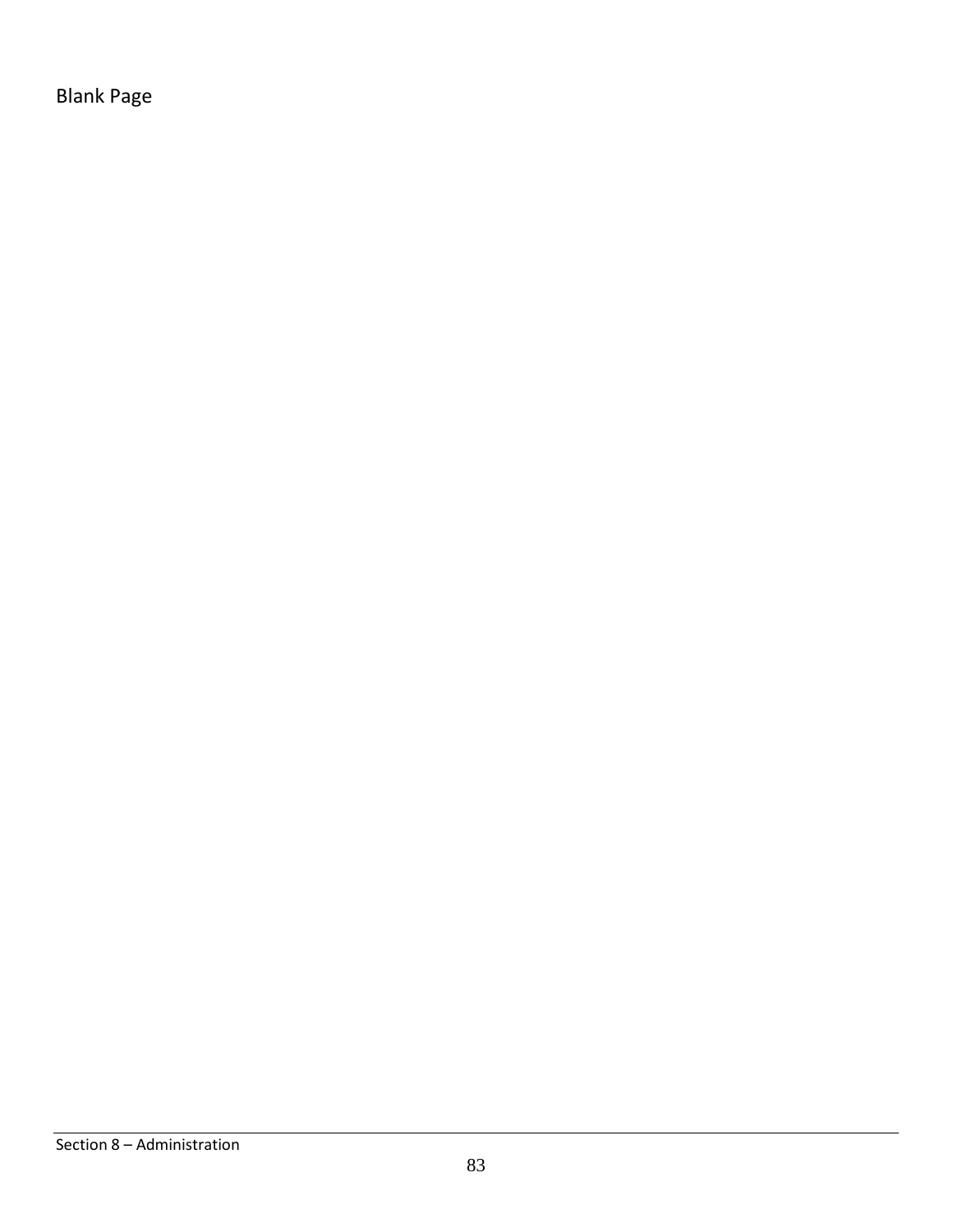Approval Not Required: \$50.00 per lot

Preliminary Subdivision Application: \$100.00 plus \$10.00 per lot

Definitive Subdivision Application: \$200.00 plus \$100.00 per lot

Inspection Fees (each road or utility): \$1.25 per linear foot

Earth Removal Application: \$650.00

Special Permit Application: \$650.00

Abutters' List: \$25.00

Other Fees: Contact Department of Public Works, 508-764-5403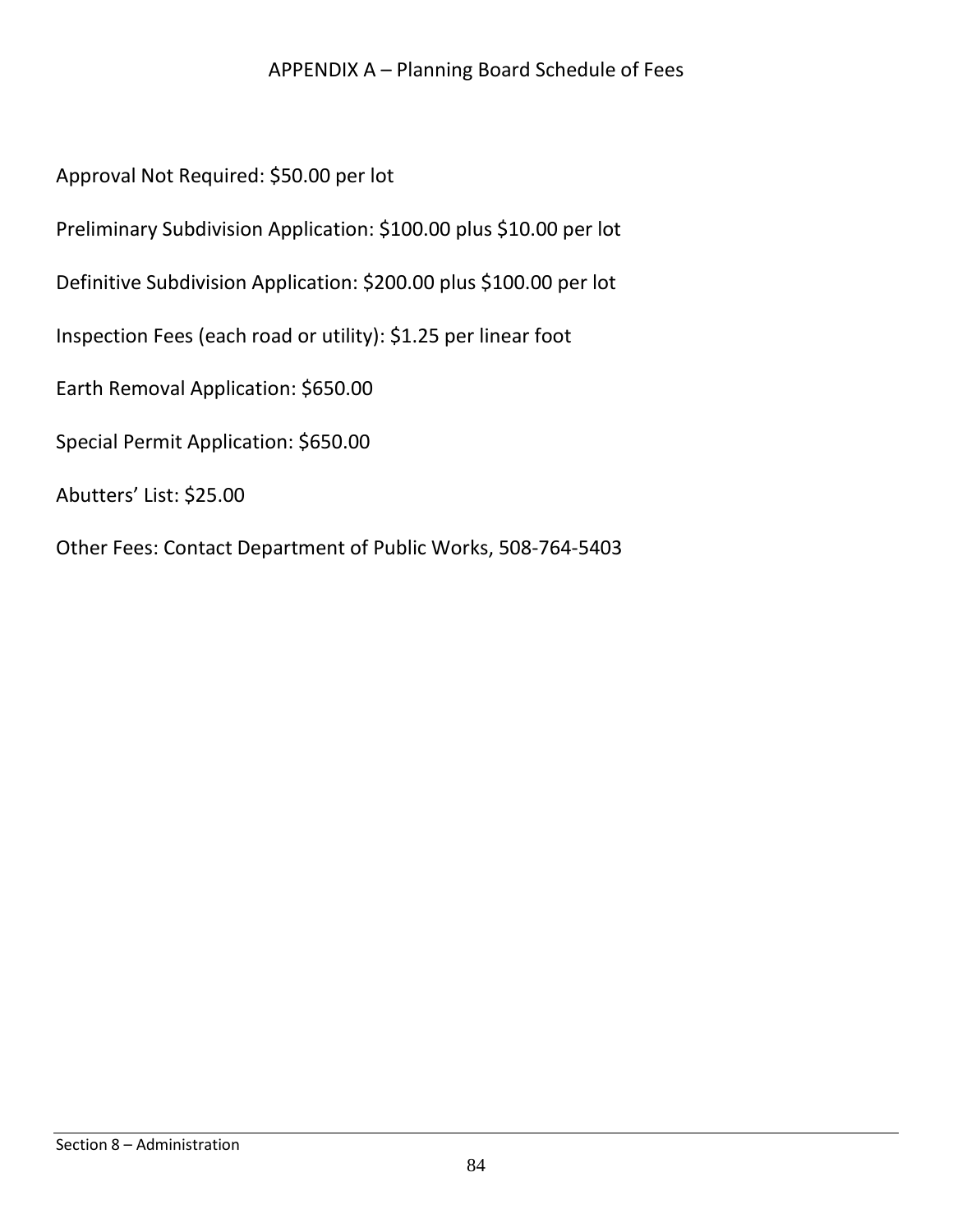Appendix A

\_\_\_\_\_\_\_\_\_\_\_\_\_\_\_\_\_\_\_\_\_\_\_\_\_\_\_\_\_\_\_\_\_\_\_\_\_\_\_\_\_\_\_\_\_\_\_\_\_\_\_\_\_\_\_\_\_\_\_\_\_\_\_\_\_\_\_\_\_\_\_\_\_\_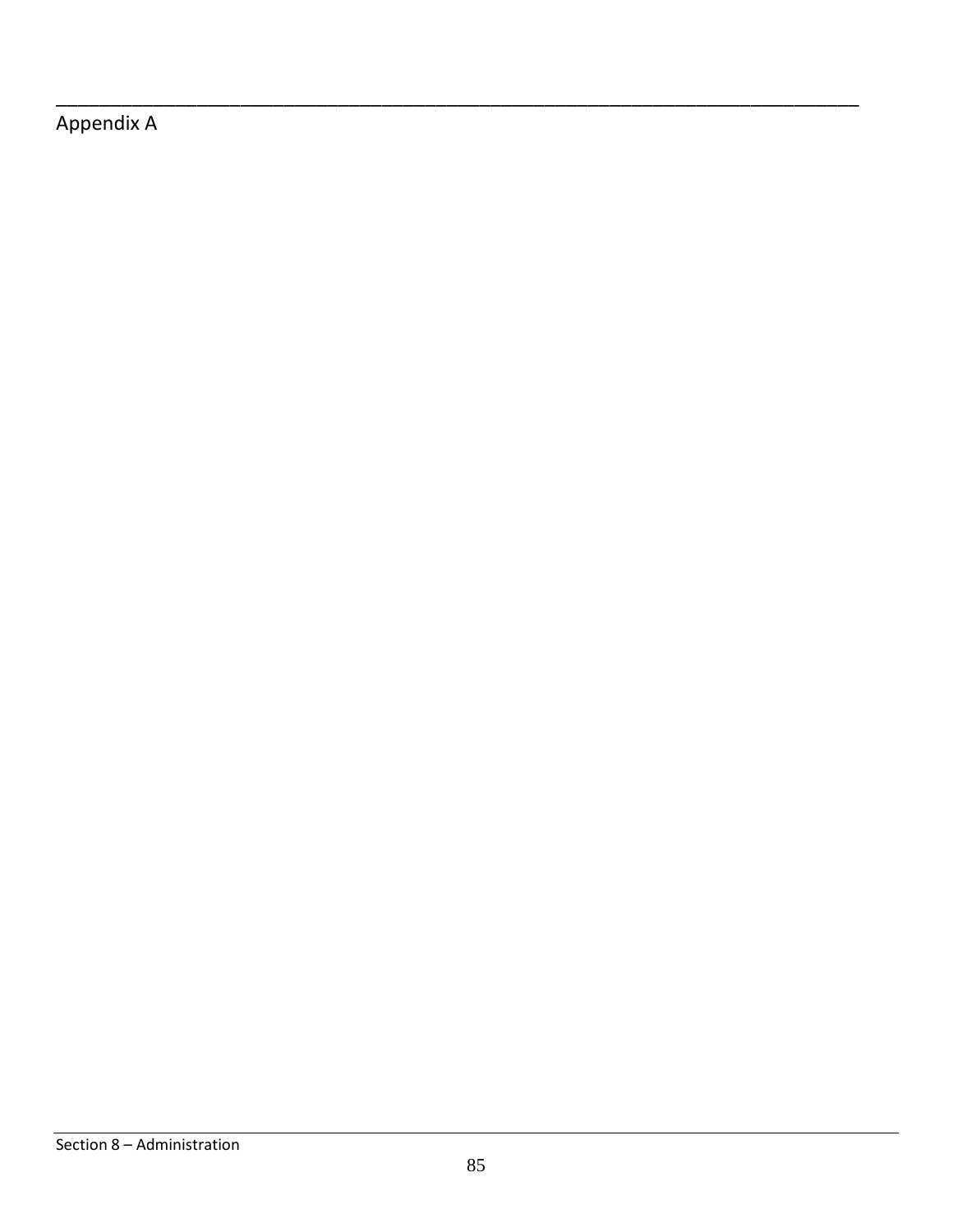Blank Page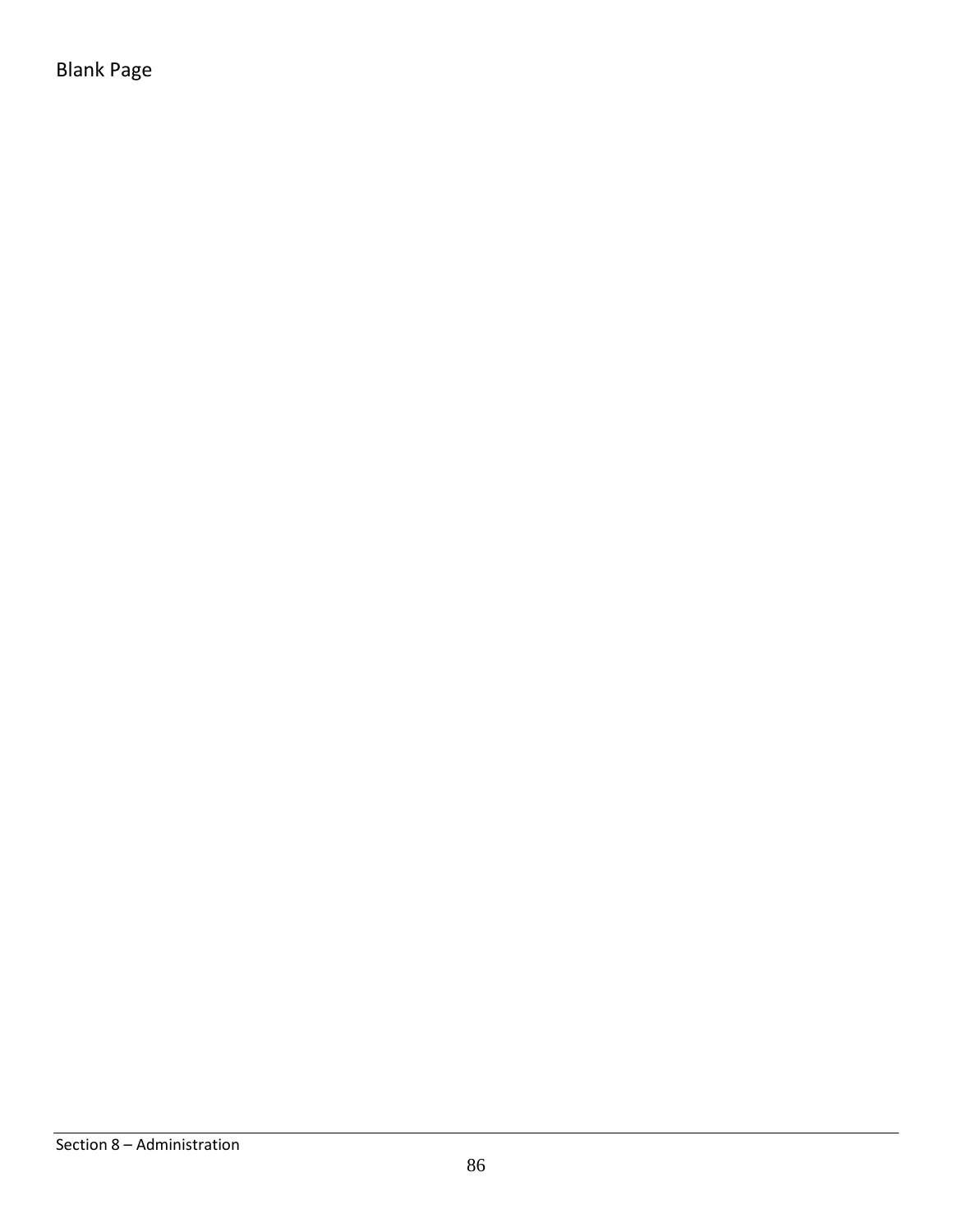## Appendix B

# Subdivision Forms, Beginning Next Page (Available Electronically Upon Request)

- FORM A Application for approval not required under Subdivision Control (ANR)
- FORM B Application for Approval of a Preliminary Plan
- FORM C Application for Approval of a Definitive Plan
- FORM C1 Application for Modification of Approval of a Definitive Subdivision Plan
- FORM C2 Assumption of Obligations by Subsequent Owner
- FORM F Covenant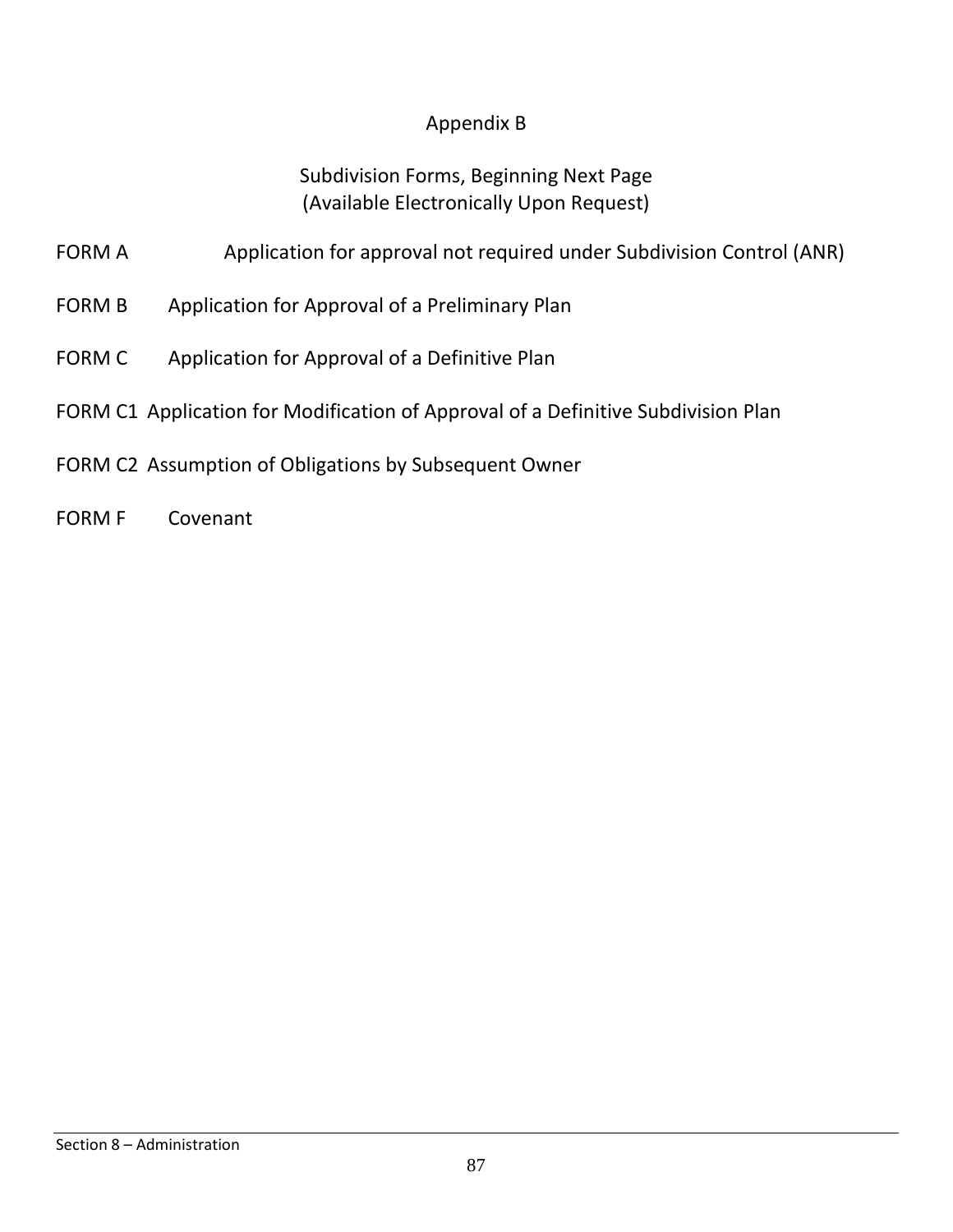#### FORM A

## APPLICATION FOR ENDORSEMENT OF PLAN BELIEVED NOT TO REQUIRE APPROVAL

| Date Plan and Form A were provided to |
|---------------------------------------|
|                                       |
| Date Plan and Form A were provided to |
|                                       |
|                                       |

Town of Southbridge Address: 41 Elm Street Southbridge, MA 01550

To The Southbridge Planning Board:

The undersigned, believing that the accompanying plan of his or her property in the Town of Southbridge does not constitute a subdivision within the meaning of the Subdivision Control Law, herewith submits said plan for a determination and endorsement that Planning Board approval under the Subdivision Control Law is not required.

|                                                  | Deed or property recorded in Worcester County Registry of Deeds, |
|--------------------------------------------------|------------------------------------------------------------------|
|                                                  |                                                                  |
|                                                  |                                                                  |
| (Continue On Reverse If Needed)                  |                                                                  |
|                                                  |                                                                  |
| Signature of Owner (original signature required) |                                                                  |
|                                                  |                                                                  |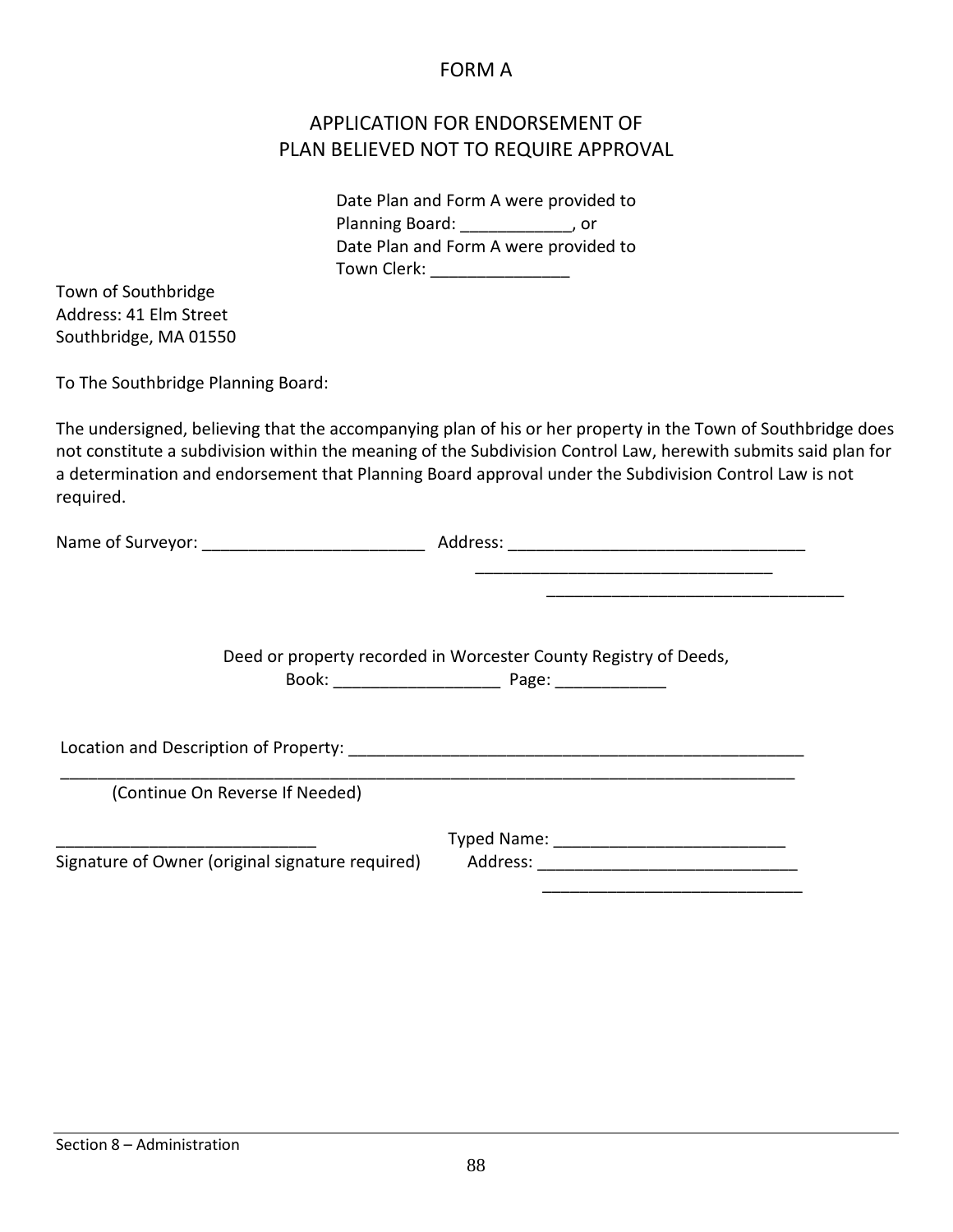Town Tax Collector (MGL Ch. 40, §57) \_\_\_\_\_\_\_\_\_\_\_\_\_\_\_\_\_\_\_\_\_\_\_\_\_\_\_\_\_

**File One Complete Form with Planning Board and One with Town Clerk (alternatively, two forms may be filed with the Planning Board)**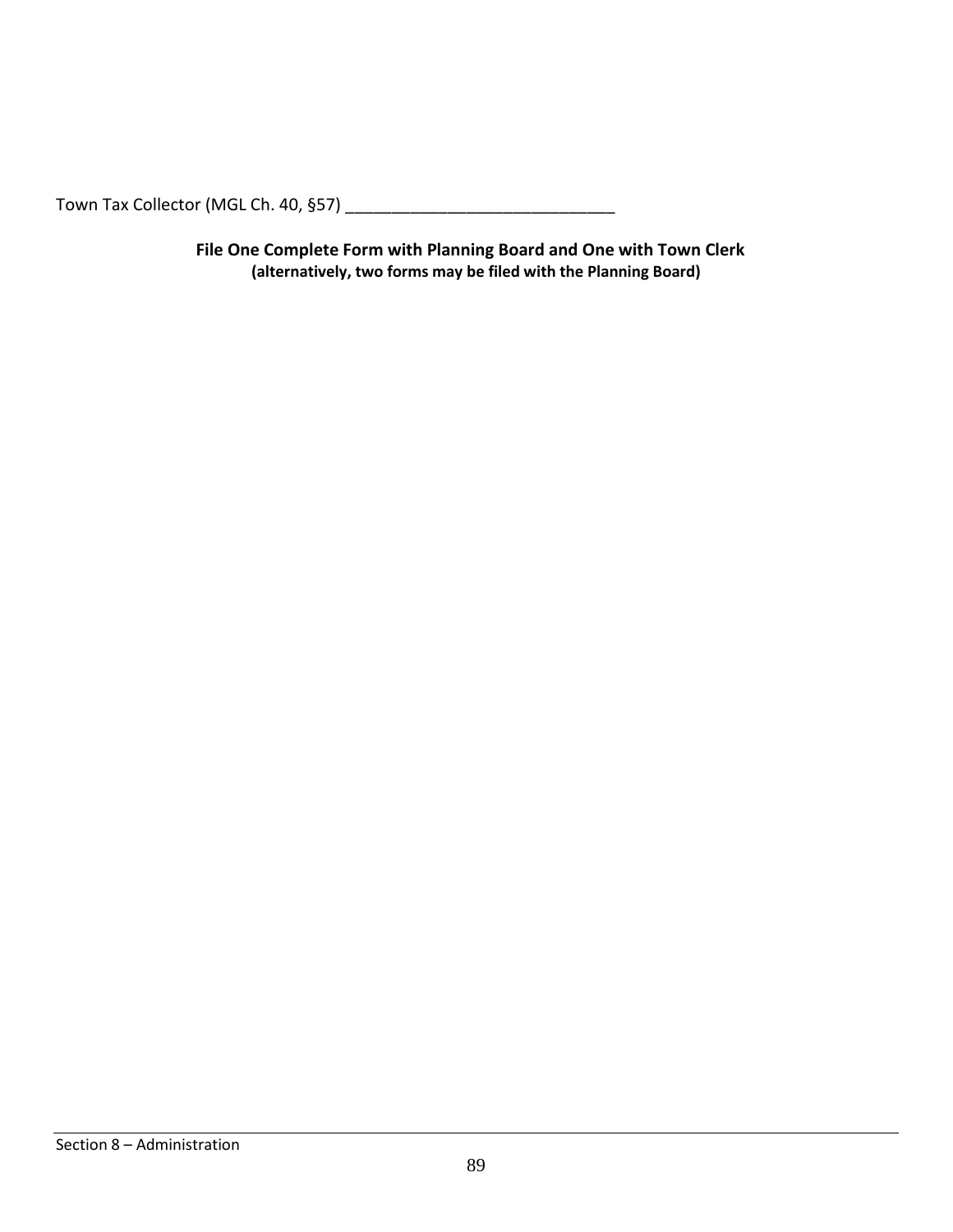#### **FORM B**

## **APPLICATION FOR APPROVAL OF PRELIMINARY PLAN**

| To the Planning Board of the Town of Southbridge:                                                                                                                                                                                                                                        |    |  |
|------------------------------------------------------------------------------------------------------------------------------------------------------------------------------------------------------------------------------------------------------------------------------------------|----|--|
| The undersigned, being the owner* of all land included within a proposed subdivision shown on a plan,                                                                                                                                                                                    | by |  |
|                                                                                                                                                                                                                                                                                          |    |  |
| described as follows:                                                                                                                                                                                                                                                                    |    |  |
|                                                                                                                                                                                                                                                                                          |    |  |
| with a total acreage of __________________.                                                                                                                                                                                                                                              |    |  |
| Said owner hereby submits the aforementioned plan as a Preliminary Subdivision Plan in accordance with the<br>Subdivision Regulations of the Town of Southbridge, showing in a general way the proposed subdivision of<br>land, and makes application to the Board for approval thereof. |    |  |
| The owner's title to the land is derived under deed from_______________________, dated ______________ and                                                                                                                                                                                |    |  |
| recorded in Worcester District Registry of Deeds, Book _______ Page ______, or under Certificate of Title No.                                                                                                                                                                            |    |  |
|                                                                                                                                                                                                                                                                                          |    |  |
|                                                                                                                                                                                                                                                                                          |    |  |
|                                                                                                                                                                                                                                                                                          |    |  |
| E-Mail ________________________                                                                                                                                                                                                                                                          |    |  |
|                                                                                                                                                                                                                                                                                          |    |  |
| Title:<br>Name:                                                                                                                                                                                                                                                                          |    |  |
| *If there is more than one owner, all must sign.                                                                                                                                                                                                                                         |    |  |
| <b>Additional Names and Signatures:</b>                                                                                                                                                                                                                                                  |    |  |
|                                                                                                                                                                                                                                                                                          |    |  |
|                                                                                                                                                                                                                                                                                          |    |  |
|                                                                                                                                                                                                                                                                                          |    |  |
|                                                                                                                                                                                                                                                                                          |    |  |
|                                                                                                                                                                                                                                                                                          |    |  |
|                                                                                                                                                                                                                                                                                          |    |  |

Town Tax Collector (MGL Ch. 40, §57) required for all projects: \_\_\_\_\_\_\_\_\_\_\_\_\_\_\_\_\_\_\_\_\_\_\_\_\_\_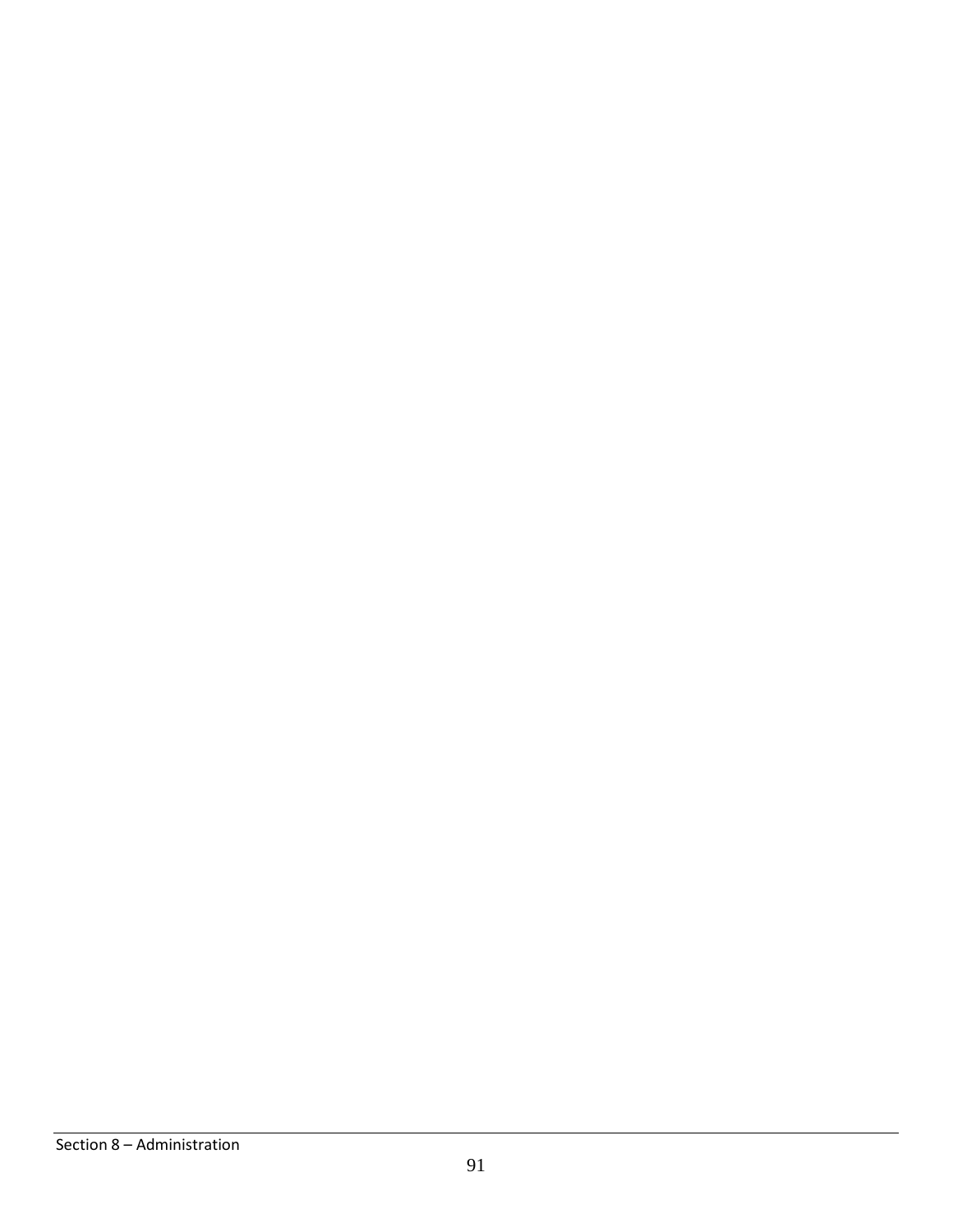#### FORM C

#### APPLICATION FOR APPROVAL OF A DEFINITIVE SUBDIVISION PLAN

\_\_\_\_\_\_\_\_\_\_\_\_\_\_\_, 20\_\_

To the Planning Board of the Town of Southbridge:

The undersigned, being the applicant as defined under Chapter 41, section 81-L, for approval of a proposed subdivision shown on a plan entitled:

| , bv    | dated                                         | 20, and described as follows: |
|---------|-----------------------------------------------|-------------------------------|
| Located |                                               |                               |
|         |                                               | with                          |
|         | lots proposed and a total acreage of tract of | acres,                        |

HEREBY SUBMITS said plan as a DEFINITIVE plan in accordance with the *Rules and Regulations Governing the Subdivision of Land in the Town of Southbridge* and makes application to the Board for final approval thereof.

The undersigned's title to said land is derived from:

|                                                                                 | by deed dated |                    |
|---------------------------------------------------------------------------------|---------------|--------------------|
| 20, and recorded in the Worcester District Registry of Deeds Book               | , Page        | , or registered in |
| the Worcester Registry District of the Land Court, Certificate of Title Number: |               | , and said land is |
| free of encumbrances except for the following:                                  |               |                    |

\_\_\_\_\_\_\_\_\_\_\_\_\_\_\_\_\_\_\_\_\_\_\_\_\_\_\_\_\_\_\_\_\_\_\_\_\_\_\_\_\_\_\_\_\_\_\_\_\_\_\_\_\_\_\_\_\_\_\_\_\_\_\_\_\_\_\_\_\_\_\_\_\_\_\_\_\_\_\_\_\_\_\_\_\_\_\_\_\_\_

1. Land within the proposed subdivision subject to easements and restrictions:

\_\_\_\_\_\_\_\_\_\_\_\_\_\_\_\_\_\_\_\_\_\_\_\_\_\_\_\_\_\_\_\_\_\_\_\_\_\_\_\_\_\_\_\_\_\_\_\_\_\_\_\_\_\_\_\_\_\_\_\_\_\_\_

\_\_\_\_\_\_\_\_\_\_\_\_\_\_\_\_\_\_\_\_\_\_\_\_\_\_\_\_\_\_\_\_\_\_\_\_\_\_\_\_\_\_\_\_\_\_\_\_\_\_\_\_\_\_\_\_\_\_\_\_\_\_\_

|  |  | (briefly describe and provide recording information) |  |
|--|--|------------------------------------------------------|--|
|  |  |                                                      |  |

2. Over the land of others appurtenant to the proposed subdivision subject to easements and restrictions:

\_\_\_\_\_\_\_\_\_\_\_\_\_\_\_\_\_\_\_\_\_\_\_\_\_\_\_\_\_\_\_\_\_\_\_\_\_\_\_\_\_\_\_\_\_\_\_\_\_\_\_\_\_\_\_\_\_\_\_\_\_\_\_\_\_\_\_\_\_\_\_\_\_\_\_\_\_\_\_\_\_

\_\_\_\_\_\_\_\_\_\_\_\_\_\_\_\_\_\_\_\_\_\_\_\_\_\_\_\_\_\_\_\_\_\_\_\_\_\_\_\_\_\_\_\_\_\_\_\_\_\_\_\_\_\_\_\_\_\_\_\_\_\_\_\_\_\_\_\_\_\_\_\_\_\_\_\_\_\_\_\_\_

(briefly describe and provide recording information)

|      | Said plan (has) (has not) evolved from a preliminary plan submitted to the Board on |
|------|-------------------------------------------------------------------------------------|
| , 20 | and (approved with modifications) (disapproved) on                                  |
| -20  |                                                                                     |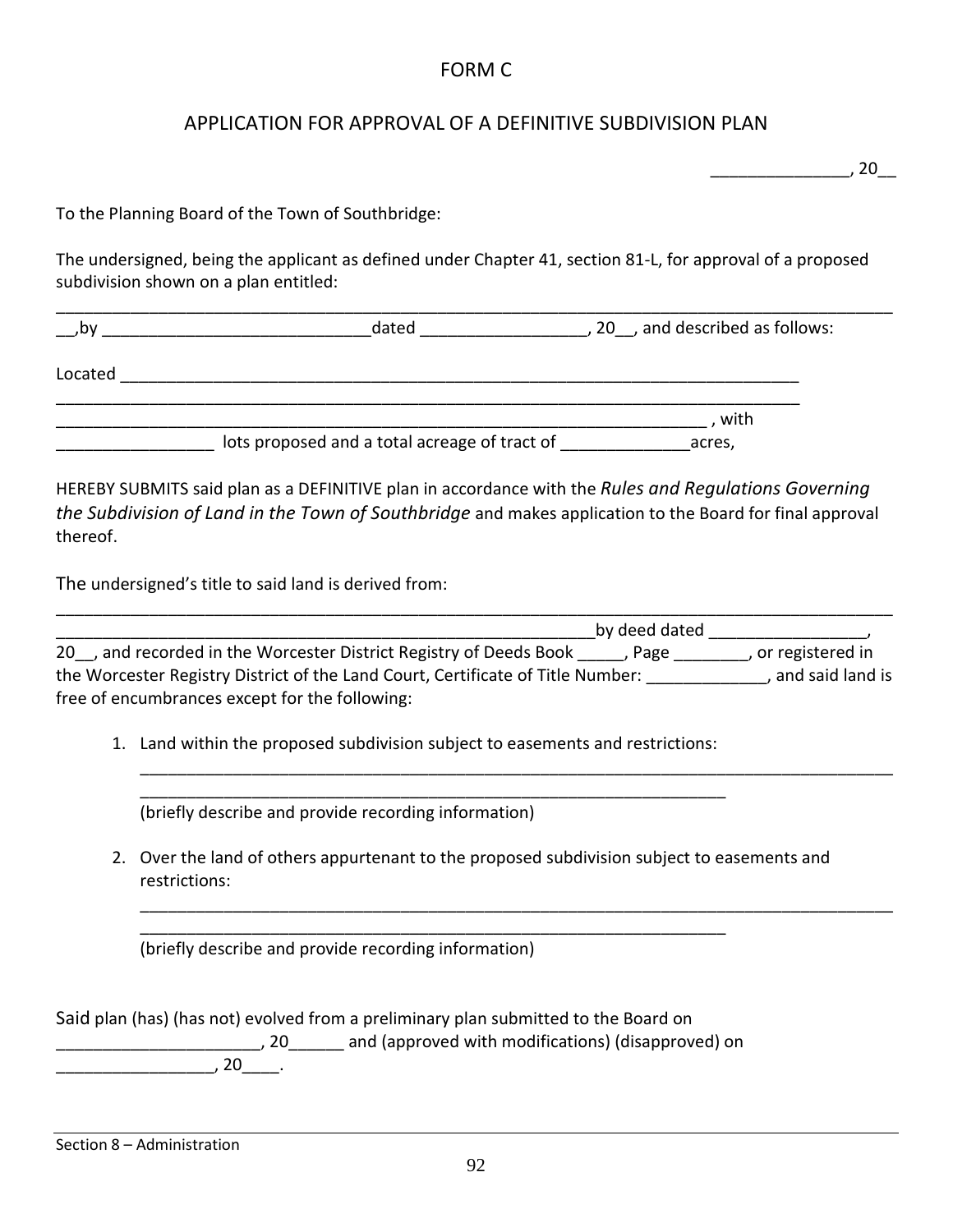The applicant agrees, if the definitive plan is approved, to construct and install all improvements within the proposed subdivision required by the *Rules and Regulations Governing the Subdivision of Land in the Town of Southbridge* as in force on the date of this application, and as modified and supplemented by the work specifications and other requirements of the Department of Public Works Director and the Town Engineer, Board of Health, Conservation Commission, and the Fire Department.

The applicant further agrees:

- 1. To complete all said required improvements within three years from the date of approval of the definitive plan by the Board unless the Board specifies a different period of time; and,
- 2. If the definitive plan is approved, the applicant authorizes the Board, at the applicant's expense, to record or register the plan in Worcester Registry District and agrees that even if otherwise authorized to do so by the filing of a performance bond, the applicant will not sell or offer to sell any of the lots within the subdivision until said plan is so recorded or registered; and,
- 3. After final approval of the definitive plan and before endorsement of said plan by the Board, the applicant will cause to be filed with the Board a bond in form satisfactory to the Board, conditioned on the completion of all required improvements in the time and manner prescribed, in a penal sum sufficient, in the opinion of the Board and as prescribed in the *Rules and Regulations Governing the Subdivision of Land in the Town of Southbridge* to cover the cost of such work, and executed by the applicant as principal and by a surety company authorized to do business in the Commonwealth and satisfactory to the Board as surety, or secured by the deposit with the Town Treasurer of cash or negotiable securities in an amount equal to the penal sum of the bond; **OR,**

After final approval of the definitive plan and before endorsement of said plan by the Board, the applicant will cause to be filed with the Board a covenant, executed and to be duly recorded or registered by the owner of record at the time of the recording or registering of said plan, running with the land, whereby all improvements in the construction of ways and the installation of municipal services to serve any lot in the subdivision shown on the plan shall be provided before such lot may be built upon or conveyed, other than by mortgage deed, as provided for in the Subdivision Control Law under Massachusetts General Laws Chapter 41, §81U.

- 4. To pay before the public hearing on this application the cost of publication, arranged by the Board, of the required notice of said hearing in a newspaper of general circulation in the Town; and,
- 5. To pay promptly, on request therefore by the Board, all expenses of the Board for engineering review, inspection of construction, recording, registering, and filing of documents, and all other expenses in connection with the application and the plan, including all fees and disbursements of counsel for the Board regarding the subdivision; and,
- 6. Should any person appeal to the Superior Court any decision of the Board or of the Board of Health as to the plan, under Massachusetts General Laws Chapter 41, §8lBB or otherwise, and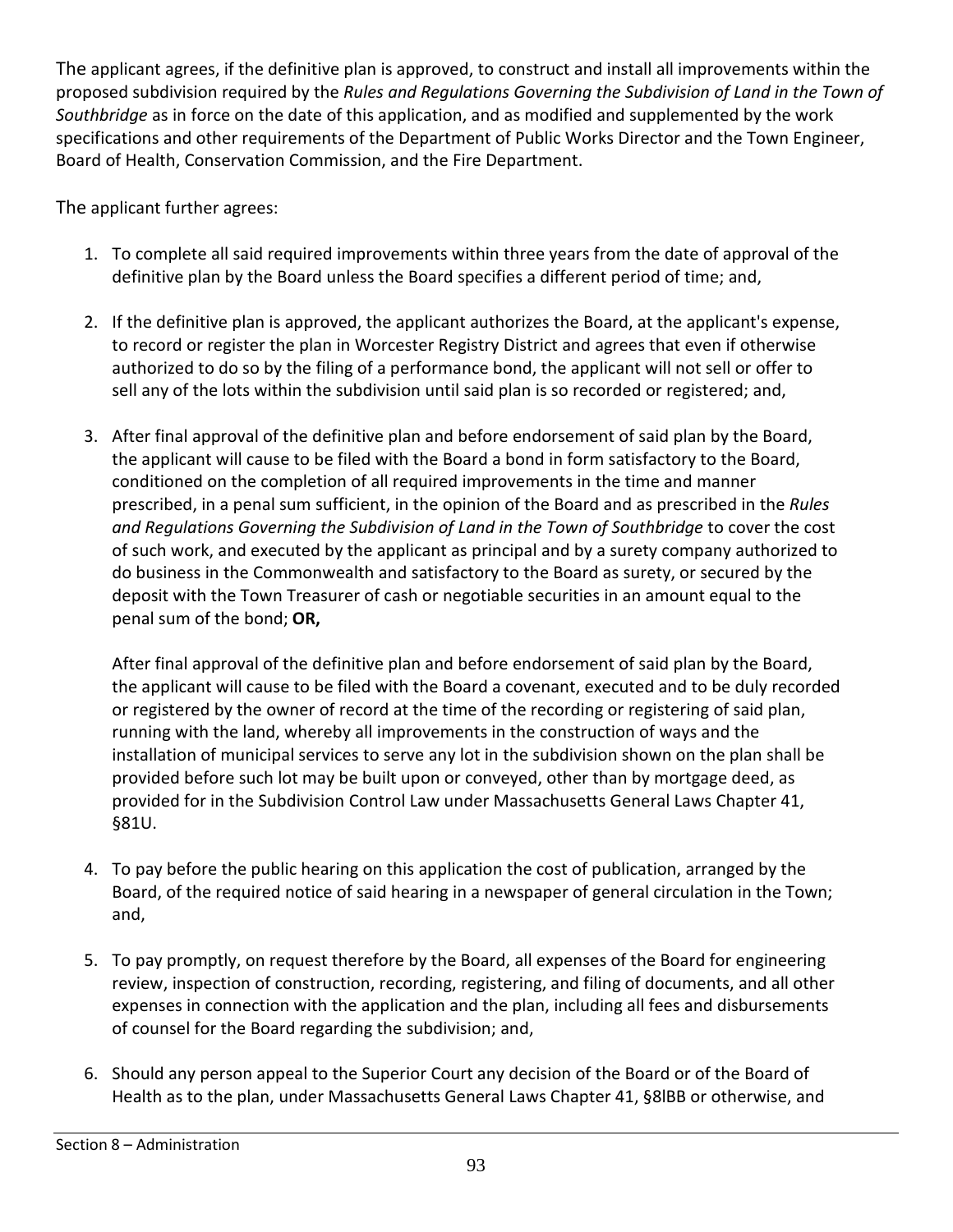should the Board prevail as to the appeal (in the Superior Court or on appellate review), in whole or in part, the applicant; shall reimburse the Board for all expenses incurred by it on account of the appeal, including its counsel fees and disbursements; and,

7. This application is accompanied by a drawing of the complete proposed definitive plan, five full sized prints and seven 11" by 17" sized prints thereof, a designer's certificate, and a topographical plan.

Applicant contact information: Telephone:\_\_\_\_\_\_\_\_\_\_\_\_\_\_\_\_\_\_\_ Cell: \_\_\_\_\_\_\_\_\_\_\_\_\_\_\_\_\_\_\_\_\_

Address: \_\_\_\_\_\_\_\_\_\_\_\_\_\_\_\_\_\_\_\_\_\_\_\_\_\_\_\_\_\_\_\_ E-Mail: \_\_\_\_\_\_\_\_\_\_\_\_\_\_\_\_\_\_\_\_\_\_\_\_\_\_\_\_\_\_\_\_

The undersigned hereby applies for the approval of said Definitive plan by the Board, in belief that the plan conforms to the Subdivision Rules and Regulations of the Town of Southbridge.

Applicants' Signature(s) (All owners or proposed owners must sign)

 \_\_\_\_\_\_\_\_\_\_\_\_\_\_\_\_\_\_\_\_\_\_\_\_\_\_\_\_\_\_\_\_ \_\_\_\_\_\_\_\_\_\_\_\_\_\_\_\_\_\_\_\_\_\_\_\_\_\_\_\_\_\_\_\_

| <b>Printed Name</b>                                      | <b>Printed Name</b> | <b>Printed Name</b> |
|----------------------------------------------------------|---------------------|---------------------|
| (attach additional pages if needed)                      |                     |                     |
| Received by the Town Clerk:<br>Date: 20                  |                     |                     |
| Town Clerk's Signature                                   |                     |                     |
| Received by Board of Health<br>Board of Health Signature |                     |                     |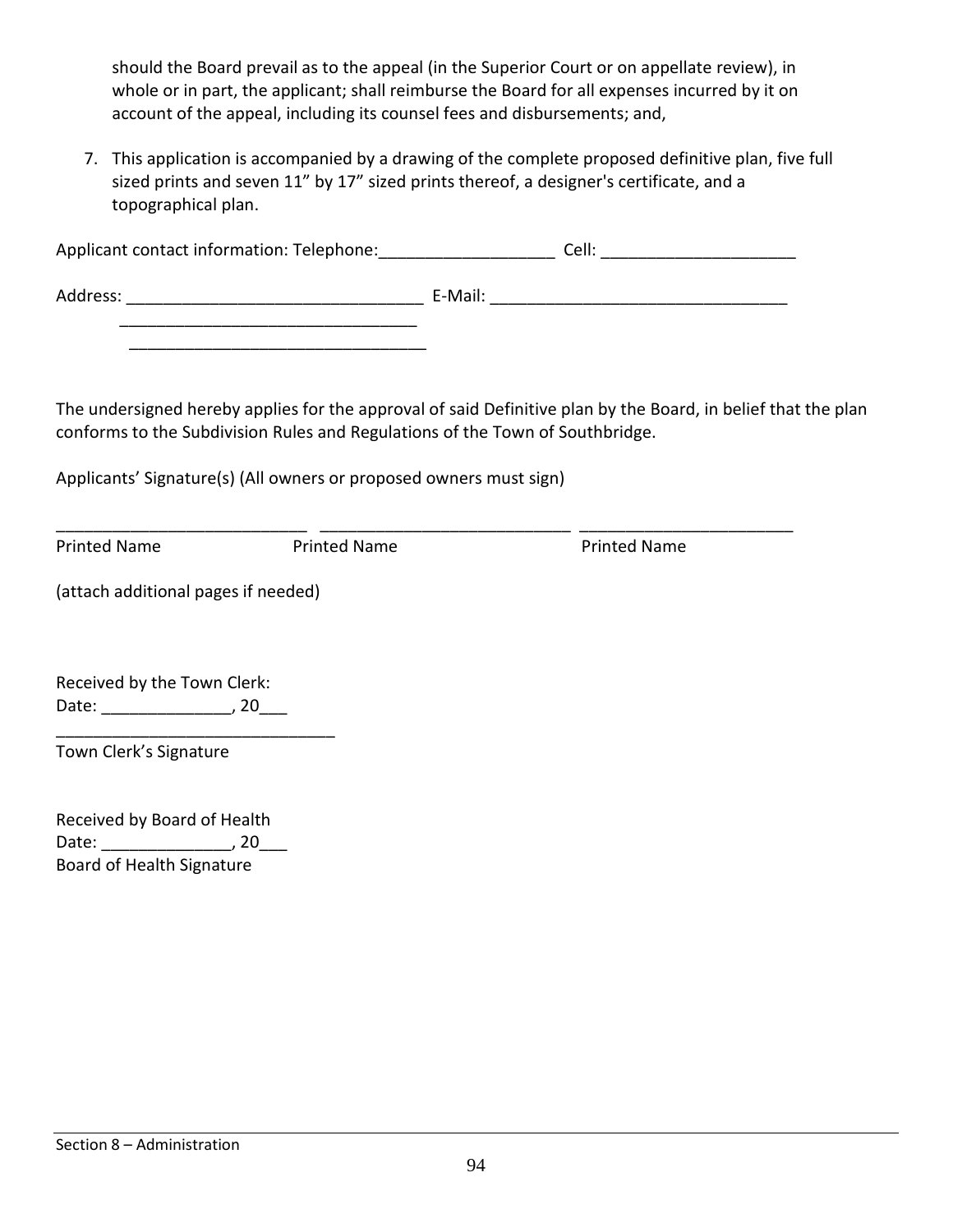Town Tax Collector (MGL Ch. 40, §57) for all projects: \_\_\_\_\_\_\_\_\_\_\_\_\_\_\_\_\_\_\_\_\_\_\_\_\_\_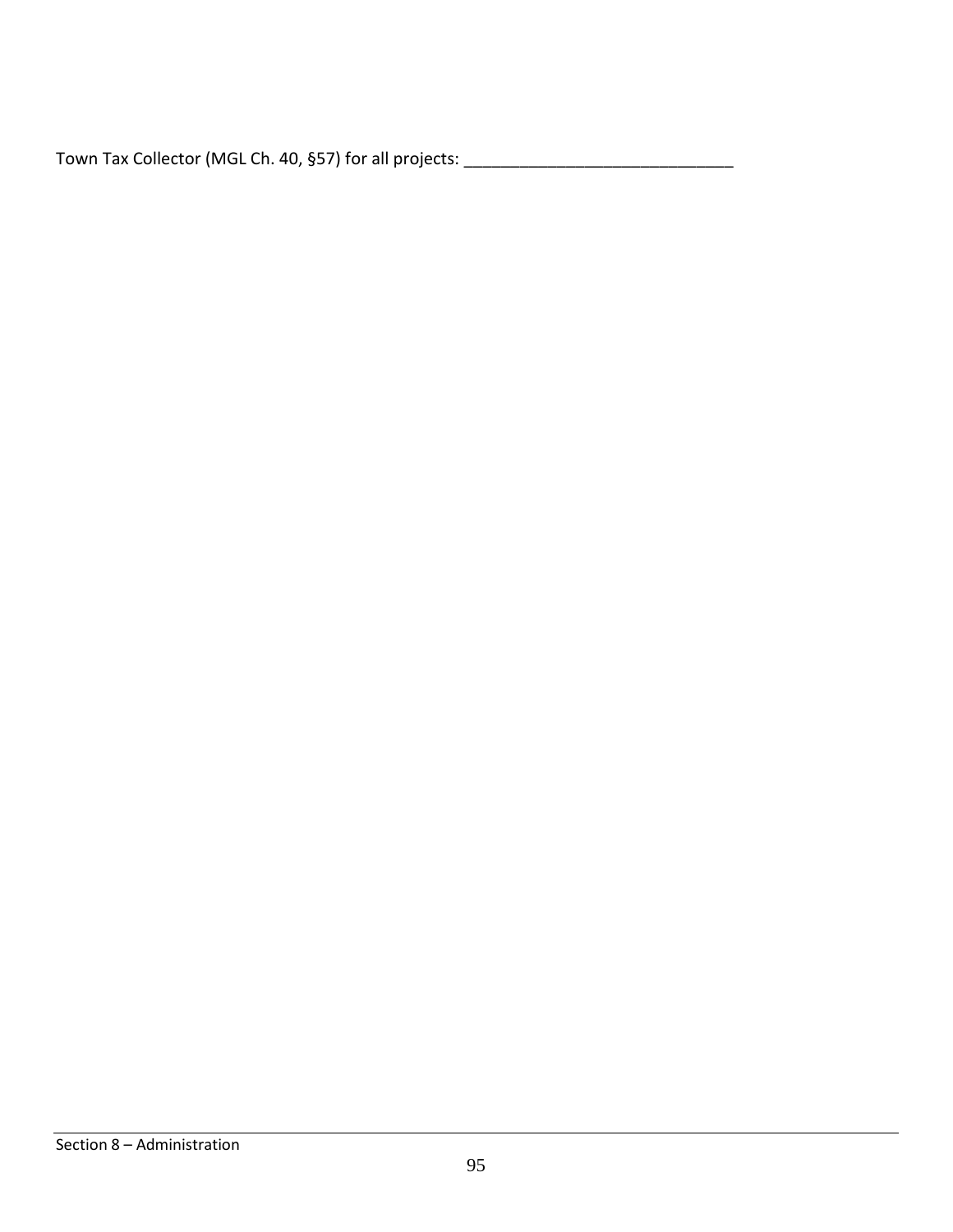#### FORM C-1

# APPLICATION FOR MODIFICATION OF APPROVAL OF A DEFINITIVE SUBDIVISION PLAN

| To the Planning Board of the Town of Southbridge: |                                                                                  |                                                                                                                                                                                                                      |  |
|---------------------------------------------------|----------------------------------------------------------------------------------|----------------------------------------------------------------------------------------------------------------------------------------------------------------------------------------------------------------------|--|
|                                                   |                                                                                  | <b>The Contract Control of the Contract Control Control Control Control Control Control Control Control Control C</b>                                                                                                |  |
|                                                   | the Board of its approval of the subdivision plan entitled _____________________ |                                                                                                                                                                                                                      |  |
|                                                   |                                                                                  |                                                                                                                                                                                                                      |  |
|                                                   |                                                                                  | ___________________________, recorded in Worcester District Registry of Deeds, Book _________, Page _________, or                                                                                                    |  |
|                                                   |                                                                                  | under Certificate of Title No. ________, registered in Worcester Land Registry District, Book ______, Page                                                                                                           |  |
|                                                   |                                                                                  |                                                                                                                                                                                                                      |  |
|                                                   |                                                                                  |                                                                                                                                                                                                                      |  |
| Town of Southbridge Subdivision Regulations.      |                                                                                  | The modification will also result in a change in lots __________ but the lots as changed will comply with the                                                                                                        |  |
|                                                   |                                                                                  |                                                                                                                                                                                                                      |  |
| hereon.                                           |                                                                                  | The undersigned certifies that he/she is the owner* of all the land involved in the aforesaid requested<br>modifications and that the only mortgagee of said land is ________________________, whose assent is noted |  |
|                                                   |                                                                                  |                                                                                                                                                                                                                      |  |
|                                                   |                                                                                  |                                                                                                                                                                                                                      |  |
|                                                   |                                                                                  |                                                                                                                                                                                                                      |  |
| Name:                                             | Title:                                                                           |                                                                                                                                                                                                                      |  |
| *If there is more than one owner, all must sign.  |                                                                                  |                                                                                                                                                                                                                      |  |
| <b>Additional Names and Signatures:</b>           |                                                                                  |                                                                                                                                                                                                                      |  |
|                                                   |                                                                                  |                                                                                                                                                                                                                      |  |
|                                                   |                                                                                  | , as mortgagee of the land involved in the above-                                                                                                                                                                    |  |
| requested modification, hereby assents thereto.   |                                                                                  |                                                                                                                                                                                                                      |  |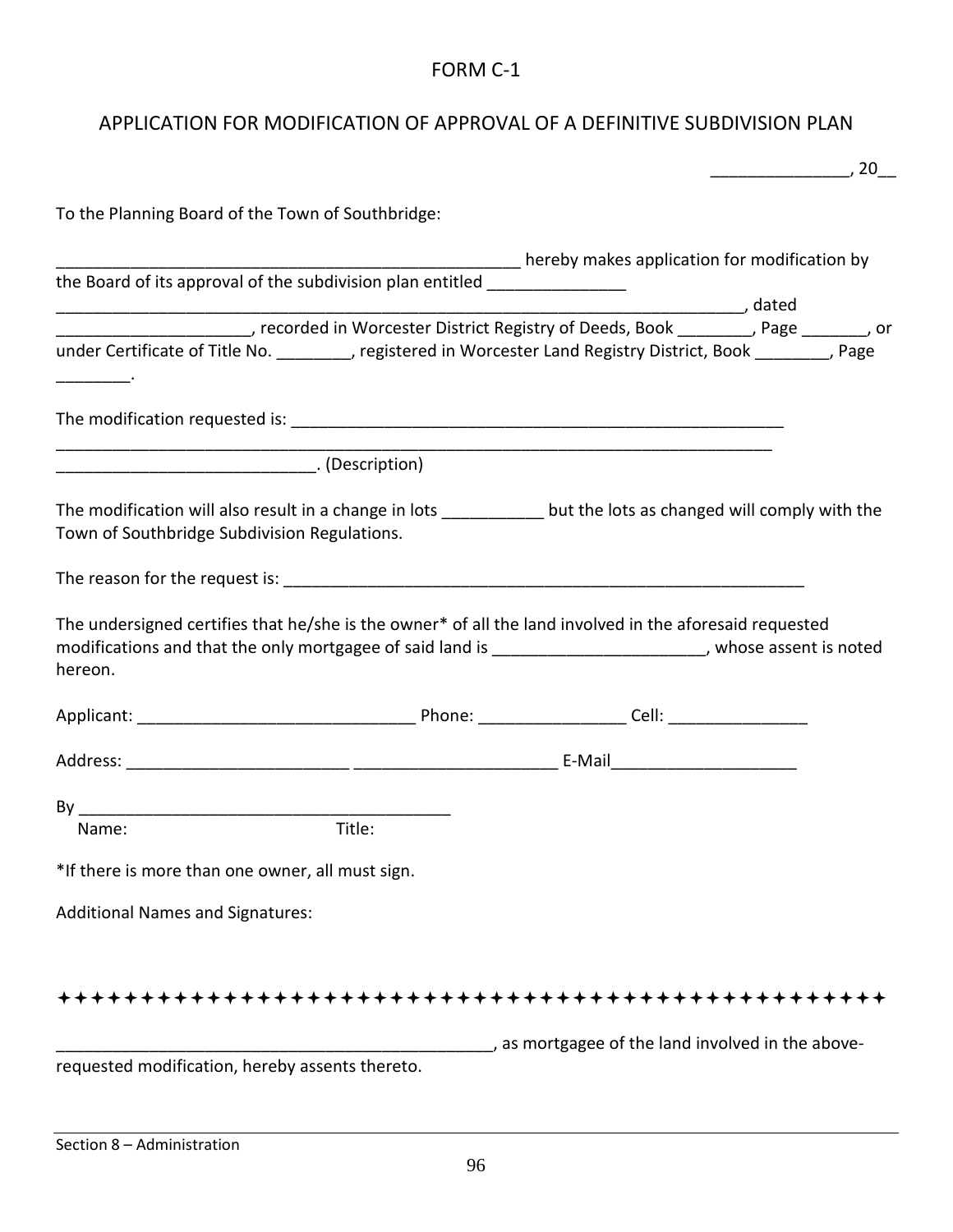|  | Signature: |  |  |  |
|--|------------|--|--|--|
|  |            |  |  |  |
|  |            |  |  |  |

Town Tax Collector (MGL Ch. 40, §57) required for all projects: \_\_\_\_\_\_\_\_\_\_\_\_\_\_\_\_\_\_\_\_\_\_\_\_\_\_

#### **FORM C-2**

## **ASSUMPTION OF OBLIGATIONS BY SUBSEQUENT OWNER**

|                                      |                                                                                                                                                                                                       | Date: the contract of the contract of the contract of the contract of the contract of the contract of the contract of the contract of the contract of the contract of the contract of the contract of the contract of the cont |  |  |
|--------------------------------------|-------------------------------------------------------------------------------------------------------------------------------------------------------------------------------------------------------|--------------------------------------------------------------------------------------------------------------------------------------------------------------------------------------------------------------------------------|--|--|
|                                      |                                                                                                                                                                                                       |                                                                                                                                                                                                                                |  |  |
|                                      |                                                                                                                                                                                                       |                                                                                                                                                                                                                                |  |  |
|                                      |                                                                                                                                                                                                       |                                                                                                                                                                                                                                |  |  |
|                                      |                                                                                                                                                                                                       | Later and Registered Professional Engineer (1996) and Dividing Later and Dividing Later and Dividing Professional Engineer                                                                                                     |  |  |
|                                      |                                                                                                                                                                                                       | Registration No._________________, and prepared by __________________________, Registered Land Surveyor                                                                                                                        |  |  |
| Registration No. 1999.               |                                                                                                                                                                                                       |                                                                                                                                                                                                                                |  |  |
|                                      |                                                                                                                                                                                                       |                                                                                                                                                                                                                                |  |  |
|                                      |                                                                                                                                                                                                       |                                                                                                                                                                                                                                |  |  |
|                                      |                                                                                                                                                                                                       | acquired title to all of the land included in the subdivision shown on an acquired title to all of the land included in the subdivision shown on                                                                               |  |  |
| said subdivision plan.               |                                                                                                                                                                                                       |                                                                                                                                                                                                                                |  |  |
|                                      | whereof is hereby acknowledged, said ___________________________ hereby assumes to the Town of<br>under the aforesaid application and under the Rules and Regulations of the Charlton Planning Board. | Now, therefore, in consideration of One Dollar to him in hand paid and other valuable consideration, receipt<br>Southbridge and agrees to perform all of the obligations of said __________________________ as sub-divider     |  |  |
|                                      | Executed as a sealed instrument this _______ day of __________________________, 20_____.                                                                                                              |                                                                                                                                                                                                                                |  |  |
|                                      |                                                                                                                                                                                                       |                                                                                                                                                                                                                                |  |  |
|                                      |                                                                                                                                                                                                       |                                                                                                                                                                                                                                |  |  |
|                                      | <b>COMMONWEALTH OF MASSACHUSETTS</b>                                                                                                                                                                  |                                                                                                                                                                                                                                |  |  |
|                                      |                                                                                                                                                                                                       |                                                                                                                                                                                                                                |  |  |
| or attached document in my presence. |                                                                                                                                                                                                       | of identification, which was a MA Driver's License, to be the person (s) whose name is signed on the preceding                                                                                                                 |  |  |
|                                      | , Notary Public                                                                                                                                                                                       |                                                                                                                                                                                                                                |  |  |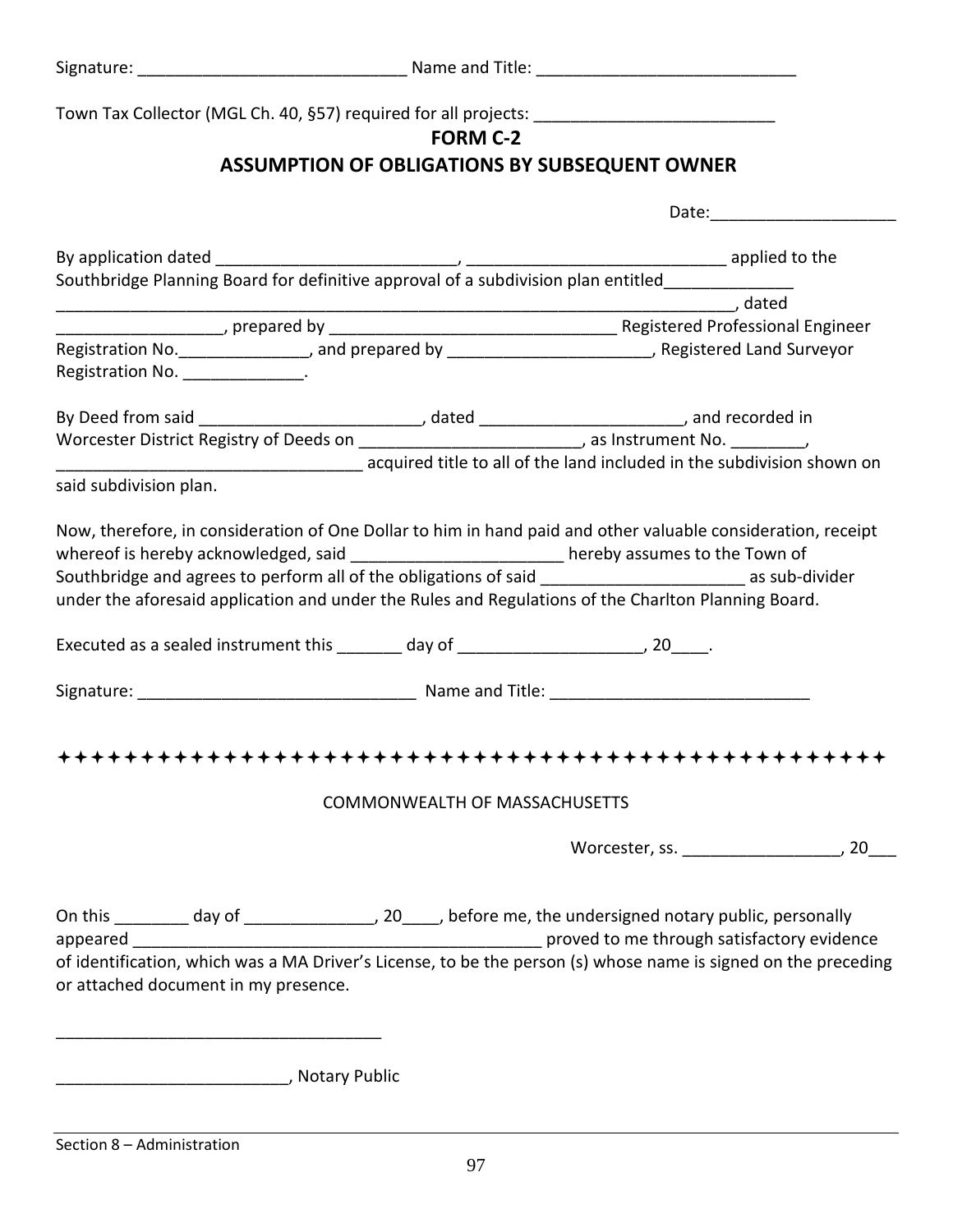My commission expires: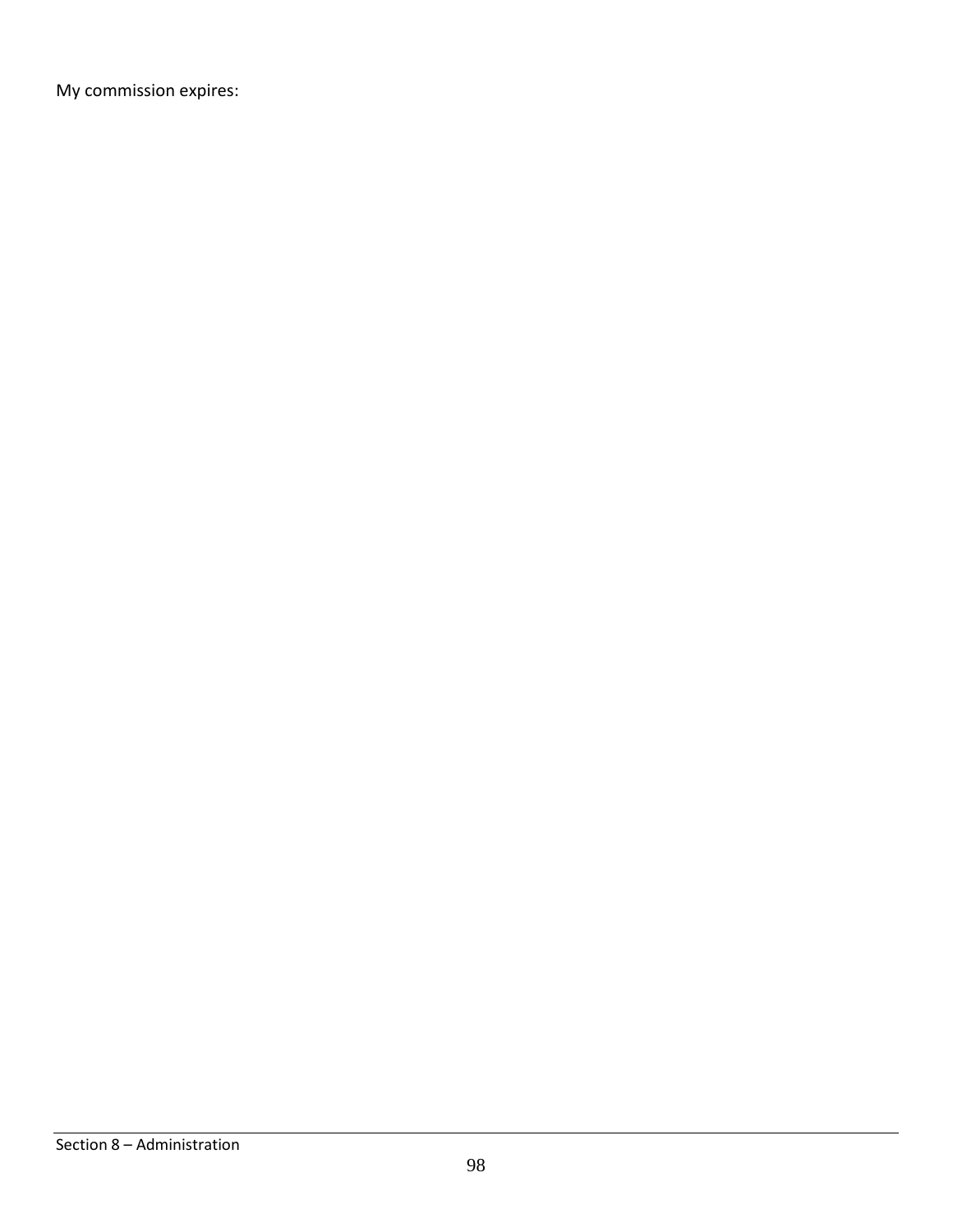## **FORM F**

#### **COVENANT**

Town of Southbridge, Massachusetts

\_\_\_\_\_\_\_\_\_\_\_\_\_\_\_\_\_\_\_\_\_, 20\_\_ Southbridge, Massachusetts

| KNOW ALL MEN by these presents that the undersigned has submitted an application dated<br>to the |                                                                                               |  |  |                                                |  |                |
|--------------------------------------------------------------------------------------------------|-----------------------------------------------------------------------------------------------|--|--|------------------------------------------------|--|----------------|
|                                                                                                  | Southbridge Planning Board of approval of a definitive plan of a subdivision of land entitled |  |  |                                                |  |                |
| plan by                                                                                          | (engineer)                                                                                    |  |  |                                                |  |                |
|                                                                                                  | (address)                                                                                     |  |  |                                                |  | (address) land |
| located                                                                                          | Assessors' Map Lot                                                                            |  |  | and showing proposed lots. The Undersigned has |  |                |
|                                                                                                  | requested the Planning Board to approve such plan without requiring a performance bond.       |  |  |                                                |  |                |

IN CONSIDERATION of said Planning Board of Southbridge in the county of Worcester approving said plan without requiring a performance bond, the undersigned hereby covenants and agrees with the inhabitants of the Town of Southbridge as follows:

- 1. That the Undersigned is the owner in fee simple absolute of all the land included in the subdivision and that there are no mortgages of record or otherwise on any of the land, except for those described below, and that the present holders of said mortgages have assented to this contract prior to it execution by the undersigned.
- 2. That the undersigned will not sell or convey any lot in the subdivision or erect or place any permanent building on any lot until the construction of ways and installation of municipal services necessary to adequately serve such lot has been completed in accordance with the covenants, conditions, agreements, terms and provisions as specified in the following:
	- a. The Application for Approval of Definitive Plan (Form C)
	- b. The Subdivision Control law and the Planning Board's Rules and Regulations governing this subdivision.
	- c. The certificate of approval and the conditions of approval specified therein, issued by the Planning Board, dated 5.20 and 5.20 and 5.20 and 5.20 and 5.20 and 5.20 and 5.20 and 5.20 and 5.20 and 5.20 and 5.20 and 5.20 and 5.20 and 5.20 and 5.20 and 5.20 and 5.20 and 5.20 and 5.20 and 5.20 and 5.20 and 5.20 and 5.20 and 5.
	- d. The definitive plan, as amended, approved and as qualified by the certificate of approval.
	- e. Other documents specifying construction to be completed, namely:

However, a mortgagee who acquires title to the mortgaged premises by foreclosure or otherwise and any succeeding owner of the mortgaged premises or part thereof may sell or convey any lot, subject only to that portion of this covenant which provides that no lot be sold or conveyed or shall be built upon until ways and services have been provided to serve such lot.

3. That this covenant shall be binding upon the executors, administrators, devisees, heirs, successors and assigns of the undersigned and shall constitute a covenant running with the land included in the subdivision and shall operate as restrictions upon the land.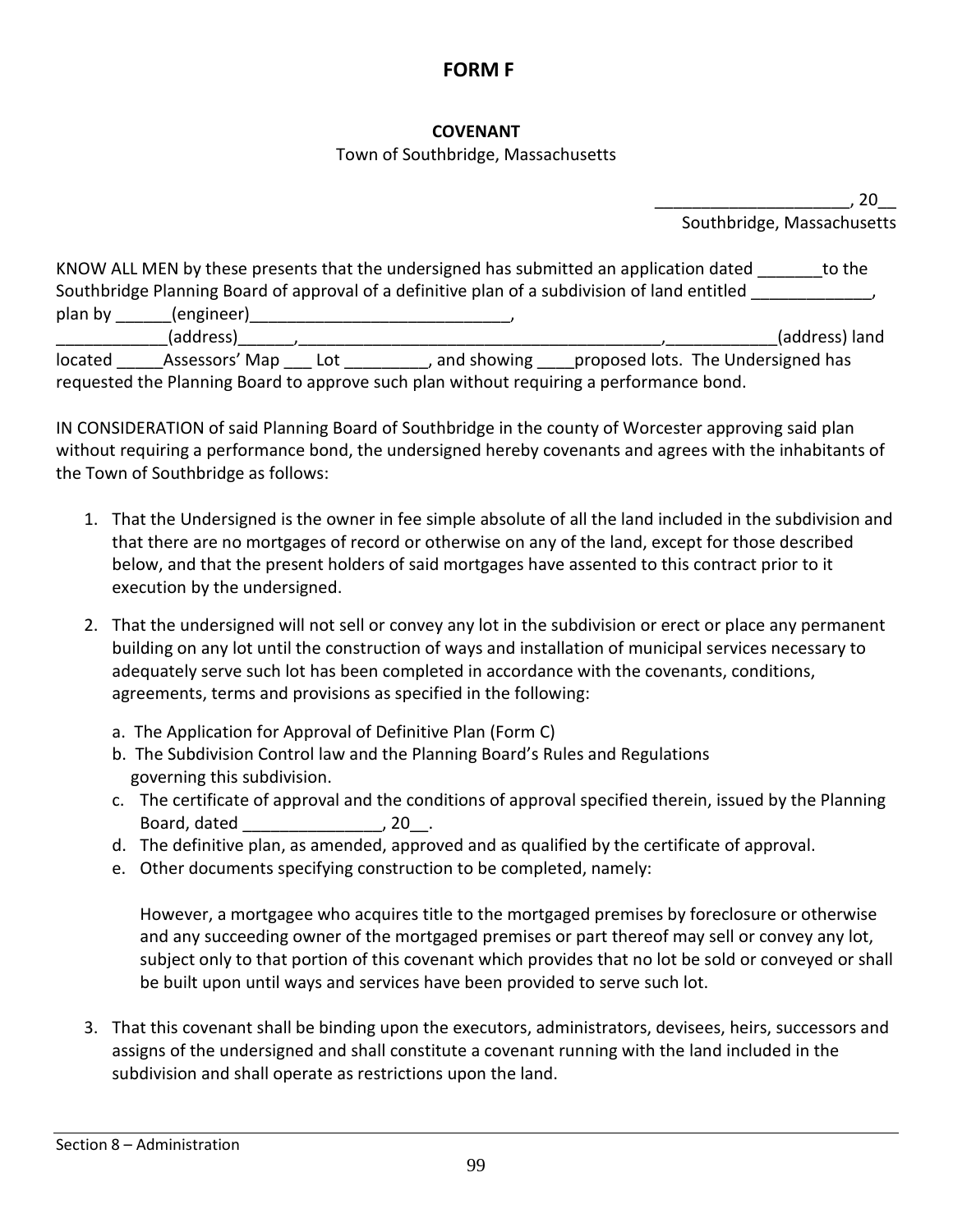- 4. That particular lots within the subdivision shall be released from the foregoing conditions upon the recording of a certificate of performance executed by a majority of the Planning Board and enumerating the specific lots to be released; and
- 5. That nothing herein shall be deemed to prohibit a conveyance by a single deed subject to this covenant, of either the entire parcel of land shown on the subdivision plan or of all lots not previously released by the Planning Board.
- 6. That the undersigned agrees to record this covenant with the Worcester County Registry of Deeds, forthwith, or to pay the necessary recording fee to the said Planning Board in the event the Planning Board shall record this agreement forthwith. Reference to this covenant shall be entered upon the definitive subdivision plan as approved.
- 7. A deed of any part of the subdivision in violation of the covenant shall be voidable by the grantee prior to the release of the covenant; but not later than three years from the date of such deed, as provided in Section 81-U, Chapter 41, M.G.L.
- 8. That this covenant shall be executed before endorsement of approval of the definitive plan by the Planning Board and shall take effect upon the endorsement of approval.
- 9. Upon final completion of the construction of ways and installation of municipal services as specified herein, on or before (final date) the Planning Board shall release this covenant by an appropriate instrument, duly acknowledged. Failure to complete construction and installation within the time specified herein or such later date as may be specified by vote of the Planning Board with a written concurrence of the applicant, shall result in automatic rescission of the approval of the plan. Upon performance of this covenant with respect to any lot, the Planning Board may release such lot from this covenant by an appropriate instrument duly recorded.
- 10. Nothing herein shall prohibit the applicant from varying the method of securing the construction of ways and installation of municipal services from time to time or from securing by one, or in part by one and in part by another of the methods described in M.G.L., Chapter41, § 81-U, as long as such security is sufficient in the opinion of the Planning Board to secure performance of the construction and installation.

For title to property, see deed from\_\_\_\_\_\_\_\_\_\_\_\_\_\_\_\_\_\_\_\_\_\_ , dated \_\_\_\_\_\_\_\_\_\_\_ , registered in Worcester District Land Registry as Document No. \_\_\_\_\_\_ , and noted on certificate of title no. \_\_\_\_\_\_\_\_\_, in Registration Book \_\_\_\_\_\_\_\_, Page \_\_\_\_\_\_\_\_\_. The present holder of a mortgage upon the property is \_\_\_\_\_\_\_\_\_\_\_\_\_\_\_\_\_\_\_\_\_\_\_\_ of \_\_\_\_\_\_\_\_\_\_ **\_\_\_\_\_\_\_\_\_\_\_\_\_\_\_\_\_\_\_\_**. The mortgage is dated \_\_\_\_\_\_\_\_\_\_\_\_\_\_\_\_\_\_ and recorded in the Worcester District Registry of Deeds, Book\_\_\_\_\_\_\_\_\_\_, Page\_\_\_\_\_\_\_\_\_, or registered in Worcester Land Registry as Document No.\_\_\_\_\_\_\_\_\_\_\_\_\_\_\_\_, and noted on certificate of title no.\_\_\_\_\_\_\_\_\_\_\_\_\_\_\_\_, in Registration Book \_\_\_\_\_\_\_\_\_, Page\_\_\_\_\_\_\_\_. The mortgagor agrees to hold the mortgage subject to the covenants set forth above subject to the Rules and Regulations Governing the Subdivision of Land in Southbridge, Massachusetts, and agrees that the covenants shall have the same status, force and effect as though executed and recorded before the taking of the mortgage, and further agrees that the mortgage shall be subordinate to the above covenant.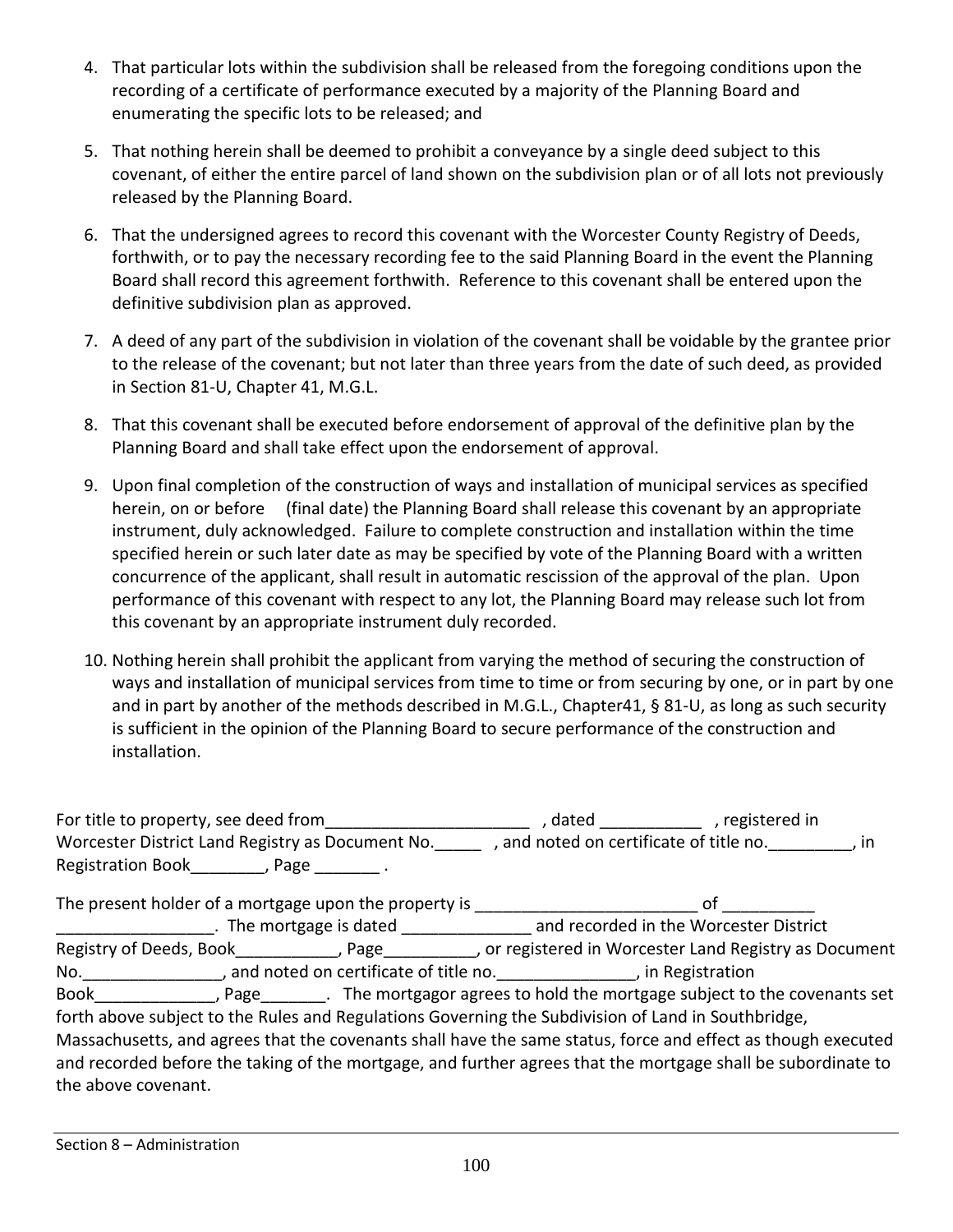$\Box$ , spouse of the undersigned applicant hereby agrees that such interest as I, we, may have in the premises shall be subject to the provisions of this covenant and insofar as is necessary releases all rights of tenancy by the dower or homestead and other interests therein.

|                                      | IN WITNESS WHEREOF we have hereunto set our hands and seals this of                                                                                                                                            | 20. |
|--------------------------------------|----------------------------------------------------------------------------------------------------------------------------------------------------------------------------------------------------------------|-----|
| Signature                            | Name and Title                                                                                                                                                                                                 |     |
|                                      | Signature of Spouse of Owner Name and Title                                                                                                                                                                    |     |
| Mortgagor                            | Name and Title                                                                                                                                                                                                 |     |
|                                      | Acceptance by a Majority of the Planning Board of the Town of Southbridge                                                                                                                                      |     |
|                                      |                                                                                                                                                                                                                |     |
|                                      |                                                                                                                                                                                                                |     |
|                                      |                                                                                                                                                                                                                |     |
|                                      | COMMONWEALTH OF MASSACHUSETTS                                                                                                                                                                                  |     |
|                                      | Worcester, ss. _______                                                                                                                                                                                         | 20  |
| appeared                             | On this _________ day of _________________, 20_____, before me, the undersigned notary public, personally<br>groved to me through satisfactory evidence example and proved to me through satisfactory evidence |     |
| or attached document in my presence. | of identification, which was a MA Driver's License, to be the person (s) whose name is signed on the preceding                                                                                                 |     |
|                                      |                                                                                                                                                                                                                |     |

\_\_\_\_\_\_\_\_\_\_\_\_\_\_\_\_\_\_\_\_\_\_\_\_\_, Notary Public